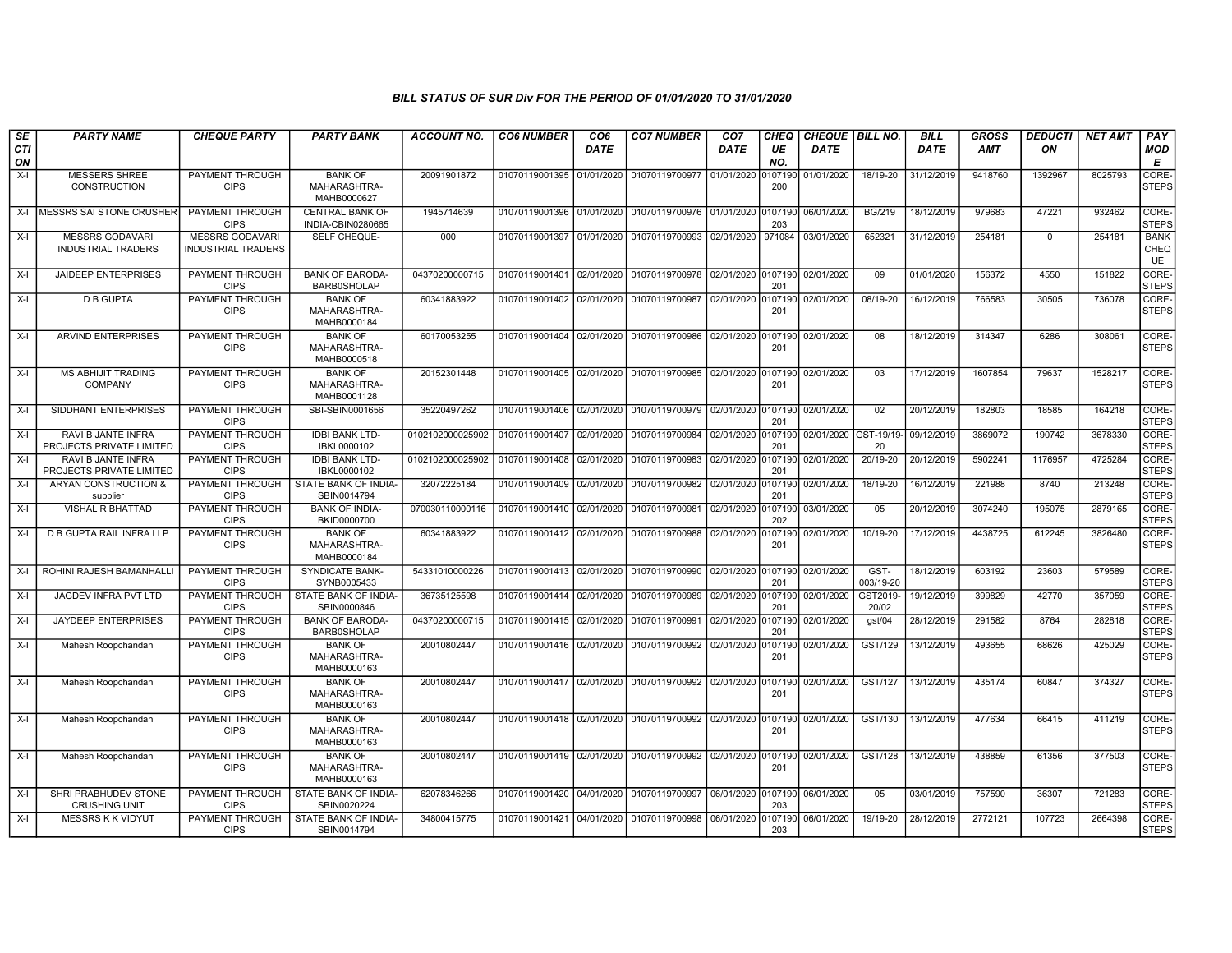| <b>SE</b>        | <b>PARTY NAME</b>                     | <b>CHEQUE PARTY</b>                   | <b>PARTY BANK</b>                             | <b>ACCOUNT NO.</b> | <b>CO6 NUMBER</b>         | CO <sub>6</sub> | <b>CO7 NUMBER</b>                                           | CO <sub>7</sub> | CHEQ           | <b>CHEQUE BILL NO.</b> |                    | <b>BILL</b> | <b>GROSS</b> | <b>DEDUCTI</b> | <b>NET AMT</b> | PAY                   |
|------------------|---------------------------------------|---------------------------------------|-----------------------------------------------|--------------------|---------------------------|-----------------|-------------------------------------------------------------|-----------------|----------------|------------------------|--------------------|-------------|--------------|----------------|----------------|-----------------------|
| <b>CTI</b><br>ON |                                       |                                       |                                               |                    |                           | <b>DATE</b>     |                                                             | DATE            | UE<br>NO.      | DATE                   |                    | <b>DATE</b> | <b>AMT</b>   | ON             |                | <b>MOD</b><br>Е       |
| $X-I$            | <b>MESSRS SAMARTH</b><br>CONSTRUCTION | PAYMENT THROUGH<br><b>CIPS</b>        | <b>IDBI BANK LTD-</b><br>IBKL0000503          | 0503102000002127   | 01070119001422 04/01/2020 |                 | 01070119701009                                              | 07/01/2020      | 107190<br>206  | 08/01/2020             | 01                 | 18/12/2019  | 1096586      | 160552         | 936034         | CORE-<br><b>STEPS</b> |
| $X-I$            | <b>M/S SRINIVASA CONST</b>            | PAYMENT THROUGH<br><b>CIPS</b>        | STATE BANK OF INDIA-<br>SBIN0014794           | 34632987733        | 01070119001423            | 04/01/2020      | 01070119700996                                              | 06/01/2020      | 0107190<br>203 | 06/01/2020             | 12/19-20           | 30/12/2019  | 634205       | 103144         | 531061         | CORE-<br><b>STEPS</b> |
| $X-I$            | <b>MESSRS K K VIDYUT</b>              | PAYMENT THROUGH<br><b>CIPS</b>        | STATE BANK OF INDIA-<br>SBIN0014794           | 34800415775        | 01070119001424            | 06/01/2020      | 01070119700995                                              | 06/01/2020      | 0107190<br>203 | 06/01/2020             | 243/19-20          | 10/12/2019  | 1716527      | 288339         | 1428188        | CORE-<br><b>STEPS</b> |
| $X-I$            | Malganga Costruction<br>Developers    | PAYMENT THROUGH<br><b>CIPS</b>        | SBI-SBIN0008421                               | 38225732904        | 01070119001425 06/01/2020 |                 | 01070119700994                                              | 06/01/2020      | 107190<br>203  | 06/01/2020             | GST/011            | 01/01/2020  | 185775       | 6101           | 179674         | CORE-<br><b>STEPS</b> |
| $X-I$            | <b>SAGAR SERVICES</b>                 | PAYMENT THROUGH<br><b>CIPS</b>        | <b>BANK OF BARODA-</b><br><b>BARB0HADAPS</b>  | 24830200000638     | 01070119001426            | 07/01/2020      | 01070119701165                                              | 31/01/2020      | 0107190<br>224 | 31/01/2020 GST/39/19-  | 20                 | 20/12/2019  | 256816       | 10256          | 246560         | CORE-<br><b>STEPS</b> |
| $X-I$            | <b>MESSRS SAI STONE CRUSHER</b>       | PAYMENT THROUGH<br><b>CIPS</b>        | <b>CENTRAL BANK OF</b><br>INDIA-CBIN0280665   | 1945714639         | 01070119001427 07/01/2020 |                 | 01070119701008                                              | 07/01/2020      | 107190<br>206  | 08/01/2020             | <b>BG/217</b>      | 18/12/2019  | 8194655      | 1212260        | 6982395        | CORE-<br><b>STEPS</b> |
| $X-I$            | MALLIKARJUN S.BANKAPURE               | PAYMENT THROUGH<br><b>CIPS</b>        | <b>CANARA BANK-</b><br>CNRB0000259            | 0259201002275      | 01070119001428 07/01/2020 |                 | 01070119701007 07/01/2020                                   |                 | 0107190<br>206 | 08/01/2020             | 04/19-20           | 20/12/2019  | 3858508      | 533113         | 3325395        | CORE-<br><b>STEPS</b> |
| $X-I$            | ARYAN CONSTRUCTION &<br>supplier      | PAYMENT THROUGH<br><b>CIPS</b>        | STATE BANK OF INDIA-<br>SBIN0014794           | 32072225184        | 01070119001429 07/01/2020 |                 | 01070119701006                                              | 07/01/2020      | 107190<br>206  | 08/01/2020             | 19/19-20           | 19/12/2019  | 1481204      | 173729         | 1307475        | CORE-<br><b>STEPS</b> |
| $X-I$            | <b>ANIL SHAMRAO PATIL</b>             | PAYMENT THROUGH<br><b>CIPS</b>        | IDBI BANK-IBKL0478VSB                         | 002008100001164    | 01070119001431 07/01/2020 |                 | 01070119701005 07/01/2020                                   |                 | 0107190<br>206 | 08/01/2020             | 05A                | 24/12/2019  | 4368088      | 168400         | 4199688        | CORE-<br><b>STEPS</b> |
| $X-I$            | MESSRS SAI STONE CRUSHER              | PAYMENT THROUGH<br><b>CIPS</b>        | <b>CENTRAL BANK OF</b><br>INDIA-CBIN0280665   | 1945714639         | 01070119001432 07/01/2020 |                 | 01070119701004 07/01/2020                                   |                 | 0107190<br>206 | 08/01/2020             | <b>BG/218</b>      | 18/12/2019  | 2635266      | 126737         | 2508529        | CORE-<br><b>STEPS</b> |
| $X-I$            | SHREE CONSTRUCTION                    | PAYMENT THROUGH<br><b>CIPS</b>        | AXIS BANK-UTIB0000266                         | 914020003130692    | 01070119001433 07/01/2020 |                 | 01070119701003 07/01/2020                                   |                 | 107190<br>206  | 08/01/2020             | 35                 | 28/12/2019  | 235887       | 9514           | 226373         | CORE-<br><b>STEPS</b> |
| X-I              | <b>DATTATRAY SADASHIV YADAV</b>       | PAYMENT THROUGH<br><b>CIPS</b>        | <b>BANK OF INDIA-</b><br>BKID0000717          | 071730110000031    | 01070119001434            | 07/01/2020      | 01070119701002 07/01/2020                                   |                 | 107190<br>206  | 08/01/2020             | GST-2019-<br>20/11 | 27/12/2019  | 979563       | 37705          | 941858         | CORE-<br><b>STEPS</b> |
| $X-I$            | SHRI D J PARMAR                       | PAYMENT THROUGH<br><b>CIPS</b>        | <b>HDFC BANK LTD-</b><br>HDFC0002849          | 28491000003189     | 01070119001435 07/01/2020 |                 | 01070119701001 07/01/2020                                   |                 | 107190<br>206  | 08/01/2020             | 03                 | 18/12/2019  | 204206       | 5689           | 198517         | CORE-<br><b>STEPS</b> |
| $X-I$            | Mahesh Roopchandani                   | PAYMENT THROUGH<br><b>CIPS</b>        | <b>BANK OF</b><br>MAHARASHTRA-<br>MAHB0000163 | 20010802447        | 01070119001436 07/01/2020 |                 | 01070119701000                                              | 07/01/2020      | 107190<br>206  | 08/01/2020             | GST/132            | 27/12/2019  | 499250       | 19335          | 479915         | CORE-<br><b>STEPS</b> |
| $X-I$            | Mahesh Roopchandani                   | <b>PAYMENT THROUGH</b><br><b>CIPS</b> | <b>BANK OF</b><br>MAHARASHTRA-<br>MAHB0000163 | 20010802447        |                           |                 | 01070119001437 07/01/2020 01070119701000 07/01/2020         |                 | 0107190<br>206 | 08/01/2020             | GST/133            | 27/12/2019  | 38312        | 1741           | 36571          | CORE-<br><b>STEPS</b> |
| $X-I$            | Mahesh Roopchandani                   | PAYMENT THROUGH<br><b>CIPS</b>        | <b>BANK OF</b><br>MAHARASHTRA-<br>MAHB0000163 | 20010802447        |                           |                 | 01070119001438 07/01/2020 01070119701000 07/01/2020 0107190 |                 | 206            | 08/01/2020             | GST/134            | 27/12/2019  | 498055       | 19146          | 478909         | CORE-<br><b>STEPS</b> |
| $X-I$            | PARESH LAXMANRAO<br>KHANDAGALE        | PAYMENT THROUGH<br><b>CIPS</b>        | SBI-SBIN0001928                               | 10846265360        | 01070119001440 08/01/2020 |                 | 01070119701018 08/01/2020                                   |                 | 0107190<br>207 | 09/01/2020 2019-20/02  |                    | 19/11/2019  | 69782        | 6492           | 63290          | CORE-<br><b>STEPS</b> |
| $X-I$            | Mahesh Roopchandani                   | PAYMENT THROUGH<br><b>CIPS</b>        | <b>BANK OF</b><br>MAHARASHTRA-<br>MAHB0000163 | 20010802447        | 01070119001441 08/01/2020 |                 | 01070119701010 08/01/2020                                   |                 | 0107190<br>207 | 09/01/2020             | GST/135            | 31/12/2019  | 489085       | 67709          | 421376         | CORE-<br><b>STEPS</b> |
| $X-I$            | Mahesh Roopchandani                   | <b>PAYMENT THROUGH</b><br><b>CIPS</b> | <b>BANK OF</b><br>MAHARASHTRA-<br>MAHB0000163 | 20010802447        | 01070119001442 08/01/2020 |                 | 01070119701010 08/01/2020                                   |                 | 0107190<br>207 | 09/01/2020             | GST/136            | 31/12/2019  | 498781       | 69125          | 429656         | CORE-<br><b>STEPS</b> |
| $X-I$            | Mahesh Roopchandani                   | PAYMENT THROUGH<br><b>CIPS</b>        | <b>BANK OF</b><br>MAHARASHTRA-<br>MAHB0000163 | 20010802447        | 01070119001443 08/01/2020 |                 | 01070119701010 08/01/2020                                   |                 | 0107190<br>207 | 09/01/2020             | GST/137            | 31/12/2019  | 493376       | 68301          | 425075         | CORE-<br><b>STEPS</b> |
| $X-I$            | Mahesh Roopchandani                   | PAYMENT THROUGH<br><b>CIPS</b>        | <b>BANK OF</b><br>MAHARASHTRA-<br>MAHB0000163 | 20010802447        |                           |                 | 01070119001444 08/01/2020 01070119701010 08/01/2020 0107190 |                 | 207            | 09/01/2020             | GST/138            | 31/12/2019  | 496310       | 68706          | 427604         | CORE-<br><b>STEPS</b> |
| $X-I$            | Mahesh Roopchandani                   | <b>PAYMENT THROUGH</b><br><b>CIPS</b> | <b>BANK OF</b><br>MAHARASHTRA-<br>MAHB0000163 | 20010802447        |                           |                 | 01070119001445 08/01/2020 01070119701010 08/01/2020         |                 | 0107190<br>207 | 09/01/2020             | GST/139            | 31/12/2019  | 497361       | 68851          | 428510         | CORE-<br><b>STEPS</b> |
| $X-I$            | <b>SHRI SAMARTH ENTERPRISES</b>       | <b>PAYMENT THROUGH</b><br><b>CIPS</b> | <b>BANK OF</b><br>MAHARASHTRA-<br>MAHB0000017 | 60295113226        |                           |                 | 01070119001446 08/01/2020 01070119701011 08/01/2020         |                 | 107190<br>207  | 09/01/2020             | $05/19-20$         | 01/01/2020  | 436570       | 17941          | 418629         | CORE-<br><b>STEPS</b> |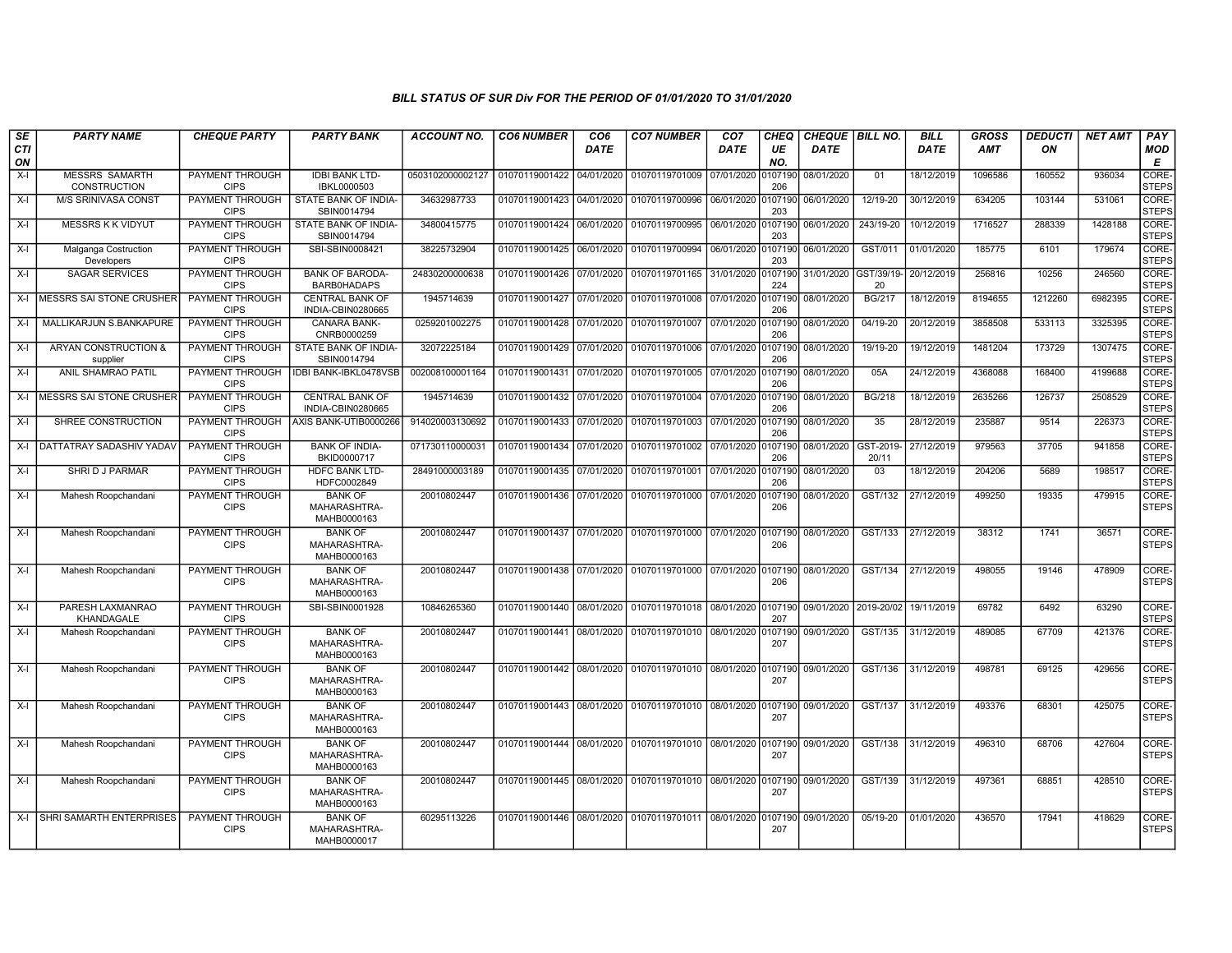| SE<br><b>CTI</b> | <b>PARTY NAME</b>                                  | <b>CHEQUE PARTY</b>                   | <b>PARTY BANK</b>                             | <b>ACCOUNT NO.</b> | <b>CO6 NUMBER</b>         | CO <sub>6</sub><br><b>DATE</b> | <b>CO7 NUMBER</b>                                           | CO <sub>7</sub><br><b>DATE</b> | CHEQ<br>UE     | CHEQUE   BILL NO.<br><b>DATE</b> |                    | <b>BILL</b><br><b>DATE</b> | <b>GROSS</b><br><b>AMT</b> | <b>DEDUCTI</b><br>ON | <b>NET AMT</b> | PAY<br>MOD            |
|------------------|----------------------------------------------------|---------------------------------------|-----------------------------------------------|--------------------|---------------------------|--------------------------------|-------------------------------------------------------------|--------------------------------|----------------|----------------------------------|--------------------|----------------------------|----------------------------|----------------------|----------------|-----------------------|
| ON               |                                                    |                                       |                                               |                    |                           |                                |                                                             |                                | NO.            |                                  |                    |                            |                            |                      |                | Е                     |
| $X-I$            | Shaikh & Sons Enterprises                          | PAYMENT THROUGH<br><b>CIPS</b>        | STATE BANK OF INDIA-<br>SBIN0008041           | 37478574309        | 01070119001447            | 08/01/2020                     | 01070119701015 08/01/2020                                   |                                | 107190<br>207  | 09/01/2020                       | 8                  | 01/11/2019                 | 344958                     | 45427                | 299531         | CORE-<br><b>STEPS</b> |
| $X-I$            | CHANDRASHEKHAR<br><b>INDUSTRIES</b>                | PAYMENT THROUGH<br><b>CIPS</b>        | <b>BANK OF INDIA-</b><br>BKID0000700          | 070020110000271    | 01070119001448            | 08/01/2020                     | 01070119701014 08/01/2020                                   |                                | 107190<br>206  | 08/01/2020                       | 28                 | 27/11/2019                 | 1013949                    | 147545               | 866404         | CORE-<br><b>STEPS</b> |
| $X-I$            | <b>STERLING EQUIPMENT</b><br><b>SERVICES</b>       | PAYMENT THROUGH<br><b>CIPS</b>        | <b>BANK OF INDIA-</b><br>BKID0000121          | 012120110000222    | 01070119001449            | 08/01/2020                     | 01070119701028                                              | 09/01/2020                     | 0107190<br>209 | 13/01/2020                       | 003/19-20          | 01/11/2019                 | 815005                     | 48328                | 766677         | CORE-<br><b>STEPS</b> |
| X-I              | HYT ENGINEERING COMPANY<br>PRIVATE LIMITED         | PAYMENT THROUGH<br><b>CIPS</b>        | <b>BANK OF BARODA-</b><br><b>BARBOCHINCH</b>  | 07230500000004     | 01070119001450 08/01/2020 |                                | 01070119701013                                              | 08/01/2020                     | 107190<br>206  | 08/01/2020                       | LC-84/19-<br>20    | 07/06/2019                 | 499544                     | 68847                | 430697         | CORE-<br><b>STEPS</b> |
| $X-I$            | M/S RICE LAKE WEIGHING<br><b>SYSTEMS INDIA LTD</b> | PAYMENT THROUGH<br><b>CIPS</b>        | <b>ICICI BANK LTD-</b><br><b>ICIC0000006</b>  | 000651000136       | 01070119001451            | 08/01/2020                     | 01070119701012                                              | 08/01/2020                     | 107190<br>213  | 17/01/2020                       | 20192020<br>94     | 19/07/2019                 | 102450                     | 5124                 | 97326          | CORE-<br><b>STEPS</b> |
| $X-I$            | MESSRS BURBURE ELECTRIC<br><b>STORES</b>           | <b>PAYMENT THROUGH</b><br><b>CIPS</b> | <b>BANK OF</b><br>MAHARASHTRA-<br>MAHB0000464 | 20033604915        | 01070119001452 08/01/2020 |                                | 01070119701016 08/01/2020                                   |                                | 0107190<br>206 | 08/01/2020                       | 16                 | 10/12/2019                 | 647804                     | 84146                | 563658         | CORE-<br><b>STEPS</b> |
| $X-I$            | D B GUPTA RAIL INFRA LLP                           | PAYMENT THROUGH<br><b>CIPS</b>        | <b>BANK OF</b><br>MAHARASHTRA-<br>MAHB0000184 | 60341883922        |                           |                                | 01070119001453 08/01/2020 01070119701017 08/01/2020         |                                | 0107190<br>206 | 08/01/2020                       | 11/19-20           | 06/01/2020                 | 4506523                    | 222668               | 4283855        | CORE-<br><b>STEPS</b> |
| X-I              | JAY SEWALAL CONSTRUCTION                           | PAYMENT THROUGH<br><b>CIPS</b>        | SBI-SBIN0012485                               | 36086159135        | 01070119001455 08/01/2020 |                                | 01070119701019 08/01/2020 0107190                           |                                | 206            | 08/01/2020                       | 006                | 06/01/2020                 | 154515                     | 7388                 | 147127         | CORE-<br><b>STEPS</b> |
| $X-I$            | D B GUPTA RAIL INFRA LLP                           | <b>PAYMENT THROUGH</b><br><b>CIPS</b> | <b>BANK OF</b><br>MAHARASHTRA-<br>MAHB0000184 | 60341883922        | 01070119001456            | 08/01/2020                     | 01070119701020                                              | 08/01/2020                     | 0107190<br>207 | 09/01/2020                       | 12/19-20           | 06/01/2019                 | 6632226                    | 915784               | 5716442        | CORE-<br><b>STEPS</b> |
| $X-I$            | HYDRAPURE TECHNOLOGIES<br>PVTLTD                   | PAYMENT THROUGH<br><b>CIPS</b>        | STATE BANK OF INDIA-<br>SBIN0001122           | 11044340161        | 01070119001457            | 08/01/2020                     | 01070119701021 08/01/2020                                   |                                | 0107190<br>207 | 09/01/2020                       | GST/04/20<br>19-20 | 01/01/2020                 | 5521449                    | 589652               | 4931797        | CORE-<br><b>STEPS</b> |
| $X-I$            | <b>HYDRAPURE TECHNOLOGIES</b><br><b>PVTLTD</b>     | <b>PAYMENT THROUGH</b><br><b>CIPS</b> | STATE BANK OF INDIA-<br>SBIN0001122           | 11044340161        | 01070119001458            | 08/01/2020                     | 01070119701021                                              | 08/01/2020                     | 0107190<br>207 | 09/01/2020                       | 03                 | 07/11/2019                 | 4270588                    | 643938               | 3626650        | CORE-<br><b>STEPS</b> |
| $X-I$            | Mahesh Roopchandani                                | PAYMENT THROUGH<br><b>CIPS</b>        | <b>BANK OF</b><br>MAHARASHTRA-<br>MAHB0000163 | 20010802447        | 01070119001459 09/01/2020 |                                | 01070119701022 09/01/2020                                   |                                | 107190<br>209  | 13/01/2020                       | 149                | 01/01/2020                 | 459449                     | 19601                | 439848         | CORE-<br><b>STEPS</b> |
| $X-I$            | Mahesh Roopchandani                                | PAYMENT THROUGH<br><b>CIPS</b>        | <b>BANK OF</b><br>MAHARASHTRA-<br>MAHB0000163 | 20010802447        |                           |                                | 01070119001460 09/01/2020 01070119701022 09/01/2020 0107190 |                                | 209            | 13/01/2020                       | 148                | 01/01/2020                 | 488425                     | 23111                | 465314         | CORE-<br><b>STEPS</b> |
| $X-I$            | Mahesh Roopchandani                                | PAYMENT THROUGH<br><b>CIPS</b>        | <b>BANK OF</b><br>MAHARASHTRA-<br>MAHB0000163 | 20010802447        | 01070119001461            |                                | 09/01/2020 01070119701022 09/01/2020                        |                                | 0107190<br>209 | 13/01/2020                       | 150                | 01/01/2020                 | 497963                     | 21462                | 476501         | CORE-<br><b>STEPS</b> |
| $X-I$            | Mahesh Roopchandani                                | PAYMENT THROUGH<br><b>CIPS</b>        | <b>BANK OF</b><br>MAHARASHTRA-<br>MAHB0000163 | 20010802447        |                           |                                | 01070119001462 09/01/2020 01070119701022                    | 09/01/2020 0107190             | 209            | 13/01/2020                       | 147                | 01/01/2020                 | 403986                     | 18429                | 385557         | CORE-<br><b>STEPS</b> |
| $X-I$            | SHRI SAI TRANSPORT.                                | PAYMENT THROUGH<br><b>CIPS</b>        | UNION BANK OF INDIA-<br>UBIN0547026           | 470201010035023    | 01070119001464            |                                | 09/01/2020 01070119701049                                   | 13/01/2020                     | 0107190<br>209 | 13/01/2020 2019-20/26            |                    | 16/12/2019                 | 133255                     | 14298                | 118957         | CORE-<br><b>STEPS</b> |
| $X-I$            | A P ENTERPRISES                                    | PAYMENT THROUGH<br><b>CIPS</b>        | MAHANAGAR CO-OP<br>BANK LTD-MCBL0960052       | 052011200004354    | 01070119001466 09/01/2020 |                                | 01070119701048                                              | 13/01/2020                     | 107190<br>209  | 13/01/2020                       | 192                | 09/12/2019                 | 261926.01                  | 50647.01             | 211279         | CORE-<br><b>STEPS</b> |
| X-I              | Mahesh Roopchandani                                | PAYMENT THROUGH<br><b>CIPS</b>        | <b>BANK OF</b><br>MAHARASHTRA-<br>MAHB0000163 | 20010802447        |                           |                                | 01070119001467 09/01/2020 01070119701022 09/01/2020         |                                | 0107190<br>209 | 13/01/2020                       | 144                | 01/01/2020                 | 369603                     | 17668                | 351935         | CORE-<br><b>STEPS</b> |
| $X-I$            | Mahesh Roopchandani                                | PAYMENT THROUGH<br><b>CIPS</b>        | <b>BANK OF</b><br>MAHARASHTRA-<br>MAHB0000163 | 20010802447        |                           |                                | 01070119001468 09/01/2020 01070119701022 09/01/2020         |                                | 0107190<br>209 | 13/01/2020                       | 142                | 01/01/2020                 | 459767                     | 17692                | 442075         | CORE-<br><b>STEPS</b> |
| $X-I$            | Mahesh Roopchandani                                | PAYMENT THROUGH<br><b>CIPS</b>        | <b>BANK OF</b><br>MAHARASHTRA-<br>MAHB0000163 | 20010802447        | 01070119001469 09/01/2020 |                                | 01070119701022 09/01/2020                                   |                                | 107190<br>209  | 13/01/2020                       | 141                | 01/01/2020                 | 493517                     | 21391                | 472126         | CORE-<br><b>STEPS</b> |
| $X-I$            | Mahesh Roopchandani                                | PAYMENT THROUGH<br><b>CIPS</b>        | <b>BANK OF</b><br>MAHARASHTRA-<br>MAHB0000163 | 20010802447        | 01070119001470 09/01/2020 |                                | 01070119701022   09/01/2020   0107190                       |                                | 209            | 13/01/2020                       | 143                | 01/01/2020                 | 358622                     | 16284                | 342338         | CORE-<br><b>STEPS</b> |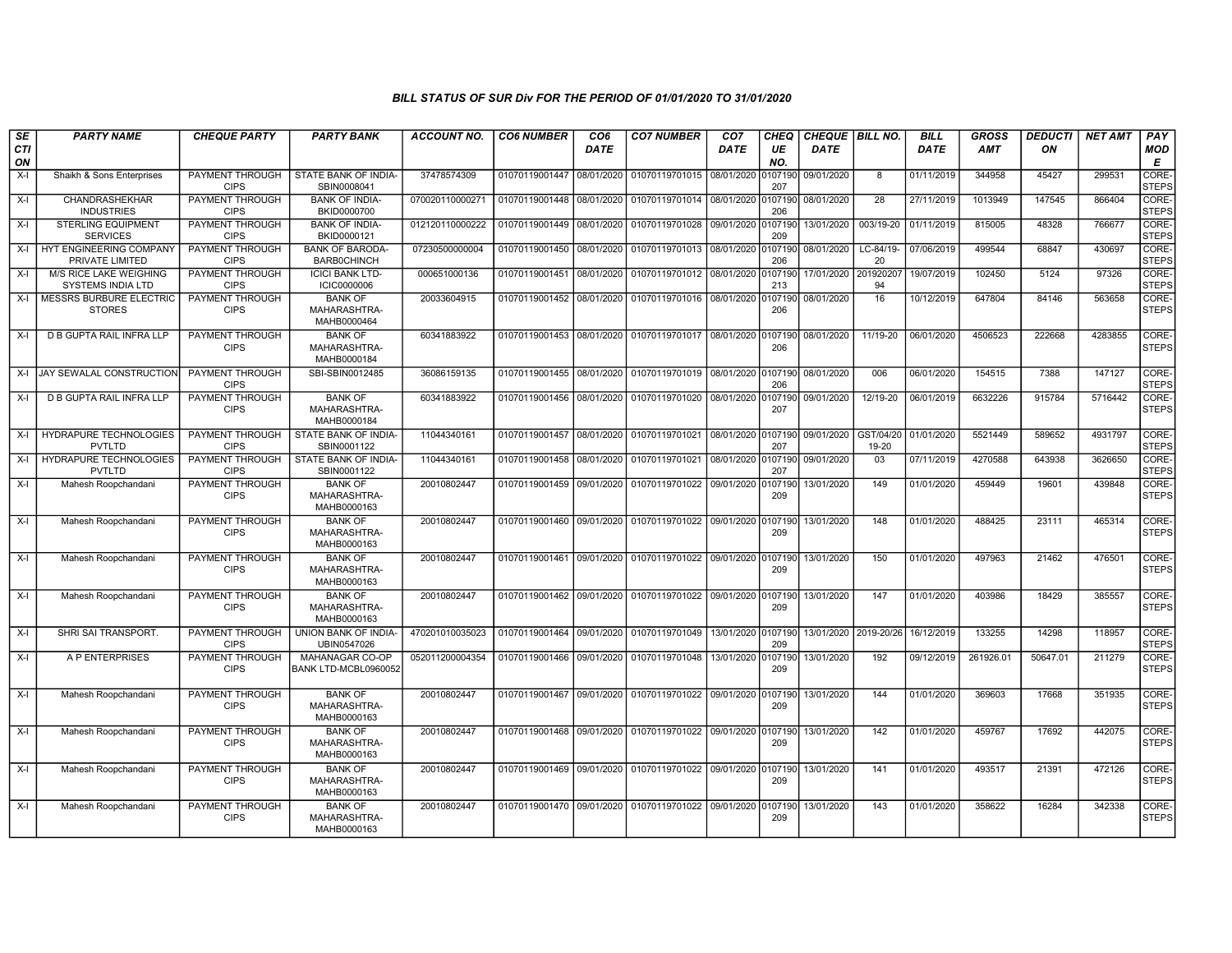| SE        | <b>PARTY NAME</b>                | <b>CHEQUE PARTY</b>                   | <b>PARTY BANK</b>                             | <b>ACCOUNT NO.</b> | <b>CO6 NUMBER</b>         | CO <sub>6</sub> | <b>CO7 NUMBER</b>                 | CO <sub>7</sub>    | CHEQ           | <b>CHEQUE BILL NO.</b> |                    | <b>BILL</b> | <b>GROSS</b> | <b>DEDUCTI</b> | <b>NET AMT</b> | PAY                   |
|-----------|----------------------------------|---------------------------------------|-----------------------------------------------|--------------------|---------------------------|-----------------|-----------------------------------|--------------------|----------------|------------------------|--------------------|-------------|--------------|----------------|----------------|-----------------------|
| CTI<br>ON |                                  |                                       |                                               |                    |                           | <b>DATE</b>     |                                   | <b>DATE</b>        | UE<br>NO.      | <b>DATE</b>            |                    | <b>DATE</b> | <b>AMT</b>   | ON             |                | <b>MOD</b><br>E       |
| $X-I$     | Mahesh Roopchandani              | <b>PAYMENT THROUGH</b><br><b>CIPS</b> | <b>BANK OF</b><br>MAHARASHTRA-<br>MAHB0000163 | 20010802447        | 01070119001471 09/01/2020 |                 | 01070119701022                    | 09/01/2020         | 107190<br>209  | 13/01/2020             | 140                | 01/01/2020  | 412030       | 18510          | 393520         | CORE-<br><b>STEPS</b> |
|           | X-I MESSRS SAI STONE CRUSHER     | PAYMENT THROUGH<br><b>CIPS</b>        | CENTRAL BANK OF<br>INDIA-CBIN0280665          | 1945714639         | 01070119001475 09/01/2020 |                 | 01070119701027 09/01/2020 0107190 |                    | 209            | 13/01/2020             | dm/19/248          | 17/12/2019  | 466226       | 23168          | 443058         | CORE-<br><b>STEPS</b> |
| X-I       | Mahesh Roopchandani              | <b>PAYMENT THROUGH</b><br><b>CIPS</b> | <b>BANK OF</b><br>MAHARASHTRA-<br>MAHB0000163 | 20010802447        | 01070119001476 09/01/2020 |                 | 01070119701026 09/01/2020         |                    | 107190<br>209  | 13/01/2020             | GST/131            | 13/12/2019  | 473121       | 65793          | 407328         | CORE-<br><b>STEPS</b> |
| $X-I$     | Mahesh Roopchandani              | <b>PAYMENT THROUGH</b><br><b>CIPS</b> | <b>BANK OF</b><br>MAHARASHTRA-<br>MAHB0000163 | 20010802447        | 01070119001477 09/01/2020 |                 | 01070119701025 09/01/2020         |                    | 0107190<br>209 | 13/01/2020             | 151                | 01/01/2020  | 475299       | 21942          | 453357         | CORE-<br><b>STEPS</b> |
|           | X-I MESSRS SAI STONE CRUSHER     | <b>PAYMENT THROUGH</b><br><b>CIPS</b> | <b>CENTRAL BANK OF</b><br>INDIA-CBIN0280665   | 1945714639         | 01070119001478 09/01/2020 |                 | 01070119701035 09/01/2020         |                    | 0107190<br>211 | 15/01/2020             | <b>BG/128</b>      | 27/09/2019  | 1114697      | 54966          | 1059731        | CORE-<br><b>STEPS</b> |
|           | X-I MESSRS SAI STONE CRUSHER     | <b>PAYMENT THROUGH</b><br><b>CIPS</b> | <b>CENTRAL BANK OF</b><br>INDIA-CBIN0280665   | 1945714639         | 01070119001479 09/01/2020 |                 | 01070119701034 09/01/2020         |                    | 0107190<br>211 | 15/01/2020             | <b>BG/129</b>      | 04/10/2019  | 2735018      | 131772         | 2603246        | CORE-<br><b>STEPS</b> |
|           | X-I MESSRS SAI STONE CRUSHER     | <b>PAYMENT THROUGH</b><br><b>CIPS</b> | CENTRAL BANK OF<br>INDIA-CBIN0280665          | 1945714639         | 01070119001481 09/01/2020 |                 | 01070119701033 09/01/2020         |                    | 0107190<br>211 | 15/01/2020             | <b>NG/56</b>       | 16/10/2019  | 482200       | 72202          | 409998         | CORE-<br><b>STEPS</b> |
|           | X-I MESSRS SAI STONE CRUSHER     | PAYMENT THROUGH<br><b>CIPS</b>        | <b>CENTRAL BANK OF</b><br>INDIA-CBIN0280665   | 1945714639         | 01070119001482            | 09/01/2020      | 01070119701032                    | 09/01/2020         | 0107190<br>211 | 15/01/2020             | pvr/62             | 26/11/2019  | 510253       | 75495          | 434758         | CORE-<br><b>STEPS</b> |
| X-I       | PRERNA CONSTRUCTION              | PAYMENT THROUGH<br><b>CIPS</b>        | SBI-SBIN0012239                               | 38274276293        | 01070119001483            | 09/01/2020      | 01070119701031                    | 09/01/2020         | 0107190<br>211 | 15/01/2020 GST-04/19-  | 20                 | 14/11/2019  | 1473974      | 207913         | 1266061        | CORE-<br><b>STEPS</b> |
| $X-I$     | <b>IMESSRS SAI STONE CRUSHER</b> | <b>PAYMENT THROUGH</b><br><b>CIPS</b> | <b>CENTRAL BANK OF</b><br>INDIA-CBIN0280665   | 1945714639         | 01070119001484            | 09/01/2020      | 01070119701030                    | 09/01/2020         | 0107190<br>211 | 15/01/2020             | <b>BG/186</b>      | 05/11/2019  | 1060617      | 51854          | 1008763        | CORE-<br><b>STEPS</b> |
| X-I       | <b>HRUSHIKESH EARTHMOVERS</b>    | <b>PAYMENT THROUGH</b><br><b>CIPS</b> | <b>HDFC BANK-</b><br>HDFC0004427              | 5020003099241      | 01070119001485 09/01/2020 |                 | 01070119701029 09/01/2020         |                    | 107190<br>211  | 15/01/2020             | 05                 | 10/10/2019  | 1250046      | 47535          | 1202511        | CORE-<br><b>STEPS</b> |
|           | X-I MESSRS SAI STONE CRUSHER     | PAYMENT THROUGH<br><b>CIPS</b>        | <b>CENTRAL BANK OF</b><br>INDIA-CBIN0280665   | 1945714639         | 01070119001486            | 10/01/2020      | 01070119701036                    | 10/01/2020         | 0107190<br>211 | 15/01/2020             | <b>BG/181</b>      | 02/11/2019  | 497329       | 73950          | 423379         | CORE-<br><b>STEPS</b> |
|           | X-I MESSRS SAI STONE CRUSHER     | PAYMENT THROUGH<br><b>CIPS</b>        | CENTRAL BANK OF<br>INDIA-CBIN0280665          | 1945714639         | 01070119001487            | 10/01/2020      | 01070119701036                    | 10/01/2020         | 0107190<br>211 | 15/01/2020             | <b>BG/182</b>      | 02/11/2019  | 496782       | 73870          | 422912         | CORE-<br><b>STEPS</b> |
|           | X-I MESSRS SAI STONE CRUSHER     | <b>PAYMENT THROUGH</b><br><b>CIPS</b> | <b>CENTRAL BANK OF</b><br>INDIA-CBIN0280665   | 1945714639         | 01070119001488            | 10/01/2020      | 01070119701036                    | 10/01/2020         | 0107190<br>211 | 15/01/2020             | <b>BG/180</b>      | 02/11/2019  | 499849       | 74322          | 425527         | CORE-<br><b>STEPS</b> |
|           | X-I MESSRS SAI STONE CRUSHER     | <b>PAYMENT THROUGH</b><br><b>CIPS</b> | <b>CENTRAL BANK OF</b><br>INDIA-CBIN0280665   | 1945714639         | 01070119001489            | 10/01/2020      | 01070119701038                    | 10/01/2020         | 0107190<br>211 | 15/01/2020             | dm/19/202          | 23/09/2019  | 486044       | 23470          | 462574         | CORE-<br><b>STEPS</b> |
|           | X-I MESSRS SAI STONE CRUSHER     | <b>PAYMENT THROUGH</b><br><b>CIPS</b> | <b>CENTRAL BANK OF</b><br>INDIA-CBIN0280665   | 1945714639         | 01070119001490            | 10/01/2020      | 01070119701038                    | 10/01/2020         | 107190<br>211  | 15/01/2020             | dm/19/212          | 25/09/2019  | 494969       | 24104          | 470865         | CORE-<br><b>STEPS</b> |
|           | X-I   MESSRS SAI STONE CRUSHER   | PAYMENT THROUGH<br><b>CIPS</b>        | <b>CENTRAL BANK OF</b><br>INDIA-CBIN0280665   | 1945714639         | 01070119001491            | 10/01/2020      | 01070119701038                    | 10/01/2020         | 0107190<br>211 | 15/01/2020             | dm/19/208          | 25/09/2019  | 249598       | 12570          | 237028         | CORE-<br><b>STEPS</b> |
|           | X-I MESSRS SAI STONE CRUSHER     | <b>PAYMENT THROUGH</b><br><b>CIPS</b> | <b>CENTRAL BANK OF</b><br>INDIA-CBIN0280665   | 1945714639         | 01070119001492            | 10/01/2020      | 01070119701038                    | 10/01/2020         | 0107190<br>211 | 15/01/2020             | dm/19/201          | 23/09/2019  | 266351       | 12957          | 253394         | CORE-<br><b>STEPS</b> |
|           | X-I MESSRS SAI STONE CRUSHER     | PAYMENT THROUGH<br><b>CIPS</b>        | <b>CENTRAL BANK OF</b><br>INDIA-CBIN0280665   | 1945714639         | 01070119001493            | 10/01/2020      | 01070119701038                    | 10/01/2020         | 107190<br>211  | 15/01/2020             | dm/19/210          | 25/09/2019  | 498073       | 24045          | 474028         | CORE-<br><b>STEPS</b> |
| X-I       | Sandeep Roopchandani             | <b>PAYMENT THROUGH</b><br><b>CIPS</b> | <b>BANK OF</b><br>MAHARASHTRA-<br>MAHB0000163 | 20010802458        | 01070119001494            | 10/01/2020      | 01070119701037                    | 10/01/2020         | 0107190<br>211 | 15/01/2020             | GST-2019<br>20/64  | 07/10/2019  | 58989        | 2110           | 56879          | CORE-<br><b>STEPS</b> |
| $X-I$     | Sandeep Roopchandani             | <b>PAYMENT THROUGH</b><br><b>CIPS</b> | <b>BANK OF</b><br>MAHARASHTRA-<br>MAHB0000163 | 20010802458        | 01070119001495            | 10/01/2020      | 01070119701037                    | 10/01/2020 0107190 | 211            | 15/01/2020             | GST-19-<br>20/66   | 07/10/2019  | 401450       | 11852          | 389598         | CORE-<br><b>STEPS</b> |
| $X-I$     | Sandeep Roopchandani             | PAYMENT THROUGH<br><b>CIPS</b>        | <b>BANK OF</b><br>MAHARASHTRA-<br>MAHB0000163 | 20010802458        | 01070119001496            | 10/01/2020      | 01070119701037                    | 10/01/2020         | 0107190<br>211 | 15/01/2020             | GST-2019<br>20/51  | 07/10/2019  | 96400        | 3152           | 93248          | CORE-<br><b>STEPS</b> |
| $X-I$     | Sandeep Roopchandani             | PAYMENT THROUGH<br><b>CIPS</b>        | <b>BANK OF</b><br>MAHARASHTRA-<br>MAHB0000163 | 20010802458        | 01070119001497            | 10/01/2020      | 01070119701037                    | 10/01/2020         | 0107190<br>211 | 15/01/2020             | gst-2019-<br>20/49 | 07/10/2019  | 174156       | 8556           | 165600         | CORE-<br><b>STEPS</b> |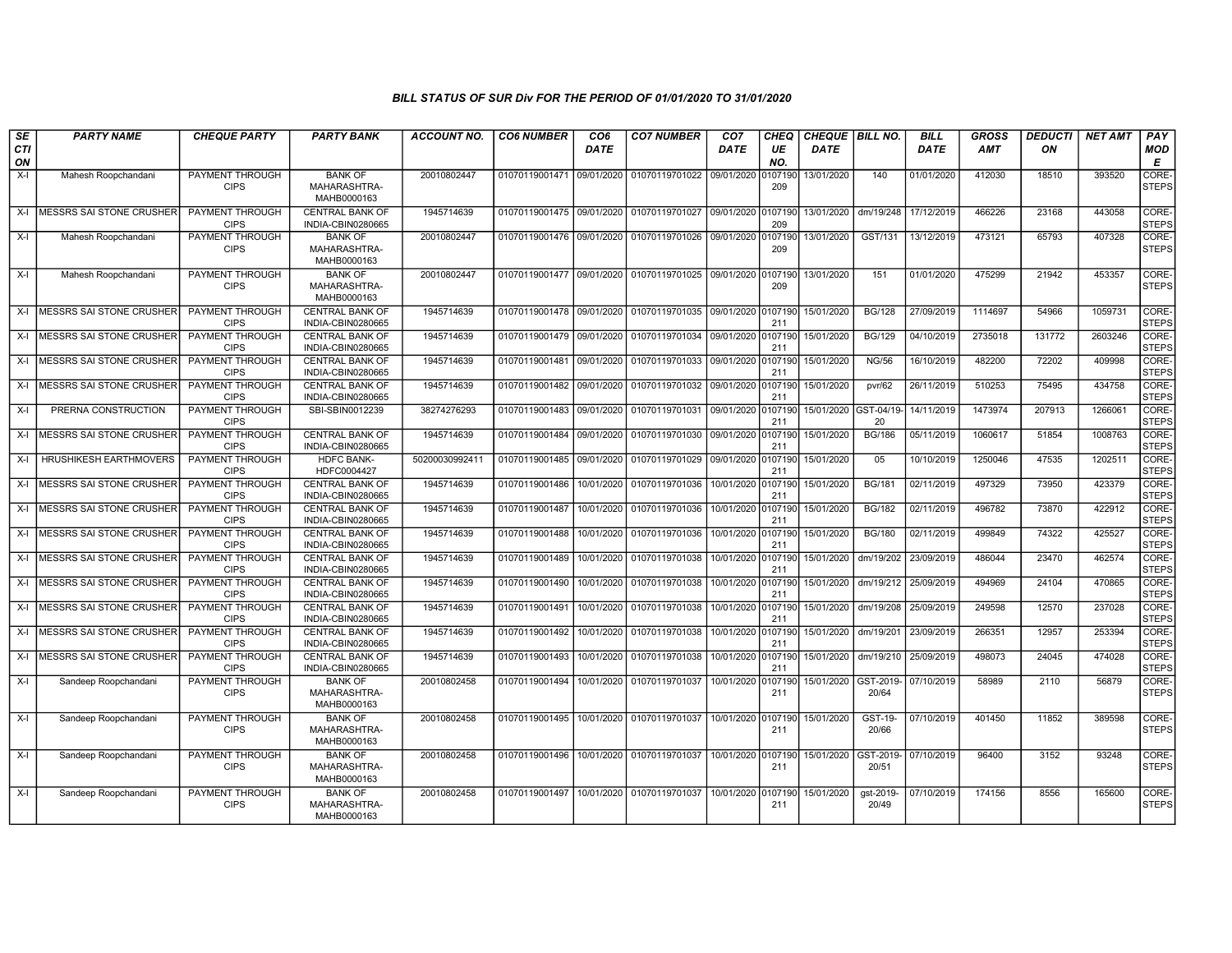| SE        | <b>PARTY NAME</b>                               | <b>CHEQUE PARTY</b>                   | <b>PARTY BANK</b>                             | <b>ACCOUNT NO.</b> | <b>CO6 NUMBER</b> | CO <sub>6</sub> | <b>CO7 NUMBER</b> | CO <sub>7</sub>    | <b>CHEQ</b>    | <b>CHEQUE   BILL NO.</b> |                                  | <b>BILL</b> | <b>GROSS</b> | <b>DEDUCTI</b> | <b>NET AMT</b> | <b>PAY</b>            |
|-----------|-------------------------------------------------|---------------------------------------|-----------------------------------------------|--------------------|-------------------|-----------------|-------------------|--------------------|----------------|--------------------------|----------------------------------|-------------|--------------|----------------|----------------|-----------------------|
| CTI<br>ON |                                                 |                                       |                                               |                    |                   | <b>DATE</b>     |                   | DATE               | UE<br>NO.      | <b>DATE</b>              |                                  | <b>DATE</b> | <b>AMT</b>   | ON             |                | MOD<br>Е              |
| $X-I$     | Sandeep Roopchandani                            | PAYMENT THROUGH<br><b>CIPS</b>        | <b>BANK OF</b><br>MAHARASHTRA-<br>MAHB0000163 | 20010802458        | 01070119001498    | 10/01/2020      | 01070119701037    | 10/01/2020         | 0107190<br>211 | 15/01/2020               | GST-2019-<br>20/59               | 07/10/2019  | 169577       | 5191           | 164386         | CORE-<br><b>STEPS</b> |
| X-I       | STATCON ELECTRONICS INDIA<br>LIMITED            | PAYMENT THROUGH<br><b>CIPS</b>        | STATE BANK OF INDIA<br>SBIN0004077            | 30258041949        | 01070119001499    | 13/01/2020      | 01070119701047    | 13/01/2020         | 107190<br>209  | 13/01/2020               | <b>SER/19-</b><br>20/236         | 04/01/2020  | 1165594      | 45075          | 1120519        | CORE-<br><b>STEPS</b> |
| $X-I$     | Mahesh Roopchandani                             | <b>PAYMENT THROUGH</b><br><b>CIPS</b> | <b>BANK OF</b><br>MAHARASHTRA-<br>MAHB0000163 | 20010802447        | 01070119001500    | 13/01/2020      | 01070119701046    | 13/01/2020         | 0107190<br>209 | 13/01/2020               | GST/152                          | 01/01/2020  | 470224       | 19124          | 451100         | CORE-<br><b>STEPS</b> |
| $X-I$     | N.RAMAKRISHNA                                   | PAYMENT THROUGH<br><b>CIPS</b>        | <b>BANK OF INDIA-</b><br>BKID0001506          | 150630110000022    | 01070119001502    | 13/01/2020      | 01070119701045    | 13/01/2020         | 0107190<br>209 | 13/01/2020               | 25/19-20                         | 23/12/2019  | 3529212      | 133891         | 3395321        | CORE-<br><b>STEPS</b> |
| $X-I$     | <b>MESSRS CHHAYA</b><br><b>ENTERPRISES</b>      | <b>PAYMENT THROUGH</b><br><b>CIPS</b> | SBI-SBIN0012485                               | 31459236401        | 01070119001503    | 13/01/2020      | 01070119701044    | 13/01/2020         | 0107190<br>209 | 13/01/2020               | 06                               | 03/01/2020  | 1034063      | 49966          | 984097         | CORE-<br><b>STEPS</b> |
| $X-I$     | <b>HRK ENTERPRISES</b>                          | PAYMENT THROUGH<br><b>CIPS</b>        | STATE BANK OF INDIA-<br>SBIN0021446           | 62342433332        | 01070119001504    | 13/01/2020      | 01070119701043    | 13/01/2020         | 107190<br>209  | 13/01/2020               | CMS/DD/<br>$\Omega$              | 16/12/2019  | 127568       | 6774           | 120794         | CORE-<br><b>STEPS</b> |
| $X-I$     | <b>SAGAR SERVICES</b>                           | <b>PAYMENT THROUGH</b><br><b>CIPS</b> | <b>BANK OF BARODA</b><br><b>BARB0HADAPS</b>   | 24830200000638     | 01070119001505    | 13/01/2020      | 01070119701164    | 31/01/2020         | 0107190<br>224 | 31/01/2020               | 1011                             | 01/01/2020  | 536551       | 21631          | 514920         | CORE-<br><b>STEPS</b> |
| X-I       | PACE CONTRACTORS PVT LTD                        | PAYMENT THROUGH<br><b>CIPS</b>        | <b>IDBI BANK LTD-</b><br>IBKL0000522          | 0522102000024815   | 01070119001506    | 13/01/2020      | 01070119701042    | 13/01/2020         | 0107190<br>209 | 13/01/2020               | 11/19-20                         | 01/01/2020  | 212063       | 10199          | 201864         | CORE-<br><b>STEPS</b> |
| $X-I$     | <b>ARVIND ENTERPRISES</b>                       | <b>PAYMENT THROUGH</b><br><b>CIPS</b> | <b>BANK OF</b><br>MAHARASHTRA-<br>MAHB0000518 | 60170053255        | 01070119001507    | 13/01/2020      | 01070119701041    | 13/01/2020         | 0107190<br>209 | 13/01/2020               | 2201                             | 03/01/2020  | 328582       | 6572           | 322010         | CORE-<br><b>STEPS</b> |
| $X-I$     | SHRI SAI TRANSPORT.                             | PAYMENT THROUGH<br><b>CIPS</b>        | UNION BANK OF INDIA-<br>UBIN0547026           | 470201010035023    | 01070119001508    | 13/01/2020      | 01070119701040    | 13/01/2020 0107190 | 209            |                          | 13/01/2020 2019-20/24 03/12/2019 |             | 290223       | 8893           | 281330         | CORE-<br><b>STEPS</b> |
| $X-I$     | SHRI SAI TRANSPORT.                             | <b>PAYMENT THROUGH</b><br><b>CIPS</b> | UNION BANK OF INDIA-<br>UBIN0547026           | 470201010035023    | 01070119001509    | 13/01/2020      | 01070119701039    | 13/01/2020         | 0107190<br>210 |                          | 14/01/2020 2019-20/23            | 03/12/2019  | 519974       | 67523          | 452451         | CORE-<br><b>STEPS</b> |
| $X-I$     | ARYAN CONSTRUCTION &<br>supplier                | PAYMENT THROUGH<br><b>CIPS</b>        | STATE BANK OF INDIA-<br>SBIN0014794           | 32072225184        | 01070119001511    | 13/01/2020      | 01070119701050    | 13/01/2020         | 107190<br>209  | 13/01/2020               | GST/20A/1<br>$9 - 20$            | 09/05/2019  | 1558395      | 31218          | 1527177        | CORE-<br><b>STEPS</b> |
| $X-I$     | K K AGRO SERVICES-<br><b>SOLAPUR</b>            | PAYMENT THROUGH<br><b>CIPS</b>        | SBI-SBIN0000288                               | 11530157945        | 01070119001512    | 13/01/2020      | 01070119701055    | 13/01/2020         | 107190<br>210  | 14/01/2020               | GST/01/20-<br>21                 | 01/01/2020  | 1173036      | 163137         | 1009899        | CORE-<br><b>STEPS</b> |
| X-I       | DWIP BUILDCON PVT.LTD.                          | PAYMENT THROUGH<br><b>CIPS</b>        | HDFC BANK LTD-<br>HDFC0000181                 | 50200017281484     | 01070119001513    | 13/01/2020      | 01070119701054    | 13/01/2020         | 107190<br>210  | 14/01/2020               | GST/02/19-<br>20                 | 08/01/2020  | 17618        | 4739           | 12879          | CORE-<br><b>STEPS</b> |
| $X-I$     | SHREE CONSTRUCTION                              | <b>PAYMENT THROUGH</b><br><b>CIPS</b> | AXIS BANK-UTIB0000266                         | 914020003130692    | 01070119001515    | 13/01/2020      | 01070119701052    | 13/01/2020         | 0107190<br>210 | 14/01/2020               | GST-2019-<br>20/36               | 01/01/2020  | 305693       | 10568          | 295125         | CORE-<br><b>STEPS</b> |
| $X-I$     | SINGH ENTERPRISES                               | <b>PAYMENT THROUGH</b><br><b>CIPS</b> | <b>BANK OF BARODA-</b><br><b>BARB0MOGHBS</b>  | 28370200007034     | 01070119001516    | 13/01/2020      | 01070119701051    | 13/01/2020         | 0107190<br>210 | 14/01/2020               | <b>BOXN/04</b>                   | 01/01/2020  | 2289589      | 84045          | 2205544        | CORE-<br><b>STEPS</b> |
| $X-I$     | MAHARASTRA STATE<br>SECURITY CORPORATION        | <b>PAYMENT THROUGH</b><br><b>CIPS</b> | HDFC BANK LTD-<br>HDFC0000501                 | 50100150433559     | 01070119001518    | 14/01/2020      | 01070119701058    | 14/01/2020         | 107190<br>211  | 15/01/2020               | <b>MSSC/063</b><br>8A/19-20      | 05/11/2019  | 513757       | 19700          | 494057         | CORE-<br><b>STEPS</b> |
| $X-I$     | <b>MAHARASTRA STATE</b><br>SECURITY CORPORATION | PAYMENT THROUGH<br><b>CIPS</b>        | <b>HDFC BANK LTD-</b><br>HDFC0000501          | 50100150433559     | 01070119001519    | 14/01/2020      | 01070119701057    | 14/01/2020         | 0107190<br>211 | 15/01/2020               | <b>MSSC/063</b><br>8B/19-20      | 05/11/2019  | 702061.06    | 26985.06       | 675076         | CORE-<br><b>STEPS</b> |
| $X-I$     | PHOOLTAS TECHNOLOGIES<br>PVT LTD                | PAYMENT THROUGH<br><b>CIPS</b>        | SBI-SBIN0006540                               | 35984563770        | 01070119001520    | 14/01/2020      | 01070119701056    | 14/01/2020         | 0107190<br>210 | 14/01/2020               | ptpl/12A/19- 09/01/2020<br>20    |             | 2305936      | 85253          | 2220683        | CORE-<br><b>STEPS</b> |
| $X-I$     | <b>MESSRS SHREE SAI</b><br>CONSTRUCTION         | <b>PAYMENT THROUGH</b><br><b>CIPS</b> | STATE BANK OF INDIA-<br>SBIN0020029           | 62270382385        | 01070119001522    | 14/01/2020      | 01070119701060    | 14/01/2020         | 0107190<br>211 | 15/01/2020               | 03/19-20                         | 02/01/2020  | 477573       | 19490          | 458083         | CORE-<br><b>STEPS</b> |
| $X-I$     | SHANKARRAO UTTAMRAO<br>PATIL                    | PAYMENT THROUGH<br><b>CIPS</b>        | UNION BANK OF INDIA-<br>UBIN0534153           | 341501010040482    | 01070119001523    | 15/01/2020      | 01070119701078    | 15/01/2020         | 0107190<br>211 | 15/01/2020               | 06/2019-20                       | 17/09/2019  | 1415131      | 53573          | 1361558        | CORE-<br><b>STEPS</b> |
| $X-I$     | SHANKARRAO UTTAMRAO<br><b>PATIL</b>             | PAYMENT THROUGH<br><b>CIPS</b>        | UNION BANK OF INDIA-<br>UBIN0534153           | 341501010040482    | 01070119001524    | 15/01/2020      | 01070119701085    | 15/01/2020         | 0107190<br>211 |                          | 15/01/2020 07/2019-20            | 23/09/2019  | 4557855      | 172758         | 4385097        | CORE-<br><b>STEPS</b> |
| $X-I$     | <b>MESSERS SHREE</b><br>CONSTRUCTION            | <b>PAYMENT THROUGH</b><br><b>CIPS</b> | <b>BANK OF</b><br>MAHARASHTRA-<br>MAHB0000627 | 20091901872        | 01070119001525    | 15/01/2020      | 01070119701084    | 15/01/2020         | 0107190<br>211 | 15/01/2020               | 11/19-20                         | 23/09/2019  | 7710743      | 1011227        | 6699516        | CORE-<br><b>STEPS</b> |
| $X-I$     | PACE CONTRACTORS PVT LTD                        | PAYMENT THROUGH<br><b>CIPS</b>        | <b>IDBI BANK LTD-</b><br>IBKL0000522          | 0522102000024815   | 01070119001526    | 15/01/2020      | 01070119701063    | 15/01/2020         | 0107190<br>211 | 15/01/2020               | 07/19-20                         | 24/09/2019  | 713144       | 34129          | 679015         | CORE-<br><b>STEPS</b> |
| $X-I$     | DINESH SUKHALAL MUNOT                           | PAYMENT THROUGH<br><b>CIPS</b>        | SBI-SBIN0002163                               | 11416583400        | 01070119001528    | 15/01/2020      | 01070119701077    | 15/01/2020         | 107190<br>211  | 15/01/2020               | 13/19-20                         | 10/10/2019  | 10387993     | 393469         | 9994524        | CORE-<br><b>STEPS</b> |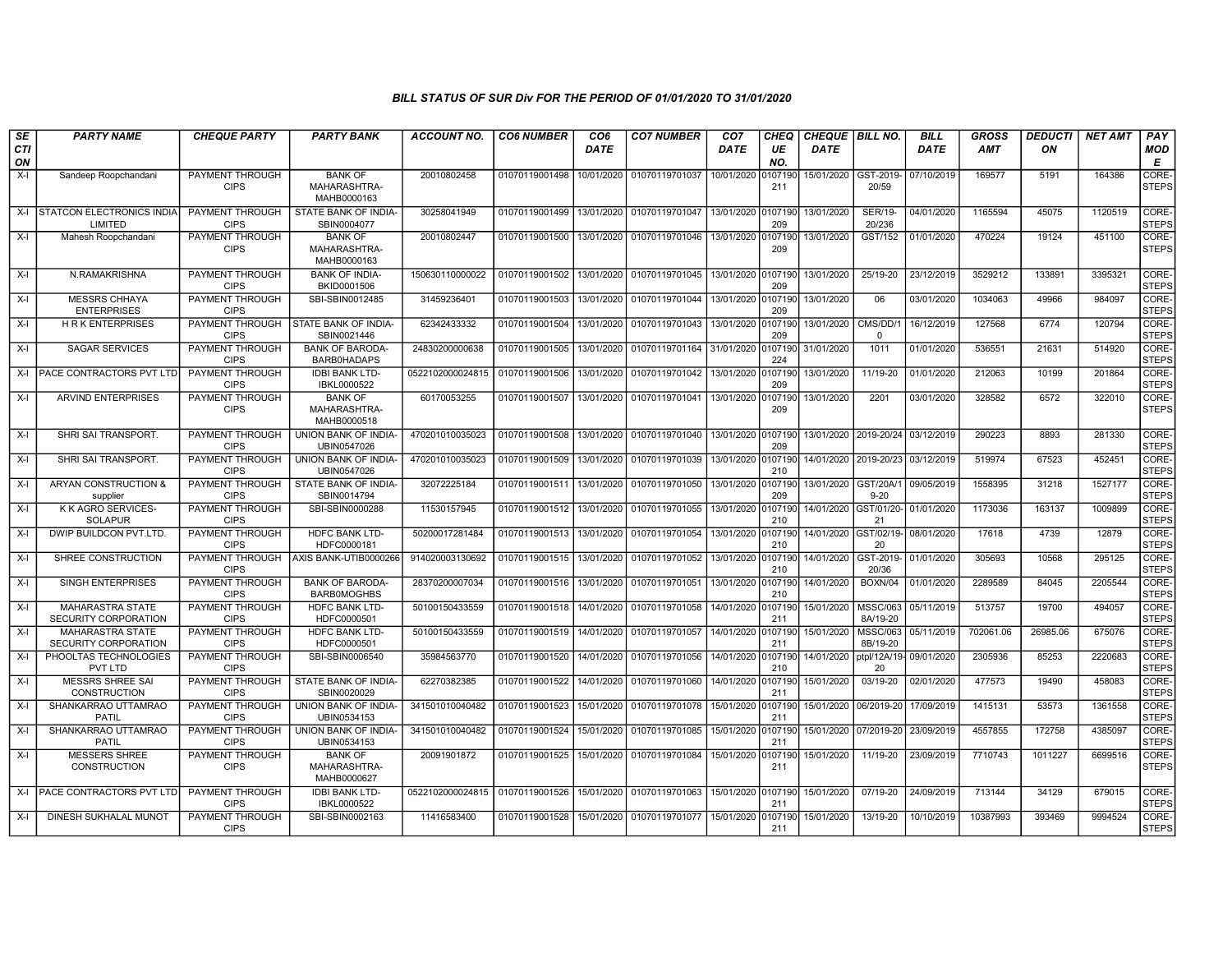| SE               | <b>PARTY NAME</b>                       | <b>CHEQUE PARTY</b>                   | <b>PARTY BANK</b>                                   | ACCOUNT NO.      | <b>CO6 NUMBER</b> | CO <sub>6</sub> | <b>CO7 NUMBER</b>         | CO <sub>7</sub> | CHEQ           | <b>CHEQUE   BILL NO.</b> |                                        | <b>BILL</b> | GROSS      | <b>DEDUCTI</b> | <b>NET AMT</b> | PAY                   |
|------------------|-----------------------------------------|---------------------------------------|-----------------------------------------------------|------------------|-------------------|-----------------|---------------------------|-----------------|----------------|--------------------------|----------------------------------------|-------------|------------|----------------|----------------|-----------------------|
| <b>CTI</b><br>ON |                                         |                                       |                                                     |                  |                   | <b>DATE</b>     |                           | DATE            | UE<br>NO.      | <b>DATE</b>              |                                        | <b>DATE</b> | <b>AMT</b> | ON             |                | MOD<br>E              |
| $X-I$            | DINESH SUKHALAL MUNOT                   | PAYMENT THROUGH<br><b>CIPS</b>        | SBI-SBIN0002163                                     | 11416583400      | 01070119001529    | 15/01/2020      | 01070119701076            | 15/01/2020      | 107190<br>211  | 15/01/2020               | 14/19-20                               | 16/10/2019  | 3633035    | 137745         | 3495290        | CORE-<br><b>STEPS</b> |
| $X-I$            | Sandeep Roopchandani                    | PAYMENT THROUGH<br><b>CIPS</b>        | <b>BANK OF</b><br>MAHARASHTRA-<br>MAHB0000163       | 20010802458      | 01070119001530    | 15/01/2020      | 01070119701062            | 15/01/2020      | 0107190<br>211 | 15/01/2020               | GST-2019-<br>20/76                     | 17/10/2019  | 6522026    | 247321         | 6274705        | CORE-<br><b>STEPS</b> |
| $X-I$            | RIGHT CONSTRUCTION                      | PAYMENT THROUGH<br><b>CIPS</b>        | <b>BANK OF BARODA</b><br><b>BARB0KARVER</b>         | 04470500000052   | 01070119001531    | 15/01/2020      | 01070119701075 15/01/2020 |                 | 0107190<br>211 | 15/01/2020               | 03/19-20                               | 04/04/2019  | 7498323    | 1033816        | 6464507        | CORE-<br><b>STEPS</b> |
| X-I              | <b>SUJOY BHOWMIK</b>                    | PAYMENT THROUGH<br><b>CIPS</b>        | KARNATAKA BANK LTD-<br>KARB0000715                  | 7157000600341601 | 01070119001532    | 15/01/2020      | 01070119701074            | 15/01/2020      | 0107190<br>211 | 15/01/2020               | 20/19-20                               | 30/10/2019  | 2431524    | 92101          | 2339423        | CORE-<br><b>STEPS</b> |
| $X-I$            | SAIARYA CONSTRUCTION<br>COMPANY         | PAYMENT THROUGH<br><b>CIPS</b>        | <b>BANK OF INDIA-</b><br>BKID0000714                | 071420110000399  | 01070119001533    | 15/01/2020      | 01070119701073            | 15/01/2020      | 107190<br>211  | 15/01/2020               | 03/19-20                               | 04/11/2019  | 1599001    | 86601          | 1512400        | CORE-<br><b>STEPS</b> |
| X-I              | S M HADPAD                              | PAYMENT THROUGH<br><b>CIPS</b>        | KARNATAKA BANK LTD-<br>KARB0000720                  | 720250010083800  | 01070119001534    | 15/01/2020      | 01070119701072            | 15/01/2020      | 0107190<br>211 | 15/01/2020               | 02/19-20                               | 18/11/2019  | 4239708    | 469995         | 3769713        | CORE-<br><b>STEPS</b> |
| $X-I$            | PRERNA CONSTRUCTION                     | <b>PAYMENT THROUGH</b><br><b>CIPS</b> | SBI-SBIN0012239                                     | 38274276293      | 01070119001535    | 15/01/2020      | 01070119701071            | 15/01/2020      | 0107190<br>211 |                          | 15/01/2020 GST-05/19-<br>20            | 20/11/2019  | 1505097    | 60901          | 1444196        | CORE-<br><b>STEPS</b> |
| $X-I$            | <b>SUJOY BHOWMIK</b>                    | PAYMENT THROUGH<br><b>CIPS</b>        | KARNATAKA BANK LTD-<br>KARB0000715                  | 715700060034160  | 01070119001536    | 15/01/2020      | 01070119701070            | 15/01/2020      | 0107190<br>211 | 15/01/2020               | 23/19-20                               | 27/11/2019  | 2468288    | 95203          | 2373085        | CORE-<br><b>STEPS</b> |
| X-I              | N.RAMAKRISHNA                           | PAYMENT THROUGH<br><b>CIPS</b>        | <b>BANK OF INDIA-</b><br>BKID0001506                | 150630110000022  | 01070119001537    | 15/01/2020      | 01070119701069            | 15/01/2020      | 0107190<br>211 | 15/01/2020               | 24/19-20                               | 19/12/2019  | 9552014    | 361897         | 9190117        | CORE-<br><b>STEPS</b> |
| $X-I$            | N.RAMAKRISHNA                           | PAYMENT THROUGH<br><b>CIPS</b>        | <b>BANK OF INDIA-</b><br>BKID0001506                | 150630110000022  | 01070119001538    | 15/01/2020      | 01070119701068            | 15/01/2020      | 107190<br>211  | 15/01/2020               | 23/19-20                               | 19/12/2019  | 5180386    | 196400         | 4983986        | CORE-<br><b>STEPS</b> |
| X-I              | N.RAMAKRISHNA                           | PAYMENT THROUGH<br><b>CIPS</b>        | <b>BANK OF INDIA-</b><br>BKID0001506                | 150630110000022  | 01070119001539    | 15/01/2020      | 01070119701067            | 15/01/2020      | 0107190<br>211 | 15/01/2020               | 21/19-20                               | 16/12/2019  | 961138     | 36721          | 924417         | CORE-<br><b>STEPS</b> |
| $X-I$            | SHANKARRAO UTTAMRAO<br>PATIL            | PAYMENT THROUGH<br><b>CIPS</b>        | UNION BANK OF INDIA-<br>UBIN0534153                 | 341501010040482  | 01070119001540    | 15/01/2020      | 01070119701061            | 15/01/2020      | 107190<br>211  | 15/01/2020               | 08/19-20                               | 30/12/2019  | 10392609   | 393720         | 9998889        | CORE-<br><b>STEPS</b> |
| $X-I$            | SHANKARRAO UTTAMRAO<br><b>PATIL</b>     | PAYMENT THROUGH<br><b>CIPS</b>        | <b>UNION BANK OF INDIA-</b><br>UBIN0534153          | 341501010040482  | 01070119001541    | 15/01/2020      | 01070119701066            | 15/01/2020      | 0107190<br>211 | 15/01/2020               | 09/19-20                               | 30/12/2019  | 2147754    | 105142         | 2042612        | CORE-<br><b>STEPS</b> |
| $X-I$            | <b>SUJOY BHOWMIK</b>                    | PAYMENT THROUGH<br><b>CIPS</b>        | KARNATAKA BANK LTD- 7157000600341601<br>KARB0000715 |                  | 01070119001542    | 15/01/2020      | 01070119701065            | 15/01/2020      | 0107190<br>211 | 15/01/2020               | 22/19-20                               | 27/11/2019  | 2160871    | 669786         | 1491085        | CORE-<br><b>STEPS</b> |
| $X-I$            | <b>RAVI B JANTE</b>                     | PAYMENT THROUGH<br><b>CIPS</b>        | <b>IDBI BANK LTD-</b><br>IBKL0000102                | 0102102000013217 | 01070119001543    | 15/01/2020      | 01070119701064            | 15/01/2020      | 107190<br>211  |                          | 15/01/2020 GST-18/19-<br>20            | 25/11/2019  | 610164     | 17256          | 592908         | CORE-<br><b>STEPS</b> |
| $X-I$            | <b>MESSERS SHREE</b><br>CONSTRUCTION    | PAYMENT THROUGH<br><b>CIPS</b>        | <b>BANK OF</b><br>MAHARASHTRA-<br>MAHB0000627       | 20091901872      | 01070119001544    | 15/01/2020      | 01070119701079            | 15/01/2020      | 010719<br>211  | 15/01/2020               | 17                                     | 16/12/2019  | 2550905    | 351711         | 2199194        | CORE-<br><b>STEPS</b> |
| $X-I$            | <b>MESSERS SHREE</b><br>CONSTRUCTION    | PAYMENT THROUGH<br><b>CIPS</b>        | <b>BANK OF</b><br>MAHARASHTRA-<br>MAHB0000627       | 20091901872      | 01070119001545    |                 | 15/01/2020 01070119701080 | 15/01/2020      | 0107190<br>211 | 15/01/2020               | 13                                     | 10/10/2019  | 5858571    | 807647         | 5050924        | CORE-<br><b>STEPS</b> |
| $X-I$            | <b>SUJOY BHOWMIK</b>                    | PAYMENT THROUGH<br><b>CIPS</b>        | KARNATAKA BANK LTD-<br>KARB0000715                  | 7157000600341601 | 01070119001546    | 15/01/2020      | 01070119701083            | 15/01/2020      | 0107190<br>211 | 15/01/2020               | 21/19-20                               | 04/11/2019  | 9186630    | 587486         | 8599144        | CORE-<br><b>STEPS</b> |
| $X-I$            | <b>SUJOY BHOWMIK</b>                    | PAYMENT THROUGH<br><b>CIPS</b>        | KARNATAKA BANK LTD-<br>KARB0000715                  | 7157000600341601 | 01070119001547    | 15/01/2020      | 01070119701082            | 15/01/2020      | 0107190<br>211 | 15/01/2020               | 18                                     | 22/10/2019  | 4671983    | 177915         | 4494068        | CORE-<br><b>STEPS</b> |
| $X-I$            | Mahesh Roopchandani                     | PAYMENT THROUGH<br><b>CIPS</b>        | <b>BANK OF</b><br>MAHARASHTRA-<br>MAHB0000163       | 20010802447      | 01070119001548    | 15/01/2020      | 01070119701081            | 15/01/2020      | 010719<br>211  |                          | 15/01/2020 GST-75/19- 04/09/2019<br>20 |             | 1966131    | 75940          | 1890191        | CORE-<br><b>STEPS</b> |
| X-I              | <b>SUJOY BHOWMIK</b>                    | PAYMENT THROUGH<br><b>CIPS</b>        | KARNATAKA BANK LTD-<br>KARB0000715                  | 7157000600341601 | 01070119001549    | 15/01/2020      | 01070119701086            | 15/01/2020      | 0107190<br>211 | 15/01/2020               | 19                                     | 23/10/2019  | 6348934    | 241184         | 6107750        | CORE-<br><b>STEPS</b> |
| $X-I$            | N.RAMAKRISHNA                           | PAYMENT THROUGH<br><b>CIPS</b>        | <b>BANK OF INDIA-</b><br>BKID0001506                | 150630110000022  | 01070119001550    | 15/01/2020      | 01070119701089            | 15/01/2020      | 107190<br>211  | 15/01/2020               | 20/19-20                               | 25/10/2019  | 2400122    | 91071          | 2309051        | CORE-<br><b>STEPS</b> |
| $X-I$            | <b>DINESH SUKHALAL MUNOT</b>            | <b>PAYMENT THROUGH</b><br><b>CIPS</b> | SBI-SBIN0002163                                     | 11416583400      | 01070119001551    | 15/01/2020      | 01070119701088            | 15/01/2020      | 0107190<br>211 | 15/01/2020               | 19/19-20                               | 19/12/2019  | 8162917    | 309310         | 7853607        | CORE-<br><b>STEPS</b> |
| $X-I$            | DINESH SUKHALAL MUNOT                   | PAYMENT THROUGH<br><b>CIPS</b>        | SBI-SBIN0002163                                     | 11416583400      | 01070119001552    | 15/01/2020      | 01070119701087            | 15/01/2020      | 0107190<br>211 | 15/01/2020               | 12/19-20                               | 07/10/2019  | 747831     | 28570          | 719261         | CORE-<br><b>STEPS</b> |
| X-I              | HI-TECH AUDIO SYSTEMS PVT<br><b>LTD</b> | PAYMENT THROUGH<br><b>CIPS</b>        | PUNJAB NATIONAL<br>BANK-PUNB0012000                 | 0120008700234834 | 01070119001553    | 15/01/2020      | 01070119701100            | 16/01/2020      | 107190<br>212  | 16/01/2020 MHG/013/1     | $9 - 20$                               | 11/10/2019  | 2730891    | 180201         | 2550690        | CORE-<br><b>STEPS</b> |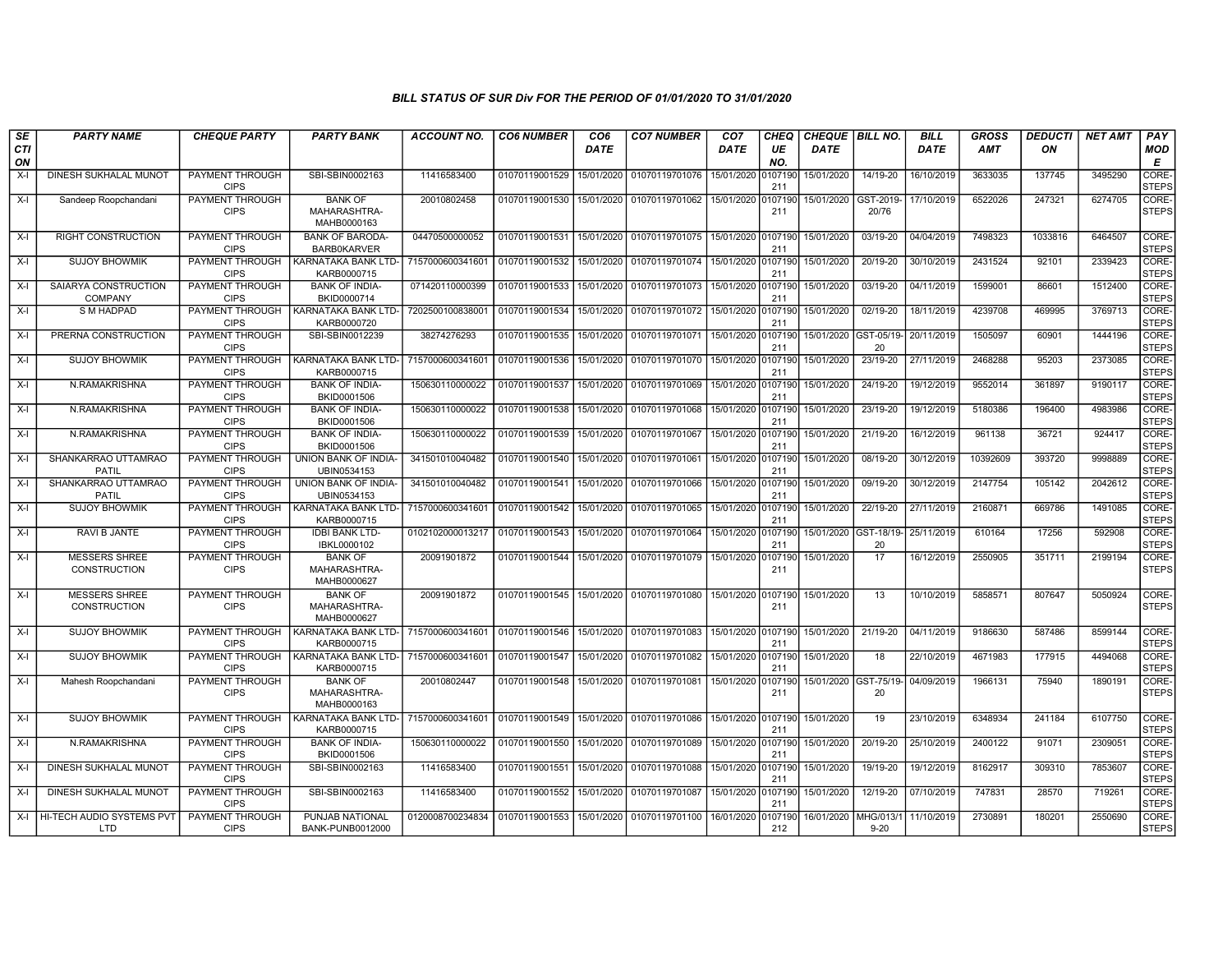| SE               | <b>PARTY NAME</b>                                    | <b>CHEQUE PARTY</b>                   | <b>PARTY BANK</b>                                     | <b>ACCOUNT NO.</b> | <b>CO6 NUMBER</b> | CO <sub>6</sub> | <b>CO7 NUMBER</b>                 | CO <sub>7</sub>    | <b>CHEQ</b>    | <b>CHEQUE   BILL NO.</b> |                             | <b>BILL</b> | <b>GROSS</b> | <b>DEDUCTI</b> | <b>NET AMT</b> | PAY                   |
|------------------|------------------------------------------------------|---------------------------------------|-------------------------------------------------------|--------------------|-------------------|-----------------|-----------------------------------|--------------------|----------------|--------------------------|-----------------------------|-------------|--------------|----------------|----------------|-----------------------|
| <b>CTI</b><br>ON |                                                      |                                       |                                                       |                    |                   | <b>DATE</b>     |                                   | <b>DATE</b>        | UE<br>NO.      | <b>DATE</b>              |                             | <b>DATE</b> | AMT          | OΝ             |                | MOD<br>Е              |
| X-I              | MESSRS OM CONSTRUCTION                               | PAYMENT THROUGH<br><b>CIPS</b>        | <b>BANK OF</b><br>MAHARASHTRA-<br>MAHB0001127         | 20113200662        | 01070119001554    | 15/01/2020      | 01070119701091                    | 15/01/2020         | 107190<br>212  | 16/01/2020               | 16                          | 13/12/2019  | 670317.99    | 29078.99       | 641239         | CORE-<br><b>STEPS</b> |
| X-I              | MESSRS OM CONSTRUCTION                               | PAYMENT THROUGH<br><b>CIPS</b>        | <b>BANK OF</b><br>MAHARASHTRA-<br>MAHB0001127         | 20113200662        | 01070119001556    | 15/01/2020      | 01070119701090                    | 15/01/2020         | 107190<br>212  | 16/01/2020               | gst/09a/19<br>20            | 03/10/2019  | 6706555      | 253892         | 6452663        | CORE-<br><b>STEPS</b> |
| X-I              | <b>JHA CONSTRUCTION</b>                              | <b>PAYMENT THROUGH</b><br><b>CIPS</b> | KOTAK MAHINDRA<br><b>BANK-KKBK0001345</b>             | 699011003914       | 01070119001557    | 15/01/2020      | 01070119701092                    | 15/01/2020         | 0107190<br>212 | 16/01/2020               | 17                          | 05/09/2019  | 777342       | 31747          | 745595         | CORE-<br><b>STEPS</b> |
| X-I              | MESSRS OM CONSTRUCTION                               | <b>PAYMENT THROUGH</b><br><b>CIPS</b> | <b>BANK OF</b><br>MAHARASHTRA-<br>MAHB0001127         | 20113200662        | 01070119001558    | 15/01/2020      | 01070119701093                    | 15/01/2020         | 107190<br>212  | 16/01/2020               | gst/11/19-<br>20            | 24/10/2019  | 5237650      | 760939         | 4476711        | CORE-<br><b>STEPS</b> |
| $X-I$            | MESSRS OM CONSTRUCTION                               | PAYMENT THROUGH<br><b>CIPS</b>        | <b>BANK OF</b><br>MAHARASHTRA-<br>MAHB0001127         | 20113200662        | 01070119001559    | 15/01/2020      | 01070119701093                    | 15/01/2020         | 0107190<br>212 |                          | 16/01/2020 GST/13/19-<br>20 | 18/11/2019  | 1106956      | 41958          | 1064998        | CORE-<br><b>STEPS</b> |
| X-I              | ROHINI RAJESH BAMANHALL                              | PAYMENT THROUGH<br><b>CIPS</b>        | SYNDICATE BANK-<br>SYNB0005433                        | 54331010000226     | 01070119001560    | 16/01/2020      | 01070119701099                    | 16/01/2020         | 0107190<br>212 | 16/01/2020               | 004/19-20                   | 06/01/2020  | 291134       | 11358          | 279776         | CORE-<br><b>STEPS</b> |
| $X-I$            | <b>BURBURE ELECTRIC STORES</b>                       | PAYMENT THROUGH<br><b>CIPS</b>        | <b>BANK OF</b><br>MAHARASHTRA-<br>MAHB0000464         | 20033604915        | 01070119001561    | 16/01/2020      | 01070119701094                    | 16/01/2020         | 0107190<br>212 | 16/01/2020               | 11                          | 01/10/2019  | 193563       | 5761           | 187802         | CORE-<br><b>STEPS</b> |
| X-I              | <b>SANA ELECTRICALS</b>                              | PAYMENT THROUGH<br><b>CIPS</b>        | <b>ALLAHABAD BANK</b><br>ALLA0210545                  | 50090674415        | 01070119001562    | 16/01/2020      | 01070119701098                    | 16/01/2020         | 0107190<br>212 | 16/01/2020               | 91                          | 18/09/2019  | 594236       | 17240          | 576996         | CORE-<br><b>STEPS</b> |
| X-I              | TRIDENT ENGINEERS AND<br><b>ASSOCIATES</b>           | PAYMENT THROUGH<br><b>CIPS</b>        | KOTAK MAHINDRA<br><b>BANK LIMITED-</b><br>KKBK0001423 | 9212270911         | 01070119001563    | 16/01/2020      | 01070119701101                    | 16/01/2020         | 107190<br>212  | 16/01/2020               | 165                         | 11/09/2019  | 1405272      | 53780          | 1351492        | CORE-<br><b>STEPS</b> |
| X-I              | <b>M/S SRINIVASA CONST</b>                           | <b>PAYMENT THROUGH</b><br><b>CIPS</b> | STATE BANK OF INDIA-<br>SBIN0014794                   | 34632987733        | 01070119001564    | 16/01/2020      | 01070119701097                    | 16/01/2020 0107190 | 212            | 16/01/2020               | 13                          | 13/01/2020  | 399782       | 15135          | 384647         | CORE-<br><b>STEPS</b> |
| $X-I$            | <b>B V REDDY CONSTRUCTIONS</b><br>PVT LTD            | PAYMENT THROUGH<br><b>CIPS</b>        | <b>CORPORATION BANK-</b><br>CORP0000690               | 510101003843474    | 01070119001565    | 16/01/2020      | 01070119701096                    | 16/01/2020         | 107190<br>212  | 16/01/2020               | 03                          | 05/11/2019  | 1531285      | 76116          | 1455169        | CORE-<br><b>STEPS</b> |
| $X-I$            | <b>JAYANT ELECTRICALS</b>                            | PAYMENT THROUGH<br><b>CIPS</b>        | <b>DENA BANK-</b><br>BKDN0520168                      | 016811031022       | 01070119001566    | 16/01/2020      | 01070119701095                    | 16/01/2020         | 0107190<br>212 | 16/01/2020               | 115                         | 07/08/2019  | 480727       | 31370          | 449357         | CORE-<br><b>STEPS</b> |
| X-I              | P K ROOPCHANDANI                                     | PAYMENT THROUGH<br><b>CIPS</b>        | PUNJAB NATIONAL<br><b>BANK-PUNB0647600</b>            | 6476008700000240   | 01070119001567    | 16/01/2020      | 01070119701102                    | 16/01/2020         | 0107190<br>212 | 16/01/2020               | 05                          | 16/11/2019  | 4096542      | 155291         | 3941251        | CORE-<br><b>STEPS</b> |
| X-I              | <b>AP ENTERPRISES</b>                                | <b>PAYMENT THROUGH</b><br><b>CIPS</b> | <b>ICICI BANK LTD-</b><br><b>ICIC0000005</b>          | 000505026581       | 01070119001568    | 16/01/2020      | 01070119701103                    | 16/01/2020         | 107190<br>213  | 17/01/2020               | GST/187                     | 17/09/2019  | 659568       | 27585          | 631983         | CORE-<br><b>STEPS</b> |
| X-I              | <b>BHIMASHANKAR</b><br><b>ENTERPRISES</b>            | PAYMENT THROUGH<br><b>CIPS</b>        | <b>BANK OF</b><br>MAHARASHTRA-<br>MAHB0001132         | 60221248490        | 01070119001569    | 17/01/2020      | 01070119701110                    | 17/01/2020         | 0107190<br>213 | 17/01/2020               | 1920227                     | 30/12/2019  | 90859        | 7644           | 83215          | CORE-<br><b>STEPS</b> |
| X-I              | SASHA HOUSEKEEPING<br>FACILITY MANAGEMENT PVT<br>LTD | PAYMENT THROUGH<br><b>CIPS</b>        | UNION BANK OF INDIA-<br>UBIN0532002                   | 320001010036402    | 01070119001570    | 17/01/2020      | 01070119701109                    | 17/01/2020         | 0107190<br>213 |                          | 17/01/2020 GST/06/19-<br>20 | 06/01/2020  | 252824       | 34143          | 218681         | CORE-<br><b>STEPS</b> |
| X-I              | <b>DCON INFRA</b>                                    | PAYMENT THROUGH<br><b>CIPS</b>        | SBI-SBIN0007955                                       | 37723552800        | 01070119001571    | 17/01/2020      | 01070119701108                    | 17/01/2020         | 0107190<br>213 | 17/01/2020               | D <sub>3</sub>              | 30/07/2019  | 128337       | 4665           | 123672         | CORE-<br><b>STEPS</b> |
| X-I              | KRISHNA CONSTRUCTION AND<br><b>EARTHMOVERS</b>       | PAYMENT THROUGH<br><b>CIPS</b>        | UNION BANK OF INDIA-<br>UBIN0547085                   | 470801010035276    | 01070119001573    | 17/01/2020      | 01070119701107                    | 17/01/2020         | 0107190<br>213 | 17/01/2020               | 10/19-20                    | 21/12/2019  | 56637        | 1182           | 55455          | CORE-<br><b>STEPS</b> |
| $X-I$            | Kashinath Bhimashankar Golle                         | PAYMENT THROUGH<br><b>CIPS</b>        | <b>BANK OF INDIA-</b><br>BKID0000738                  | 073810100011228    | 01070119001574    | 17/01/2020      | 01070119701116 17/01/2020 0107190 |                    | 214            | 20/01/2020               | 02                          | 03/01/2020  | 427928       | 64573          | 363355         | CORE-<br><b>STEPS</b> |
| X-I              | RAILTECH INFRAVENTURE PVT<br>LTD                     | PAYMENT THROUGH<br><b>CIPS</b>        | VIJAYA BANK-<br>VIJB0007122                           | 712206211000007    | 01070119001575    | 17/01/2020      | 01070119701106                    | 17/01/2020         | 107190<br>213  | 17/01/2020               |                             |             | 2103770      | 101166         | 2002604        | CORE-<br><b>STEPS</b> |
| X-I              | DINESH SUKHALAL MUNOT                                | PAYMENT THROUGH<br><b>CIPS</b>        | SBI-SBIN0002163                                       | 11416583400        | 01070119001576    | 17/01/2020      | 01070119701105                    | 17/01/2020         | 107190<br>213  | 17/01/2020               | 16/19-20                    | 16/01/2020  | 10752203     | 407333         | 10344870       | CORE-<br><b>STEPS</b> |
| X-I              | ICON INFOTECH PVT. LTD.                              | PAYMENT THROUGH<br><b>CIPS</b>        | <b>BANK OF BARODA-</b><br><b>BARB0TARDEO</b>          | 12460500000043     | 01070119001577    | 17/01/2020      | 01070119701104                    | 17/01/2020         | 0107190<br>213 | 17/01/2020               | 109                         | 06/01/2020  | 9602343      | 782051         | 8820292        | CORE-<br><b>STEPS</b> |
| $X-I$            | N.RAMAKRISHNA                                        | PAYMENT THROUGH<br><b>CIPS</b>        | <b>BANK OF INDIA-</b><br>BKID0001506                  | 150630110000022    | 01070119001578    | 17/01/2020      | 01070119701112                    | 17/01/2020         | 107190<br>213  | 17/01/2020               | 26/19-20                    | 23/12/2019  | 3187931      | 879821         | 2308110        | CORE-<br><b>STEPS</b> |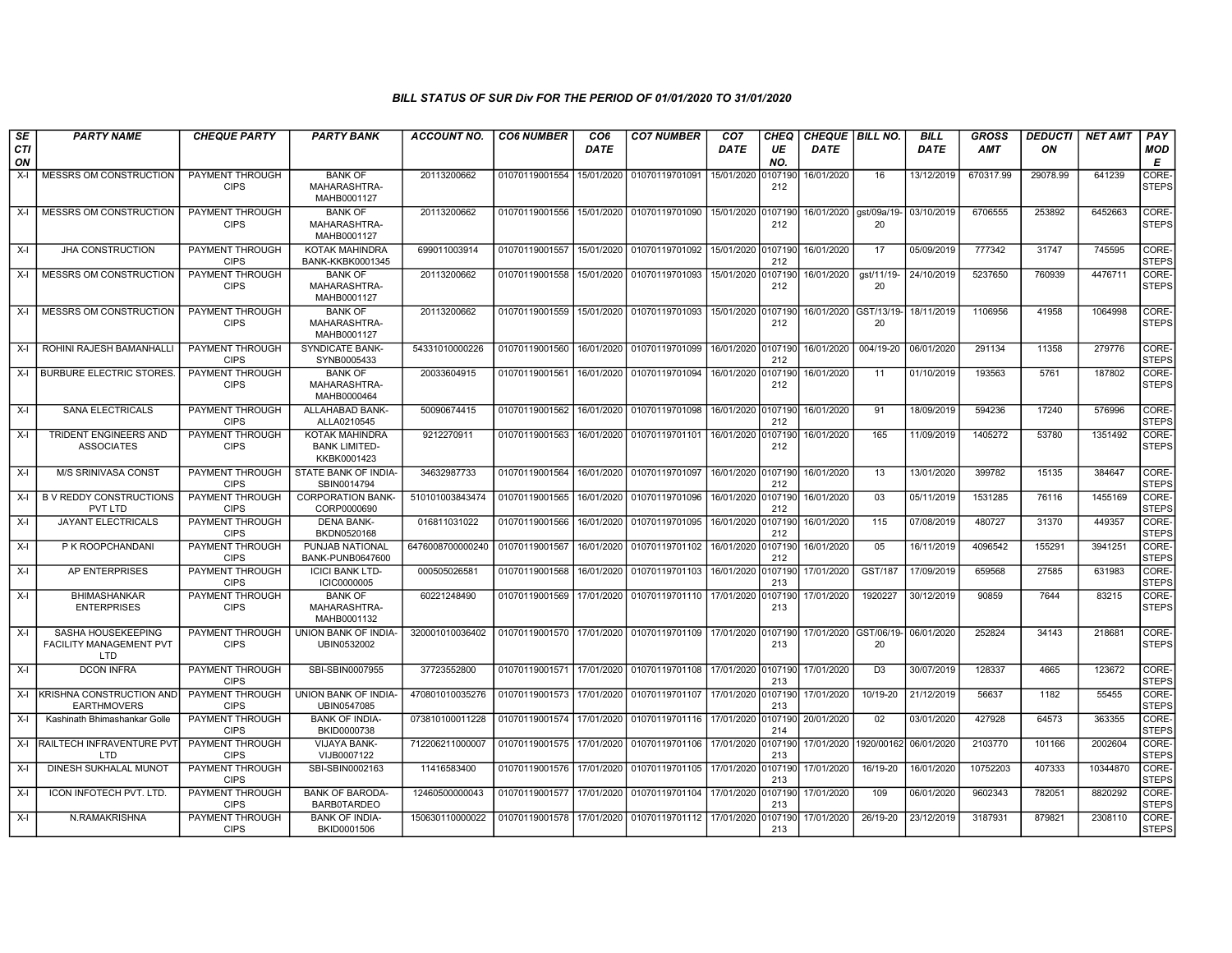| SE               | <b>PARTY NAME</b>                                      | <b>CHEQUE PARTY</b>                   | <b>PARTY BANK</b>                             | <b>ACCOUNT NO.</b> | <b>CO6 NUMBER</b> | CO <sub>6</sub> | <b>CO7 NUMBER</b>                 | CO <sub>7</sub> | <b>CHEQ</b>    | <b>CHEQUE   BILL NO.</b> |                       | <b>BILL</b> | <b>GROSS</b> | <b>DEDUCTI</b> | <b>NET AMT</b> | <b>PAY</b>            |
|------------------|--------------------------------------------------------|---------------------------------------|-----------------------------------------------|--------------------|-------------------|-----------------|-----------------------------------|-----------------|----------------|--------------------------|-----------------------|-------------|--------------|----------------|----------------|-----------------------|
| <b>CTI</b><br>ON |                                                        |                                       |                                               |                    |                   | <b>DATE</b>     |                                   | DATE            | UE<br>NO.      | <b>DATE</b>              |                       | <b>DATE</b> | <b>AMT</b>   | ON             |                | <b>MOD</b><br>Е       |
| $X-I$            | BURBURE AND CHAVAN<br><b>ENTERPRISES</b>               | PAYMENT THROUGH<br><b>CIPS</b>        | <b>BANK OF</b><br>MAHARASHTRA-<br>MAHB0000464 | 60308185587        | 01070119001579    | 17/01/2020      | 01070119701113                    | 17/01/2020      | 107190<br>213  | 17/01/2020               | GST/19-<br>20/5       | 16/01/2019  | 590171       | 17885          | 572286         | CORE-<br><b>STEPS</b> |
| X-I              | <b>MESSRS KRISHNA</b><br><b>CONSTRUCTION CO</b>        | <b>PAYMENT THROUGH</b><br><b>CIPS</b> | <b>INDIAN OVERSEAS</b><br>BANK-IOBA0002719    | 271902000000008    | 01070119001580    | 17/01/2020      | 01070119701115 17/01/2020         |                 | 0107190<br>214 | 20/01/2020               | 07A/19-20             | 10/01/2020  | 4752852.1    | 1387381.1      | 3365471        | CORE-<br><b>STEPS</b> |
| X-I              | <b>H S SERVICE PROVIDERS</b>                           | PAYMENT THROUGH<br><b>CIPS</b>        | <b>IDBI BANK LTD-</b><br>IBKL0000052          | 0052102000024356   | 01070119001581    | 17/01/2020      | 01070119701114 17/01/2020         |                 | 0107190<br>214 | 20/01/2020               | GST/009/1<br>$9 - 20$ | 06/01/2020  | 1409940      | 121946         | 1287994        | CORE-<br><b>STEPS</b> |
| $X-I$            | SANTOSH GULABRAO AHER                                  | PAYMENT THROUGH<br><b>CIPS</b>        | <b>BANK OF BARODA-</b><br><b>BARB0YEOLAX</b>  | 42920100000285     | 01070119001582    | 20/01/2020      | 01070119701119                    | 20/01/2020      | 0107190<br>214 | 20/01/2020               | 04/19-20              | 13/11/2019  | 914403       | 126067         | 788336         | CORE-<br><b>STEPS</b> |
| $X-I$            | <b>EFFTRONICS SYSTEMS</b><br>PRIVATE LIMITED           | PAYMENT THROUGH<br><b>CIPS</b>        | <b>ANDHRA BANK-</b><br>ANDB0000051            | 005111011006558    | 01070119001583    | 20/01/2020      | 01070119701118 20/01/2020         |                 | 0107190<br>214 | 20/01/2020               | SI-192-217            | 18/01/2020  | 943312       | 53875          | 889437         | CORE-<br><b>STEPS</b> |
| X-I              | MALLIKARJUN S.BANKAPURE                                | <b>PAYMENT THROUGH</b><br><b>CIPS</b> | <b>CANARA BANK-</b><br>CNRB0000259            | 0259201002275      | 01070119001584    | 20/01/2020      | 01070119701117 20/01/2020 0107190 |                 | 214            | 20/01/2020               | 05/19-20              | 17/01/2020  | 3059546      | 246913         | 2812633        | CORE-<br><b>STEPS</b> |
| $X-I$            | <b>MESSRS BHARTI AIRTEL</b><br>LIMITED                 | <b>PAYMENT THROUGH</b><br><b>CIPS</b> | <b>ICICI BANK LTD-</b><br><b>ICIC0000007</b>  | 000705024068       | 01070119001585    | 20/01/2020      | 01070119701120 20/01/2020         |                 | 107190<br>215  | 21/01/2020               | 202710102<br>27767    | 06/01/2020  | 16.08        | 1.08           | 15             | CORE-<br><b>STEPS</b> |
| X-I              | <b>MESSRS BHARTI AIRTEL</b><br>LIMITED                 | PAYMENT THROUGH<br><b>CIPS</b>        | <b>ICICI BANK LTD-</b><br><b>ICIC0000007</b>  | 000705024068       | 01070119001586    | 20/01/2020      | 01070119701120 20/01/2020         |                 | 0107190<br>215 | 21/01/2020               | 2027101022<br>7571    | 06/01/2020  | 38018        | 760            | 37258          | CORE-<br><b>STEPS</b> |
| $X-I$            | <b>MESSRS SAI STONE CRUSHER</b>                        | PAYMENT THROUGH<br><b>CIPS</b>        | <b>CENTRAL BANK OF</b><br>INDIA-CBIN0280665   | 1945714639         | 01070119001588    | 21/01/2020      | 01070119701122                    | 21/01/2020      | 0107190<br>215 | 21/01/2020               | dm/19/208/            | 25/09/2019  | 335153       | 16664          | 318489         | CORE-<br><b>STEPS</b> |
| $X-I$            | <b>IMESSRS BRIJ CONSTRUCTION</b>                       | PAYMENT THROUGH<br><b>CIPS</b>        | STATE BANK OF INDIA-<br>SBIN0040548           | 54024421759        | 01070119001589    | 21/01/2020      | 01070119701123 21/01/2020         |                 | 0107190<br>215 | 21/01/2020               | 01/A                  | 18/10/2019  | 591382       | 316692         | 274690         | CORE-<br>STEPS        |
| X-I              | DATTATRAY SADASHIV YADAV                               | <b>PAYMENT THROUGH</b><br><b>CIPS</b> | <b>BANK OF INDIA-</b><br>BKID0000717          | 07173011000003     | 01070119001590    | 21/01/2020      | 01070119701124 21/01/2020         |                 | 0107190<br>215 | 21/01/2020               | GST-2019<br>20/13     | 21/01/2020  | 2205455      | 86676          | 2118779        | CORE-<br><b>STEPS</b> |
| $X-I$            | MESSRS GIRME ENTERPRISES                               | <b>PAYMENT THROUGH</b><br><b>CIPS</b> | STATE BANK OF INDIA-<br>SBIN0021143           | 62241465993        | 01070119001591    | 22/01/2020      | 01070119701127                    | 22/01/2020      | 0107190<br>216 | 22/01/2020               | GST/13                | 07/12/2019  | 199191       | 10017          | 189174         | CORE-<br><b>STEPS</b> |
| X-I              | <b>RATAN EMPORIUM SECURITY</b><br><b>SERVICES</b>      | <b>PAYMENT THROUGH</b><br><b>CIPS</b> | <b>HDFC BANK LTD-</b><br>HDFC0000404          | 50200031636074     | 01070119001592    | 22/01/2020      | 01070119701126                    | 22/01/2020      | 0107190<br>216 | 22/01/2020 GST/12/19-    | 20                    | 09/01/2020  | 1138344      | 163742         | 974602         | CORE-<br><b>STEPS</b> |
| X-I              | <b>RATAN EMPORIUM SECURITY</b><br><b>SERVICES</b>      | PAYMENT THROUGH<br><b>CIPS</b>        | <b>HDFC BANK LTD-</b><br>HDFC0000404          | 50200031636074     | 01070119001593    | 22/01/2020      | 01070119701125 22/01/2020         |                 | 0107190<br>216 | 22/01/2020 GST/13/19-    | 20                    | 03/01/2020  | 1353270      | 142650         | 1210620        | CORE-<br><b>STEPS</b> |
| X-l              | <b>M/S B ARJUN ELECTRICALS</b>                         | <b>PAYMENT THROUGH</b><br><b>CIPS</b> | <b>BANK OF INDIA-</b><br>BKID0000709          | 070920110001041    | 01070119001594    | 22/01/2020      | 01070119701128 22/01/2020         |                 | 0107190<br>216 | 22/01/2020               | $4/19 - 20$           | 20/12/2019  | 454753       | 13126          | 441627         | CORE-<br><b>STEPS</b> |
| $X-I$            | <b>HRK ENTERPRISES</b>                                 | PAYMENT THROUGH<br><b>CIPS</b>        | STATE BANK OF INDIA-<br>SBIN0021446           | 62342433332        | 01070119001595    | 23/01/2020      | 01070119701134                    | 23/01/2020      | 0107190<br>219 | 24/01/2020               | 05                    | 01/01/2020  | 1011262      | 45265          | 965997         | CORE-<br><b>STEPS</b> |
| $X-I$            | SENGAR SECURITY & LABOUR<br><b>SERVICES PVT LTD</b>    | PAYMENT THROUGH<br><b>CIPS</b>        | <b>ICICI BANK LTD-</b><br>ICIC0000197         | 019705008900       | 01070119001596    | 23/01/2020      | 01070119701133                    | 23/01/2020      | 0107190<br>219 | 24/01/2020               | $\overline{2}$        | 15/01/2020  | 2639144      | 1009680        | 1629464        | CORE-<br><b>STEPS</b> |
| X-I              | <b>IKRISHNA CONSTRUCTION AND</b><br><b>EARTHMOVERS</b> | PAYMENT THROUGH<br><b>CIPS</b>        | UNION BANK OF INDIA-<br>UBIN0547085           | 470801010035276    | 01070119001597    | 23/01/2020      | 01070119701132                    | 23/01/2020      | 0107190<br>217 | 23/01/2020               | 11/19-20              | 22/01/2020  | 2033646      | 118661         | 1914985        | CORE-<br><b>STEPS</b> |
| $X-I$            | SHRI MAHALAXMI CATERING &<br>SUPPLIERS, NANDED         | PAYMENT THROUGH<br><b>CIPS</b>        | <b>CENTRAL BANK OF</b><br>INDIA-CBIN0280683   | 3021555414         | 01070119001598    | 23/01/2020      | 01070119701131                    | 23/01/2020      | 0107190<br>217 | 23/01/2020               | 15/2019               | 07/12/2019  | 335779       | 27820          | 307959         | CORE-<br><b>STEPS</b> |
| $X-I$            | <b>HRK ENTERPRISES</b>                                 | PAYMENT THROUGH<br><b>CIPS</b>        | STATE BANK OF INDIA-<br>SBIN0021446           | 62342433332        | 01070119001599    | 23/01/2020      | 01070119701130                    | 23/01/2020      | 0107190<br>219 | 24/01/2020               | LB/DD/07              | 16/12/2019  | 186894       | 5804           | 181090         | CORE-<br><b>STEPS</b> |
| X-I              | SHRI MAHALAXMI CATERING &<br>SUPPLIERS, NANDED         | <b>PAYMENT THROUGH</b><br><b>CIPS</b> | <b>CENTRAL BANK OF</b><br>INDIA-CBIN0280683   | 3021555414         | 01070119001600    | 23/01/2020      | 01070119701129 23/01/2020         |                 | 0107190<br>217 | 23/01/2020               | 19/2019               | 08/01/2020  | 737476       | 21298          | 716178         | CORE-<br><b>STEPS</b> |
| X-I              | SHREE CONSTRUCTION                                     | PAYMENT THROUGH<br><b>CIPS</b>        | AXIS BANK-UTIB0000266                         | 914020003130692    | 01070119001601    | 23/01/2020      | 01070119701138 23/01/2020         |                 | 0107190<br>219 | 24/01/2020               | 39                    | 23/01/2020  | 245919       | 9422           | 236497         | CORE-<br><b>STEPS</b> |
| X-I              | MESSRS SAI STONE CRUSHER                               | PAYMENT THROUGH<br><b>CIPS</b>        | <b>CENTRAL BANK OF</b><br>INDIA-CBIN0280665   | 1945714639         | 01070119001602    | 23/01/2020      | 01070119701137 23/01/2020         |                 | 107190<br>219  | 24/01/2020               | <b>BG/235</b>         | 21/01/2020  | 437689       | 65056          | 372633         | CORE-<br><b>STEPS</b> |
| X-l              | SHRI SAI TRANSPORT.                                    | PAYMENT THROUGH<br><b>CIPS</b>        | UNION BANK OF INDIA-<br>UBIN0547026           | 470201010035023    | 01070119001603    | 23/01/2020      | 01070119701136                    | 23/01/2020      | 0107190<br>219 | 24/01/2020               | 2019-20/29            | 22/01/2020  | 361554       | 13739          | 347815         | CORE-<br><b>STEPS</b> |
| X-I              | SHRI SAI TRANSPORT.                                    | PAYMENT THROUGH<br><b>CIPS</b>        | UNION BANK OF INDIA-<br>UBIN0547026           | 470201010035023    | 01070119001604    | 23/01/2020      | 01070119701135                    | 23/01/2020      | 0107190<br>219 | 24/01/2020               | 2019-20/30            | 22/01/2020  | 134341       | 5135           | 129206         | CORE-<br><b>STEPS</b> |
| X-I              | <b>ROHAN MANDAL</b>                                    | PAYMENT THROUGH<br><b>CIPS</b>        | PNB-PUNB0376400                               | 3764001100000077   | 01070119001605    | 24/01/2020      | 01070119701139                    | 24/01/2020      | 0107190<br>219 | 24/01/2020               | 02                    | 18/12/2019  | 284212       | 11098          | 273114         | CORE-<br><b>STEPS</b> |
| $X-I$            | <b>SUJOY BHOWMIK</b>                                   | PAYMENT THROUGH<br><b>CIPS</b>        | KARNATAKA BANK LTD-<br>KARB0000715            | 7157000600341601   | 01070119001606    | 24/01/2020      | 01070119701140 24/01/2020         |                 | 107190<br>219  | 24/01/2020               | 26                    | 23/01/2020  | 3347666      | 127712         | 3219954        | CORE-<br><b>STEPS</b> |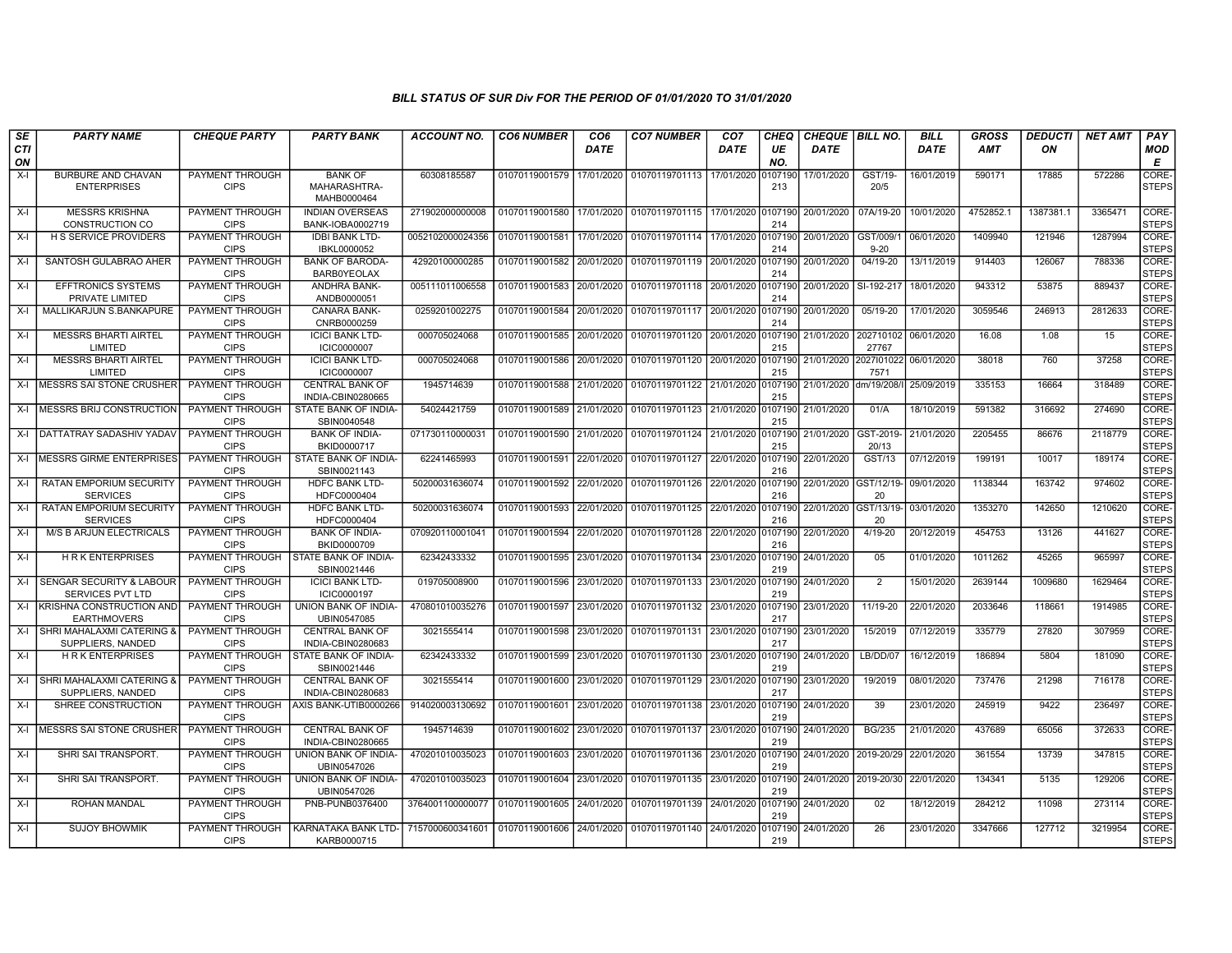| SE        | <b>PARTY NAME</b>                                           | <b>CHEQUE PARTY</b>                   | <b>PARTY BANK</b>                             | <b>ACCOUNT NO.</b> | <b>CO6 NUMBER</b>         | CO <sub>6</sub> | <b>CO7 NUMBER</b>         | CO <sub>7</sub> | <b>CHEQ</b>    | <b>CHEQUE   BILL NO.</b> |                    | <b>BILL</b> | <b>GROSS</b> | <b>DEDUCTI</b> | <b>NET AMT</b> | PAY                         |
|-----------|-------------------------------------------------------------|---------------------------------------|-----------------------------------------------|--------------------|---------------------------|-----------------|---------------------------|-----------------|----------------|--------------------------|--------------------|-------------|--------------|----------------|----------------|-----------------------------|
| CTI<br>ON |                                                             |                                       |                                               |                    |                           | DATE            |                           | DATE            | UE<br>NO.      | <b>DATE</b>              |                    | DATE        | <b>AMT</b>   | ON             |                | <b>MOD</b><br>Е             |
| $X-I$     | CHANDRASHEKHAR<br><b>INDUSTRIES</b>                         | PAYMENT THROUGH<br><b>CIPS</b>        | <b>BANK OF INDIA-</b><br>BKID0000700          | 070020110000271    | 01070119001607            | 24/01/2020      | 01070119701141            | 24/01/2020      | 107190<br>219  | 24/01/2020               | 29                 | 01/01/2020  | 135382       | 5287           | 130095         | <b>CORE</b><br><b>STEPS</b> |
| $X-I$     | Y V MANE CONSTRUCTIONS<br>PVT LTD                           | PAYMENT THROUGH<br><b>CIPS</b>        | <b>HDFC BANK LTD-</b><br>HDFC0000007          | 50200025788708     | 01070119001608            | 24/01/2020      | 01070119701142            | 24/01/2020      | 0107190<br>219 | 24/01/2020               | 32/19-20           | 20/01/2020  | 2008850      | 101409         | 1907441        | CORE-<br><b>STEPS</b>       |
| $X-I$     | <b>CHETAN VADI</b>                                          | <b>PAYMENT THROUGH</b><br><b>CIPS</b> | <b>BANK OF INDIA-</b><br>BKID0008485          | 848530110000194    | 01070119001609            | 24/01/2020      | 01070119701144 24/01/2020 |                 | 0107190<br>219 | 24/01/2020               | 09                 | 20/01/2020  | 727627       | 25320          | 702307         | CORE-<br><b>STEPS</b>       |
| $X-I$     | KRISHNA CONSTRUCTION AND<br><b>EARTHMOVERS</b>              | <b>PAYMENT THROUGH</b><br><b>CIPS</b> | <b>UNION BANK OF INDIA-</b><br>UBIN0547085    | 470801010035276    | 01070119001610            | 24/01/2020      | 01070119701143            | 24/01/2020      | 107190<br>219  | 24/01/2020               | $\overline{12}$    | 22/01/2020  | 1797468      | 82382          | 1715086        | CORE-<br><b>STEPS</b>       |
| $X-I$     | DINESH SUKHALAL MUNOT                                       | PAYMENT THROUGH<br><b>CIPS</b>        | SBI-SBIN0002163                               | 11416583400        | 01070119001611            | 24/01/2020      | 01070119701145 24/01/2020 |                 | 0107190<br>219 | 24/01/2020               | 17/19-20           | 24/01/2020  | 3642105      | 138165         | 3503940        | CORE-<br><b>STEPS</b>       |
| $X-I$     | <b>VIJAY CONSTRUCTION</b>                                   | PAYMENT THROUGH<br><b>CIPS</b>        | <b>BANK OF</b><br>MAHARASHTRA-<br>MAHB0001128 | 60127890457        | 01070119001612 24/01/2020 |                 | 01070119701146            | 24/01/2020      | 107190<br>219  | 24/01/2020               | GST/06/20<br>19-20 | 23/01/2020  | 1076306      | 30780          | 1045526        | CORE-<br><b>STEPS</b>       |
| $X-I$     | <b>DATTATRAY SADASHIV YADAV</b>                             | <b>PAYMENT THROUGH</b><br><b>CIPS</b> | <b>BANK OF INDIA-</b><br>BKID0000717          | 071730110000031    | 01070119001613            | 27/01/2020      | 01070119701147 27/01/2020 |                 | 0107190<br>221 | 28/01/2020               | GST-2019-<br>20/14 | 27/01/2020  | 2672081      | 102610         | 2569471        | CORE-<br><b>STEPS</b>       |
| X-I       | ROHINI RAJESH BAMANHALLI                                    | PAYMENT THROUGH<br><b>CIPS</b>        | <b>SYNDICATE BANK-</b><br>SYNB0005433         | 54331010000226     | 01070119001614 27/01/2020 |                 | 01070119701148 27/01/2020 |                 | 0107190<br>221 | 28/01/2020               | <b>RRB/001</b>     | 20/01/2020  | 663628       | 25840          | 637788         | CORE-<br><b>STEPS</b>       |
| $X-I$     | <b>JYOTI CONSTRUCTION</b>                                   | PAYMENT THROUGH<br><b>CIPS</b>        | <b>HDFC BANK-</b><br><b>HDFC0CSUCBL</b>       | 034006003000006    | 01070119001615            | 27/01/2020      | 01070119701149            | 27/01/2020      | 0107190<br>221 | 28/01/2020               | 02/19-20           | 24/01/2020  | 1852172      | 70454          | 1781718        | CORE-<br><b>STEPS</b>       |
| $X-I$     | <b>MESSRS SAI STONE CRUSHER</b>                             | PAYMENT THROUGH<br><b>CIPS</b>        | <b>CENTRAL BANK OF</b><br>INDIA-CBIN0280665   | 1945714639         | 01070119001616            | 28/01/2020      | 01070119701154 28/01/2020 |                 | 0107190<br>222 | 29/01/2020               | gst/95/19-<br>20   | 25/09/2019  | 853528       | 126201         | 727327         | CORE-<br><b>STEPS</b>       |
| $X-I$     | <b>MESSRS SAI STONE CRUSHER</b>                             | <b>PAYMENT THROUGH</b><br><b>CIPS</b> | <b>CENTRAL BANK OF</b><br>INDIA-CBIN0280665   | 1945714639         | 01070119001617            | 28/01/2020      | 01070119701153            | 28/01/2020      | 107190<br>222  | 29/01/2020               | GST/96/19-<br>20   | 31/12/2019  | 3685194      | 222411         | 3462783        | CORE-<br><b>STEPS</b>       |
| $X-I$     | ROHINI RAJESH BAMANHALL                                     | PAYMENT THROUGH<br><b>CIPS</b>        | SYNDICATE BANK-<br>SYNB0005433                | 54331010000226     | 01070119001618            | 28/01/2020      | 01070119701152            | 28/01/2020      | 0107190<br>222 | 29/01/2020               | klbg/08/19<br>20   | 24/01/2020  | 1389655      | 193571         | 1196084        | CORE-<br><b>STEPS</b>       |
| $X-I$     | SASHA HOUSEKEEPING<br>FACILITY MANAGEMENT PVT<br><b>LTD</b> | PAYMENT THROUGH<br><b>CIPS</b>        | UNION BANK OF INDIA-<br>UBIN0532002           | 320001010036402    | 01070119001619            | 28/01/2020      | 01070119701151            | 28/01/2020      | 0107190<br>222 | 29/01/2020 GST/08/19-    | 20                 | 24/01/2020  | 505648       | 53275          | 452373         | CORE-<br><b>STEPS</b>       |
| $X-I$     | M/s.Peyush Traders                                          | PAYMENT THROUGH<br><b>CIPS</b>        | <b>BANK OF</b><br>MAHARASHTRA-<br>MAHB0001298 | 60046089570        | 01070119001620            | 28/01/2020      | 01070119701150            | 28/01/2020      | 107190<br>222  | 29/01/2020               | GST/06/19-<br>20   | 22/01/2020  | 727874       | 114701         | 613173         | CORE-<br><b>STEPS</b>       |
| $X-I$     | <b>SUJOY BHOWMIK</b>                                        | PAYMENT THROUGH<br><b>CIPS</b>        | KARNATAKA BANK LTD-<br>KARB0000715            | 7157000600341601   | 01070119001621            | 29/01/2020      | 01070119701155            | 29/01/2020      | 0107190<br>222 | 29/01/2020               | 24A                | 16/01/2020  | 799987       | 22286          | 777701         | CORE-<br><b>STEPS</b>       |
| $X-I$     | <b>AP ENTERPRISES</b>                                       | <b>PAYMENT THROUGH</b><br><b>CIPS</b> | <b>ICICI BANK LTD-</b><br><b>ICIC0000005</b>  | 00050502658        | 01070119001622            | 29/01/2020      | 01070119701156            | 29/01/2020      | 0107190<br>223 | 30/01/2020               | 194                | 26/12/2019  | 316262       | 28729          | 287533         | CORE-<br><b>STEPS</b>       |
| $X-I$     | <b>MESSRS SAI STONE CRUSHER</b>                             | <b>PAYMENT THROUGH</b><br><b>CIPS</b> | <b>CENTRAL BANK OF</b><br>INDIA-CBIN0280665   | 1945714639         | 01070119001623            | 29/01/2020      | 01070119701157            | 29/01/2020      | 107190<br>223  | 30/01/2020               | <b>BG/243</b>      | 22/01/2020  | 499641       | 74446          | 425195         | CORE-<br><b>STEPS</b>       |
| $X-I$     | MESSRS SAI STONE CRUSHER                                    | PAYMENT THROUGH<br><b>CIPS</b>        | <b>CENTRAL BANK OF</b><br>INDIA-CBIN0280665   | 1945714639         | 01070119001624            | 29/01/2020      | 01070119701157            | 29/01/2020      | 0107190<br>223 | 30/01/2020               | <b>BG/244</b>      | 22/01/2020  | 499553       | 74433          | 425120         | CORE-<br><b>STEPS</b>       |
| X-I       | <b>MESSRS SAI STONE CRUSHER</b>                             | PAYMENT THROUGH<br><b>CIPS</b>        | <b>CENTRAL BANK OF</b><br>INDIA-CBIN0280665   | 1945714639         | 01070119001625            | 29/01/2020      | 01070119701157            | 29/01/2020      | 0107190<br>223 | 30/01/2020               | <b>BG/246</b>      | 22/01/2020  | 499964       | 74492          | 425472         | CORE-<br><b>STEPS</b>       |
| $X-I$     | <b>MESSRS SAI STONE CRUSHER</b>                             | <b>PAYMENT THROUGH</b><br><b>CIPS</b> | <b>CENTRAL BANK OF</b><br>INDIA-CBIN0280665   | 1945714639         | 01070119001626            | 29/01/2020      | 01070119701157 29/01/2020 |                 | 0107190<br>223 | 30/01/2020               | <b>BG/245</b>      | 22/01/2020  | 499815       | 74472          | 425343         | CORE-<br><b>STEPS</b>       |
| $X-I$     | M/S MALLA NARASIMHULU-<br><b>KURNOOL</b>                    | PAYMENT THROUGH<br><b>CIPS</b>        | SBI-SBIN0002747                               | 11510823398        | 01070119001627            | 29/01/2020      | 01070119701159            | 29/01/2020      | 107190<br>223  | 30/01/2020 GST/01/19-    | 20                 | 07/01/2020  | 270119       | 38378          | 231741         | CORE-<br><b>STEPS</b>       |
| $X-I$     | NAZEER CONTRACTORS                                          | PAYMENT THROUGH<br><b>CIPS</b>        | AXIS BANK LTD-<br>UTIB0002156                 | 917020048105380    | 01070119001628            | 29/01/2020      | 01070119701158            | 29/01/2020      | 107190<br>223  | 30/01/2020               | qst/01A/19-<br>20  | 16/12/2019  | 342980       | 41158          | 301822         | CORE-<br><b>STEPS</b>       |
| $X-I$     | M/s.Peyush Traders                                          | PAYMENT THROUGH<br><b>CIPS</b>        | <b>BANK OF</b><br>MAHARASHTRA-<br>MAHB0001298 | 60046089570        | 01070119001629            | 30/01/2020      | 01070119701160            | 30/01/2020      | 0107190<br>223 | 30/01/2020               | 12th               | 22/01/2020  | 2155464      | 215813         | 1939651        | CORE-<br><b>STEPS</b>       |
| $X-I$     | JAYDEEP ENTERPRISES                                         | PAYMENT THROUGH<br><b>CIPS</b>        | <b>BANK OF BARODA-</b><br><b>BARB0SHOLAP</b>  | 04370200000715     | 01070119001630            | 30/01/2020      | 01070119701162            | 30/01/2020      | 0107190<br>223 | 30/01/2020               | CAW/05             | 28/01/2020  | 97194        | 2955           | 94239          | CORE-<br><b>STEPS</b>       |
| $X-I$     | <b>YES BANK</b>                                             | <b>YES BANK</b>                       | SELF CHEQUE-                                  | 000                | 01070119001631            | 30/01/2020      | 01070119701161 30/01/2020 |                 | 971164         | 30/01/2020               | 756561             | 30/01/2020  | 1126383      | $\mathbf 0$    | 1126383        | <b>BANK</b><br>CHEQ<br>UE   |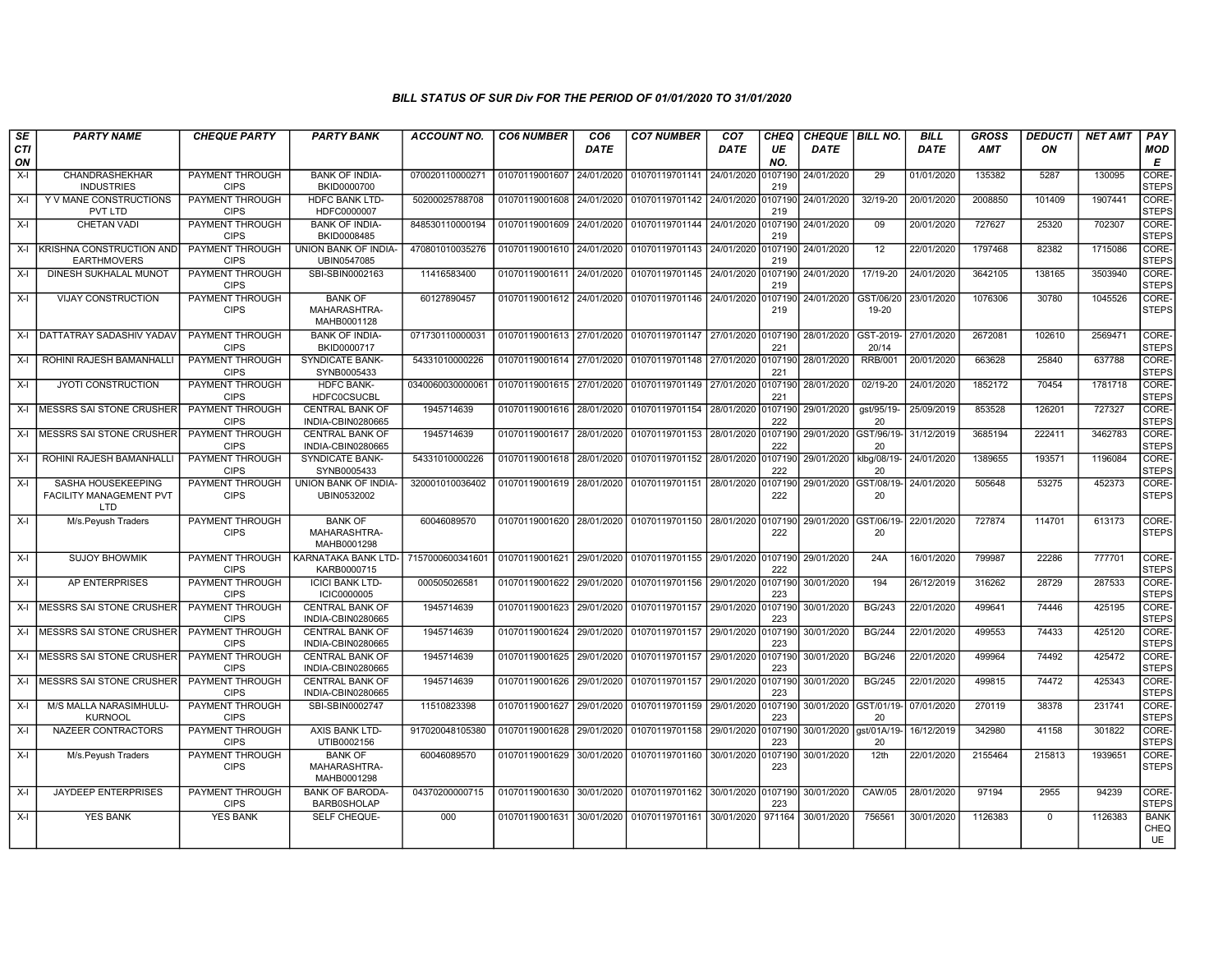| SE        | <b>PARTY NAME</b>                                                      | <b>CHEQUE PARTY</b>                   | <b>PARTY BANK</b>                                             | ACCOUNT NO.                                | <b>CO6 NUMBER</b>         | CO <sub>6</sub> | <b>CO7 NUMBER</b>                                                     | CO <sub>7</sub> | CHEQ           | CHEQUE   BILL NO.               |                                 | <b>BILL</b> | <b>GROSS</b> | <b>DEDUCTI</b> | <b>NET AMT</b> | <b>PAY</b>                       |
|-----------|------------------------------------------------------------------------|---------------------------------------|---------------------------------------------------------------|--------------------------------------------|---------------------------|-----------------|-----------------------------------------------------------------------|-----------------|----------------|---------------------------------|---------------------------------|-------------|--------------|----------------|----------------|----------------------------------|
| CTI<br>ON |                                                                        |                                       |                                                               |                                            |                           | <b>DATE</b>     |                                                                       | <b>DATE</b>     | UE<br>NO.      | <b>DATE</b>                     |                                 | <b>DATE</b> | <b>AMT</b>   | ON             |                | <b>MOD</b><br>Е                  |
| $X-I$     | <b>RELIANT BUILDERS</b>                                                | PAYMENT THROUGH<br><b>CIPS</b>        | <b>INDIAN BANK-</b><br><b>IDIB000S001</b>                     | 6037743316                                 | 01070119001632            | 30/01/2020      | 01070119701163                                                        | 30/01/2020      | 107190<br>224  | 31/01/2020                      | 05/19-20                        | 28/01/2020  | 1428684      | 69279          | 1359405        | CORE-<br><b>STEPS</b>            |
| $X-I$     | <b>SAGAR SERVICES</b>                                                  | PAYMENT THROUGH<br><b>CIPS</b>        | <b>BANK OF BARODA-</b><br><b>BARB0HADAPS</b>                  | 24830200000638                             | 01070119001634            | 31/01/2020      | 01070119701166 31/01/2020                                             |                 | 0107190<br>224 | 31/01/2020 GST/40/19-           | 20                              | 20/01/2020  | 256816       | 11945          | 244871         | CORE-<br><b>STEPS</b>            |
| X-I       | <b>SAGAR SERVICES</b>                                                  | PAYMENT THROUGH<br><b>CIPS</b>        | <b>BANK OF BARODA-</b><br><b>BARB0HADAPS</b>                  | 24830200000638                             | 01070119001635 31/01/2020 |                 | 01070119701167 31/01/2020 0107190                                     |                 | 224            | 31/01/2020                      | 1013                            | 25/01/2020  | 1159604      | 153365         | 1006239        | CORE-<br><b>STEPS</b>            |
|           | X-I BURBURE ELECTRIC STORES                                            | PAYMENT THROUGH<br><b>CIPS</b>        | <b>BANK OF</b><br>MAHARASHTRA-<br>MAHB0000464                 | 20033604915                                | 01070119001636 31/01/2020 |                 | 01070119701168 31/01/2020 0107190                                     |                 | 224            | 31/01/2020                      | 18                              | 20/01/2020  | 2558167.99   | 142493.99      | 2415674        | CORE-<br><b>STEPS</b>            |
| X-I       | <b>VIJAY CONSTRUCTION</b>                                              | PAYMENT THROUGH<br><b>CIPS</b>        | <b>BANK OF</b><br>MAHARASHTRA-<br>MAHB0001128                 | 60127890457                                | 01070119001638            | 31/01/2020      | 01070119701169 31/01/2020 0107190                                     |                 | 224            | 31/01/2020                      | GST/D-<br>06/2019-20            | 29/01/2020  | 419022       | 14176          | 404846         | CORE-<br><b>STEPS</b>            |
| X-II      | <b>ASK SPARES</b>                                                      | <b>ASK SPARES</b>                     | SELF CHEQUE-                                                  | 000                                        |                           |                 | 01070219006663 01/01/2020 01070219702283 01/01/2020 971080            |                 |                | 02/01/2020                      | 672420                          | 31/12/2019  | 37783        | $\Omega$       | 37783          | <b>BANK</b><br>CHEQ<br><b>UE</b> |
| X-II      | AO/ CASH/ BSNL GULBARGA                                                | AO/ CASH/ BSNL<br><b>GULBARGA</b>     | SELF CHEQUE-                                                  | 000000000                                  |                           |                 | 01070219006664 01/01/2020 01070219702274 01/01/2020 971077 01/01/2020 |                 |                |                                 | 726389044 08/12/2019            |             | 9583         | $\Omega$       | 9583           | <b>BANK</b><br>CHEQ<br><b>UE</b> |
| $X-H$     | DHARMENDRA NARAYANDAS<br><b>KELA-AKOLA</b>                             | PAYMENT THROUGH<br><b>CIPS</b>        | <b>HDFC BANK LTD-</b><br>HDFC0000221                          | 02218730000176                             | 01070219006665 01/01/2020 |                 | 01070219702286 02/01/2020 0107190                                     |                 | 201            | 02/01/2020                      | 43891                           | 26/12/2019  | 140000       | $\mathbf 0$    | 140000         | CORE-<br><b>STEPS</b>            |
| X-II      | SAI STONE CRUSHER-PUNE                                                 | PAYMENT THROUGH<br><b>CIPS</b>        | <b>CENTRAL BANK OF</b><br>INDIA-CBIN0280665                   | 1945714639                                 | 01070219006666 01/01/2020 |                 | 01070219702286 02/01/2020 0107190 02/01/2020                          |                 | 201            |                                 | 43892                           | 26/12/2019  | 140000       | $\mathbf 0$    | 140000         | CORE-<br><b>STEPS</b>            |
| X-II      | <b>NEW MAHAVIR</b><br>CONSTRUCTION-<br><b>AURANGABAD</b>               | <b>PAYMENT THROUGH</b><br><b>CIPS</b> | <b>CORPORATION BANK-</b><br>CORP0000343                       | 510101003426581                            | 01070219006667            | 01/01/2020      | 01070219702286 02/01/2020 0107190                                     |                 | 201            | 02/01/2020                      | 43894                           | 26/12/2019  | 140000       | $\Omega$       | 140000         | CORE-<br><b>STEPS</b>            |
| X-II      | SANTOSH GULABRAO AHER<br><b>NASHIK</b>                                 | <b>PAYMENT THROUGH</b><br><b>CIPS</b> | THE SHAMRAO VITHAL<br><b>COOPERATIVE BANK-</b><br>SVCB0035006 | 200619020000122                            | 01070219006668 01/01/2020 |                 | 01070219702286 02/01/2020 0107190                                     |                 | 201            | 02/01/2020                      | 43896                           | 26/12/2019  | 140000       | $\Omega$       | 140000         | CORE-<br>STEPS                   |
| X-II      | <b>JAI SHIV CONSTRUCTION</b><br>COMPANY-BHARATPUR                      | PAYMENT THROUGH<br><b>CIPS</b>        | PUNJAB NATIONAL<br>BANK-PUNB0098900                           | 0989002100047020 01070219006669 01/01/2020 |                           |                 | 01070219702286 02/01/2020                                             |                 | 0107190<br>201 | 02/01/2020                      | 43900                           | 26/12/2019  | 140000       | $\Omega$       | 140000         | CORE-<br><b>STEPS</b>            |
| $X-H$     | <b>MAHARASHTRA STATE</b><br>ELECTRICITY DISTRIBUTION<br><b>COMPANY</b> | PAYMENT THROUGH<br><b>CIPS</b>        | <b>CANARA BANK-</b><br>CNRB0001903                            | 1903201010183                              | 01070219006670 01/01/2020 |                 | 01070219702278 01/01/2020 0107190                                     |                 | 200            |                                 | 01/01/2020 650254675 26/12/2019 |             | 24260        | $\overline{0}$ | 24260          | CORE-<br><b>STEPS</b>            |
| X-II      | <b>MAHARASHTRA STATE</b><br>ELECTRICITY DISTRIBUTION<br><b>COMPANY</b> | PAYMENT THROUGH<br><b>CIPS</b>        | CANARA BANK-<br>CNRB0001903                                   | 1903201010183                              | 01070219006671 01/01/2020 |                 | 01070219702280 01/01/2020 0107190                                     |                 | 200            | 01/01/2020                      | 645284130 21/12/2019            |             | 67990        | $\Omega$       | 67990          | CORE-<br><b>STEPS</b>            |
| X-II      | SHRADDHA INFRA PROJECTS<br>NIRMAN PRIVATE LIMITED-<br><b>PUNE</b>      | <b>PAYMENT THROUGH</b><br><b>CIPS</b> | SBI-SBIN0001110                                               | 30916233353                                | 01070219006672 01/01/2020 |                 | 01070219702286 02/01/2020 0107190                                     |                 | 201            | 02/01/2020                      | 44107                           | 26/12/2019  | 243100       | $\Omega$       | 243100         | CORE-<br><b>STEPS</b>            |
| X-II      | <b>MAHARASHTRA STATE</b><br>ELECTRICITY DISTRIBUTION<br>COMPANY        | PAYMENT THROUGH<br><b>CIPS</b>        | CANARA BANK-<br>CNRB0001903                                   | 1903201010183                              | 01070219006673 01/01/2020 |                 | 01070219702280 01/01/2020 0107190                                     |                 | 200            | 01/01/2020 650819422 27/12/2019 |                                 |             | 250590       | $\mathbf 0$    | 250590         | CORE-<br><b>STEPS</b>            |
| $X-H$     | MAHARASHTRA STATE<br>ELECTRICITY DISTRIBUTION<br><b>COMPANY</b>        | PAYMENT THROUGH<br><b>CIPS</b>        | CANARA BANK-<br>CNRB0001903                                   | 1903201010183                              | 01070219006674 01/01/2020 |                 | 01070219702280 01/01/2020 0107190                                     |                 | 200            | 01/01/2020 650840846 27/12/2019 |                                 |             | 107830       | $\Omega$       | 107830         | CORE-<br>STEPS                   |
| X-II      | MSEDCL AHMEDNAGAR U                                                    | <b>MSEDCL</b><br>AHMEDNAGAR U         | <b>SELF CHEQUE-</b>                                           | 000000000                                  | 01070219006675 01/01/2020 |                 | 01070219702279 01/01/2020                                             |                 | 971078         | 01/01/2020                      | 586422697                       | 29/10/2019  | 450          | $\overline{0}$ | 450            | <b>BANK</b><br>CHEQ<br>UE        |
| $X-H$     | MSEDCL AHMEDNAGAR R II                                                 | PAYMENT THROUGH<br><b>CIPS</b>        | <b>BANK OF</b><br>MAHARASHTRA-<br>MAHB0000937                 | 20074001838                                | 01070219006676 01/01/2020 |                 | 01070219702278 01/01/2020 0107190 01/01/2020 573996186                |                 | 200            |                                 |                                 | 14/10/2019  | 960          | $\Omega$       | 960            | CORE-<br><b>STEPS</b>            |
| X-II      | ADEN/ANG                                                               | STATE BANK OF INDIA<br>(IMPREST)      | SBI-SBIN0003072                                               | 31529931961                                | 01070219006677 01/01/2020 |                 | 01070219702277 01/01/2020                                             |                 | 971079         | 01/01/2020                      | 5383                            | 26/11/2019  | 5696         | $\overline{0}$ | 5696           | <b>IMP</b>                       |
| $X-H$     | <b>DEN/S/SUR</b>                                                       | STATE BANK OF INDIA<br>(IMPREST)      | SBI-SBIN0003072                                               | 31529931961                                | 01070219006678 01/01/2020 |                 | 01070219702277 01/01/2020 971079 01/01/2020                           |                 |                |                                 | 129                             | 26/12/2019  | 2800         | $\mathbf 0$    | 2800           | <b>IMP</b>                       |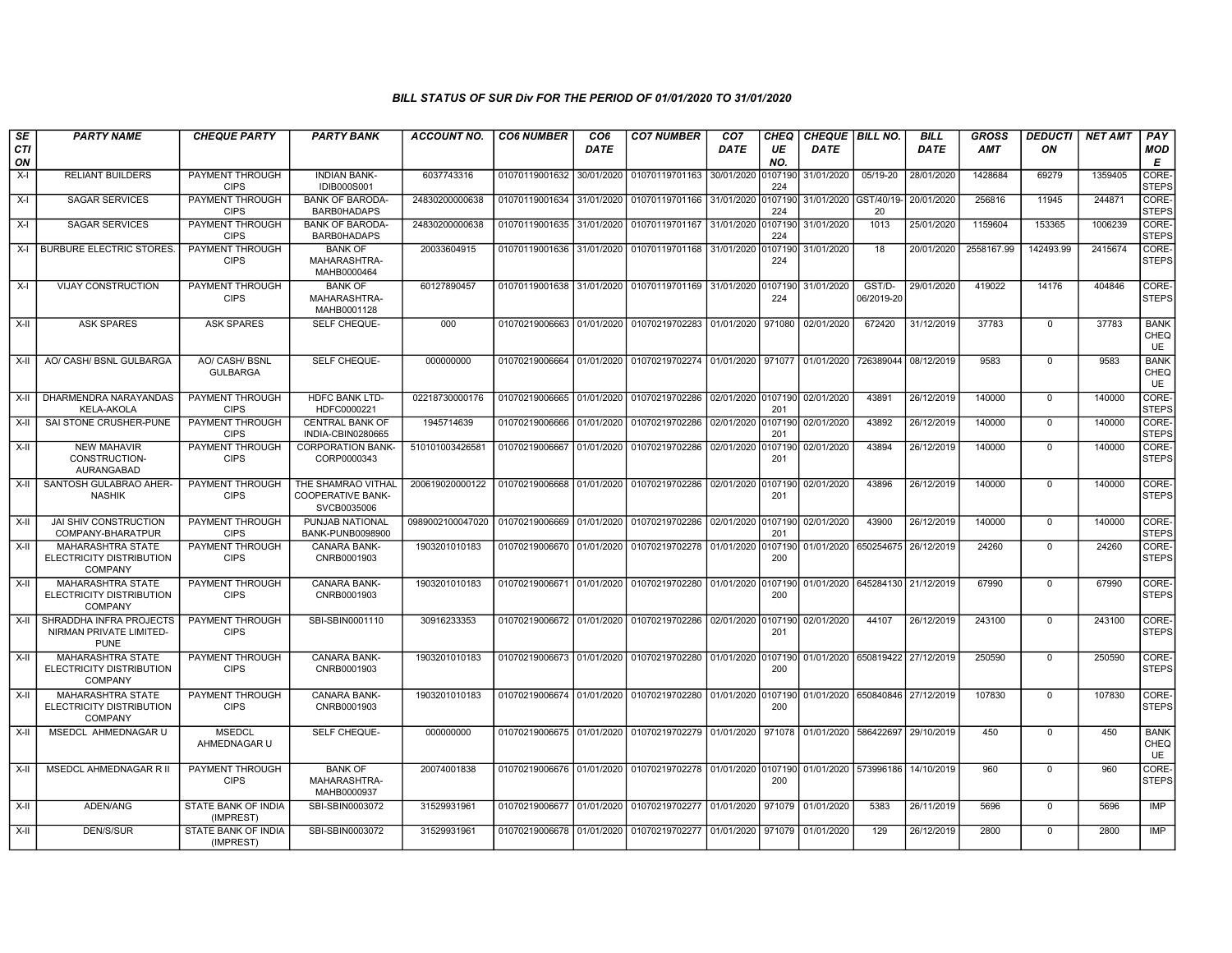| SE               | <b>PARTY NAME</b>                                   | <b>CHEQUE PARTY</b>                     | <b>PARTY BANK</b>                             | <b>ACCOUNT NO.</b> | <b>CO6 NUMBER</b>         | CO <sub>6</sub> | <b>CO7 NUMBER</b>                                           | CO <sub>7</sub>    | <b>CHEQ</b>    | CHEQUE   BILL NO.               |                                 | <b>BILL</b> | GROSS  | <b>DEDUCTI</b> | <b>NET AMT</b> | <b>PAY</b>            |
|------------------|-----------------------------------------------------|-----------------------------------------|-----------------------------------------------|--------------------|---------------------------|-----------------|-------------------------------------------------------------|--------------------|----------------|---------------------------------|---------------------------------|-------------|--------|----------------|----------------|-----------------------|
| <b>CTI</b><br>ON |                                                     |                                         |                                               |                    |                           | <b>DATE</b>     |                                                             | <b>DATE</b>        | UE<br>NO.      | <b>DATE</b>                     |                                 | <b>DATE</b> | AMT    | ON             |                | <b>MOD</b><br>E       |
| X-II             | <b>HPCL DT CARD</b>                                 | PAYMENT THROUGH<br><b>CIPS</b>          | <b>ICICI BANK LTD-</b><br>ICIC0000104         | HPCL2600191902     | 01070219006679 01/01/2020 |                 | 01070219702276 01/01/2020                                   |                    | 0107190<br>200 | 01/01/2020                      | 11576                           | 18/12/2019  | 990924 | $\mathbf 0$    | 990924         | CORE-<br><b>STEPS</b> |
| $X-II$           | THE EXECUTIVE ENGINEER<br>M.S.ED.C.L.LATUR          | PAYMENT THROUGH<br><b>CIPS</b>          | STATE BANK OF INDIA-<br>SBIN0020037           | 52069455103        | 01070219006680 01/01/2020 |                 | 01070219702278 01/01/2020 0107190                           |                    | 200            |                                 | 01/01/2020 371192186 28/03/2019 |             | 1830   | $\Omega$       | 1830           | CORE-<br><b>STEPS</b> |
|                  | X-II MSEDCL KOPARGAON SUB DIV                       | PAYMENT THROUGH<br><b>CIPS</b>          | <b>BANK OF</b><br>MAHARASHTRA-<br>MAHB0000009 | 60198461015        | 01070219006681 01/01/2020 |                 | 01070219702278 01/01/2020 0107190                           |                    | 200            | 01/01/2020 571017498 12/10/2019 |                                 |             | 1350   | $\mathbf 0$    | 1350           | CORE-<br><b>STEPS</b> |
| X-II             | CCOR/SUR/LOBBY                                      | STATE BANK OF INDIA<br>(IMPREST)        | SBI-SBIN0003072                               | 31529931961        |                           |                 | 01070219006682 01/01/2020 01070219702281 01/01/2020 971082  |                    |                | 02/01/2020                      | 318                             | 10/12/2019  | 4900   | $\mathbf 0$    | 4900           | IMP                   |
| $X-H$            | CCOR/SUR/GEN                                        | STATE BANK OF INDIA<br>(IMPREST)        | SBI-SBIN0003072                               | 31529931961        | 01070219006683 01/01/2020 |                 | 01070219702281                                              | 01/01/2020 971082  |                | 02/01/2020                      | 3264                            | 11/12/2019  | 490    | $\overline{0}$ | 490            | <b>IMP</b>            |
| X-II             | SSE(TELE-N)/SUR/VEH                                 | <b>STATE BANK OF INDIA</b><br>(IMPREST) | SBI-SBIN0003072                               | 31529931961        | 01070219006684 01/01/2020 |                 | 01070219702281                                              | 01/01/2020 971082  |                | 02/01/2020                      | $C-378-$<br>19/20               | 13/12/2019  | 12000  | $\mathbf 0$    | 12000          | IMP                   |
| X-II             | SSE(TELE-N)/SUR/VEH                                 | STATE BANK OF INDIA<br>(IMPREST)        | SBI-SBIN0003072                               | 31529931961        | 01070219006685 01/01/2020 |                 | 01070219702281                                              | 01/01/2020 971082  |                | 02/01/2020                      | 002                             | 12/11/2019  | 3978   | $\mathbf 0$    | 3978           | IMP                   |
| $X-I$            | <b>IPF/RPF/DOG</b><br>SQUAD/DD/EMERGENCY MED        | STATE BANK OF INDIA<br>(IMPREST)        | SBI-SBIN0003072                               | 31529931961        | 01070219006686 01/01/2020 |                 | 01070219702281                                              | 01/01/2020 971082  |                | 02/01/2020                      | 2293                            | 13/12/2019  | 4800   | $\mathbf 0$    | 4800           | <b>IMP</b>            |
| $X-II$           | TTE REST HOUSE WD                                   | STATE BANK OF INDIA<br>(IMPREST)        | SBI-SBIN0003072                               | 31529931961        | 01070219006687 01/01/2020 |                 | 01070219702281                                              | 01/01/2020 971082  |                | 02/01/2020                      | 166                             | 13/12/2019  | 14850  | $\mathbf 0$    | 14850          | <b>IMP</b>            |
| X-II             | SR.DCM.SUR                                          | STATE BANK OF INDIA<br>(IMPREST)        | SBI-SBIN0003072                               | 31529931961        | 01070219006688 01/01/2020 |                 | 01070219702282                                              | 01/01/2020 971082  |                | 02/01/2020                      | 258                             | 23/10/2019  | 29967  | $\mathbf 0$    | 29967          | IMP                   |
| X-II             | TTE REST HOUSE LUR                                  | <b>STATE BANK OF INDIA</b><br>(IMPREST) | SBI-SBIN0003072                               | 31529931961        |                           |                 | 01070219006689 01/01/2020 01070219702281 01/01/2020 971082  |                    |                | 02/01/2020                      | 249                             | 08/12/2019  | 5000   | $\Omega$       | 5000           | IMP                   |
|                  | X-II IN K CONSTRUCTION-SOLAPUR                      | PAYMENT THROUGH<br><b>CIPS</b>          | SBI-SBIN0003072                               | 31727890780        | 01070219006690            | 01/01/2020      | 01070219702287                                              | 02/01/2020 0107190 | 201            | 02/01/2020                      | 44108                           | 26/12/2019  | 243100 | $\mathbf 0$    | 243100         | CORE-<br><b>STEPS</b> |
| $X-H$            | SR.DCM.SUR                                          | <b>STATE BANK OF INDIA</b><br>(IMPREST) | SBI-SBIN0003072                               | 31529931961        | 01070219006691 01/01/2020 |                 | 01070219702281                                              | 01/01/2020         | 971082         | 02/01/2020                      | 793                             | 18/12/2019  | 9200   | $\mathbf 0$    | 9200           | IMP                   |
| X-II             | <b>SR DME SUR</b>                                   | STATE BANK OF INDIA<br>(IMPREST)        | SBI-SBIN0003072                               | 3152993161         | 01070219006692 01/01/2020 |                 | 01070219702281                                              | 01/01/2020 971082  |                | 02/01/2020                      | 315611                          | 21/12/2019  | 4000   | $\Omega$       | 4000           | <b>IMP</b>            |
| X-II             | SAI STONE CRUSHER-PUNE                              | <b>PAYMENT THROUGH</b><br><b>CIPS</b>   | <b>CENTRAL BANK OF</b><br>INDIA-CBIN0280665   | 1945714639         | 01070219006693            | 01/01/2020      | 01070219702287                                              | 02/01/2020 0107190 | 201            | 02/01/2020                      | 44109                           | 26/12/2019  | 243100 | $\mathbf 0$    | 243100         | CORE-<br><b>STEPS</b> |
| X-II             | SAKSHI CONSTRUCTIONS-<br><b>SOLAPUR</b>             | PAYMENT THROUGH<br><b>CIPS</b>          | <b>BANK OF INDIA-</b><br>BKID0000718          | 071830110000036    | 01070219006694 01/01/2020 |                 | 01070219702287                                              | 02/01/2020 0107190 | 201            | 02/01/2020                      | 44110                           | 26/12/2019  | 243100 | $\Omega$       | 243100         | CORE-<br><b>STEPS</b> |
| X-II             | <b>DINESH EKNATH CHAUDHARY-</b><br><b>JALGAON</b>   | PAYMENT THROUGH<br><b>CIPS</b>          | PUNJAB NATIONAL<br>BANK-PUNB0007900           | 0079000103164788   | 01070219006695 01/01/2020 |                 | 01070219702287                                              | 02/01/2020 0107190 | 201            | 02/01/2020                      | 44112                           | 26/12/2019  | 243100 | $\mathbf 0$    | 243100         | CORE-<br><b>STEPS</b> |
| $X-H$            | RAJENDRA ASHOK AKOLKAR-<br>AHMEDNAGAR               | PAYMENT THROUGH<br><b>CIPS</b>          | <b>CORPORATION BANK-</b><br>CORP0001011       | 560361000086197    | 01070219006696 01/01/2020 |                 | 01070219702287                                              | 02/01/2020 0107190 | 201            | 02/01/2020                      | 44113                           | 26/12/2019  | 243100 | $\mathbf 0$    | 243100         | CORE-<br><b>STEPS</b> |
| X-II             | <b>BABAN MARUTI DESHMUKH-</b><br><b>SOLAPUR</b>     | <b>PAYMENT THROUGH</b><br><b>CIPS</b>   | SBI-SBIN0004684                               | 34632056656        |                           |                 | 01070219006697 01/01/2020 01070219702287                    | 02/01/2020 0107190 | 201            | 02/01/2020                      | 44115                           | 26/12/2019  | 243100 | $\Omega$       | 243100         | CORE-<br><b>STEPS</b> |
| X-II             | P AND B CONSTRUCTIONS<br><b>PUNE</b>                | PAYMENT THROUGH<br><b>CIPS</b>          | <b>BANK OF</b><br>MAHARASHTRA-<br>MAHB0000184 | 20088102478        | 01070219006698 01/01/2020 |                 | 01070219702287                                              | 02/01/2020 0107190 | 201            | 02/01/2020                      | 44116                           | 26/12/2019  | 243100 | $\mathbf 0$    | 243100         | CORE-<br><b>STEPS</b> |
| X-II             | SYED MUSHTAQ SAYEED                                 | <b>PAYMENT THROUGH</b><br><b>CIPS</b>   | AXIS BANK-UTIB0000342                         | 342010100045438    |                           |                 | 01070219006699 01/01/2020 01070219702288 02/01/2020 0107190 |                    | 203            | 06/01/2020                      | 281545                          | 20/12/2019  | 5000   | $\mathbf 0$    | 5000           | CORE-<br><b>STEPS</b> |
| X-II             | SR DFM SUR (COMPUTER)                               | <b>STATE BANK OF INDIA</b><br>(IMPREST) | SBI-SBIN0003072                               | 31529931961        |                           |                 | 01070219006700 01/01/2020 01070219702281 01/01/2020         |                    | 971082         | 02/01/2020                      | CSec                            | 31/12/2019  | 7265   | $\mathbf 0$    | 7265           | IMP                   |
| X-II             | <b>CCOR/RR/SUR</b>                                  | STATE BANK OF INDIA<br>(IMPREST)        | SBI-SBIN0003072                               | 31529931961        | 01070219006701 01/01/2020 |                 | 01070219702284                                              | 01/01/2020 971082  |                | 02/01/2020                      | 378                             | 20/12/2019  | 24381  | $\mathbf 0$    | 24381          | <b>IMP</b>            |
|                  | X-II KRISHNA CONSTRUCTION AND<br><b>EARTHMOVERS</b> | PAYMENT THROUGH<br><b>CIPS</b>          | UNION BANK OF INDIA-<br>UBIN0547085           | 470801010035276    | 01070219006702 01/01/2020 |                 | 01070219702352 08/01/2020 0107190                           |                    | 207            | 09/01/2020                      | 09                              | 07/12/2019  | 61587  | 2456           | 59131          | CORE-<br><b>STEPS</b> |
| $X-H$            | <b>SHARAD ROADLINES</b>                             | <b>PAYMENT THROUGH</b><br><b>CIPS</b>   | SBI-SBIN0002158                               | 32471237469        |                           |                 | 01070219006703 01/01/2020 01070219702285 01/01/2020 0107190 |                    | 201            | 02/01/2020                      | 018                             | 01/07/2019  | 177679 | 6777           | 170902         | CORE-<br><b>STEPS</b> |
| $X-H$            | ADEN/BG/KWV                                         | STATE BANK OF INDIA<br>(IMPREST)        | SBI-SBIN0003072                               | 31529931961        | 01070219006704 02/01/2020 |                 | 01070219702290 02/01/2020                                   |                    | 971082         | 02/01/2020                      | 47850                           | 07/12/2019  | 9970   | $\mathbf 0$    | 9970           | IMP                   |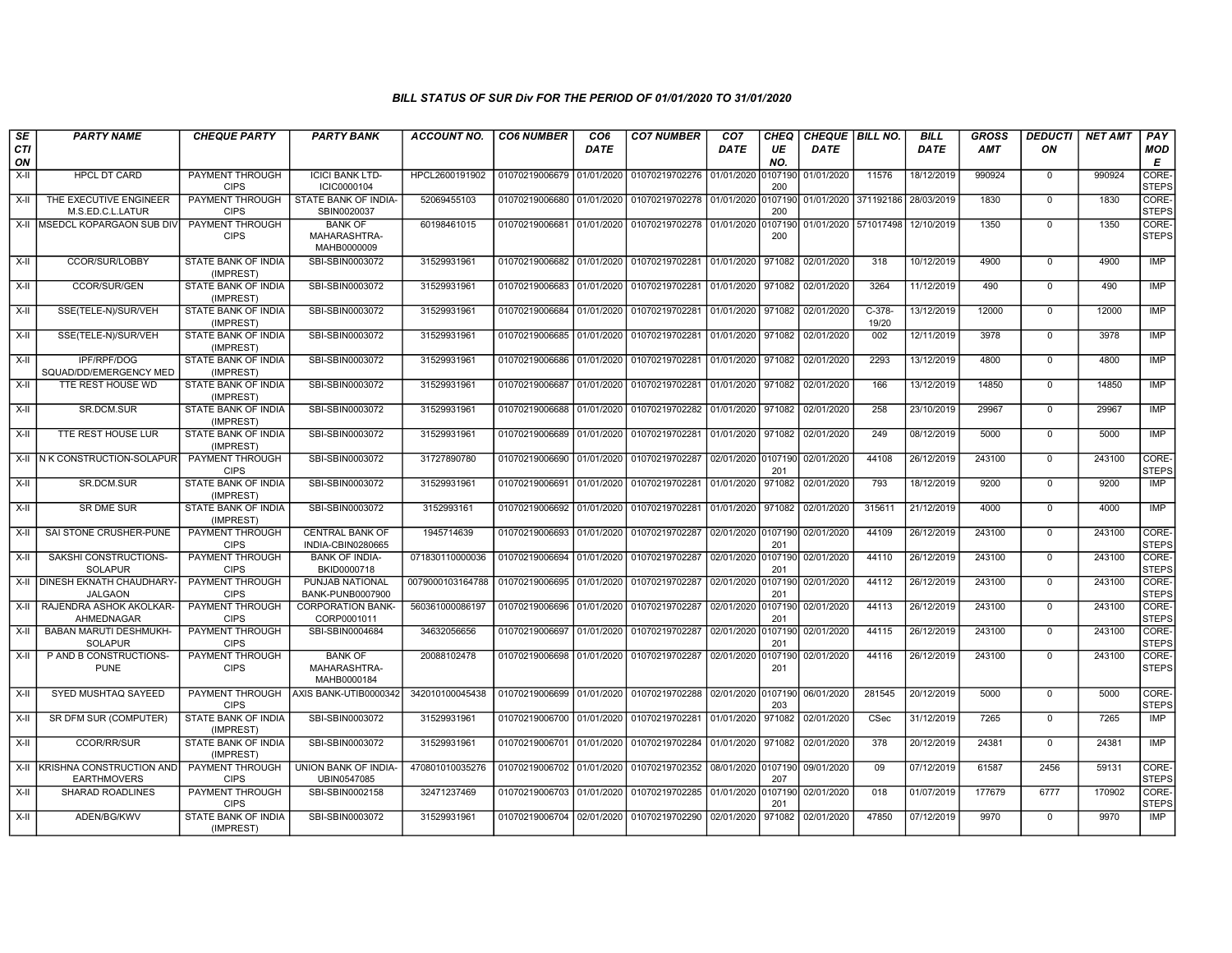| SE               | <b>PARTY NAME</b>                            | <b>CHEQUE PARTY</b>                      | <b>PARTY BANK</b> | <b>ACCOUNT NO.</b> | <b>CO6 NUMBER</b>                        | CO <sub>6</sub> | <b>CO7 NUMBER</b>                        | CO <sub>7</sub>   | CHEQ      | CHEQUE   BILL NO. |      | <b>BILL</b> | <b>GROSS</b> | <b>DEDUCTI</b> | <b>NET AMT</b> | PAY             |
|------------------|----------------------------------------------|------------------------------------------|-------------------|--------------------|------------------------------------------|-----------------|------------------------------------------|-------------------|-----------|-------------------|------|-------------|--------------|----------------|----------------|-----------------|
| <b>CTI</b><br>ON |                                              |                                          |                   |                    |                                          | <b>DATE</b>     |                                          | <b>DATE</b>       | UE<br>NO. | <b>DATE</b>       |      | <b>DATE</b> | <b>AMT</b>   | ON             |                | <b>MOD</b><br>Е |
| X-II             | ADEN/SUR                                     | <b>DIVISIONAL</b><br>CASHIER(P) SHOLAPUR | SBI-SBIN0003072   | 31529931961        | 01070219006705 02/01/2020                |                 | 01070219702290                           | 02/01/2020        | 971081    | 02/01/2020        | 3606 | 27/11/2019  | 14235        | $\mathbf 0$    | 14235          | CASH            |
| X-II             | <b>STATION MANAGER BORIBEL</b>               | <b>STATE BANK OF INDIA</b><br>(IMPREST)  | SBI-SBIN0003072   | 31529931961        |                                          |                 | 01070219006706 02/01/2020 01070219702296 | 02/01/2020 971087 |           | 03/01/2020        | 436  | 23/11/2019  | 12556        | $\mathbf 0$    | 12556          | IMP             |
| $X-H$            | STATION MANAGER MALTHAN STATE BANK OF INDIA  | (IMPREST)                                | SBI-SBIN0003072   | 31529931961        |                                          |                 | 01070219006707 02/01/2020 01070219702296 | 02/01/2020 971087 |           | 03/01/2020        | 460  | 16/11/2019  | 13981        | $\Omega$       | 13981          | IMP             |
| X-II             | <b>STATION MANAGER</b><br><b>PAREWADI</b>    | STATE BANK OF INDIA<br>(IMPREST)         | SBI-SBIN0003072   | 31529931961        | 01070219006708 02/01/2020 01070219702296 |                 |                                          | 02/01/2020 971087 |           | 03/01/2020        | SW   | 15/10/2019  | 11700        | $\mathbf 0$    | 11700          | <b>IMP</b>      |
| X-II             | STATION MANAGER JEUR                         | STATE BANK OF INDIA<br>(IMPREST)         | SBI-SBIN0003072   | 31529931961        | 01070219006709 02/01/2020 01070219702296 |                 |                                          | 02/01/2020        | 971087    | 03/01/2020        | 2361 | 30/11/2019  | 20961        | $\overline{0}$ | 20961          | <b>IMP</b>      |
| $X-H$            | STATION MANAGER BHALWANI STATE BANK OF INDIA | (IMPREST)                                | SBI-SBIN0003072   | 31529931961        | 01070219006710 02/01/2020 01070219702296 |                 |                                          | 02/01/2020        | 971087    | 03/01/2020        | SW   | 25/11/2019  | 15210        | $\mathbf 0$    | 15210          | <b>IMP</b>      |
| X-II             | <b>STATION MANAGER</b><br><b>DHAVALAS</b>    | <b>STATE BANK OF INDIA</b><br>(IMPREST)  | SBI-SBIN0003072   | 31529931961        | 01070219006711 02/01/2020 01070219702296 |                 |                                          | 02/01/2020 971087 |           | 03/01/2020        | 445  | 02/12/2019  | 8255         | $\mathbf 0$    | 8255           | <b>IMP</b>      |
| X-II             | STATION MANAGER MADHA                        | STATE BANK OF INDIA<br>(IMPREST)         | SBI-SBIN0003072   | 31529931961        | 01070219006712 02/01/2020                |                 | 01070219702296                           | 02/01/2020        | 971087    | 03/01/2020        | SW   | 30/10/2019  | 9750         | $\Omega$       | 9750           | <b>IMP</b>      |
| $X-II$           | <b>STATION MANAGER ANGAR</b>                 | <b>STATE BANK OF INDIA</b><br>(IMPREST)  | SBI-SBIN0003072   | 31529931961        | 01070219006713 02/01/2020 01070219702297 |                 |                                          | 02/01/2020        | 971087    | 03/01/2020        | 278  | 17/12/2019  | 15112        | $\mathbf 0$    | 15112          | <b>IMP</b>      |
| X-II             | <b>STATION MANAGER</b><br><b>MALIKPETH</b>   | STATE BANK OF INDIA<br>(IMPREST)         | SBI-SBIN0003072   | 31529931961        | 01070219006714 02/01/2020 01070219702297 |                 |                                          | 02/01/2020 971087 |           | 03/01/2020        | 843  | 03/12/2019  | 12828        | $\mathbf 0$    | 12828          | IMP             |
| $X-H$            | <b>STATION MANAGER MOHOL</b>                 | <b>STATE BANK OF INDIA</b><br>(IMPREST)  | SBI-SBIN0003072   | 31529931961        | 01070219006715 02/01/2020 01070219702297 |                 |                                          | 02/01/2020        | 971087    | 03/01/2020        | 2939 | 11/11/2019  | 15705        | $\mathbf 0$    | 15705          | IMP             |
| X-II             | <b>STATION MANAGER PAKANI</b>                | STATE BANK OF INDIA<br>(IMPREST)         | SBI-SBIN0003072   | 31529931961        | 01070219006716 02/01/2020 01070219702297 |                 |                                          | 02/01/2020 971087 |           | 03/01/2020        | SW   | 15/12/2019  | 8580         | $\mathbf 0$    | 8580           | <b>IMP</b>      |
| $X-H$            | STATION MANAGER BALE                         | STATE BANK OF INDIA<br>(IMPREST)         | SBI-SBIN0003072   | 31529931961        | 01070219006717 02/01/2020                |                 | 01070219702297                           | 02/01/2020        | 971087    | 03/01/2020        | 186  | 19/12/2019  | 7585         | $\mathbf 0$    | 7585           | <b>IMP</b>      |
| $X-H$            | <b>STATION MANAGER WAKAV</b>                 | <b>STATE BANK OF INDIA</b><br>(IMPREST)  | SBI-SBIN0003072   | 31529931961        | 01070219006718 02/01/2020 01070219702297 |                 |                                          | 02/01/2020 971087 |           | 03/01/2020        | 822  | 24/11/2019  | 9776         | $\mathbf 0$    | 9776           | <b>IMP</b>      |
| X-II             | STATION MANAGER POPHLAJ                      | STATE BANK OF INDIA<br>(IMPREST)         | SBI-SBIN0003072   | 31529931961        | 01070219006719 02/01/2020 01070219702297 |                 |                                          | 02/01/2020        | 971087    | 03/01/2020        | 2345 | 30/11/2019  | 10654        | $\mathbf 0$    | 10654          | IMP             |
| $X-II$           | <b>STATION MANAGER</b><br>GANGAPURROAD       | <b>STATE BANK OF INDIA</b><br>(IMPREST)  | SBI-SBIN0003072   | 31529931961        | 01070219006720 02/01/2020                |                 | 01070219702298                           | 02/01/2020        | 971087    | 03/01/2020        | 4171 | 25/10/2019  | 13947        | $\mathbf 0$    | 13947          | IMP             |
| X-II             | <b>STATION MANAGER</b><br><b>TIKEKARWADI</b> | STATE BANK OF INDIA<br>(IMPREST)         | SBI-SBIN0003072   | 31529931961        | 01070219006721 02/01/2020 01070219702298 |                 |                                          | 02/01/2020 971087 |           | 03/01/2020        | 2256 | 04/12/2019  | 8072         | $\mathbf 0$    | 8072           | IMP             |
| $X-II$           | STATION MANAGER TILATI                       | STATE BANK OF INDIA<br>(IMPREST)         | SBI-SBIN0003072   | 31529931961        | 01070219006722 02/01/2020                |                 | 01070219702298                           | 02/01/2020        | 971087    | 03/01/2020        | 518  | 21/11/2019  | 9760         | $\mathbf 0$    | 9760           | IMP             |
| $X-H$            | CYM/WD                                       | <b>STATE BANK OF INDIA</b><br>(IMPREST)  | SBI-SBIN0003072   | 31529931961        | 01070219006723 02/01/2020 01070219702298 |                 |                                          | 02/01/2020        | 971087    | 03/01/2020        | 298  | 01/11/2019  | 5000         | $\mathbf 0$    | 5000           | IMP             |
| X-II             | STATION MANAGER WADI                         | STATE BANK OF INDIA<br>(IMPREST)         | SBI-SBIN0003072   | 31529931961        | 01070219006724 02/01/2020 01070219702298 |                 |                                          | 02/01/2020 971087 |           | 03/01/2020        | 2775 | 01/12/2019  | 14930        | $\mathbf 0$    | 14930          | <b>IMP</b>      |
| $X-H$            | <b>STATION MANAGER</b><br>SULTANPUR          | STATE BANK OF INDIA<br>(IMPREST)         | SBI-SBIN0003072   | 31529931961        | 01070219006725 02/01/2020 01070219702298 |                 |                                          | 02/01/2020        | 971087    | 03/01/2020        | SW   | 21/12/2019  | 7254         | $\mathbf 0$    | 7254           | IMP             |
| X-II             | <b>STATION MANAGER HOTGI</b>                 | STATE BANK OF INDIA<br>(IMPREST)         | SBI-SBIN0003072   | 31529931961        | 01070219006726 02/01/2020 01070219702298 |                 |                                          | 02/01/2020 971087 |           | 03/01/2020        | 3944 | 15/11/2019  | 22840        | $\mathbf 0$    | 22840          | <b>IMP</b>      |
| X-II             | <b>STATION MANAGER</b><br>PADHEGAON          | STATE BANK OF INDIA<br>(IMPREST)         | SBI-SBIN0003072   | 31529931961        | 01070219006727 02/01/2020                |                 | 01070219702299                           | 02/01/2020        | 971087    | 03/01/2020        | 619  | 05/12/2019  | 20619        | $\mathbf 0$    | 20619          | <b>IMP</b>      |
| X-II             | <b>STATION MANAGER</b><br><b>KOPARGAON</b>   | <b>DIVISIONAL</b><br>CASHIER(P) SHOLAPUR | SBI-SBIN0003072   | 31529931961        |                                          |                 | 01070219006728 02/01/2020 01070219702299 | 02/01/2020 971086 |           | 03/01/2020        | 2726 | 01/11/2019  | 19280        | $\Omega$       | 19280          | CASH            |
| X-II             | <b>STATION MANAGER</b><br><b>KANEGAON</b>    | STATE BANK OF INDIA<br>(IMPREST)         | SBI-SBIN0003072   | 31529931961        |                                          |                 | 01070219006729 02/01/2020 01070219702299 | 02/01/2020 971087 |           | 03/01/2020        | SW   | 10/12/2019  | 10920        | $\mathbf 0$    | 10920          | <b>IMP</b>      |
| X-II             | <b>STATION MANAGER YEOLA</b>                 | STATE BANK OF INDIA<br>(IMPREST)         | SBI-SBIN0003072   | 31529931961        |                                          |                 | 01070219006730 02/01/2020 01070219702299 | 02/01/2020 971087 |           | 03/01/2020        | 450  | 20/10/2019  | 13399        | $\mathbf 0$    | 13399          | IMP             |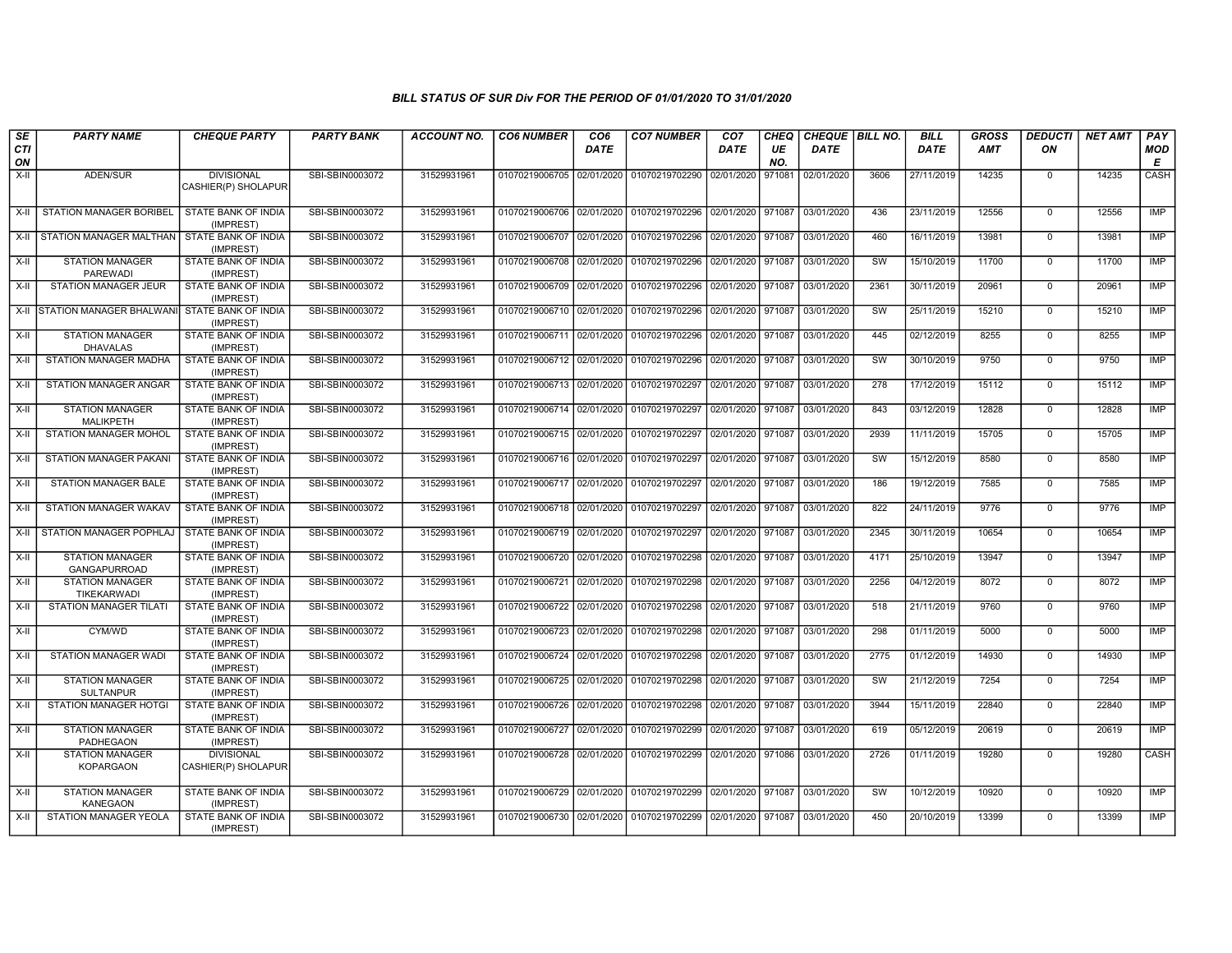| SE        | <b>PARTY NAME</b>                             | <b>CHEQUE PARTY</b>                      | <b>PARTY BANK</b>                    | <b>ACCOUNT NO.</b>                                                                     | <b>CO6 NUMBER</b>         | CO <sub>6</sub> | <b>CO7 NUMBER</b>                                          | CO <sub>7</sub>    | <b>CHEQ</b> | CHEQUE   BILL NO. |                         | <b>BILL</b> | <b>GROSS</b> | <b>DEDUCTI</b> | <b>NET AMT</b> | <b>PAY</b>            |
|-----------|-----------------------------------------------|------------------------------------------|--------------------------------------|----------------------------------------------------------------------------------------|---------------------------|-----------------|------------------------------------------------------------|--------------------|-------------|-------------------|-------------------------|-------------|--------------|----------------|----------------|-----------------------|
| CTI<br>ON |                                               |                                          |                                      |                                                                                        |                           | DATE            |                                                            | DATE               | UE<br>NO.   | DATE              |                         | <b>DATE</b> | <b>AMT</b>   | ON             |                | <b>MOD</b><br>Е       |
| X-II      | <b>STATION MANAGER</b><br><b>PUNTAMBA</b>     | STATE BANK OF INDIA<br>(IMPREST)         | SBI-SBIN0003072                      | 31529931961                                                                            | 01070219006731 02/01/2020 |                 | 01070219702299                                             | 02/01/2020         | 971087      | 03/01/2020        | 1207                    | 01/12/2019  | 10000        | $\mathbf 0$    | 10000          | IMP                   |
| $X-H$     | <b>STATION MANAGER VISAPUR</b>                | <b>STATE BANK OF INDIA</b><br>(IMPREST)  | SBI-SBIN0003072                      | 31529931961                                                                            | 01070219006732 02/01/2020 |                 | 01070219702299                                             | 02/01/2020         | 971087      | 03/01/2020        | 3673                    | 24/10/2019  | 10116        | $\mathbf 0$    | 10116          | <b>IMP</b>            |
| X-II      | <b>STATION MANAGER BELAPUR</b>                | <b>STATE BANK OF INDIA</b><br>(IMPREST)  | SBI-SBIN0003072                      | 31529931961                                                                            | 01070219006733 02/01/2020 |                 | 01070219702299                                             | 02/01/2020 971087  |             | 03/01/2020        | 2052                    | 11/12/2019  | 20953        | $\mathbf 0$    | 20953          | <b>IMP</b>            |
| X-II      | <b>STATION MANAGER</b><br><b>AUSAROAD</b>     | <b>STATE BANK OF INDIA</b><br>(IMPREST)  | SBI-SBIN0003072                      | 31529931961                                                                            | 01070219006734 02/01/2020 |                 | 01070219702300                                             | 02/01/2020         | 971087      | 03/01/2020        | 6905                    | 25/11/2019  | 8250         | $\Omega$       | 8250           | IMP                   |
| $X-H$     | STATION MANAGER YEDSHI                        | STATE BANK OF INDIA<br>(IMPREST)         | SBI-SBIN0003072                      | 31529931961                                                                            | 01070219006735 02/01/2020 |                 | 01070219702300                                             | 02/01/2020         | 971087      | 03/01/2020        | 1658                    | 04/12/2019  | 8860         | $\mathbf 0$    | 8860           | IMP                   |
| X-II      | STATION MANAGER JATROAD                       | STATE BANK OF INDIA<br>(IMPREST)         | SBI-SBIN0003072                      | 31529931961                                                                            | 01070219006736 02/01/2020 |                 | 01070219702300                                             | 02/01/2020         | 971087      | 03/01/2020        | 905                     | 08/12/2019  | 6550         | $\mathbf 0$    | 6550           | IMP                   |
| X-II      | STATION MANAGER ARAG                          | STATE BANK OF INDIA<br>(IMPREST)         | SBI-SBIN0003072                      | 31529931961                                                                            | 01070219006737 02/01/2020 |                 | 01070219702300 02/01/2020 971087                           |                    |             | 03/01/2020        | 540                     | 17/10/2019  | 9120         | $\mathbf 0$    | 9120           | IMP                   |
| $X-H$     | <b>STATION MANAGER</b><br><b>DHALGAON</b>     | STATE BANK OF INDIA<br>(IMPREST)         | SBI-SBIN0003072                      | 31529931961                                                                            | 01070219006738 02/01/2020 |                 | 01070219702300                                             | 02/01/2020         | 971087      | 03/01/2020        | sw                      | 19/11/2019  | 9750         | $\mathbf 0$    | 9750           | <b>IMP</b>            |
| X-II      | <b>STATION MANAGER</b><br>PANDHARPUR          | <b>STATE BANK OF INDIA</b><br>(IMPREST)  | SBI-SBIN0003072                      | 31529931961                                                                            | 01070219006739 02/01/2020 |                 | 01070219702300 02/01/2020 971087                           |                    |             | 03/01/2020        | 59                      | 05/11/2019  | 6465         | $\Omega$       | 6465           | IMP                   |
| $X-II$    | <b>STATION MANAGER LATUR</b>                  | <b>STATE BANK OF INDIA</b><br>(IMPREST)  | SBI-SBIN0003072                      | 31529931961                                                                            |                           |                 | 01070219006740 02/01/2020 01070219702300                   | 02/01/2020 971087  |             | 03/01/2020        | 77                      | 02/12/2019  | 24375        | $\Omega$       | 24375          | <b>IMP</b>            |
| $X-H$     | <b>M/S. KIRAN ENTERPRISES</b>                 | PAYMENT THROUGH<br><b>CIPS</b>           | <b>IDBI BANK LTD-</b><br>IBKL0000493 | 0493102000009751                                                                       | 01070219006741 02/01/2020 |                 | 01070219702305 03/01/2020 0107190                          |                    | 203         | 06/01/2020        | 291                     | 10/11/2019  | 35988        | $\mathbf 0$    | 35988          | CORE-<br><b>STEPS</b> |
| X-II      | <b>GANDHI MOTORS</b>                          | <b>PAYMENT THROUGH</b><br><b>CIPS</b>    | <b>BANK OF INDIA-</b><br>BKID0000705 | 070520110000034                                                                        | 01070219006742 02/01/2020 |                 | 01070219702305 03/01/2020 0107190                          |                    | 203         | 06/01/2020        | <b>RBR20A00</b><br>3910 | 27/11/2019  | 12928        | $\mathbf 0$    | 12928          | CORE-<br><b>STEPS</b> |
| X-II      | <b>SSE WORKS SUR</b>                          | <b>STATE BANK OF INDIA</b><br>(IMPREST)  | SBI-SBIN0003072                      | 31529931961                                                                            | 01070219006743 02/01/2020 |                 | 01070219702302 03/01/2020                                  |                    | 971087      | 03/01/2020        | 3M-366246               | 13/12/2019  | 19886        | $\mathbf 0$    | 19886          | IMP                   |
| X-II      | MS/KWV/GEN                                    | <b>STATE BANK OF INDIA</b><br>(IMPREST)  | SBI-SBIN0003072                      | 31529931961                                                                            | 01070219006744 02/01/2020 |                 | 01070219702289                                             | 02/01/2020         | 971082      | 02/01/2020        | 539                     | 01/11/2019  | 9855         | $\Omega$       | 9855           | IMP                   |
| X-II      | <b>IPF ANG</b>                                | STATE BANK OF INDIA<br>(IMPREST)         | SBI-SBIN0003072                      | 31529931961                                                                            | 01070219006745 02/01/2020 |                 | 01070219702289                                             | 02/01/2020         | 971082      | 02/01/2020        | 59755                   | 27/05/2019  | 2500         | $\Omega$       | 2500           | <b>IMP</b>            |
| $X-H$     | SR DSTE(M)/SUR                                | <b>STATE BANK OF INDIA</b><br>(IMPREST)  | SBI-SBIN0003072                      | 31529931961                                                                            | 01070219006746 02/01/2020 |                 | 01070219702289                                             | 02/01/2020         | 971082      | 02/01/2020        | 580                     | 10/12/2019  | 8000         | $\Omega$       | 8000           | <b>IMP</b>            |
| X-II      | SR.DFM.SUR                                    | <b>STATE BANK OF INDIA</b><br>(IMPREST)  | SBI-SBIN0003072                      | 31529931961                                                                            |                           |                 | 01070219006747 02/01/2020 01070219702289                   | 02/01/2020 971082  |             | 02/01/2020        | 0011731                 | 04/12/2019  | 3827         | $\Omega$       | 3827           | <b>IMP</b>            |
| X-II      | CMS/SUR/GEN                                   | STATE BANK OF INDIA<br>(IMPREST)         | SBI-SBIN0003072                      | 31529931961                                                                            | 01070219006748 02/01/2020 |                 | 01070219702291                                             | 02/01/2020         | 971082      | 02/01/2020        | Med/27                  | 31/12/2019  | 42200        | $\mathbf 0$    | 42200          | IMP                   |
| $X-II$    | <b>SR DCM SUR</b>                             | <b>DIVISIONAL</b><br>CASHIER(P) SHOLAPUR | SELF CHEQUE-                         | 000                                                                                    | 01070219006749 02/01/2020 |                 | 01070219702292                                             | 02/01/2020 971081  |             | 02/01/2020        | 756558                  | 02/01/2020  | 5000         | $\Omega$       | 5000           | CASH                  |
| X-II      | PRABHAKAR ENTERPRISES                         | PAYMENT THROUGH<br><b>CIPS</b>           | PNB-PUNB0413800                      | 4138002100010578   01070219006751   02/01/2020   01070219702318   07/01/2020   0107190 |                           |                 |                                                            |                    | 204         | 07/01/2020        | 278574                  | 09/12/2019  | 63000        | 4930           | 58070          | CORE-<br><b>STEPS</b> |
| X-II      | CCOR/DD/LOBBY                                 | STATE BANK OF INDIA<br>(IMPREST)         | SBI-SBIN0003072                      | 31529931961                                                                            | 01070219006752 02/01/2020 |                 | 01070219702293 02/01/2020                                  |                    | 971082      | 02/01/2020        | 235                     | 22/11/2019  | 9970         | $\mathbf 0$    | 9970           | <b>IMP</b>            |
| X-II      | VINUTA COMPUTERS SALES<br><b>AND SERVICES</b> | <b>PAYMENT THROUGH</b><br><b>CIPS</b>    | <b>IDBI BANK-IBKL0478LOK</b>         | 0020011120002528                                                                       | 01070219006753 02/01/2020 |                 | 01070219702305 03/01/2020 0107190                          |                    | 203         | 06/01/2020        | VC/1369                 | 24/12/2019  | 14000        | $\mathbf 0$    | 14000          | CORE-<br><b>STEPS</b> |
| X-II      | <b>BALAJI ELECTRONICS</b>                     | PAYMENT THROUGH<br><b>CIPS</b>           | <b>IDBI BANK LTD-</b><br>IBKL0000478 | 0478651100001762                                                                       | 01070219006754 02/01/2020 |                 | 01070219702305 03/01/2020 0107190                          |                    | 203         | 06/01/2020        | 1920/50                 | 20/12/2019  | 14150        | $\mathbf 0$    | 14150          | CORE-<br><b>STEPS</b> |
| X-II      | KALPAK SHAH OF<br><b>ARCHIVISION</b>          | PAYMENT THROUGH<br><b>CIPS</b>           | SBI-SBIN0000483                      | 30380692866                                                                            | 01070219006756 02/01/2020 |                 | 01070219702307                                             | 03/01/2020 0107190 | 203         | 06/01/2020        | 43282                   | 05/12/2019  | 39900        | $\Omega$       | 39900          | CORE-<br><b>STEPS</b> |
| X-II      | SAMEEKSHA ENTERPRISES                         | PAYMENT THROUGH<br><b>CIPS</b>           | <b>VIJAYA BANK-</b><br>VIJB0005018   | 501806211000021                                                                        | 01070219006758 02/01/2020 |                 | 01070219702294                                             | 02/01/2020 0107190 | 201         | 02/01/2020        | 84                      | 21/12/2019  | 53607        | 536            | 53071          | CORE-<br><b>STEPS</b> |
| $X-II$    | MS/DD/GEN                                     | STATE BANK OF INDIA<br>(IMPREST)         | SBI-SBIN0003072                      | 31529931961                                                                            | 01070219006759 02/01/2020 |                 | 01070219702295                                             | 02/01/2020         | 971082      | 02/01/2020        | med/13                  | 01/01/2020  | 2355         | $\mathbf 0$    | 2355           | IMP                   |
| $X-H$     | ADME/DD/BCN ROH                               | <b>STATE BANK OF INDIA</b><br>(IMPREST)  | SBI-SBIN0003072                      | 31529931961                                                                            |                           |                 | 01070219006760 02/01/2020 01070219702295 02/01/2020 971082 |                    |             | 02/01/2020        | 30                      | 25/11/2019  | 7498         | $\mathbf 0$    | 7498           | <b>IMP</b>            |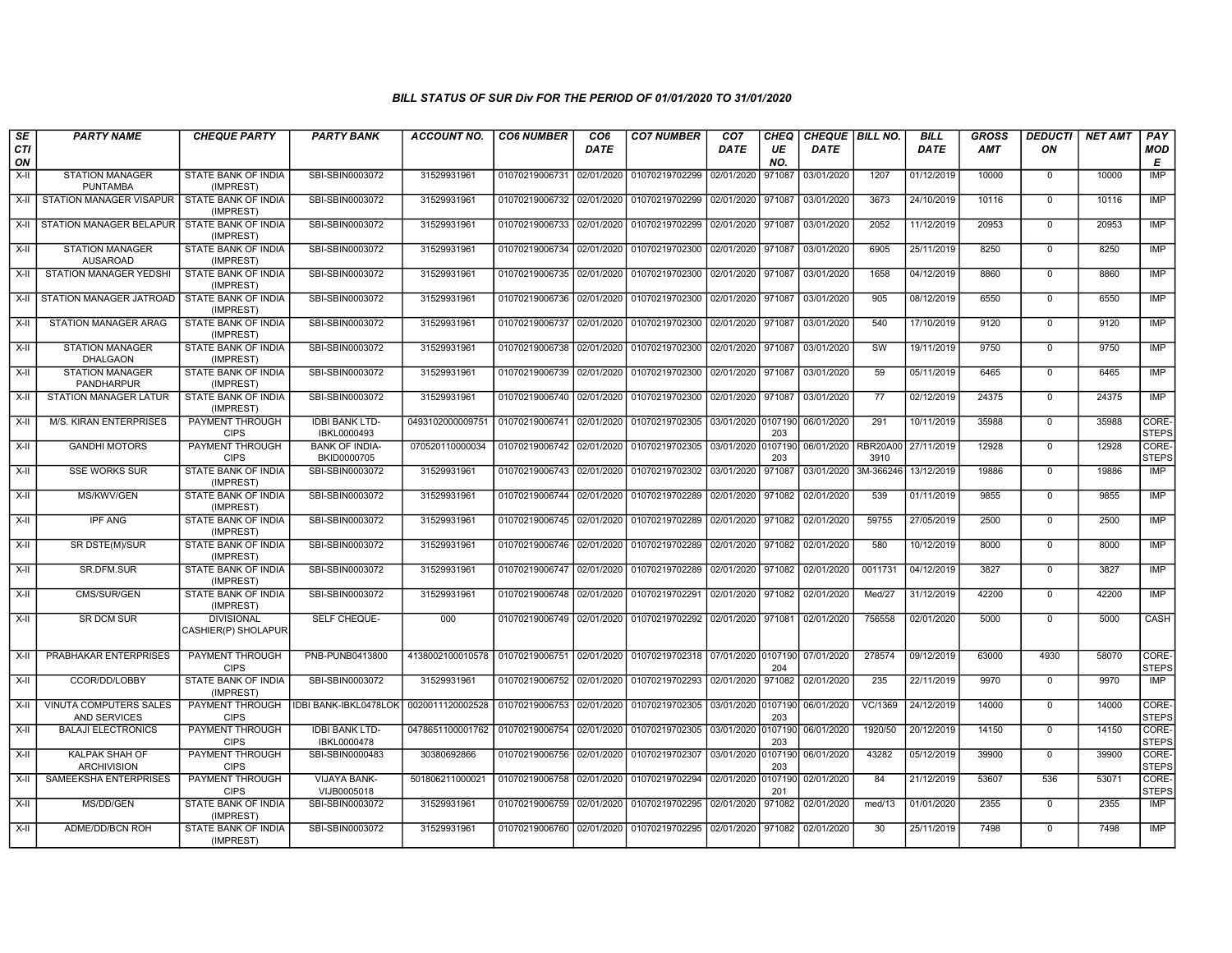| SE<br>CTI | <b>PARTY NAME</b>                                                         | <b>CHEQUE PARTY</b>                      | <b>PARTY BANK</b>                                        | <b>ACCOUNT NO.</b> | <b>CO6 NUMBER</b>         | CO <sub>6</sub><br><b>DATE</b> | <b>CO7 NUMBER</b>                                                    | CO <sub>7</sub><br><b>DATE</b> | <b>CHEQ</b><br>UE | CHEQUE   BILL NO.<br><b>DATE</b> |                       | <b>BILL</b><br><b>DATE</b> | GROSS<br><b>AMT</b> | <b>DEDUCTI</b><br>ON | <b>NET AMT</b> | PAY<br><b>MOD</b>     |
|-----------|---------------------------------------------------------------------------|------------------------------------------|----------------------------------------------------------|--------------------|---------------------------|--------------------------------|----------------------------------------------------------------------|--------------------------------|-------------------|----------------------------------|-----------------------|----------------------------|---------------------|----------------------|----------------|-----------------------|
| ON        |                                                                           |                                          |                                                          |                    |                           |                                |                                                                      |                                | NO.               |                                  |                       |                            |                     |                      |                | E                     |
| $X-H$     | SINGH ENTERPRISES-<br>CHANDAULI                                           | PAYMENT THROUGH<br><b>CIPS</b>           | <b>BANK OF BARODA-</b><br><b>BARBOMOGHBS</b>             | 28370200007034     | 01070219006761 03/01/2020 |                                | 01070219702319 07/01/2020                                            |                                | 0107190<br>205    | 07/01/2020                       | 44811                 | 30/12/2019                 | 26700               | $\mathbf 0$          | 26700          | CORE-<br><b>STEPS</b> |
| $X-II$    | THE INDIA THERMIT<br><b>CORPORATION LIMITED-</b><br>KANPUR.               | PAYMENT THROUGH<br><b>CIPS</b>           | <b>STANDARD</b><br><b>CHARTERED BANK-</b><br>SCBL0036022 | 62205015093        | 01070219006762 03/01/2020 |                                | 01070219702319 07/01/2020                                            |                                | 0107190<br>205    | 07/01/2020                       | 44851                 | 30/12/2019                 | 239800              | $\overline{0}$       | 239800         | CORE-<br><b>STEPS</b> |
| $X-H$     | RAILTECH WELDING AND<br><b>EQUIPMENT INDIA PRIVATE</b><br>LIMITED-RAIPUR. | PAYMENT THROUGH<br><b>CIPS</b>           | <b>BANK OF BARODA-</b><br><b>BARBORAIPUR</b>             | 05100200000342     |                           |                                | 01070219006763 03/01/2020 01070219702319 07/01/2020 0107190          |                                | 205               | 07/01/2020                       | 44855                 | 30/12/2019                 | 239800              | $\mathbf 0$          | 239800         | CORE-<br><b>STEPS</b> |
| $X-H$     | <b>PREMIER LOGISTICS-NAGPUR.</b>                                          | PAYMENT THROUGH<br><b>CIPS</b>           | AXIS BANK-UTIB0000805                                    | 805010200000259    | 01070219006764 03/01/2020 |                                | 01070219702319 07/01/2020 0107190                                    |                                | 205               | 07/01/2020                       | 45229                 | 31/12/2019                 | 201900              | $\mathbf 0$          | 201900         | CORE-<br><b>STEPS</b> |
| X-II      | <b>JAGDEV LOGISTICS-HUBLI</b>                                             | PAYMENT THROUGH<br><b>CIPS</b>           | STATE BANK OF INDIA-<br>SBIN0000846                      | 32427488348        | 01070219006765 03/01/2020 |                                | 01070219702319 07/01/2020 0107190                                    |                                | 205               | 07/01/2020                       | 45232                 | 31/12/2019                 | 201900              | $\Omega$             | 201900         | CORE-<br><b>STEPS</b> |
| X-II      | <b>DEV BRICKS-LATUR</b>                                                   | PAYMENT THROUGH<br><b>CIPS</b>           | <b>ICICI BANK LTD-</b><br>ICIC0000341                    | 034101502600       | 01070219006766 03/01/2020 |                                | 01070219702319 07/01/2020 0107190                                    |                                | 205               | 07/01/2020                       | 42810                 | 20/12/2019                 | 63000               | $\mathbf 0$          | 63000          | CORE-<br><b>STEPS</b> |
| $X-II$    | BEE PHARMO LABS PVT<br>LIMITED                                            | PAYMENT THROUGH<br><b>CIPS</b>           | <b>BANK OF INDIA-</b><br>BKID0000031                     | 003120110000444    | 01070219006767            | 03/01/2020                     | 01070219702301 03/01/2020 0107190                                    |                                | 202               | 03/01/2020                       | 19-20/1566 07/06/2019 |                            | 5310                | $\overline{0}$       | 5310           | CORE-<br><b>STEPS</b> |
| X-II      | YASHSHREE ENTERPRISE                                                      | PAYMENT THROUGH<br><b>CIPS</b>           | <b>BANK OF BARODA-</b><br><b>BARB0SHOLAP</b>             | 04370200000458     | 01070219006768            | 03/01/2020                     | 01070219702303 03/01/2020 0107190                                    |                                | 202               | 03/01/2020                       | qst/325               | 02/10/2019                 | 2290139             | 96751                | 2193388        | CORE-<br><b>STEPS</b> |
| $X-H$     | <b>SR DCM SUR</b>                                                         | <b>DIVISIONAL</b><br>CASHIER(P) SHOLAPUR | SELF CHEQUE-                                             | 000                | 01070219006769 03/01/2020 |                                | 01070219702304 03/01/2020 971086                                     |                                |                   | 03/01/2020                       | 756601                | 02/01/2020                 | 150000              | $\Omega$             | 150000         | CASH                  |
| $X-H$     | YASHSHREE ENTERPRISE                                                      | <b>PAYMENT THROUGH</b><br><b>CIPS</b>    | <b>BANK OF BARODA-</b><br><b>BARB0SHOLAP</b>             | 04370200000458     | 01070219006770 03/01/2020 |                                | 01070219702303 03/01/2020 0107190 03/01/2020 ast/349/19-1 01/11/2019 |                                | 202               |                                  | 20                    |                            | 1486910             | 75928                | 1410982        | CORE-<br><b>STEPS</b> |
| $X-H$     | CMS / SUR                                                                 | <b>DIVISIONAL</b><br>CASHIER(P) SHOLAPUR | SELF CHEQUE-                                             | 000000000          |                           |                                | 01070219006771 03/01/2020 01070219702306 03/01/2020 971086           |                                |                   | 03/01/2020                       | 721331                | 02/01/2020                 | 25000               | $\overline{0}$       | 25000          | CASH                  |
| $X-I$     | DIRECOTOR COLLAGE OF<br><b>ENGINEERING PUNE SOCIETY</b>                   | <b>PAYMENT THROUGH</b><br><b>CIPS</b>    | SBI-SBIN0010431                                          | 37373624613        |                           |                                | 01070219006772 03/01/2020 01070219702307 03/01/2020 0107190          |                                | 203               | 06/01/2020                       | 0243286               | 31/12/2019                 | 53460               | $\overline{0}$       | 53460          | CORE-<br><b>STEPS</b> |
| X-II      | HPCL DT CARD (ELECT D G<br>SET)                                           | PAYMENT THROUGH<br><b>CIPS</b>           | <b>ICICI BANK LTD-</b><br>ICIC0000104                    | HPCL2600795272     | 01070219006774 03/01/2020 |                                | 01070219702308 03/01/2020 0107190                                    |                                | 203               | 06/01/2020                       | 07                    | 17/12/2019                 | 35000               | $\mathbf 0$          | 35000          | CORE-<br><b>STEPS</b> |
| $X-H$     | <b>DEN/S/SUR</b>                                                          | <b>STATE BANK OF INDIA</b><br>(IMPREST)  | SBI-SBIN0003072                                          | 31529931961        | 01070219006775 03/01/2020 |                                | 01070219702309 03/01/2020 971089                                     |                                |                   | 06/01/2020                       | 5374                  | 27/08/2019                 | 7790                | $\Omega$             | 7790           | IMP                   |
| X-II      | <b>GRAMPANCHAYAT CHITALI</b>                                              | PAYMENT THROUGH<br><b>CIPS</b>           | <b>BANK OF</b><br>MAHARASHTRA-<br>MAHB0000624            | 20183605043        | 01070219006776 06/01/2020 |                                | 01070219702316 06/01/2020 0107190                                    |                                | 203               | 06/01/2020                       | 51/2019               | 13/12/2019                 | 54030               | $\mathbf 0$          | 54030          | CORE-<br><b>STEPS</b> |
| X-II      | <b>SR DME SUR</b>                                                         | STATE BANK OF INDIA<br>(IMPREST)         | SBI-SBIN0003072                                          | 31529931961        | 01070219006777 06/01/2020 |                                | 01070219702314 06/01/2020 971089                                     |                                |                   | 06/01/2020                       | 20880                 | 24/12/2019                 | 3500                | $\mathbf 0$          | 3500           | IMP                   |
| X-II      | SSE/P WAY/JH                                                              | <b>DIVISIONAL</b><br>CASHIER(P) SHOLAPUR | SBI-SBIN0003072                                          | 31529931961        | 01070219006778 06/01/2020 |                                | 01070219702310 06/01/2020 971088                                     |                                |                   | 06/01/2020                       | 249                   | 17/12/2019                 | 14628               | $\Omega$             | 14628          | CASH                  |
| $X-H$     | <b>SR DEE/SUR/GEN</b>                                                     | <b>STATE BANK OF INDIA</b><br>(IMPREST)  | SBI-SBIN0003072                                          | 31529931961        |                           |                                | 01070219006779 06/01/2020 01070219702314 06/01/2020 971089           |                                |                   | 06/01/2020                       | 216                   | 30/12/2019                 | 4000                | $\Omega$             | 4000           | IMP                   |
| X-II      | CCOR PB FUEL DG IMP                                                       | STATE BANK OF INDIA<br>(IMPREST)         | SBI-SBIN0003072                                          | 31529931961        | 01070219006780            | 06/01/2020                     | 01070219702314 06/01/2020 971089                                     |                                |                   | 06/01/2020                       | 52011                 | 11/11/2019                 | 7843                | $\mathbf 0$          | 7843           | IMP                   |
| X-II      | <b>CCOR PB RR</b>                                                         | STATE BANK OF INDIA<br>(IMPREST)         | SBI-SBIN0003072                                          | 31529931961        | 01070219006781 06/01/2020 |                                | 01070219702314 06/01/2020 971089                                     |                                |                   | 06/01/2020                       | 07                    | 24/10/2019                 | 9443                | $\mathbf 0$          | 9443           | IMP                   |
| $X-H$     | SSE/(ELECT/MAINT)/SUR                                                     | STATE BANK OF INDIA<br>(IMPREST)         | SBI-SBIN0003072                                          | 31529931961        | 01070219006782 06/01/2020 |                                | 01070219702314 06/01/2020 971089                                     |                                |                   | 06/01/2020                       | 2019/03/25            | 02/01/2020                 | 20000               | $\overline{0}$       | 20000          | IMP                   |
| $X-H$     | <b>MAYUR PARAKAH BHOJ</b>                                                 | PAYMENT THROUGH<br><b>CIPS</b>           | <b>BANK OF</b><br>MAHARASHTRA-<br>MAHB0000518            | 20085261691        | 01070219006783 06/01/2020 |                                | 01070219702313 06/01/2020 0107190                                    |                                | 203               | 06/01/2020                       | <b>News</b><br>Paper  | 01/12/2019                 | 1931                | $\mathbf 0$          | 1931           | CORE-<br><b>STEPS</b> |
| $X-II$    | SSE (E/M)/DD                                                              | <b>DIVISIONAL</b><br>CASHIER(P) SHOLAPUR | SBI-SBIN0003072                                          | 31529931961        |                           |                                | 01070219006784 06/01/2020 01070219702312 06/01/2020 971088           |                                |                   | 06/01/2020                       | 78                    | 30/12/2019                 | 1824                | $\mathbf 0$          | 1824           | CASH                  |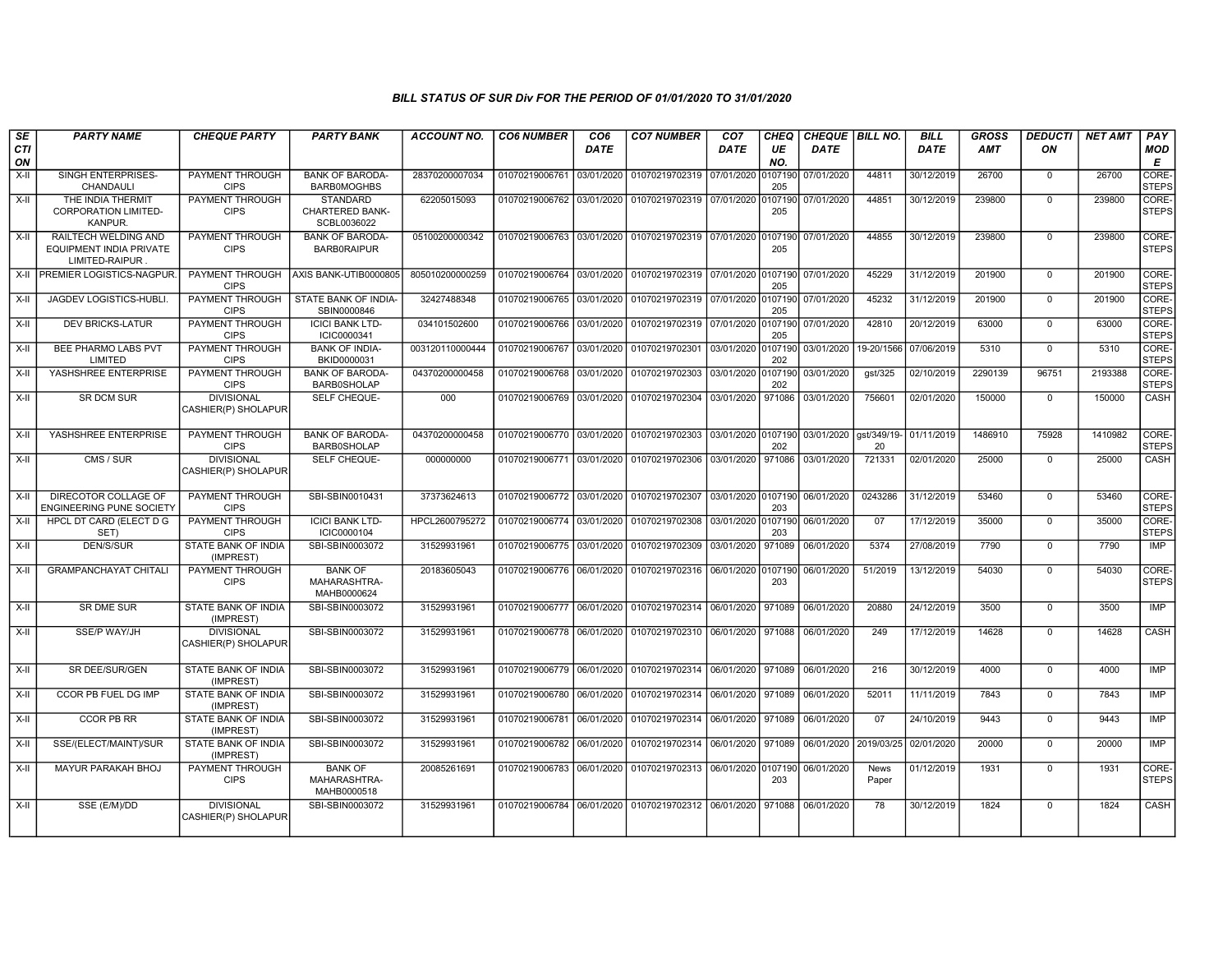| SE<br><b>CTI</b><br>ON | <b>PARTY NAME</b>                                               | <b>CHEQUE PARTY</b>                      | <b>PARTY BANK</b>                            | <b>ACCOUNT NO.</b>                         | <b>CO6 NUMBER</b>         | CO <sub>6</sub><br><b>DATE</b> | <b>CO7 NUMBER</b>                                                     | CO <sub>7</sub><br>DATE | CHEQ<br>UE<br>NO. | CHEQUE   BILL NO.<br><b>DATE</b> |                     | <b>BILL</b><br><b>DATE</b> | <b>GROSS</b><br><b>AMT</b> | <b>DEDUCTI</b><br>ON | <b>NET AMT</b> | PAY<br><b>MOD</b><br>E |
|------------------------|-----------------------------------------------------------------|------------------------------------------|----------------------------------------------|--------------------------------------------|---------------------------|--------------------------------|-----------------------------------------------------------------------|-------------------------|-------------------|----------------------------------|---------------------|----------------------------|----------------------------|----------------------|----------------|------------------------|
| X-II                   | ADEN/ANG                                                        | STATE BANK OF INDIA<br>(IMPREST)         | SBI-SBIN0003072                              | 31529931961                                | 01070219006785 06/01/2020 |                                | 01070219702315 06/01/2020                                             |                         | 971089            | 06/01/2020                       | 2219                | 30/11/2019                 | 5997                       | $\mathbf 0$          | 5997           | <b>IMP</b>             |
| $X-H$                  | <b>MAHARASHTRA STATE</b><br>ELECTRICITY DISTRIBUTION<br>COMPANY | PAYMENT THROUGH<br><b>CIPS</b>           | <b>CANARA BANK-</b><br>CNRB0001903           | 1903201010183                              | 01070219006786 06/01/2020 |                                | 01070219702311 06/01/2020 0107190                                     |                         | 203               | 06/01/2020                       | 201912453<br>058021 | 04/01/2020                 | 5066330                    | $\overline{0}$       | 5066330        | CORE-<br><b>STEPS</b>  |
| $X-H$                  | <b>SR DAUO SUR</b>                                              | <b>DIVISIONAL</b><br>CASHIER(P) SHOLAPUR | SELF CHEQUE-                                 | 000                                        |                           |                                | 01070219006787 06/01/2020 01070219702317 06/01/2020 971088            |                         |                   | 06/01/2020                       | 11203               | 15/12/2019                 | 497                        | $\overline{0}$       | 497            | CASH                   |
| $X-H$                  | <b>SSE WORKS SUR</b>                                            | <b>STATE BANK OF INDIA</b><br>(IMPREST)  | SBI-SBIN0003072                              | 31529931961                                |                           |                                | 01070219006788 06/01/2020 01070219702324 07/01/2020 971091 07/01/2020 |                         |                   |                                  | 2652                | 18/12/2019                 | 19634                      | $\Omega$             | 19634          | IMP                    |
| X-II                   | ADEN/DETC/SUR                                                   | <b>DIVISIONAL</b><br>CASHIER(P) SHOLAPUR | SBI-SBIN0003072                              | 31529931961                                |                           |                                | 01070219006789 06/01/2020 01070219702325 07/01/2020 971090            |                         |                   | 07/01/2020                       | CM14079             | 23/12/2019                 | 4828                       | $\Omega$             | 4828           | CASH                   |
| X-II                   | ADEN/SUR                                                        | <b>DIVISIONAL</b><br>CASHIER(P) SHOLAPUR | SBI-SBIN0003072                              | 31529931961                                |                           |                                | 01070219006790 06/01/2020 01070219702325 07/01/2020 971090 07/01/2020 |                         |                   |                                  | 1389                | 19/12/2019                 | 14797                      | $\mathbf 0$          | 14797          | CASH                   |
| X-II                   | TTE REST HOUSE SUR                                              | STATE BANK OF INDIA<br>(IMPREST)         | SBI-SBIN0003072                              | 31529931961                                |                           |                                | 01070219006791 06/01/2020 01070219702320 07/01/2020 971091            |                         |                   | 07/01/2020                       | 6687                | 02/06/2019                 | 4376                       | $\mathbf 0$          | 4376           | <b>IMP</b>             |
| $X-H$                  | <b>CCOR PB LOBBY</b>                                            | STATE BANK OF INDIA<br>(IMPREST)         | SBI-SBIN0003072                              | 31529931961                                | 01070219006792 06/01/2020 |                                | 01070219702320 07/01/2020 971091                                      |                         |                   | 07/01/2020                       | 1527                | 16/12/2019                 | 1000                       | $\overline{0}$       | 1000           | <b>IMP</b>             |
| $X-H$                  | YUSUF RAZAK TAMBOLI-<br><b>SOLAPUR</b>                          | PAYMENT THROUGH<br><b>CIPS</b>           | UNION BANK OF INDIA-<br>UBIN0547026          | 470202010115626                            | 01070219006793 06/01/2020 |                                | 01070219702330 07/01/2020 0107190                                     |                         | 206               | 08/01/2020                       | 46413               | 03/01/2020                 | 10600                      | $\overline{0}$       | 10600          | CORE-<br><b>STEPS</b>  |
| X-II                   | SANGEETA CONSTRUCTION-<br><b>JALNA</b>                          | PAYMENT THROUGH<br><b>CIPS</b>           | Maharashtra Gramin Bank<br>MAHG0005201       | 80039337820                                | 01070219006794 06/01/2020 |                                | 01070219702330 07/01/2020 0107190                                     |                         | 206               | 08/01/2020                       | 46419               | 03/01/2020                 | 221400                     | $\mathbf 0$          | 221400         | CORE-<br><b>STEPS</b>  |
| $X-II$                 | RAJENDRA ASHOK AKOLKAR-<br>AHMEDNAGAR                           | PAYMENT THROUGH<br><b>CIPS</b>           | <b>CORPORATION BANK-</b><br>CORP0001011      | 560361000086197                            | 01070219006795            | 06/01/2020                     | 01070219702330 07/01/2020 0107190                                     |                         | 206               | 08/01/2020                       | 46420               | 03/01/2020                 | 221400                     | $\mathbf 0$          | 221400         | CORE-<br><b>STEPS</b>  |
| $X-I$                  | CHHAYA ENTERPRISES-<br><b>SOLAPUR</b>                           | <b>PAYMENT THROUGH</b><br><b>CIPS</b>    | SBI-SBIN0012485                              | 31459236401                                | 01070219006796 06/01/2020 |                                | 01070219702331 07/01/2020 0107190                                     |                         | 206               | 08/01/2020                       | 46476               | 03/01/2020                 | 41900                      | $\mathbf 0$          | 41900          | CORE-<br><b>STEPS</b>  |
| $X-H$                  | <b>NARE PARMESHWAR-</b><br><b>SOLAPUR</b>                       | <b>PAYMENT THROUGH</b><br><b>CIPS</b>    | <b>BANK OF INDIA-</b><br>BKID0000759         | 75930110000007                             | 01070219006797 06/01/2020 |                                | 01070219702331 07/01/2020 0107190                                     |                         | 206               | 08/01/2020                       | 46478               | 03/01/2020                 | 41900                      | $\overline{0}$       | 41900          | CORE-<br><b>STEPS</b>  |
| $X-H$                  | YASHSHREE ENTERPRISES-<br><b>SOLAPUR</b>                        | <b>PAYMENT THROUGH</b><br><b>CIPS</b>    | <b>IDBI BANK LTD-</b><br>IBKL0000478         | 0478102000009874 01070219006798 06/01/2020 |                           |                                | 01070219702331 07/01/2020 0107190                                     |                         | 206               | 08/01/2020                       | 46479               | 03/01/2020                 | 41900                      | $\mathbf 0$          | 41900          | CORE-<br><b>STEPS</b>  |
| X-II                   | JAYDEEP ENTERPRISES-<br><b>SOLAPUR</b>                          | PAYMENT THROUGH<br><b>CIPS</b>           | <b>BANK OF BARODA-</b><br><b>BARB0SHOLAP</b> | 04370200000715                             | 01070219006799            | 06/01/2020                     | 01070219702331                                                        | 07/01/2020              | 0107190<br>206    | 08/01/2020                       | 46480               | 03/01/2020                 | 41900                      | $\mathbf 0$          | 41900          | CORE-<br><b>STEPS</b>  |
| $X-II$                 | SHRADDHA CONSTRUCTION-<br><b>SOLAPUR</b>                        | <b>PAYMENT THROUGH</b><br><b>CIPS</b>    | <b>HDFC BANK-</b><br><b>HDFC0CSIDDH</b>      | 1013014000200                              | 01070219006800            | 06/01/2020                     | 01070219702331                                                        | 07/01/2020 0107190      | 206               | 08/01/2020                       | 46481               | 03/01/2020                 | 41900                      | $\overline{0}$       | 41900          | CORE-<br><b>STEPS</b>  |
| $X-H$                  | ANAND SHIVLING SUKALE-<br><b>SOLAPUR</b>                        | <b>PAYMENT THROUGH</b><br><b>CIPS</b>    | SBI-SBIN0001656                              | 37628055159                                | 01070219006801 06/01/2020 |                                | 01070219702331 07/01/2020 0107190                                     |                         | 206               | 08/01/2020                       | 46482               | 03/01/2020                 | 41900                      | $\mathbf 0$          | 41900          | CORE-<br><b>STEPS</b>  |
| $X-H$                  | PRINCE CONSTRUCTION-<br><b>SOLAPUR</b>                          | <b>PAYMENT THROUGH</b><br><b>CIPS</b>    | PNB-PUNB0376400                              | 3764001300000820                           | 01070219006802 06/01/2020 |                                | 01070219702331 07/01/2020 0107190                                     |                         | 206               | 08/01/2020                       | 46484               | 03/01/2020                 | 41900                      | $\overline{0}$       | 41900          | CORE-<br><b>STEPS</b>  |
| $X-H$                  | SR.DEN/CO/SUR                                                   | STATE BANK OF INDIA<br>(IMPREST)         | SBI-SBIN0003072                              | 31529931961                                | 01070219006803            | 06/01/2020                     | 01070219702320 07/01/2020 971091                                      |                         |                   | 07/01/2020                       | 20913               | 16/12/2019                 | 5000                       | $\Omega$             | 5000           | IMP                    |
| X-II                   | SR.DCM.SUR                                                      | <b>STATE BANK OF INDIA</b><br>(IMPREST)  | SBI-SBIN0003072                              | 31529931961                                | 01070219006805 06/01/2020 |                                | 01070219702322 07/01/2020 971091                                      |                         |                   | 07/01/2020                       | 4478                | 30/10/2019                 | 29966                      | $\mathbf 0$          | 29966          | IMP                    |
| $X-H$                  | <b>SR DCM SUR</b>                                               | <b>DIVISIONAL</b><br>CASHIER(P) SHOLAPUR | SELF CHEQUE-                                 | 000                                        | 01070219006806 06/01/2020 |                                | 01070219702323 07/01/2020 971090 07/01/2020                           |                         |                   |                                  | 756559              | 03/01/2020                 | 14880                      | $\overline{0}$       | 14880          | CASH                   |
| X-II                   | SR.DCM.SUR                                                      | STATE BANK OF INDIA<br>(IMPREST)         | SBI-SBIN0003072                              | 31529931961                                |                           |                                | 01070219006807 06/01/2020 01070219702320 07/01/2020 971091 07/01/2020 |                         |                   |                                  | 70                  | 21/12/2019                 | 9200                       | $\overline{0}$       | 9200           | IMP                    |
| X-II                   | TTE REST HOUSE LUR                                              | STATE BANK OF INDIA<br>(IMPREST)         | SBI-SBIN0003072                              | 31529931961                                | 01070219006808            | 06/01/2020                     | 01070219702320 07/01/2020 971091                                      |                         |                   | 07/01/2020                       | 1168                | 15/12/2019                 | 5000                       | $\mathbf 0$          | 5000           | <b>IMP</b>             |
| $X-H$                  | IPF/RPF/DOG<br>SQUAD/SUR/SANDY                                  | <b>DIVISIONAL</b><br>CASHIER(P) SHOLAPUR | SBI-SBIN0003072                              | 31529931961                                | 01070219006809 07/01/2020 |                                | 01070219702321 07/01/2020 971090                                      |                         |                   | 07/01/2020                       | CA2289              | 16/11/2019                 | 9944                       | $\mathbf 0$          | 9944           | <b>CASH</b>            |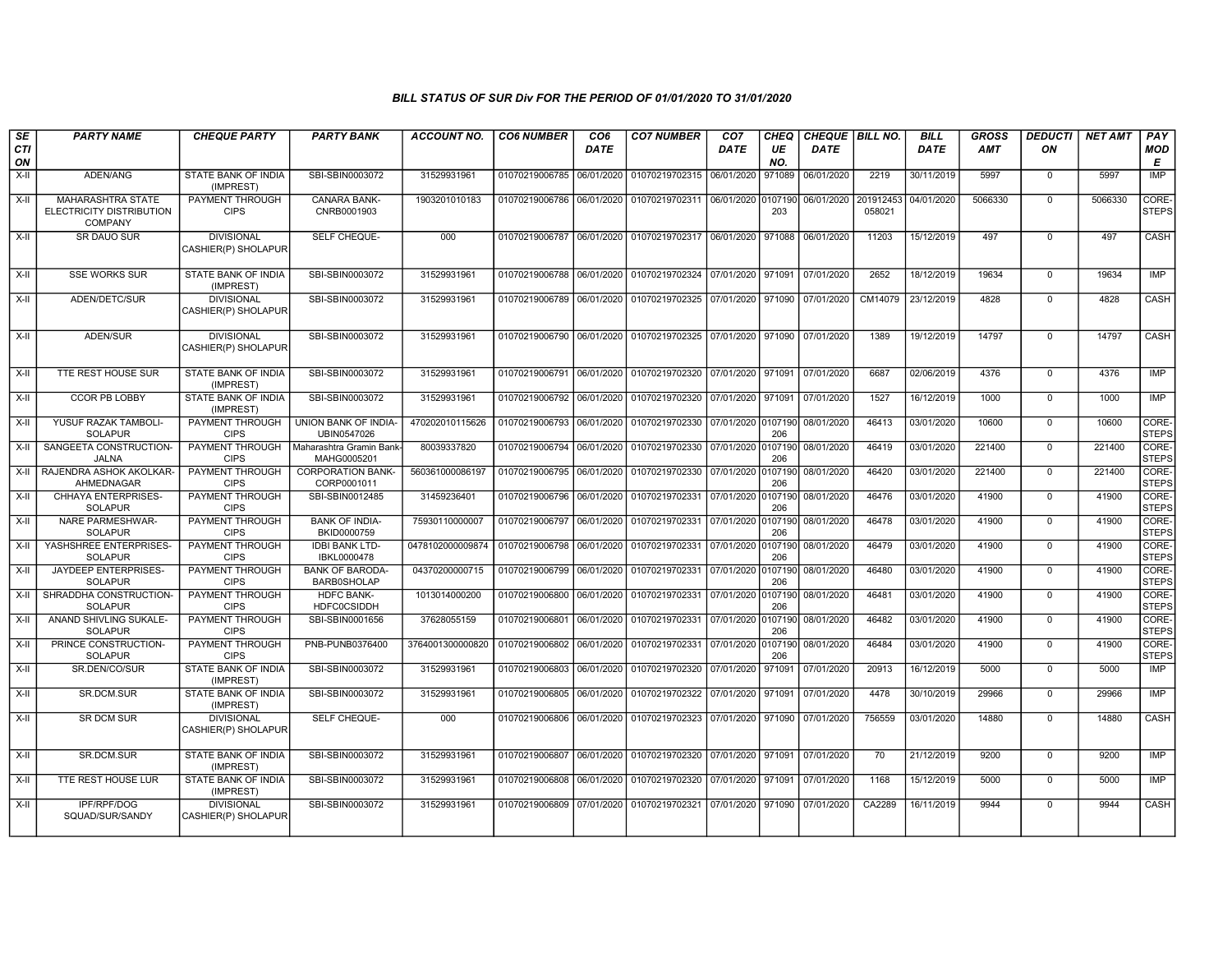| SE               | <b>PARTY NAME</b>                                          | <b>CHEQUE PARTY</b>                      | <b>PARTY BANK</b>                                        | <b>ACCOUNT NO.</b> | <b>CO6 NUMBER</b>         | CO <sub>6</sub> | <b>CO7 NUMBER</b>                                                      | CO <sub>7</sub>               | <b>CHEQ</b> | CHEQUE   BILL NO.             |                    | <b>BILL</b> | <b>GROSS</b> | <b>DEDUCTI</b> | <b>NET AMT</b> | PAY                   |
|------------------|------------------------------------------------------------|------------------------------------------|----------------------------------------------------------|--------------------|---------------------------|-----------------|------------------------------------------------------------------------|-------------------------------|-------------|-------------------------------|--------------------|-------------|--------------|----------------|----------------|-----------------------|
| <b>CTI</b><br>ON |                                                            |                                          |                                                          |                    |                           | DATE            |                                                                        | <b>DATE</b>                   | UE<br>NO.   | <b>DATE</b>                   |                    | <b>DATE</b> | <b>AMT</b>   | ON             |                | MOD<br>E              |
| X-II             | IPF/RPF/DOG<br>SQUAD/SUR/RAMBO                             | <b>DIVISIONAL</b><br>CASHIER(P) SHOLAPUR | SBI-SBIN0003072                                          | 31529931961        | 01070219006810 07/01/2020 |                 | 01070219702321                                                         | 07/01/2020                    | 971090      | 07/01/2020                    | CA2287             | 16/11/2019  | 9944         | $\Omega$       | 9944           | CASH                  |
| $X-H$            | IPF/RPF/DOG SQUAD/SUR                                      | <b>DIVISIONAL</b><br>CASHIER(P) SHOLAPUR | SBI-SBIN0003072                                          | 31529931961        |                           |                 | 01070219006811 07/01/2020 01070219702321 07/01/2020 971090 07/01/2020  |                               |             |                               | $\overline{12}$    | 03/08/2019  | 1777         | $\Omega$       | 1777           | CASH                  |
| X-II             | SR.SE/P.WAY/STORE/SUR                                      | STATE BANK OF INDIA<br>(IMPREST)         | SBI-SBIN0003072                                          | 31529931961        |                           |                 | 01070219006813 07/01/2020 01070219702324                               | 07/01/2020 971091             |             | 07/01/2020                    | 1327               | 29/10/2019  | 13669        | $\mathbf 0$    | 13669          | <b>IMP</b>            |
| X-II             | MESSRS BURBURE ELECTRIC<br><b>STORES</b>                   | PAYMENT THROUGH<br><b>CIPS</b>           | <b>BANK OF</b><br>MAHARASHTRA-<br>MAHB0000464            | 20033604915        |                           |                 | 01070219006814 07/01/2020 01070219702332 07/01/2020 0107190 08/01/2020 |                               | 206         |                               | 278576             | 24/12/2019  | 123740       | $\mathbf 0$    | 123740         | CORE-<br><b>STEPS</b> |
| $X-II$           | TTE REST HOUSE WD                                          | STATE BANK OF INDIA<br>(IMPREST)         | SBI-SBIN0003072                                          | 31529931961        | 01070219006815 07/01/2020 |                 | 01070219702326 07/01/2020                                              |                               | 971091      | 07/01/2020                    | 0201               | 22/12/2019  | 14957        | $\mathbf 0$    | 14957          | IMP                   |
| $X-H$            | <b>SR DME SUR</b>                                          | <b>STATE BANK OF INDIA</b><br>(IMPREST)  | SBI-SBIN0003072                                          | 3152993161         |                           |                 | 01070219006816 07/01/2020 01070219702326 07/01/2020 971091             |                               |             | 07/01/2020                    | 21105              | 02/01/2020  | 3800         | $\Omega$       | 3800           | <b>IMP</b>            |
| $X-H$            | IPF/RPF/BGVN VEHICLE NO.<br>MH-01 CY 9327                  | <b>DIVISIONAL</b><br>CASHIER(P) SHOLAPUR | SBI-SBIN0003072                                          | 31529931961        | 01070219006817 07/01/2020 |                 | 01070219702327 07/01/2020 971090                                       |                               |             | 07/01/2020                    | 17599              | 22/07/2019  | 2500         | $\Omega$       | 2500           | <b>CASH</b>           |
| $X-II$           | <b>IPF/RPF/PS</b>                                          | <b>DIVISIONAL</b><br>CASHIER(P) SHOLAPUR | SBI-SBIN0003072                                          | 31529931961        |                           |                 | 01070219006818 07/01/2020 01070219702327 07/01/2020 971090 07/01/2020  |                               |             |                               | 1310               | 20/12/2019  | 280          | $\Omega$       | 280            | CASH                  |
| $X-II$           | SSE/P WAY/N/SUR                                            | STATE BANK OF INDIA<br>(IMPREST)         | SBI-SBIN0003072                                          | 31529931961        |                           |                 | 01070219006819 07/01/2020 01070219702340 08/01/2020 971098             |                               |             | 08/01/2020                    | 92                 | 13/12/2019  | 10028        | $\Omega$       | 10028          | <b>IMP</b>            |
| X-II             | <b>SSE/P WAY/DUD</b>                                       | STATE BANK OF INDIA<br>(IMPREST)         | SBI-SBIN0003072                                          | 31529931961        |                           |                 | 01070219006820 07/01/2020 01070219702340                               | 08/01/2020 971098             |             | 08/01/2020                    | 400                | 07/12/2019  | 15823        | $\Omega$       | 15823          | <b>IMP</b>            |
| $X-H$            | EA TO DRM GEN                                              | <b>STATE BANK OF INDIA</b><br>(IMPREST)  | SBI-SBIN0003072                                          | 31529931961        | 01070219006821 07/01/2020 |                 | 01070219702326 07/01/2020 971091                                       |                               |             | 07/01/2020                    | 8981               | 09/12/2019  | 9544         | $\overline{0}$ | 9544           | <b>IMP</b>            |
| $X-H$            | <b>SSETRDGR</b>                                            | <b>STATE BANK OF INDIA</b><br>(IMPREST)  | SBI-SBIN0003072                                          | 31529931961        |                           |                 | 01070219006822 07/01/2020 01070219702328 07/01/2020 971091             |                               |             | 07/01/2020                    | 09/2019            | 31/12/2019  | 2000         | $\Omega$       | 2000           | IMP                   |
| X-II             | SSE/TRD/BAP                                                | STATE BANK OF INDIA<br>(IMPREST)         | SBI-SBIN0003072                                          | 31529931961        | 01070219006823 07/01/2020 |                 | 01070219702328 07/01/2020 971091                                       |                               |             | 07/01/2020                    | 46                 | 04/01/2020  | 2000         | $\mathbf 0$    | 2000           | IMP                   |
| $X-H$            | CHANDRASHEKHAR<br><b>INDUSTRIES</b>                        | <b>PAYMENT THROUGH</b><br><b>CIPS</b>    | <b>BANK OF INDIA-</b><br>BKID0000700                     | 070020110000271    | 01070219006824            | 07/01/2020      | 01070219702329 07/01/2020 0107190                                      |                               | 206         | 08/01/2020                    | 27                 | 26/11/2019  | 30712        | 1895           | 28817          | CORE-<br><b>STEPS</b> |
| $X-H$            | SR DSTE(M)/SUR                                             | <b>STATE BANK OF INDIA</b><br>(IMPREST)  | SBI-SBIN0003072                                          | 31529931961        |                           |                 | 01070219006825 07/01/2020 01070219702333 07/01/2020 971098             |                               |             | 08/01/2020 421555487          | 16                 | 30/11/2019  | 9005         | $\Omega$       | 9005           | IMP                   |
| $X-H$            | SSE(TL/AC)/SUR                                             | <b>STATE BANK OF INDIA</b><br>(IMPREST)  | SBI-SBIN0003072                                          | 31529931961        | 01070219006826 07/01/2020 |                 | 01070219702333 07/01/2020 971098                                       |                               |             | 08/01/2020                    | 18                 | 03/01/2020  | 4000         | $\Omega$       | 4000           | IMP                   |
| X-II             | <b>ASTRAL ADVERTISING &amp;</b><br>MARKETING INDIA PVT LAD | PAYMENT THROUGH<br><b>CIPS</b>           | <b>BANK OF BARODA-</b><br><b>BARB0GOLFCL</b>             | 17660500000120     | 01070219006827 07/01/2020 |                 | 01070219702337                                                         |                               | 206         | 07/01/2020 0107190 08/01/2020 | $19 -$<br>20/03918 | 19/09/2019  | 1077         | $\mathbf 0$    | 1077           | CORE-<br><b>STEPS</b> |
| $X-II$           | SSE(ELECT/M)/WD                                            | STATE BANK OF INDIA<br>(IMPREST)         | SBI-SBIN0003072                                          | 31529931961        | 01070219006828 07/01/2020 |                 | 01070219702333 07/01/2020                                              |                               | 971098      | 08/01/2020                    | 19                 | 30/12/2019  | 8982         | $\Omega$       | 8982           | <b>IMP</b>            |
| $X-II$           | <b>ASTRAL ADVERTISING &amp;</b><br>MARKETING INDIA PVT LAD | PAYMENT THROUGH<br><b>CIPS</b>           | <b>BANK OF BARODA-</b><br><b>BARB0GOLFCL</b>             | 17660500000120     | 01070219006829 07/01/2020 |                 | 01070219702337                                                         | 07/01/2020 0107190            | 206         | 08/01/2020                    | $19-$<br>20/02321  | 10/07/2019  | 7017         | $\Omega$       | 7017           | CORE-<br><b>STEPS</b> |
| X-II             | MS/WD                                                      | <b>STATE BANK OF INDIA</b><br>(IMPREST)  | SBI-SBIN0003072                                          | 31529931961        |                           |                 | 01070219006830 07/01/2020 01070219702333 07/01/2020 971098             |                               |             | 08/01/2020                    | 17056              | 27/11/2019  | 1220         | $\Omega$       | 1220           | IMP                   |
| $X-H$            | MS/WD                                                      | <b>STATE BANK OF INDIA</b><br>(IMPREST)  | SBI-SBIN0003072                                          | 31529931961        | 01070219006831 07/01/2020 |                 | 01070219702333 07/01/2020                                              |                               | 971098      | 08/01/2020                    | $\overline{722}$   | 07/11/2019  | 4780         | $\mathbf 0$    | 4780           | IMP                   |
| $X-II$           | ALAKNANDA ADVERTISING<br>PVT LTD                           | PAYMENT THROUGH<br><b>CIPS</b>           | <b>STANDARD</b><br><b>CHARTERED BANK-</b><br>SCBL0036078 | 42705480662        | 01070219006832 07/01/2020 |                 | 01070219702336                                                         | 07/01/2020 0107190 08/01/2020 | 206         |                               | SOL/19-<br>20/25   | 12/05/2019  | 6571         | $\Omega$       | 6571           | CORE-<br><b>STEPS</b> |
| $X-H$            | STATION DIRECTOR SOLAPUR STATE BANK OF INDIA               | (IMPREST)                                | SBI-SBIN0003072                                          | 31529931961        |                           |                 | 01070219006833 07/01/2020 01070219702339 08/01/2020 971098             |                               |             | 08/01/2020                    | 744                | 20/12/2019  | 49802        | $\Omega$       | 49802          | IMP                   |
| X-II             | <b>TANAJI DHONDIRAM</b><br>PARAGAVE                        | PAYMENT THROUGH<br><b>CIPS</b>           | SBI-SBIN0006756                                          | 33536978769        |                           |                 | 01070219006835 07/01/2020 01070219702334 07/01/2020 0107190 08/01/2020 |                               | 206         |                               | 1852               | 31/12/2019  | 560          | $\mathbf 0$    | 560            | CORE-<br><b>STEPS</b> |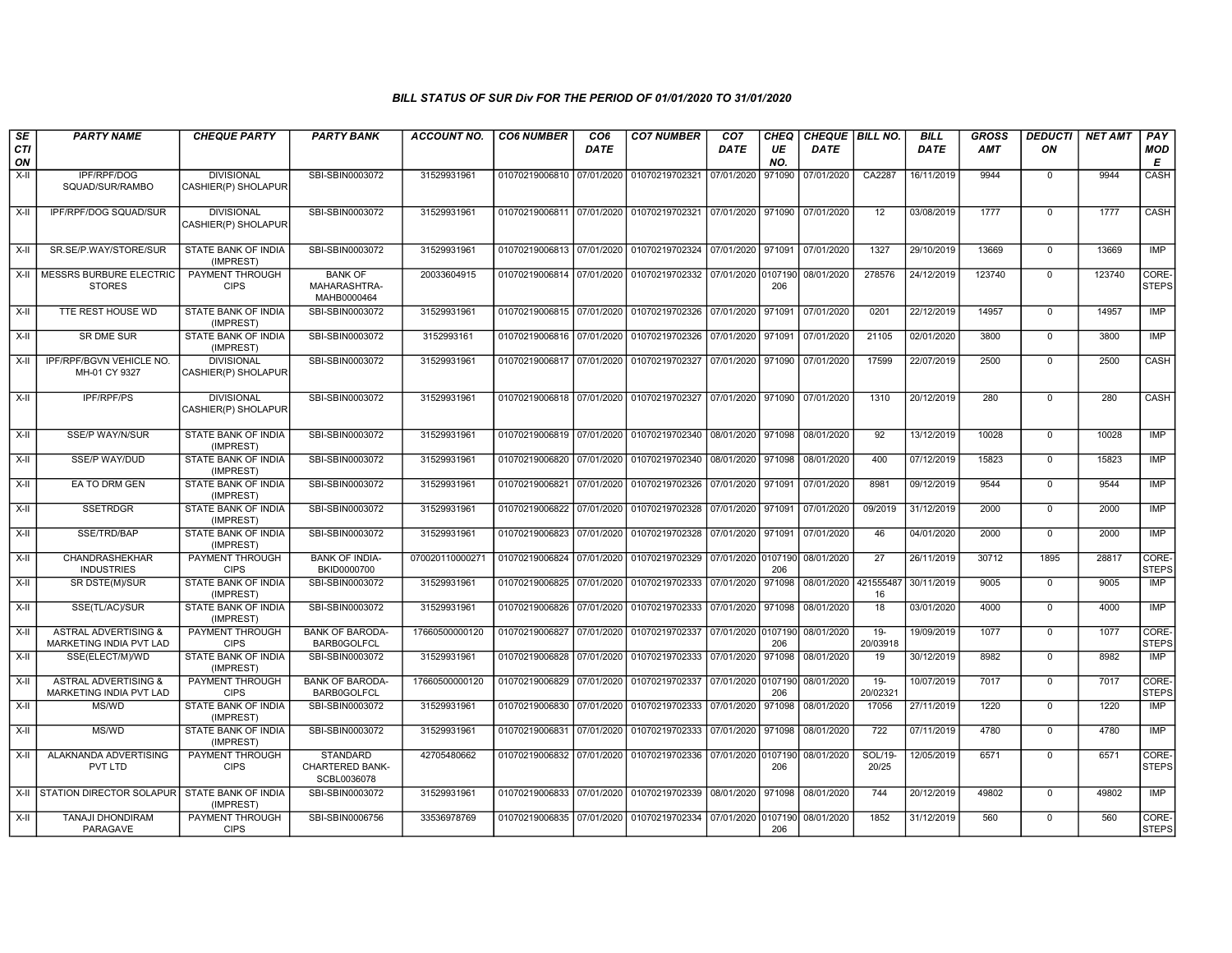| SE               | <b>PARTY NAME</b>                              | <b>CHEQUE PARTY</b>                      | <b>PARTY BANK</b>                             | <b>ACCOUNT NO.</b> | <b>CO6 NUMBER</b>         | CO <sub>6</sub> | <b>CO7 NUMBER</b>                                           | CO <sub>7</sub>    | CHEQ           | CHEQUE   BILL NO. |                          | <b>BILL</b> | <b>GROSS</b> | <b>DEDUCTI</b> | <b>NET AMT</b> | <b>PAY</b>            |
|------------------|------------------------------------------------|------------------------------------------|-----------------------------------------------|--------------------|---------------------------|-----------------|-------------------------------------------------------------|--------------------|----------------|-------------------|--------------------------|-------------|--------------|----------------|----------------|-----------------------|
| <b>CTI</b><br>ON |                                                |                                          |                                               |                    |                           | <b>DATE</b>     |                                                             | <b>DATE</b>        | UE<br>NO.      | <b>DATE</b>       |                          | DATE        | AMT          | ON             |                | <b>MOD</b><br>E       |
| $X-H$            | SHRIKANT ROHILE ENGINEERS<br>AND CONTRACTORS   | PAYMENT THROUGH<br><b>CIPS</b>           | <b>SYNDICATE BANK-</b><br>SYNB0005300         | 53003070001381     | 01070219006836            | 07/01/2020      | 01070219702361                                              | 10/01/2020         | 0107190<br>208 | 10/01/2020        | 230795                   | 30/12/2019  | 117790       | $\mathbf 0$    | 117790         | CORE-<br><b>STEPS</b> |
| X-II             | IPF/RPF/WD                                     | STATE BANK OF INDIA<br>(IMPREST)         | SBI-SBIN0003072                               | 31529931961        | 01070219006837 07/01/2020 |                 | 01070219702335 07/01/2020                                   |                    | 971098         | 08/01/2020        | 1250                     | 28/09/2019  | 1500         | $\Omega$       | 1500           | IMP                   |
| X-II             | IPF/RPF/WD                                     | <b>STATE BANK OF INDIA</b><br>(IMPREST)  | SBI-SBIN0003072                               | 31529931961        | 01070219006838 07/01/2020 |                 | 01070219702335 07/01/2020 971098                            |                    |                | 08/01/2020        | 01/2019                  | 01/10/2019  | 10000        | $\mathbf 0$    | 10000          | <b>IMP</b>            |
| X-II             | IPF/RPF/DR/SUR/FUEL                            | <b>STATE BANK OF INDIA</b><br>(IMPREST)  | SBI-SBIN0003072                               | 31529931961        | 01070219006839            | 07/01/2020      | 01070219702335                                              | 07/01/2020 971098  |                | 08/01/2020        | 33/2019                  | 01/10/2019  | 19980        | $\mathbf 0$    | 19980          | IMP                   |
| $X-II$           | KRISHNA CONSTRUCTION AND<br><b>EARTHMOVERS</b> | PAYMENT THROUGH<br><b>CIPS</b>           | UNION BANK OF INDIA-<br>UBIN0547085           | 470801010035276    | 01070219006840            | 07/01/2020      | 01070219702361                                              | 10/01/2020 0107190 | 208            | 10/01/2020        | 243743                   | 02/01/2019  | 300450       | $\Omega$       | 300450         | CORE-<br><b>STEPS</b> |
| X-II             | DSC.RPF.SUR                                    | <b>DIVISIONAL</b><br>CASHIER(P) SHOLAPUR | SELF CHEQUE-                                  | 000000000          | 01070219006841            | 07/01/2020      | 01070219702338 07/01/2020 971097                            |                    |                | 08/01/2020        | 652802                   | 30/12/2019  | 488          | $\mathbf 0$    | 488            | CASH                  |
| X-II             | AJAY RAMCHANDRA JADHAV                         | PAYMENT THROUGH<br><b>CIPS</b>           | SBI-SBIN0001656                               | 30842743875        |                           |                 | 01070219006842 07/01/2020 01070219702361                    | 10/01/2020 0107190 | 208            | 10/01/2020        | 222506                   | 01/01/2020  | 6200         | $\mathbf 0$    | 6200           | CORE-<br><b>STEPS</b> |
| $X-II$           | <b>DIGITRONICS</b>                             | <b>PAYMENT THROUGH</b><br><b>CIPS</b>    | <b>ICICI BANK LTD-</b><br>ICIC0000199         | 019905500477       | 01070219006843            | 08/01/2020      | 01070219702341                                              | 08/01/2020 0107190 | 206            | 08/01/2020        | DG/19-<br>20/131         | 02/12/2019  | 253247       | 18635          | 234612         | CORE-<br><b>STEPS</b> |
| $X-II$           | <b>ARCON ENGINEERING</b>                       | PAYMENT THROUGH<br><b>CIPS</b>           | <b>BANK OF</b><br>MAHARASHTRA-<br>MAHB0001830 | 60295691810        | 01070219006844 08/01/2020 |                 | 01070219702342 08/01/2020 0107190                           |                    | 207            | 09/01/2020        | 19/07                    | 25/11/2019  | 66437        | 2649           | 63788          | CORE-<br><b>STEPS</b> |
| X-II             | SHREE KRISHNA SIGNS                            | PAYMENT THROUGH<br><b>CIPS</b>           | SBI-SBIN0010718                               | 31190074381        | 01070219006845 08/01/2020 |                 | 01070219702343 08/01/2020 0107190                           |                    | 206            | 08/01/2020        | <b>SUR/19-</b><br>20/05  | 05/11/2019  | 67791        | 4296           | 63495          | CORE-<br><b>STEPS</b> |
| $X-II$           | ASHOK CONSTRUCTION                             | PAYMENT THROUGH<br><b>CIPS</b>           | SAMARTH SAHAKARI<br>BANK LTD-SBLS0000001      | 0100051010000148   | 01070219006846 08/01/2020 |                 | 01070219702344 08/01/2020                                   |                    | 0107190<br>206 | 08/01/2020        | 19-20/07                 | 20/11/2019  | 30037        | 2948           | 27089          | CORE-<br><b>STEPS</b> |
| X-II             | <b>ARCON ENGINEERING</b>                       | PAYMENT THROUGH<br><b>CIPS</b>           | <b>BANK OF</b><br>MAHARASHTRA-<br>MAHB0001830 | 60295691810        | 01070219006848 08/01/2020 |                 | 01070219702342 08/01/2020 0107190                           |                    | 207            | 09/01/2020        | 19/06                    | 05/11/2019  | 83817        | 2753           | 81064          | CORE-<br><b>STEPS</b> |
| $X-II$           | PATIL TOURS AND TRAVELS                        | <b>PAYMENT THROUGH</b><br><b>CIPS</b>    | STATE BANK OF INDIA-<br>SBIN0021963           | 37311501183        | 01070219006849            | 08/01/2020      | 01070219702353 08/01/2020 0107190                           |                    | 207            | 09/01/2020        | $\overline{218}$         | 26/09/2019  | 72073        | 9513           | 62560          | CORE-<br><b>STEPS</b> |
| X-II             | SHREE KRISHNA SIGNS                            | PAYMENT THROUGH<br><b>CIPS</b>           | SBI-SBIN0010718                               | 31190074381        |                           |                 | 01070219006850 08/01/2020 01070219702343 08/01/2020 0107190 |                    | 206            | 08/01/2020        | GST/CO-<br>$2/19 - 20/1$ | 15/10/2019  | 80240        | 3334           | 76906          | CORE-<br><b>STEPS</b> |
| X-II             | PRAGATI ENTERPRISES                            | PAYMENT THROUGH<br><b>CIPS</b>           | HDFC BANK LTD-<br>HDFC0000181                 | 50200035064446     | 01070219006851            | 08/01/2020      | 01070219702345 08/01/2020                                   |                    | 0107190<br>206 | 08/01/2020        | PE/SUR/SI<br>G/06        | 11/11/2019  | 104061       | 3342           | 100719         | CORE-<br><b>STEPS</b> |
| $X-H$            | M/S PREMANAND TOURS AND<br><b>TRAVELS</b>      | PAYMENT THROUGH<br><b>CIPS</b>           | AXIS BANK-UTIB0000266                         | 919020049597612    | 01070219006852            | 08/01/2020      | 01070219702346 08/01/2020 010719                            |                    | 206            | 08/01/2020        | $\overline{2}$           | 12/12/2019  | 67483        | 8973           | 58510          | CORE-<br>STEPS        |
| X-II             | <b>CCOR/KWV</b>                                | <b>STATE BANK OF INDIA</b><br>(IMPREST)  | SBI-SBIN0003072                               | 31529931961        | 01070219006853            | 08/01/2020      | 01070219702348                                              | 08/01/2020         | 971098         | 08/01/2020        | 277                      | 02/01/2020  | 29324        | $\mathbf 0$    | 29324          | <b>IMP</b>            |
| $X-H$            | <b>IPF/DI/SUR</b>                              | <b>STATE BANK OF INDIA</b><br>(IMPREST)  | SBI-SBIN0003072                               | 31529931961        | 01070219006854            | 08/01/2020      | 01070219702347 08/01/2020 971098                            |                    |                | 08/01/2020        | 796                      | 03/01/2020  | 460          | $\overline{0}$ | 460            | IMP                   |
| X-II             | <b>MS ANG</b>                                  | STATE BANK OF INDIA<br>(IMPREST)         | SBI-SBIN0003072                               | 31529931961        | 01070219006855            | 08/01/2020      | 01070219702347                                              | 08/01/2020 971098  |                | 08/01/2020        | R-1741                   | 23/08/2019  | 8379         | $\Omega$       | 8379           | <b>IMP</b>            |
| X-II             | MS/DD/GEN                                      | STATE BANK OF INDIA<br>(IMPREST)         | SBI-SBIN0003072                               | 31529931961        | 01070219006856            | 08/01/2020      | 01070219702347   08/01/2020   971098                        |                    |                | 08/01/2020        | med/14                   | 29/05/2019  | 2500         | $\mathbf 0$    | 2500           | IMP                   |
| X-II             | A H WHEELER AND CO P LTD                       | <b>PAYMENT THROUGH</b><br><b>CIPS</b>    | <b>BANK OF BARODA-</b><br><b>BARB0ALLAHA</b>  | 00640200000300     | 01070219006857            | 08/01/2020      | 01070219702350 08/01/2020 0107190                           |                    | 206            | 08/01/2020        | 190757                   | 30/12/2019  | 50<br>406    | $\mathbf 0$    | 50             | CORE-<br><b>STEPS</b> |
| X-II             | A H WHEELER AND CO P LTD                       | <b>PAYMENT THROUGH</b><br><b>CIPS</b>    | <b>BANK OF BARODA-</b><br><b>BARBOALLAHA</b>  | 00640200000300     | 01070219006858            | 08/01/2020      | 01070219702350                                              | 08/01/2020         | 0107190<br>206 | 08/01/2020        | 190756                   | 30/12/2019  |              | $\mathbf 0$    | 406            | CORE-<br><b>STEPS</b> |
| X-II             | A H WHEELER AND CO P LTD                       | PAYMENT THROUGH<br><b>CIPS</b>           | <b>BANK OF BARODA-</b><br><b>BARB0ALLAHA</b>  | 00640200000300     | 01070219006859            | 08/01/2020      | 01070219702350 08/01/2020 0107190                           |                    | 206            | 08/01/2020        | 190752                   | 30/12/2019  | 200          | $\mathbf 0$    | 200            | CORE-<br><b>STEPS</b> |
| X-II             | A H WHEELER AND CO P LTD                       | PAYMENT THROUGH<br><b>CIPS</b>           | <b>BANK OF BARODA-</b><br>BARB0ALLAHA         | 00640200000300     | 01070219006860            | 08/01/2020      | 01070219702350 08/01/2020 0107190                           |                    | 206            | 08/01/2020        | 190753                   | 30/12/2019  | 200          | $\Omega$       | 200            | CORE-<br>STEPS        |
| X-II             | A H WHEELER AND CO P LTD                       | PAYMENT THROUGH<br><b>CIPS</b>           | <b>BANK OF BARODA-</b><br><b>BARB0ALLAHA</b>  | 00640200000300     | 01070219006861 08/01/2020 |                 | 01070219702350 08/01/2020                                   |                    | 0107190<br>206 | 08/01/2020        | 190755                   | 30/12/2019  | 250          | $\mathbf 0$    | 250            | CORE-<br><b>STEPS</b> |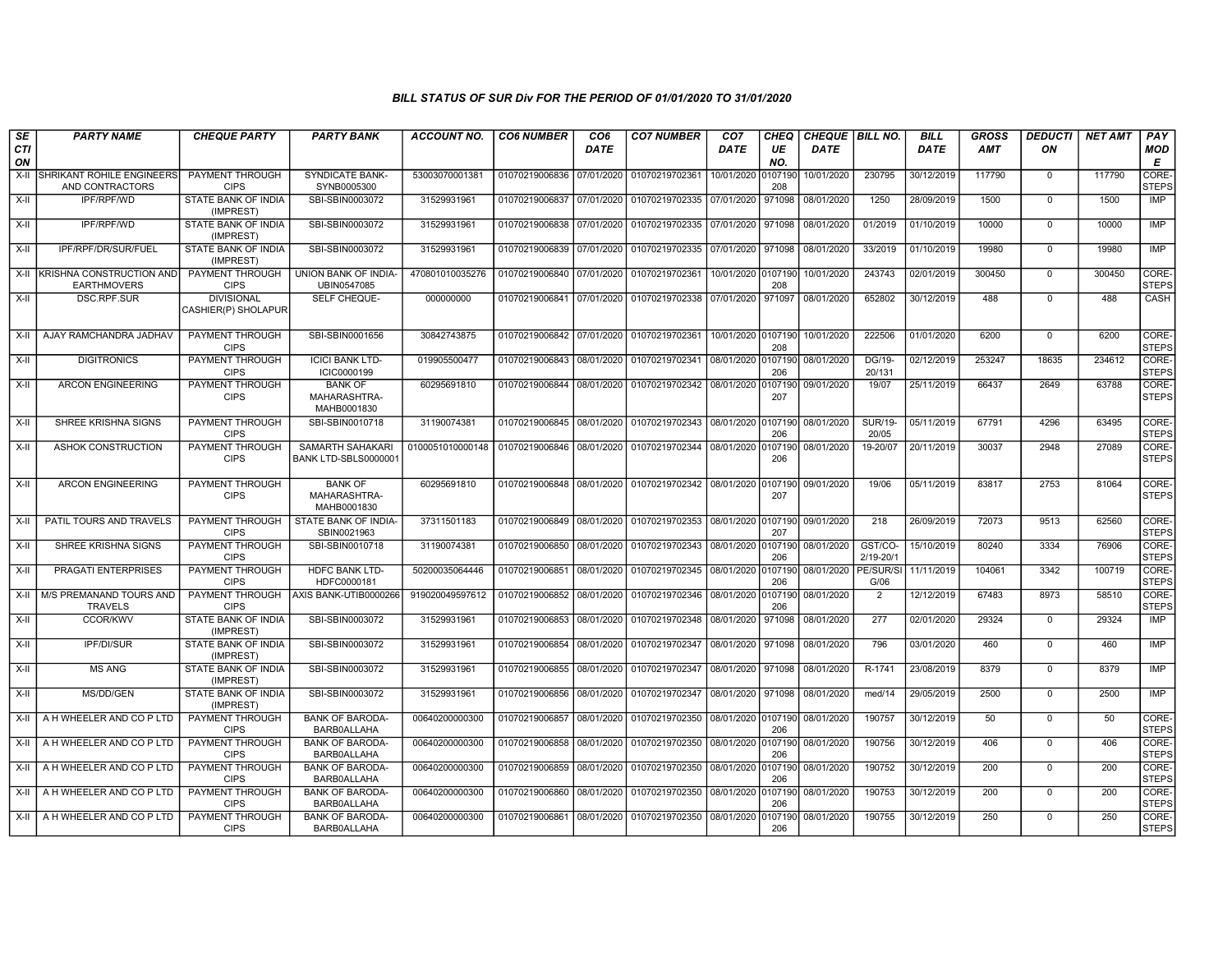| SE               | <b>PARTY NAME</b>                       | <b>CHEQUE PARTY</b>                      | <b>PARTY BANK</b>                                             | ACCOUNT NO.      | <b>CO6 NUMBER</b>         | CO6         | <b>CO7 NUMBER</b>                                           | CO <sub>7</sub>    | <b>CHEQ</b>    | CHEQUE   BILL NO. |                      | <b>BILL</b> | <b>GROSS</b> | <b>DEDUCTI</b> | NET AMT | <b>PAY</b>            |
|------------------|-----------------------------------------|------------------------------------------|---------------------------------------------------------------|------------------|---------------------------|-------------|-------------------------------------------------------------|--------------------|----------------|-------------------|----------------------|-------------|--------------|----------------|---------|-----------------------|
| <b>CTI</b><br>ON |                                         |                                          |                                                               |                  |                           | <b>DATE</b> |                                                             | DATE               | UE<br>NO.      | <b>DATE</b>       |                      | <b>DATE</b> | <b>AMT</b>   | ON             |         | <b>MOD</b><br>E       |
| $X-I$            | A H WHEELER AND CO P LTD                | PAYMENT THROUGH<br><b>CIPS</b>           | <b>BANK OF BARODA-</b><br>BARB0ALLAHA                         | 00640200000300   | 01070219006862 08/01/2020 |             | 01070219702350                                              | 08/01/2020         | 0107190<br>206 | 08/01/2020        | 190754               | 30/12/2019  | 150          | $\mathbf 0$    | 150     | CORE-<br><b>STEPS</b> |
| $X-I$            | <b>DIGITAL GARAGE</b>                   | PAYMENT THROUGH<br><b>CIPS</b>           | <b>ICICI BANK LTD-</b><br>ICIC0000044                         | 004405500604     | 01070219006863 08/01/2020 |             | 01070219702349 08/01/2020 0107190                           |                    | 206            | 08/01/2020        | GST-2019-<br>20/01   | 14/12/2019  | 288608       | 33258          | 255350  | CORE-<br><b>STEPS</b> |
| X-II             | ASHOK CONSTRUCTION                      | PAYMENT THROUGH<br><b>CIPS</b>           | SAMARTH SAHAKARI<br>BANK LTD-SBLS0000001                      | 0100051010000148 | 01070219006864 08/01/2020 |             | 01070219702354                                              | 08/01/2020 0107190 | 207            | 09/01/2020        | 19-20/08             | 03/01/2020  | 60074        | 3537           | 56537   | CORE-<br><b>STEPS</b> |
| X-II             | <b>M/S N M INDUSTRIES</b>               | PAYMENT THROUGH<br><b>CIPS</b>           | THE SHAMRAO VITHAL<br><b>CO-OPERATIVE BAN-</b><br>SVCB0000015 | 101504180002566  |                           |             | 01070219006865 09/01/2020 01070219702372 13/01/2020 0107190 |                    | 210            | 14/01/2020        | 35                   | 13/11/2019  | 150694       | 6202           | 144492  | CORE-<br>STEPS        |
| $X-H$            | <b>SSE E/M SUR</b>                      | <b>STATE BANK OF INDIA</b><br>(IMPREST)  | SBI-SBIN0003072                                               | 31529931961      |                           |             | 01070219006866 09/01/2020 01070219702355 09/01/2020 971102  |                    |                | 09/01/2020        | 03/13                | 08/01/2020  | 4000         | $\Omega$       | 4000    | IMP                   |
| X-II             | PARMESHWAR NAGNATH<br><b>NARE</b>       | PAYMENT THROUGH<br><b>CIPS</b>           | <b>BANK OF INDIA-</b><br>BKID0000759                          | 075930110000007  | 01070219006867 09/01/2020 |             | 01070219702373                                              | 13/01/2020 0107190 | 210            | 14/01/2020        | $\overline{2}$       | 27/12/2019  | 201021       | 11208          | 189813  | CORE-<br><b>STEPS</b> |
| $X-II$           | PARMESHWAR NAGNATH<br><b>NARE</b>       | <b>PAYMENT THROUGH</b><br><b>CIPS</b>    | <b>BANK OF INDIA-</b><br>BKID0000759                          | 075930110000007  | 01070219006868            | 09/01/2020  | 01070219702373                                              | 13/01/2020 0107190 | 210            | 14/01/2020        | $\overline{4}$       | 16/12/2019  | 113129       | 5345           | 107784  | CORE-<br><b>STEPS</b> |
| X-II             | <b>MS/PVR/GEN</b>                       | STATE BANK OF INDIA<br>(IMPREST)         | SBI-SBIN0003072                                               | 31529931961      | 01070219006869 09/01/2020 |             | 01070219702355                                              | 09/01/2020         | 971102         | 09/01/2020        | 9280                 | 09/12/2019  | 3894         | $\mathbf 0$    | 3894    | IMP                   |
| $X-H$            | SR SE(SIG/M)/GR                         | <b>STATE BANK OF INDIA</b><br>(IMPREST)  | SBI-SBIN0003072                                               | 31529931961      | 01070219006870 09/01/2020 |             | 01070219702355 09/01/2020 971102                            |                    |                | 09/01/2020        | 5455                 | 11/12/2019  | 1800         | $\overline{0}$ | 1800    | <b>IMP</b>            |
| $X-H$            | <b>CCOR/RR/SUR</b>                      | STATE BANK OF INDIA<br>(IMPREST)         | SBI-SBIN0003072                                               | 31529931961      | 01070219006872 09/01/2020 |             | 01070219702355                                              | 09/01/2020 971102  |                | 09/01/2020        | 418                  | 01/01/2020  | 24835        | $\mathbf 0$    | 24835   | IMP                   |
| X-II             | CCOR/SUR/LOBBY                          | STATE BANK OF INDIA<br>(IMPREST)         | SBI-SBIN0003072                                               | 31529931961      | 01070219006873 09/01/2020 |             | 01070219702355                                              | 09/01/2020 971102  |                | 09/01/2020        | 410                  | 31/12/2019  | 4900         | $\mathbf 0$    | 4900    | IMP                   |
| $X-H$            | <b>CCOR/SUR/GEN</b>                     | <b>STATE BANK OF INDIA</b><br>(IMPREST)  | SBI-SBIN0003072                                               | 31529931961      | 01070219006874 09/01/2020 |             | 01070219702355 09/01/2020 971102                            |                    |                | 09/01/2020        | 379                  | 07/01/2020  | 500          | $\mathbf 0$    | 500     | <b>IMP</b>            |
| X-II             | SHARDA ASSOCIATES AND<br>SUPPLIERS-PUNE | PAYMENT THROUGH<br><b>CIPS</b>           | <b>INDIAN OVERSEAS</b><br>BANK-IOBA0001229                    | 122933000000014  | 01070219006875 09/01/2020 |             | 01070219702389                                              | 15/01/2020 0107190 | 211            | 15/01/2020        | 46576                | 04/01/2020  | 17860        | $\mathbf 0$    | 17860   | CORE-<br><b>STEPS</b> |
| $X-II$           | SR SE(C&W)/SUR/ROAD ART                 | <b>STATE BANK OF INDIA</b><br>(IMPREST)  | SBI-SBIN0003072                                               | 31529931961      | 01070219006876 09/01/2020 |             | 01070219702355                                              | 09/01/2020 971102  |                | 09/01/2020        | 454                  | 12/10/2019  | 3890         | $\mathbf 0$    | 3890    | IMP                   |
| X-II             | DHOOT BROTHERS-SOLAPUR                  | PAYMENT THROUGH<br><b>CIPS</b>           | <b>DENA BANK-</b><br>BKDN0510017                              | 001711023754     | 01070219006877 09/01/2020 |             | 01070219702389                                              | 15/01/2020 0107190 | 211            | 15/01/2020        | 46577                | 04/01/2020  | 17860        | $\mathbf 0$    | 17860   | CORE-<br><b>STEPS</b> |
| $X-H$            | SR SE(TRD)/YL                           | <b>DIVISIONAL</b><br>CASHIER(P) SHOLAPUR | SBI-SBIN0003072                                               | 31529931961      | 01070219006878 09/01/2020 |             | 01070219702366                                              | 10/01/2020         | 971106         | 13/01/2020        | 16                   | 24/12/2019  | 2000         | $\overline{0}$ | 2000    | CASH                  |
| X-II             | A M JAIN AND CO-BHUSAWAL                | PAYMENT THROUGH<br><b>CIPS</b>           | <b>HDFC BANK LTD-</b><br>HDFC0000792                          | 07922320000083   | 01070219006879 09/01/2020 |             | 01070219702389                                              | 15/01/2020 0107190 | 211            | 15/01/2020        | 46578                | 04/01/2020  | 10880        | $\Omega$       | 10880   | CORE-<br><b>STEPS</b> |
| X-II             | AMRIT MARKETING CO.-<br><b>LUDHIANA</b> | PAYMENT THROUGH<br><b>CIPS</b>           | <b>HDFC BANK LTD-</b><br>HDFC0000034                          | 00342020004596   | 01070219006880 09/01/2020 |             | 01070219702389                                              | 15/01/2020 0107190 | 211            | 15/01/2020        | 46579                | 04/01/2020  | 10880        | $\mathbf 0$    | 10880   | CORE-<br><b>STEPS</b> |
| X-II             | <b>MAYUR PARAKAH BHOJ</b>               | <b>PAYMENT THROUGH</b><br><b>CIPS</b>    | <b>BANK OF</b><br>MAHARASHTRA-<br>MAHB0000518                 | 20085261691      |                           |             | 01070219006881 09/01/2020 01070219702356 09/01/2020 0107190 |                    | 207            | 09/01/2020        | <b>News</b><br>Paper | 01/01/2020  | 1990         | $\Omega$       | 1990    | CORE-<br><b>STEPS</b> |
| X-II             | SANDEEP SHAHAJI KETE-<br><b>SOLAPUR</b> | PAYMENT THROUGH<br><b>CIPS</b>           | <b>STATE BANK OF INDIA-</b><br>SBIN0017530                    | 32299534783      |                           |             | 01070219006882 09/01/2020 01070219702389 15/01/2020 0107190 |                    | 211            | 15/01/2020        | 46580                | 04/01/2020  | 10200        | $\overline{0}$ | 10200   | CORE-<br><b>STEPS</b> |
| X-II             | DHOOT BROTHERS-SOLAPUR                  | <b>PAYMENT THROUGH</b><br><b>CIPS</b>    | <b>DENA BANK-</b><br>BKDN0510017                              | 001711023754     | 01070219006883 09/01/2020 |             | 01070219702389                                              | 15/01/2020 0107190 | 211            | 15/01/2020        | 46581                | 04/01/2020  | 13440        | $\mathbf 0$    | 13440   | CORE-<br><b>STEPS</b> |
| X-II             | <b>KIRAN FURNITURE-BHUSAWAL</b>         | <b>PAYMENT THROUGH</b><br><b>CIPS</b>    | SBI-SBIN0000335                                               | 11044109223      | 01070219006884            | 09/01/2020  | 01070219702389                                              | 15/01/2020 0107190 | 211            | 15/01/2020        | 46582                | 04/01/2020  | 13440        | $\mathbf 0$    | 13440   | CORE-<br><b>STEPS</b> |
| $X-H$            | WOODLAND-SOLAPUR                        | PAYMENT THROUGH<br><b>CIPS</b>           | AXIS BANK-UTIB0000266                                         | 266010200005050  | 01070219006885 09/01/2020 |             | 01070219702389                                              | 15/01/2020 0107190 | 211            | 15/01/2020        | 46583                | 04/01/2020  | 13440        | $\mathbf 0$    | 13440   | CORE-<br><b>STEPS</b> |
| X-II             | CCOR WD                                 | STATE BANK OF INDIA<br>(IMPREST)         | SBI-SBIN0003072                                               | 31529931961      | 01070219006886 09/01/2020 |             | 01070219702355                                              | 09/01/2020         | 971102         | 09/01/2020        | 834                  | 26/11/2019  | 1000         | $\mathsf 0$    | 1000    | IMP                   |
| X-II             | <b>CCOR WD RR</b>                       | <b>STATE BANK OF INDIA</b><br>(IMPREST)  | SBI-SBIN0003072                                               | 3152993161       | 01070219006887 09/01/2020 |             | 01070219702355 09/01/2020 971102                            |                    |                | 09/01/2020        | 3677                 | 15/10/2019  | 24138        | $\mathbf 0$    | 24138   | IMP                   |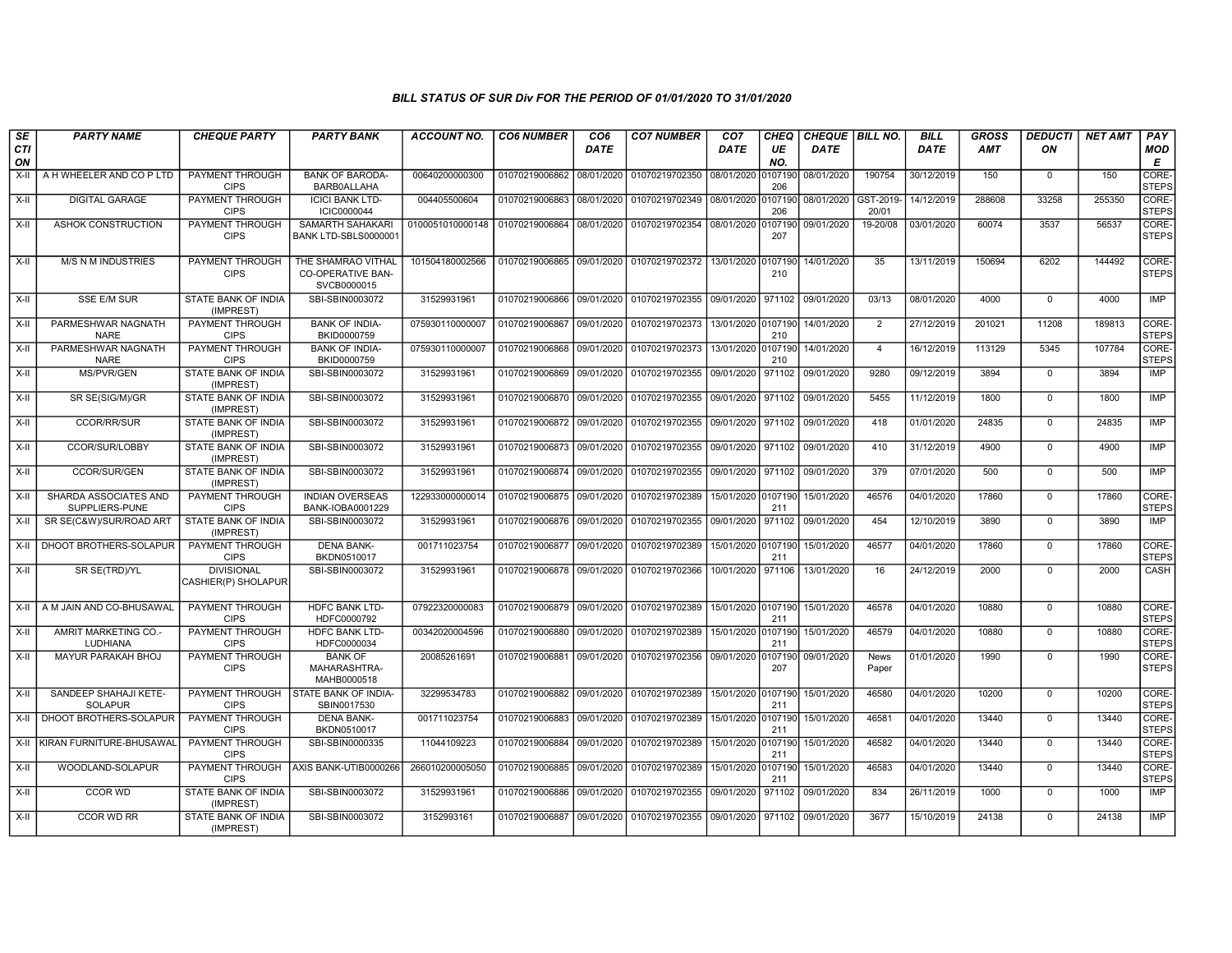| SE        | <b>PARTY NAME</b>                                                      | <b>CHEQUE PARTY</b>                      | <b>PARTY BANK</b>                                     | <b>ACCOUNT NO.</b> | <b>CO6 NUMBER</b>         | CO <sub>6</sub> | <b>CO7 NUMBER</b>                                      | CO <sub>7</sub>    | CHEQ           | CHEQUE   BILL NO. |                     | <b>BILL</b> | GROSS      | <b>DEDUCTI</b> | <b>NET AMT</b> | PAY                   |
|-----------|------------------------------------------------------------------------|------------------------------------------|-------------------------------------------------------|--------------------|---------------------------|-----------------|--------------------------------------------------------|--------------------|----------------|-------------------|---------------------|-------------|------------|----------------|----------------|-----------------------|
| CTI<br>ON |                                                                        |                                          |                                                       |                    |                           | <b>DATE</b>     |                                                        | DATE               | UE<br>NO.      | <b>DATE</b>       |                     | <b>DATE</b> | <b>AMT</b> | ON             |                | <b>MOD</b><br>Е       |
| $X-H$     | SR.DEN/N/SUR                                                           | <b>DIVISIONAL</b><br>CASHIER(P) SHOLAPUR | SBI-SBIN0003072                                       | 31529931961        | 01070219006888            | 09/01/2020      | 01070219702357                                         | 09/01/2020         | 971101         | 09/01/2020        | 313111              | 07/12/2019  | 4000       | $\mathbf 0$    | 4000           | CASH                  |
| X-II      | A. VIJAYKUMAR ADVOCATE                                                 | <b>PAYMENT THROUGH</b><br><b>CIPS</b>    | <b>BANK OF BARODA-</b><br>BARB0GULBAR                 | 13260100001520     | 01070219006889            | 09/01/2020      | 01070219702377                                         | 13/01/2020 0107190 | 209            | 13/01/2020        | 315/2018            | 16/09/2019  | 7080       | $\mathbf 0$    | 7080           | CORE-<br><b>STEPS</b> |
| $X-II$    | SR.DSO                                                                 | <b>DIVISIONAL</b><br>CASHIER(P) SHOLAPUR | DUMMY-                                                | 11111111111        | 01070219006890            | 09/01/2020      | 01070219702358 09/01/2020 971101 09/01/2020            |                    |                |                   | 732377              | 08/01/2020  | 16000      | $\overline{0}$ | 16000          | CASH                  |
| $X-II$    | A. VIJAYKUMAR ADVOCATE                                                 | <b>PAYMENT THROUGH</b><br><b>CIPS</b>    | <b>BANK OF BARODA-</b><br>BARB0GULBAR                 | 13260100001520     | 01070219006891            | 09/01/2020      | 01070219702377 13/01/2020 0107190                      |                    | 209            | 13/01/2020        | 381/2018            | 27/04/2019  | 7080       | $\overline{0}$ | 7080           | CORE-<br><b>STEPS</b> |
| X-II      | A. VIJAYKUMAR ADVOCATE                                                 | PAYMENT THROUGH<br><b>CIPS</b>           | <b>BANK OF BARODA-</b><br>BARB0GULBAR                 | 13260100001520     | 01070219006892 09/01/2020 |                 | 01070219702377 13/01/2020 0107190                      |                    | 209            | 13/01/2020        | 316/2018            | 27/04/2019  | 7080       | $\mathbf 0$    | 7080           | CORE-<br><b>STEPS</b> |
| $X-II$    | A. VIJAYKUMAR ADVOCATE                                                 | PAYMENT THROUGH<br><b>CIPS</b>           | <b>BANK OF BARODA-</b><br><b>BARB0GULBAR</b>          | 13260100001520     | 01070219006893 09/01/2020 |                 | 01070219702377                                         | 13/01/2020         | 0107190<br>209 | 13/01/2020        | 441/2018            | 27/04/2019  | 7080       | $\mathbf 0$    | 7080           | CORE-<br><b>STEPS</b> |
| $X-H$     | <b>GOVIND H. KULKARNI</b>                                              | <b>PAYMENT THROUGH</b><br><b>CIPS</b>    | <b>IDBI BANK LTD-</b><br>IBKL0000478                  | 57510010000282     | 01070219006894            | 09/01/2020      | 01070219702377                                         | 13/01/2020 0107190 | 209            | 13/01/2020        | <b>NIL</b>          | 26/05/2019  | 2000       | $\overline{0}$ | 2000           | CORE-<br><b>STEPS</b> |
| $X-H$     | <b>GOVIND H. KULKARNI</b>                                              | PAYMENT THROUGH<br><b>CIPS</b>           | <b>IDBI BANK LTD-</b><br>IBKL0000478                  | 57510010000282     | 01070219006895 09/01/2020 |                 | 01070219702377 13/01/2020 0107190                      |                    | 209            | 13/01/2020        | <b>NIL</b>          | 31/12/2019  | 3000       | $\mathbf 0$    | 3000           | CORE-<br><b>STEPS</b> |
| X-II      | SR DEE SUR                                                             | <b>DIVISIONAL</b><br>CASHIER(P) SHOLAPUR | SELF CHEQUE-                                          | 000                | 01070219006896            | 09/01/2020      | 01070219702359 09/01/2020 971101                       |                    |                | 09/01/2020        | 721549              | 08/01/2020  | 75000      | $\Omega$       | 75000          | <b>CASH</b>           |
| X-II      | SR DFM SUR (PAY ORDER)                                                 | <b>DIVISIONAL</b><br>CASHIER(P) SHOLAPUR | DUMMY-                                                | 11111111111        | 01070219006897            |                 | 09/01/2020 01070219702360 09/01/2020 971101 09/01/2020 |                    |                |                   | 255258              | 09/01/2020  | 985        | $\mathbf 0$    | 985            | CASH                  |
| X-II      | <b>MAHARASHTRA STATE</b><br>ELECTRICITY DISTRIBUTION<br><b>COMPANY</b> | PAYMENT THROUGH<br><b>CIPS</b>           | <b>CANARA BANK-</b><br>CNRB0001903                    | 1903201010183      | 01070219006898            | 10/01/2020      | 01070219702362                                         | 10/01/2020 0107190 | 208            | 10/01/2020        | 201912751<br>124009 | 07/01/2020  | 542820     | $\mathbf 0$    | 542820         | CORE-<br><b>STEPS</b> |
| X-II      | <b>GESCOM SHAHABAD</b>                                                 | PAYMENT THROUGH<br><b>CIPS</b>           | STATE BANK OF INDIA-<br>SBIN0020228                   | 52157361100        | 01070219006899            | 10/01/2020      | 01070219702363 10/01/2020 0107190                      |                    | 208            | 10/01/2020        | 58                  | 01/01/2020  | 1211533    | $\mathbf 0$    | 1211533        | CORE-<br><b>STEPS</b> |
| $X-H$     | AEECSD II GESCOM<br><b>GULBARGA U</b>                                  | PAYMENT THROUGH<br><b>CIPS</b>           | STATE BANK OF INDIA-<br>SBIN0020223                   | 52076355198        | 01070219006900            | 10/01/2020      | 01070219702363                                         | 10/01/2020 0107190 | 208            | 10/01/2020        | 59                  | 01/01/2020  | 520829     | $\Omega$       | 520829         | CORE-<br><b>STEPS</b> |
| $X-II$    | GESCOM LTD.CO. GULBARGA<br>CSD II GULBARGA. R                          | PAYMENT THROUGH<br><b>CIPS</b>           | STATE BANK OF INDIA-<br>SBIN0020223                   | 52076355201        | 01070219006901            | 10/01/2020      | 01070219702363                                         | 10/01/2020 0107190 | 208            | 10/01/2020        | 202001656<br>462801 | 01/01/2020  | 83090      | $\mathbf 0$    | 83090          | CORE-<br><b>STEPS</b> |
| X-II      | DMM /SUR                                                               | <b>DIVISIONAL</b><br>CASHIER(P) SHOLAPUR | SELF CHEQUE-                                          | 000000000          | 01070219006902            | 10/01/2020      | 01070219702364                                         | 10/01/2020 971103  |                | 10/01/2020        | 733010              | 10/01/2020  | 111150     | 0              | 111150         | CASH                  |
| X-II      | ADMO/WD                                                                | <b>DIVISIONAL</b><br>CASHIER(P) SHOLAPUR | DUMMY-                                                | 11111111111        | 01070219006903            | 10/01/2020      | 01070219702364                                         | 10/01/2020 971103  |                | 10/01/2020        | 721329              | 17/12/2019  | 6000       | $\mathbf 0$    | 6000           | CASH                  |
| X-II      | SR.DCM.SUR                                                             | STATE BANK OF INDIA<br>(IMPREST)         | SBI-SBIN0003072                                       | 31529931961        | 01070219006904            |                 | 10/01/2020 01070219702365                              | 10/01/2020 971104  |                | 10/01/2020        | 4477                | 06/11/2019  | 29977      | $\mathbf 0$    | 29977          | IMP                   |
| X-II      | The Executive Engineer, KUWS<br>AND D Board Divn.Kalaburgi             | PAYMENT THROUGH<br><b>CIPS</b>           | KOTAK MAHINDRA<br><b>BANK LIMITED-</b><br>KKBK0008249 | 146011002932       | 01070219006905            | 10/01/2020      | 01070219702367                                         | 10/01/2020 0107190 | 209            | 13/01/2020        | 2463                | 01/01/2020  | 98696      | $\Omega$       | 98696          | CORE-<br><b>STEPS</b> |
| X-II      | ADEN/SDB                                                               | <b>STATE BANK OF INDIA</b><br>(IMPREST)  | SBI-SBIN0003072                                       | 31529931961        | 01070219006906            |                 | 10/01/2020 01070219702366                              | 10/01/2020 971107  |                | 13/01/2020        | 51326               | 03/12/2019  | 7886       | $\Omega$       | 7886           | IMP                   |
| X-II      | ADEN/PVR                                                               | <b>DIVISIONAL</b><br>CASHIER(P) SHOLAPUR | SBI-SBIN0003072                                       | 31529931961        | 01070219006907            | 10/01/2020      | 01070219702366                                         | 10/01/2020 971106  |                | 13/01/2020        | 7715                | 14/11/2019  | 2600       | $\mathbf 0$    | 2600           | CASH                  |
| X-II      | ADEN/PVR                                                               | <b>DIVISIONAL</b><br>CASHIER(P) SHOLAPUR | SBI-SBIN0003072                                       | 31529931961        | 01070219006908            |                 | 10/01/2020 01070219702366 10/01/2020 971106 13/01/2020 |                    |                |                   | 1279                | 05/11/2019  | 4966       | $\mathbf 0$    | 4966           | CASH                  |
| X-II      | ADEN/ANG                                                               | STATE BANK OF INDIA<br>(IMPREST)         | SBI-SBIN0003072                                       | 31529931961        | 01070219006909            | 10/01/2020      | 01070219702366                                         | 10/01/2020 971107  |                | 13/01/2020        | 2233                | 06/12/2019  | 5602       | $\mathbf 0$    | 5602           | IMP                   |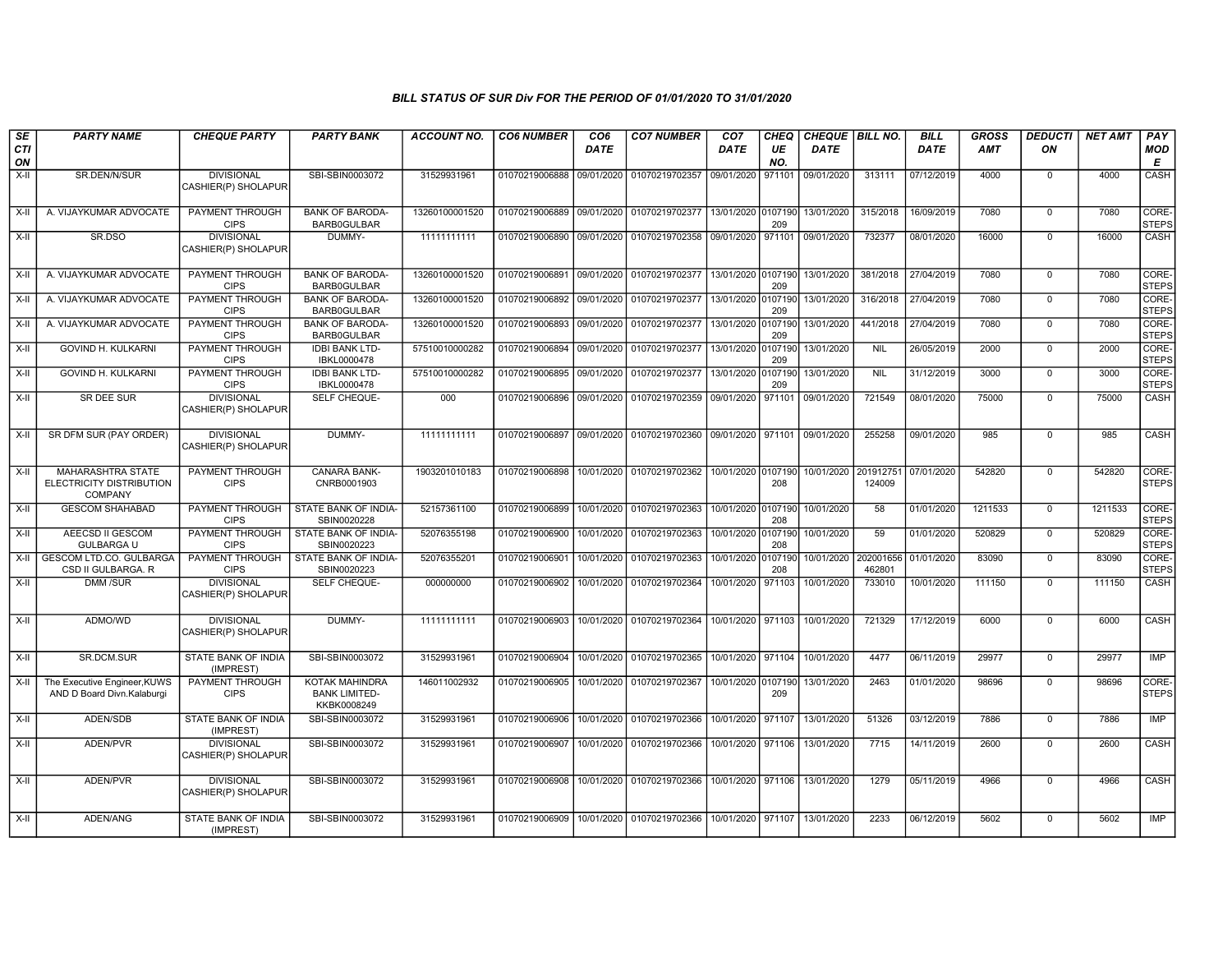| SE<br>CTI<br>ON | <b>PARTY NAME</b>                                                      | <b>CHEQUE PARTY</b>                      | <b>PARTY BANK</b>                  | <b>ACCOUNT NO.</b> | <b>CO6 NUMBER</b> | CO <sub>6</sub><br><b>DATE</b> | <b>CO7 NUMBER</b>                                 | CO <sub>7</sub><br>DATE | <b>CHEQ</b><br>UE<br>NO. | CHEQUE BILL NO.<br><b>DATE</b> |                      | <b>BILL</b><br>DATE | <b>GROSS</b><br>AMT | <b>DEDUCTI</b><br>ON | <b>NET AMT</b> | PAY<br><b>MOD</b><br>E |
|-----------------|------------------------------------------------------------------------|------------------------------------------|------------------------------------|--------------------|-------------------|--------------------------------|---------------------------------------------------|-------------------------|--------------------------|--------------------------------|----------------------|---------------------|---------------------|----------------------|----------------|------------------------|
| X-II            | TTE REST HOUSE WD                                                      | STATE BANK OF INDIA<br>(IMPREST)         | SBI-SBIN0003072                    | 31529931961        | 01070219006910    | 10/01/2020                     | 01070219702368                                    | 10/01/2020              | 971107                   | 13/01/2020                     | 23                   | 26/12/2019          | 14900               | $\mathbf 0$          | 14900          | IMP                    |
| X-II            | SR.DCM.SUR                                                             | STATE BANK OF INDIA<br>(IMPREST)         | SBI-SBIN0003072                    | 31529931961        | 01070219006911    | 10/01/2020                     | 01070219702368                                    | 10/01/2020 971107       |                          | 13/01/2020                     | 86                   | 23/12/2019          | 9400                | $\mathbf 0$          | 9400           | <b>IMP</b>             |
| $X-II$          | TTE REST HOUSE LUR                                                     | STATE BANK OF INDIA<br>(IMPREST)         | SBI-SBIN0003072                    | 31529931961        | 01070219006912    | 10/01/2020                     | 01070219702368                                    | 10/01/2020 971107       |                          | 13/01/2020                     | 1158                 | 22/12/2019          | 5000                | $\overline{0}$       | 5000           | <b>IMP</b>             |
| X-II            | <b>MAHARASHTRA STATE</b><br>ELECTRICITY DISTRIBUTION<br><b>COMPANY</b> | PAYMENT THROUGH<br><b>CIPS</b>           | <b>CANARA BANK-</b><br>CNRB0001903 | 1903201010183      | 01070219006913    |                                | 13/01/2020 01070219702374 13/01/2020 0107190      |                         | 209                      | 13/01/2020                     | 201912851<br>124115  | 08/01/2020          | 1866510             | $\mathbf 0$          | 1866510        | CORE-<br><b>STEPS</b>  |
| X-II            | SR.DEN/N/SUR                                                           | <b>DIVISIONAL</b><br>CASHIER(P) SHOLAPUR | SBI-SBIN0003072                    | 31529931961        | 01070219006914    | 13/01/2020                     | 01070219702369                                    | 13/01/2020 971106       |                          | 13/01/2020                     | 20566                | 14/12/2019          | 4000                | $\mathbf 0$          | 4000           | CASH                   |
| X-II            | <b>SR DME SUR</b>                                                      | STATE BANK OF INDIA<br>(IMPREST)         | SBI-SBIN0003072                    | 31529931961        | 01070219006915    | 13/01/2020                     | 01070219702370                                    | 13/01/2020 971107       |                          | 13/01/2020                     | 21203                | 08/01/2020          | 3500                | $\Omega$             | 3500           | IMP                    |
| $X-II$          | <b>IPF RPF PVR</b>                                                     | STATE BANK OF INDIA<br>(IMPREST)         | SBI-SBIN0003072                    | 31529931961        | 01070219006916    | 13/01/2020                     | 01070219702370                                    | 13/01/2020 971107       |                          | 13/01/2020                     | 6577                 | 20/07/2019          | 2500                | $\overline{0}$       | 2500           | IMP                    |
| $X-II$          | IPF/RPF/KWV                                                            | STATE BANK OF INDIA<br>(IMPREST)         | SBI-SBIN0003072                    | 31529931961        | 01070219006917    | 13/01/2020                     | 01070219702370 13/01/2020 971107                  |                         |                          | 13/01/2020                     | 2209                 | 30/11/2019          | 1500                | $\overline{0}$       | 1500           | <b>IMP</b>             |
| $X-H$           | SR SE(C&W)/PVR                                                         | <b>DIVISIONAL</b><br>CASHIER(P) SHOLAPUR | SBI-SBIN0003072                    | 31529931961        | 01070219006918    | 13/01/2020                     | 01070219702369                                    |                         |                          | 13/01/2020 971106 13/01/2020   | 002072               | 28/11/2019          | 485                 | $\mathbf 0$          | 485            | CASH                   |
| $X-H$           | <b>IPF/RPF/KWV</b>                                                     | STATE BANK OF INDIA<br>(IMPREST)         | SBI-SBIN0003072                    | 31529931961        | 01070219006919    | 13/01/2020                     | 01070219702370 13/01/2020 971107                  |                         |                          | 13/01/2020                     | 387                  | 12/11/2019          | 11000               | $\overline{0}$       | 11000          | IMP                    |
| X-II            | IPF/RPF/DOG SQUAD/SUR                                                  | <b>DIVISIONAL</b><br>CASHIER(P) SHOLAPUR | SBI-SBIN0003072                    | 31529931961        | 01070219006920    | 13/01/2020                     | 01070219702369 13/01/2020 971106                  |                         |                          | 13/01/2020                     | 174                  | 06/11/2019          | 4900                | $\mathbf 0$          | 4900           | CASH                   |
| $X-II$          | <b>IPF/RPF/DOG</b><br>SQUAD/SUR/RAMBO                                  | <b>DIVISIONAL</b><br>CASHIER(P) SHOLAPUR | SBI-SBIN0003072                    | 31529931961        | 01070219006921    | 13/01/2020                     | 01070219702369 13/01/2020 971106 13/01/2020       |                         |                          |                                | 20                   | 10/12/2019          | 600                 | $\overline{0}$       | 600            | CASH                   |
| X-II            | IPF/RPF/DOG<br>SQUAD/SUR/SANDY                                         | <b>DIVISIONAL</b><br>CASHIER(P) SHOLAPUR | SBI-SBIN0003072                    | 31529931961        | 01070219006922    | 13/01/2020                     | 01070219702369 13/01/2020 971106                  |                         |                          | 13/01/2020                     | 21                   | 10/12/2019          | 600                 | $\mathbf 0$          | 600            | CASH                   |
| X-II            | DIGAMBAR KUNDLIK JADHAV                                                | PAYMENT THROUGH<br><b>CIPS</b>           | SBI-SBIN0001656                    | 32536114795        | 01070219006923    | 13/01/2020                     | 01070219702371 13/01/2020 0107190                 |                         | 209                      | 13/01/2020                     | Nil                  | 01/01/2019          | 400                 | $\mathbf 0$          | 400            | CORE-<br><b>STEPS</b>  |
| X-II            | CCOR/DD/LOBBY                                                          | STATE BANK OF INDIA<br>(IMPREST)         | SBI-SBIN0003072                    | 31529931961        | 01070219006924    | 13/01/2020                     | 01070219702375 13/01/2020                         |                         | 971107                   | 13/01/2020                     | 315                  | 11/10/2019          | 4991                | $\Omega$             | 4991           | IMP                    |
| X-II            | CCOR/DD/LOBBY                                                          | STATE BANK OF INDIA<br>(IMPREST)         | SBI-SBIN0003072                    | 31529931961        | 01070219006925    | 13/01/2020                     | 01070219702375   13/01/2020   971107              |                         |                          | 13/01/2020                     | 212                  | 16/12/2019          | 9230                | $\mathbf 0$          | 9230           | IMP                    |
| X-II            | SR SE(C&W)/PVR                                                         | <b>DIVISIONAL</b><br>CASHIER(P) SHOLAPUR | SBI-SBIN0003072                    | 31529931961        | 01070219006926    | 13/01/2020                     | 01070219702376 13/01/2020 971106 13/01/2020       |                         |                          |                                | 4601                 | 05/01/2020          | 4865                | $\mathbf 0$          | 4865           | CASH                   |
| X-II            | <b>SR DME SUR</b>                                                      | STATE BANK OF INDIA<br>(IMPREST)         | SBI-SBIN0003072                    | 3152993161         | 01070219006927    | 13/01/2020                     | 01070219702375   13/01/2020   971107   13/01/2020 |                         |                          |                                | 3667                 | 17/12/2019          | 5937                | $\Omega$             | 5937           | IMP                    |
| $X-II$          | SSE(SIG/M)/SUR/GEN                                                     | STATE BANK OF INDIA<br>(IMPREST)         | SBI-SBIN0003072                    | 31529931961        | 01070219006928    | 13/01/2020                     | 01070219702375 13/01/2020 971107                  |                         |                          | 13/01/2020                     | 850                  | 21/10/2019          | 2981                | $\overline{0}$       | 2981           | IMP                    |
| $X-H$           | ASC/RPF/SUR                                                            | <b>DIVISIONAL</b><br>CASHIER(P) SHOLAPUR | SBI-SBIN0003072                    | 31529931961        | 01070219006929    | 13/01/2020                     | 01070219702376 13/01/2020 971106                  |                         |                          | 13/01/2020                     | 312506               | 28/11/2019          | 12000               | $\mathbf 0$          | 12000          | CASH                   |
| $X-H$           | IPF/DI/SUR                                                             | STATE BANK OF INDIA<br>(IMPREST)         | SBI-SBIN0003072                    | 31529931961        | 01070219006930    | 13/01/2020                     | 01070219702375 13/01/2020 971107                  |                         |                          | 13/01/2020                     | 3282                 | 11/01/2020          | 490                 | $\overline{0}$       | 490            | <b>IMP</b>             |
| $X-H$           | <b>MAHARASHTRA STATE</b><br>ELECTRICITY DISTRIBUTION<br><b>COMPANY</b> | PAYMENT THROUGH<br><b>CIPS</b>           | <b>CANARA BANK-</b><br>CNRB0001903 | 1903201010183      | 01070219006931    | 14/01/2020                     | 01070219702378 14/01/2020 0107190                 |                         | 210                      |                                | 14/01/2020 659262455 | 04/01/2020          | 62210               | $\mathbf 0$          | 62210          | CORE-<br><b>STEPS</b>  |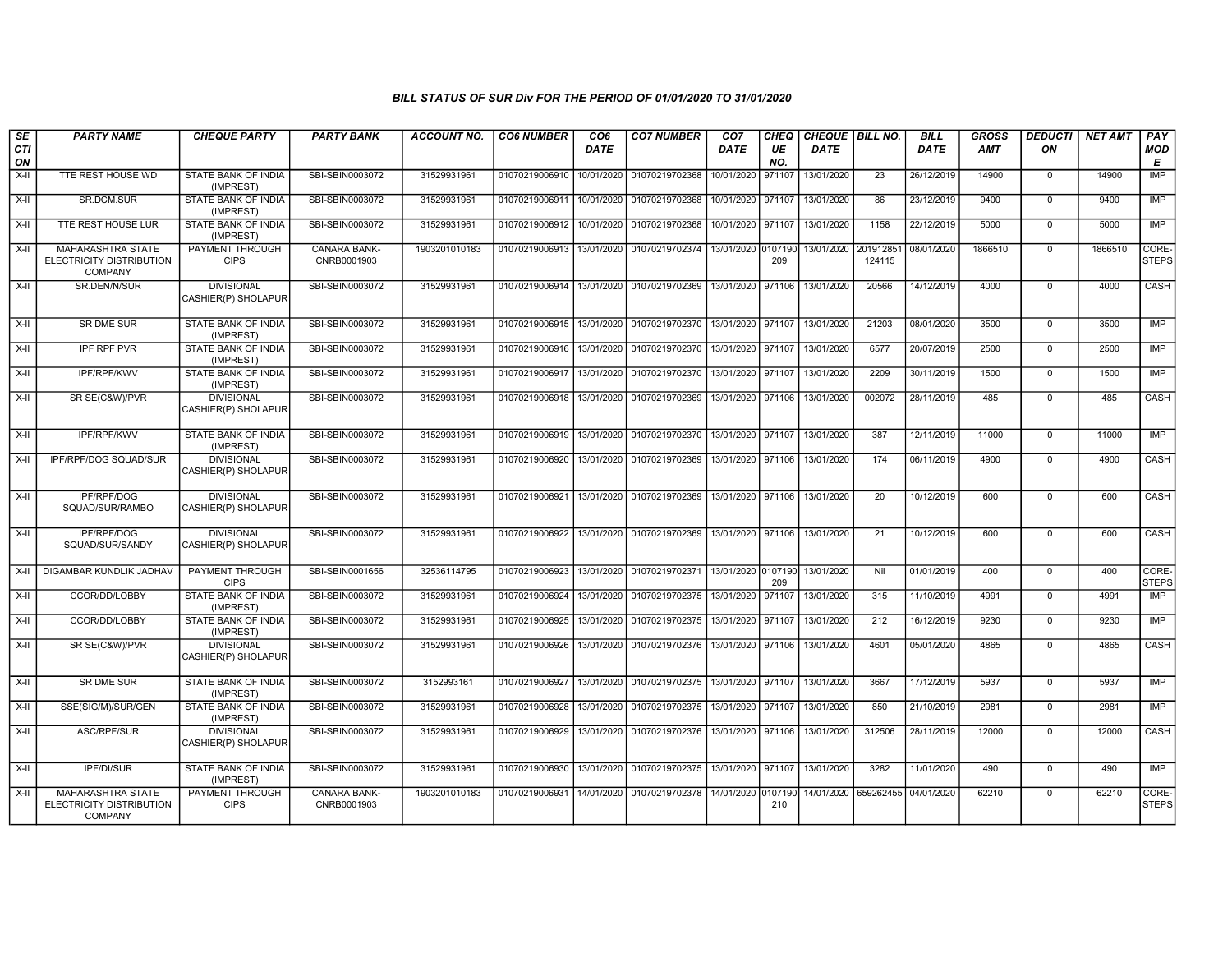| SE<br><b>CTI</b><br>ON | <b>PARTY NAME</b>                                                      | <b>CHEQUE PARTY</b>                      | <b>PARTY BANK</b>                             | <b>ACCOUNT NO.</b> | <b>CO6 NUMBER</b>                            | CO <sub>6</sub><br><b>DATE</b> | <b>CO7 NUMBER</b>                        | CO <sub>7</sub><br>DATE | CHEQ<br>UE<br>NO. | CHEQUE   BILL NO.<br><b>DATE</b> |                                 | <b>BILL</b><br>DATE | <b>GROSS</b><br><b>AMT</b> | <b>DEDUCTI</b><br>ON | <b>NET AMT</b> | PAY<br><b>MOD</b><br>E |
|------------------------|------------------------------------------------------------------------|------------------------------------------|-----------------------------------------------|--------------------|----------------------------------------------|--------------------------------|------------------------------------------|-------------------------|-------------------|----------------------------------|---------------------------------|---------------------|----------------------------|----------------------|----------------|------------------------|
| X-II                   | MAHARASHTRA STATE<br>ELECTRICITY DISTRIBUTION<br><b>COMPANY</b>        | PAYMENT THROUGH<br><b>CIPS</b>           | CANARA BANK-<br>CNRB0001903                   | 1903201010183      | 01070219006932                               | 14/01/2020                     | 01070219702378                           | 14/01/2020              | 0107190<br>210    | 14/01/2020 659052491             |                                 | 03/01/2020          | 40690                      | $\Omega$             | 40690          | CORE-<br><b>STEPS</b>  |
| $X-H$                  | <b>MAHARASHTRA STATE</b><br>ELECTRICITY DISTRIBUTION<br><b>COMPANY</b> | PAYMENT THROUGH<br><b>CIPS</b>           | <b>CANARA BANK-</b><br>CNRB0001903            | 1903201010183      |                                              |                                | 01070219006933 14/01/2020 01070219702378 | 14/01/2020 0107190      | 210               |                                  | 14/01/2020 659198426 04/01/2020 |                     | 51730                      | $\Omega$             | 51730          | CORE-<br><b>STEPS</b>  |
| $X-H$                  | MAHARASHTRA STATE<br>ELECTRICITY DISTRIBUTION<br><b>COMPANY</b>        | PAYMENT THROUGH<br><b>CIPS</b>           | CANARA BANK-<br>CNRB0001903                   | 1903201010183      | 01070219006934                               |                                | 14/01/2020 01070219702378                | 14/01/2020 0107190      | 210               |                                  | 14/01/2020 659239839            | 04/01/2020          | 100750                     | $\Omega$             | 100750         | CORE-<br><b>STEPS</b>  |
| X-II                   | IPF/RPF/SUR/FUEL                                                       | <b>STATE BANK OF INDIA</b><br>(IMPREST)  | SBI-SBIN0003072                               | 31529931961        | 01070219006935 14/01/2020 01070219702379     |                                |                                          | 14/01/2020              | 971112            | 14/01/2020                       | 29895                           | 10/05/2019          | 2500                       | $\Omega$             | 2500           | <b>IMP</b>             |
| X-II                   | IPF/RPF/BGVN VEHICLE NO.<br>MH-01 CY 9327                              | <b>DIVISIONAL</b><br>CASHIER(P) SHOLAPUR | SBI-SBIN0003072                               | 31529931961        | 01070219006936                               |                                | 14/01/2020 01070219702380                | 14/01/2020 971111       |                   | 14/01/2020                       | 18146                           | 26/08/2019          | 2500                       | $\Omega$             | 2500           | CASH                   |
| X-II                   | SR DME SUR                                                             | STATE BANK OF INDIA<br>(IMPREST)         | SBI-SBIN0003072                               | 3152993161         | 01070219006937                               |                                | 14/01/2020 01070219702379                | 14/01/2020 971112       |                   | 14/01/2020                       | 990                             | 09/01/2020          | 4000                       | $\Omega$             | 4000           | IMP                    |
| X-II                   | IPF ANG                                                                | STATE BANK OF INDIA<br>(IMPREST)         | SBI-SBIN0003072                               | 31529931961        | 01070219006938                               |                                | 14/01/2020 01070219702379                | 14/01/2020 971112       |                   | 14/01/2020                       | 71/2019                         | 02/09/2019          | 9990                       | $\Omega$             | 9990           | <b>IMP</b>             |
| $X-H$                  | DD/C&W/FUEL/IMP                                                        | STATE BANK OF INDIA<br>(IMPREST)         | SBI-SBIN0003072                               | 31529931961        | 01070219006939                               |                                | 14/01/2020 01070219702379                | 14/01/2020 971112       |                   | 14/01/2020                       | 27490                           | 07/01/2020          | 3536                       | $\Omega$             | 3536           | <b>IMP</b>             |
| $X-H$                  | DD/C&W/GEN                                                             | STATE BANK OF INDIA<br>(IMPREST)         | SBI-SBIN0003072                               | 31529931961        | 01070219006940 14/01/2020 01070219702379     |                                |                                          | 14/01/2020 971112       |                   | 14/01/2020                       | 2084                            | 09/01/2020          | 9780                       | $\Omega$             | 9780           | <b>IMP</b>             |
| $X-H$                  | <b>DCP SUR FUEL</b>                                                    | <b>STATE BANK OF INDIA</b><br>(IMPREST)  | SBI-SBIN0003072                               | 31529931961        | 01070219006941 14/01/2020 01070219702379     |                                |                                          | 14/01/2020 971112       |                   | 14/01/2020                       | 312723                          | 06/12/2019          | 5000                       | $\mathbf 0$          | 5000           | <b>IMP</b>             |
| X-II                   | SHIVPARVATI TOURS AND<br><b>TRAVELS</b>                                | PAYMENT THROUGH<br><b>CIPS</b>           | <b>BANK OF</b><br>MAHARASHTRA-<br>MAHB0000163 | 60325365977        | 01070219006942                               |                                | 14/01/2020 01070219702385                | 14/01/2020 0107190      | 210               | 14/01/2020                       | <b>SUR/19-</b><br>20/04         | 03/01/2020          | 95495                      | 4806                 | 90689          | CORE-<br><b>STEPS</b>  |
| X-II                   | SHIVPARVATI TOURS AND<br><b>TRAVELS</b>                                | <b>PAYMENT THROUGH</b><br><b>CIPS</b>    | <b>BANK OF</b><br>MAHARASHTRA-<br>MAHB0000163 | 60325365977        | 01070219006943   14/01/2020   01070219702386 |                                |                                          | 14/01/2020 0107190      | 210               | 14/01/2020                       | <b>KWV/19-</b><br>20/03         | 08/01/2020          | 67239                      | 2399                 | 64840          | CORE-<br><b>STEPS</b>  |
| $X-H$                  | <b>SSE WORKS KWV</b>                                                   | STATE BANK OF INDIA<br>(IMPREST)         | SBI-SBIN0003072                               | 31529931961        | 01070219006944 14/01/2020 01070219702390     |                                |                                          | 15/01/2020 971114       |                   | 15/01/2020                       | 2952                            | 02/12/2019          | 3904                       | $\mathbf 0$          | 3904           | <b>IMP</b>             |
| $X-H$                  | ADEN/BG/KWV                                                            | <b>STATE BANK OF INDIA</b><br>(IMPREST)  | SBI-SBIN0003072                               | 31529931961        | 01070219006945 14/01/2020 01070219702382     |                                |                                          | 14/01/2020 971112       |                   | 14/01/2020                       | 17048                           | 19/12/2019          | 9800                       | $\overline{0}$       | 9800           | <b>IMP</b>             |
| X-II                   | ADEN/TRACK/SUR                                                         | <b>DIVISIONAL</b><br>CASHIER(P) SHOLAPUR | SBI-SBIN0003072                               | 31529931961        | 01070219006946 14/01/2020 01070219702381     |                                |                                          |                         |                   | 14/01/2020 971111 14/01/2020     | 1823                            | 03/12/2019          | 4984                       | $\Omega$             | 4984           | CASH                   |
| $X-H$                  | ADEN/ANG                                                               | <b>STATE BANK OF INDIA</b><br>(IMPREST)  | SBI-SBIN0003072                               | 31529931961        | 01070219006947 14/01/2020 01070219702382     |                                |                                          | 14/01/2020 971112       |                   | 14/01/2020                       | 1235                            | 30/11/2019          | 4900                       | $\Omega$             | 4900           | <b>IMP</b>             |
| X-II                   | <b>SSE WORKS SUR</b>                                                   | STATE BANK OF INDIA<br>(IMPREST)         | SBI-SBIN0003072                               | 31529931961        | 01070219006948 14/01/2020 01070219702390     |                                |                                          | 15/01/2020 971114       |                   | 15/01/2020                       | $\overline{73}$                 | 23/12/2019          | 19850                      | $\Omega$             | 19850          | <b>IMP</b>             |
| X-II                   | Kashinath Bhimashankar Golle                                           | PAYMENT THROUGH<br><b>CIPS</b>           | <b>BANK OF INDIA-</b><br>BKID0000738          | 073810100011228    | 01070219006949                               |                                | 14/01/2020 01070219702387                | 14/01/2020 0107190      | 210               | 14/01/2020                       | GST/19-<br>20/6                 | 05/11/2019          | 102331                     | 3291                 | 99040          | CORE-<br><b>STEPS</b>  |
| $X-H$                  | CMS / SUR                                                              | <b>DIVISIONAL</b><br>CASHIER(P) SHOLAPUR | SELF CHEQUE-                                  | 000000000          | 01070219006950 14/01/2020 01070219702383     |                                |                                          | 14/01/2020 971111       |                   | 14/01/2020                       | 721333                          | 14/01/2020          | 15000                      | $\mathbf 0$          | 15000          | CASH                   |
| X-II                   | SR.DFM.SUR                                                             | STATE BANK OF INDIA<br>(IMPREST)         | SBI-SBIN0003072                               | 31529931961        | 01070219006951                               |                                | 14/01/2020 01070219702384                | 14/01/2020              | 971112            | 14/01/2020                       | 145499                          | 11/12/2019          | 3715                       | $\mathbf 0$          | 3715           | IMP                    |
| $X-I$                  | <b>HPCL DT CARD</b>                                                    | PAYMENT THROUGH<br><b>CIPS</b>           | <b>ICICI BANK LTD-</b><br>ICIC0000104         | HPCL2600191902     | 01070219006952 14/01/2020 01070219702388     |                                |                                          | 14/01/2020 0107190      | 210               | 14/01/2020                       | 1396                            | 28/12/2019          | 951737                     | $\mathbf 0$          | 951737         | CORE-<br><b>STEPS</b>  |
| X-II                   | COMMISSIONER, AHAMEDNAG<br>AR MAHANAGARPALIKA                          | <b>PAYMENT THROUGH</b><br><b>CIPS</b>    | <b>VIJAYA BANK-</b><br>VIJB0005001            | 500101010005510    | 01070219006953                               |                                | 15/01/2020 01070219702391                | 15/01/2020 0107190      | 211               | 15/01/2020                       | <b>WB3856</b>                   | 23/12/2019          | 29070                      | $\Omega$             | 29070          | CORE-<br><b>STEPS</b>  |
| X-II                   | COMMISSIONER, AHAMEDNAG<br>AR MAHANAGARPALIKA                          | <b>PAYMENT THROUGH</b><br><b>CIPS</b>    | VIJAYA BANK-<br>VIJB0005001                   | 500101010005510    | 01070219006954                               |                                | 15/01/2020 01070219702391                | 15/01/2020              | 0107190<br>211    | 15/01/2020                       | <b>WB3855</b>                   | 23/12/2019          | 19350                      | $\Omega$             | 19350          | CORE-<br><b>STEPS</b>  |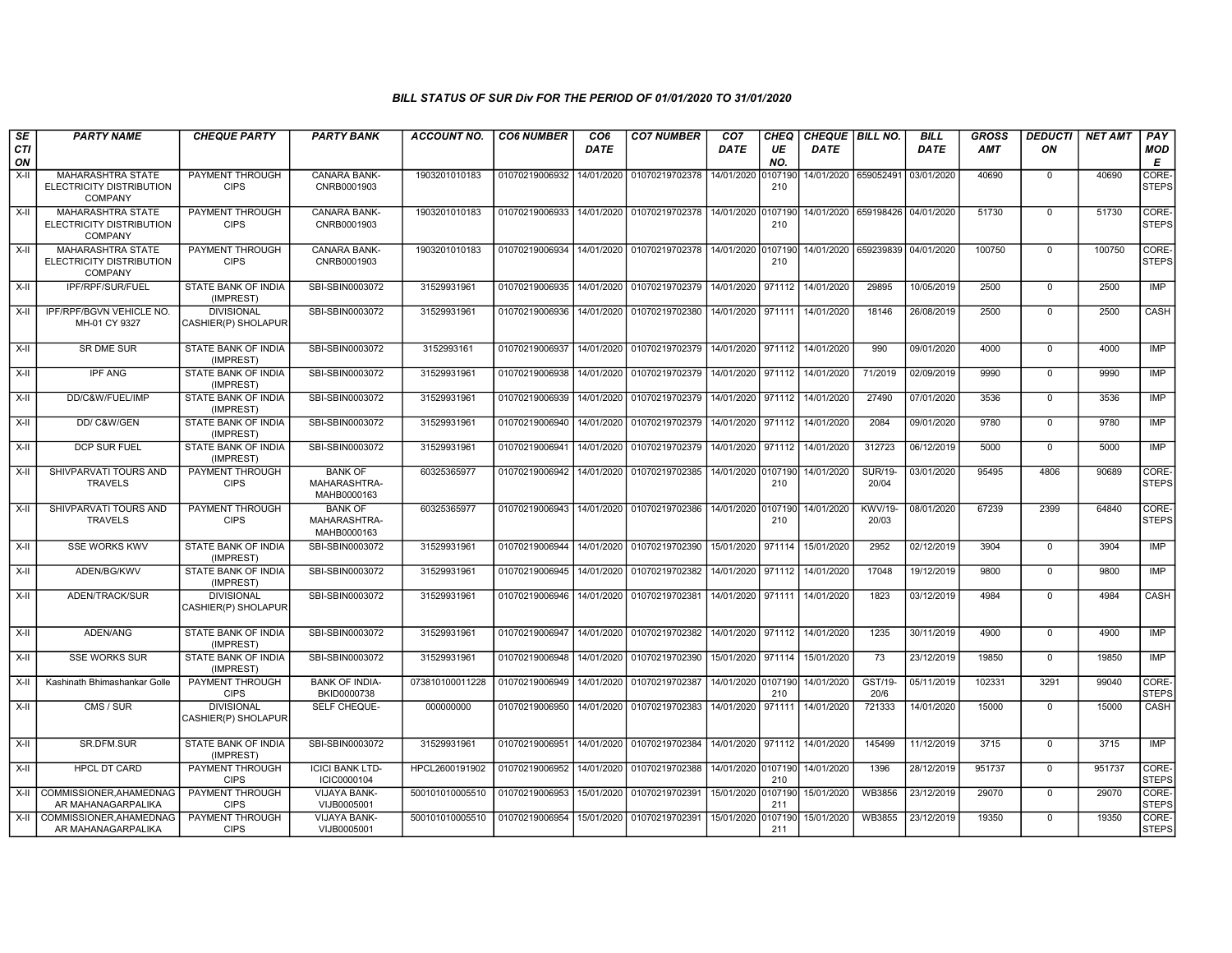| SE<br>CTI<br>ON | <b>PARTY NAME</b>                            | <b>CHEQUE PARTY</b>                      | <b>PARTY BANK</b> | <b>ACCOUNT NO.</b> | <b>CO6 NUMBER</b>                            | CO <sub>6</sub><br><b>DATE</b> | <b>CO7 NUMBER</b>                        | CO <sub>7</sub><br><b>DATE</b> | <b>CHEQ</b><br>UE<br>NO. | CHEQUE   BILL NO.<br><b>DATE</b> |       | <b>BILL</b><br><b>DATE</b> | <b>GROSS</b><br><b>AMT</b> | <b>DEDUCTI</b><br>ON | <b>NET AMT</b> | PAY<br>MOD<br>Е |
|-----------------|----------------------------------------------|------------------------------------------|-------------------|--------------------|----------------------------------------------|--------------------------------|------------------------------------------|--------------------------------|--------------------------|----------------------------------|-------|----------------------------|----------------------------|----------------------|----------------|-----------------|
| X-II            | ADEN/ANG                                     | STATE BANK OF INDIA<br>(IMPREST)         | SBI-SBIN0003072   | 31529931961        | 01070219006955                               | 15/01/2020                     | 01070219702392                           | 15/01/2020                     | 971114                   | 15/01/2020                       | 54953 | 11/12/2019                 | 5896                       | $\mathbf 0$          | 5896           | IMP             |
| $X-II$          | ADEN/SUR                                     | <b>DIVISIONAL</b><br>CASHIER(P) SHOLAPUR | SBI-SBIN0003072   | 31529931961        | 01070219006956 15/01/2020                    |                                | 01070219702392                           | 15/01/2020 971113              |                          | 15/01/2020                       | 4580  | 13/12/2019                 | 7418                       | $\overline{0}$       | 7418           | CASH            |
| $X-H$           | STATION MANAGER SHENDRI                      | <b>STATE BANK OF INDIA</b><br>(IMPREST)  | SBI-SBIN0003072   | 31529931961        | 01070219006957                               |                                | 15/01/2020 01070219702416                | 16/01/2020 971120              |                          | 17/01/2020                       | 413   | 20/11/2019                 | 9983                       | $\mathbf 0$          | 9983           | <b>IMP</b>      |
| X-II            | <b>STATION MANAGER</b><br>KAVATHEMAHANKAL    | STATE BANK OF INDIA<br>(IMPREST)         | SBI-SBIN0003072   | 31529931961        | 01070219006958                               |                                | 15/01/2020 01070219702416                | 16/01/2020 971120              |                          | 17/01/2020                       | 137   | 22/11/2019                 | 14648                      | $\mathbf 0$          | 14648          | IMP             |
| X-II            | STATION MANAGER ARAG                         | STATE BANK OF INDIA<br>(IMPREST)         | SBI-SBIN0003072   | 31529931961        | 01070219006959                               | 15/01/2020                     | 01070219702416                           | 16/01/2020                     | 971120                   | 17/01/2020                       | 506   | 08/11/2019                 | 3300                       | $\mathbf 0$          | 3300           | <b>IMP</b>      |
| $X-H$           | <b>STATION MANAGER MOHOL</b>                 | <b>STATE BANK OF INDIA</b><br>(IMPREST)  | SBI-SBIN0003072   | 31529931961        | 01070219006960                               |                                | 15/01/2020 01070219702416                | 16/01/2020 971120              |                          | 17/01/2020                       | 444   | 24/11/2019                 | 16090                      | $\Omega$             | 16090          | <b>IMP</b>      |
| X-II            | STATION MANAGER DAUND                        | <b>STATE BANK OF INDIA</b><br>(IMPREST)  | SBI-SBIN0003072   | 31529931961        | 01070219006961                               |                                | 15/01/2020 01070219702417                | 16/01/2020 971120              |                          | 17/01/2020                       | 1229  | 22/11/2019                 | 24964                      | $\mathbf 0$          | 24964          | IMP             |
| X-II            | <b>STATION MANAGER</b><br>MUNDHEWADI         | STATE BANK OF INDIA<br>(IMPREST)         | SBI-SBIN0003072   | 31529931961        | 01070219006962                               | 15/01/2020                     | 01070219702417                           | 16/01/2020 971120              |                          | 17/01/2020                       | 17    | 12/12/2019                 | 6105                       | $\mathbf 0$          | 6105           | IMP             |
| X-II            | <b>STATION MANAGER</b><br><b>KURDUWADI</b>   | STATE BANK OF INDIA<br>(IMPREST)         | SBI-SBIN0003072   | 31529931961        | 01070219006963                               | 15/01/2020                     | 01070219702417                           | 16/01/2020 971120              |                          | 17/01/2020                       | 2955  | 26/12/2019                 | 24475                      | $\mathbf 0$          | 24475          | <b>IMP</b>      |
| X-II            | <b>STATION MANAGER</b><br><b>WASHIMBE</b>    | <b>STATE BANK OF INDIA</b><br>(IMPREST)  | SBI-SBIN0003072   | 31529931961        | 01070219006964                               |                                | 15/01/2020 01070219702417                | 16/01/2020 971120              |                          | 17/01/2020                       | 2217  | 21/11/2019                 | 11150                      | $\mathbf 0$          | 11150          | <b>IMP</b>      |
| X-II            | <b>STATION MANAGER</b><br><b>NAGANSUR</b>    | STATE BANK OF INDIA<br>(IMPREST)         | SBI-SBIN0003072   | 31529931961        | 01070219006965 15/01/2020 01070219702429     |                                |                                          | 17/01/2020 971120              |                          | 17/01/2020                       | 558   | 28/12/2019                 | 9933                       | $\Omega$             | 9933           | IMP             |
| X-II            | <b>STATION MANAGER</b><br>AKKALKOTROAD       | STATE BANK OF INDIA<br>(IMPREST)         | SBI-SBIN0003072   | 31529931961        | 01070219006966                               |                                | 15/01/2020 01070219702429                | 17/01/2020 971120              |                          | 17/01/2020                       | 105   | 20/12/2019                 | 8350                       | $\mathbf 0$          | 8350           | <b>IMP</b>      |
| $X-II$          | CYM/WD                                       | STATE BANK OF INDIA<br>(IMPREST)         | SBI-SBIN0003072   | 31529931961        | 01070219006967                               |                                | 15/01/2020 01070219702429                | 17/01/2020 971120              |                          | 17/01/2020                       | 09    | 14/11/2019                 | 4994                       | $\mathbf 0$          | 4994           | <b>IMP</b>      |
| X-II            | TI/GULBARGA                                  | STATE BANK OF INDIA<br>(IMPREST)         | SBI-SBIN0003072   | 31529931961        | 01070219006968 15/01/2020 01070219702429     |                                |                                          | 17/01/2020 971120              |                          | 17/01/2020                       | 1772  | 04/12/2019                 | 1800                       | $\mathbf 0$          | 1800           | <b>IMP</b>      |
| $X-H$           | <b>STATION MANAGER</b><br><b>GULBARGA</b>    | <b>DIVISIONAL</b><br>CASHIER(P) SHOLAPUR | SBI-SBIN0003072   | 31529931961        | 01070219006969                               |                                | 15/01/2020 01070219702429                | 17/01/2020 971119              |                          | 17/01/2020                       | 148   | 29/12/2019                 | 10478                      | $\mathbf 0$          | 10478          | CASH            |
| $X-II$          | <b>STATION MANAGER</b><br><b>SULTANPUR</b>   | STATE BANK OF INDIA<br>(IMPREST)         | SBI-SBIN0003072   | 31529931961        | 01070219006970 15/01/2020                    |                                | 01070219702429                           | 17/01/2020 971120              |                          | 17/01/2020                       | SW    | 01/01/2020                 | 4433                       | $\mathbf 0$          | 4433           | <b>IMP</b>      |
| X-II            | <b>STATION MANAGER</b><br><b>HIRENANDURU</b> | <b>STATE BANK OF INDIA</b><br>(IMPREST)  | SBI-SBIN0003072   | 31529931961        | 01070219006971                               |                                | 15/01/2020 01070219702430                | 17/01/2020 971120              |                          | 17/01/2020                       | 565   | 23/12/2019                 | 14106                      | $\mathbf 0$          | 14106          | IMP             |
| X-II            | STATION MANAGER MARTUR                       | STATE BANK OF INDIA<br>(IMPREST)         | SBI-SBIN0003072   | 31529931961        | 01070219006972 15/01/2020 01070219702430     |                                |                                          | 17/01/2020 971120              |                          | 17/01/2020                       | 51    | 16/12/2019                 | 7490                       | $\mathbf 0$          | 7490           | IMP             |
| X-II            | <b>STATION MANAGER BABLAD</b>                | <b>STATE BANK OF INDIA</b><br>(IMPREST)  | SBI-SBIN0003072   | 31529931961        | 01070219006973 15/01/2020 01070219702430     |                                |                                          | 17/01/2020 971120              |                          | 17/01/2020                       | 439   | 04/12/2019                 | 11821                      | $\mathbf 0$          | 11821          | IMP             |
| X-II            | <b>STATION MANAGER SAVALGI</b>               | STATE BANK OF INDIA<br>(IMPREST)         | SBI-SBIN0003072   | 31529931961        | 01070219006974 15/01/2020 01070219702430     |                                |                                          | 17/01/2020 971120              |                          | 17/01/2020                       | SW    | 05/11/2019                 | 9672                       | $\mathbf 0$          | 9672           | <b>IMP</b>      |
| $X-H$           | <b>STATION MANAGER</b><br><b>HUNSIHADGIL</b> | <b>STATE BANK OF INDIA</b><br>(IMPREST)  | SBI-SBIN0003072   | 31529931961        | 01070219006975 15/01/2020                    |                                | 01070219702430                           | 17/01/2020 971120              |                          | 17/01/2020                       | 28334 | 26/12/2019                 | 7133                       | $\overline{0}$       | 7133           | <b>IMP</b>      |
| $X-H$           | <b>STATION MANAGER BOROTI</b>                | <b>STATE BANK OF INDIA</b><br>(IMPREST)  | SBI-SBIN0003072   | 31529931961        | 01070219006976 15/01/2020 01070219702430     |                                |                                          | 17/01/2020 971120              |                          | 17/01/2020                       | 3714  | 20/12/2019                 | 15800                      | $\mathbf 0$          | 15800          | IMP             |
| X-II            | STATION MANAGER KULALI                       | STATE BANK OF INDIA<br>(IMPREST)         | SBI-SBIN0003072   | 31529931961        | 01070219006977   15/01/2020   01070219702434 |                                |                                          | 17/01/2020                     | 971120                   | 17/01/2020                       | 3960  | 20/12/2019                 | 6195                       | $\mathbf 0$          | 6195           | <b>IMP</b>      |
| $X-II$          | STATION MAMAGER DUDHANI                      | STATE BANK OF INDIA<br>(IMPREST)         | SBI-SBIN0003072   | 31529931961        | 01070219006978 15/01/2020 01070219702434     |                                |                                          | 17/01/2020                     | 971120                   | 17/01/2020                       | 451   | 16/12/2019                 | 20117                      | $\mathbf 0$          | 20117          | <b>IMP</b>      |
| $X-H$           | <b>SSTATION MANAGER</b><br><b>SHAHABAD</b>   | <b>STATE BANK OF INDIA</b><br>(IMPREST)  | SBI-SBIN0003072   | 31529931961        |                                              |                                | 01070219006979 15/01/2020 01070219702434 | 17/01/2020 971120              |                          | 17/01/2020                       | SW    | 12/11/2019                 | 14508                      | $\mathbf 0$          | 14508          | <b>IMP</b>      |
| X-II            | <b>STATION MANAGER</b><br><b>GAUDGAON</b>    | STATE BANK OF INDIA<br>(IMPREST)         | SBI-SBIN0003072   | 31529931961        |                                              |                                | 01070219006980 15/01/2020 01070219702434 | 17/01/2020 971120              |                          | 17/01/2020                       | 5200  | 28/12/2019                 | 9989                       | $\mathbf 0$          | 9989           | <b>IMP</b>      |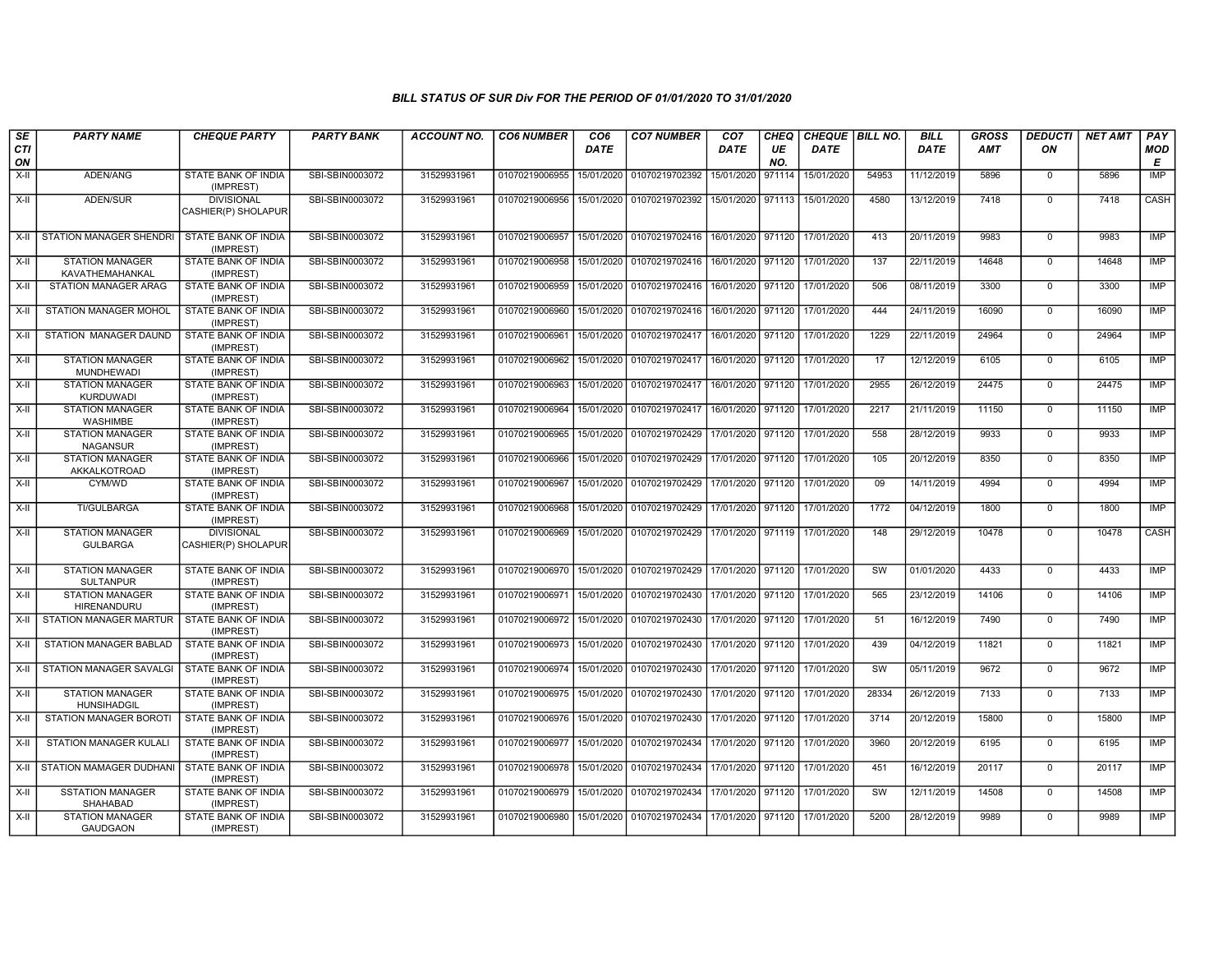| SE<br><b>CTI</b><br>ON | <b>PARTY NAME</b>                                                   | <b>CHEQUE PARTY</b>                      | <b>PARTY BANK</b>                         | <b>ACCOUNT NO.</b> | <b>CO6 NUMBER</b> | CO <sub>6</sub><br><b>DATE</b> | <b>CO7 NUMBER</b>         | CO <sub>7</sub><br>DATE | CHEQ<br>UE<br>NO. | CHEQUE   BILL NO.<br><b>DATE</b> |           | <b>BILL</b><br><b>DATE</b> | <b>GROSS</b><br><b>AMT</b> | <b>DEDUCTI</b><br>ON | <b>NET AMT</b> | PAY<br><b>MOD</b><br>Е |
|------------------------|---------------------------------------------------------------------|------------------------------------------|-------------------------------------------|--------------------|-------------------|--------------------------------|---------------------------|-------------------------|-------------------|----------------------------------|-----------|----------------------------|----------------------------|----------------------|----------------|------------------------|
| X-II                   | <b>VEXIL BUSINESS PROCESS</b><br>SERVICES PRIVATE LIMITED.<br>DELHI | PAYMENT THROUGH<br><b>CIPS</b>           | <b>CORPORATION BANK-</b><br>CORP0000283   | 510101004948032    | 01070219006981    | 15/01/2020                     | 01070219702397            | 15/01/2020              | 0107190<br>211    | 15/01/2020 V/2372/192            | 0/0157    | 16/10/2019                 | 141600                     | 3372                 | 138228         | CORE-<br><b>STEPS</b>  |
| $X-H$                  | STATION MANAGER WADI                                                | <b>STATE BANK OF INDIA</b><br>(IMPREST)  | SBI-SBIN0003072                           | 31529931961        | 01070219006982    |                                | 15/01/2020 01070219702434 | 17/01/2020 971120       |                   | 17/01/2020                       | 2801      | 16/12/2019                 | 17468                      | $^{\circ}$           | 17468          | <b>IMP</b>             |
| $X-H$                  | <b>STATION MANAGER KASHTI</b>                                       | <b>STATE BANK OF INDIA</b><br>(IMPREST)  | SBI-SBIN0003072                           | 31529931961        | 01070219006984    |                                | 15/01/2020 01070219702434 | 17/01/2020 971120       |                   | 17/01/2020                       | SW        | 15/12/2019                 | 15717                      | $\Omega$             | 15717          | IMP                    |
| X-II                   | <b>STATION MANAGER</b><br><b>KOPARGAON</b>                          | <b>DIVISIONAL</b><br>CASHIER(P) SHOLAPUR | SBI-SBIN0003072                           | 31529931961        | 01070219006985    |                                | 15/01/2020 01070219702433 | 17/01/2020 971119       |                   | 17/01/2020                       | 13        | 19/11/2019                 | 17362                      | $^{\circ}$           | 17362          | CASH                   |
|                        | X-II STATION MANAGER SAINAGAR<br><b>SHIRDI</b>                      | STATE BANK OF INDIA<br>(IMPREST)         | SBI-SBIN0003072                           | 31529931961        | 01070219006986    |                                | 15/01/2020 01070219702433 |                         |                   | 17/01/2020 971120 17/01/2020     | 440       | 23/12/2019                 | 14520                      | $^{\circ}$           | 14520          | <b>IMP</b>             |
| X-II                   | <b>STATION MANAGER VISAPUR</b>                                      | STATE BANK OF INDIA<br>(IMPREST)         | SBI-SBIN0003072                           | 31529931961        | 01070219006987    | 15/01/2020                     | 01070219702433            | 17/01/2020              | 971120            | 17/01/2020                       | <b>SW</b> | 15/11/2019                 | 8190                       | $\mathbf 0$          | 8190           | IMP                    |
| X-II                   | <b>STATION MANAGER VAMBORI</b>                                      | <b>STATE BANK OF INDIA</b><br>(IMPREST)  | SBI-SBIN0003072                           | 31529931961        | 01070219006988    |                                | 15/01/2020 01070219702433 | 17/01/2020              | 971120            | 17/01/2020                       | 47649     | 08/12/2019                 | 8516                       | $\mathbf 0$          | 8516           | <b>IMP</b>             |
| X-II                   | STATION MANAGER YEOLA                                               | <b>STATE BANK OF INDIA</b><br>(IMPREST)  | SBI-SBIN0003072                           | 31529931961        | 01070219006989    | 15/01/2020                     | 01070219702433            | 17/01/2020              | 971120            | 17/01/2020                       | 2356      | 05/11/2019                 | 13084                      | 0                    | 13084          | IMP                    |
| $X-H$                  | <b>STATION MANAGER CHITALI</b>                                      | <b>STATE BANK OF INDIA</b><br>(IMPREST)  | SBI-SBIN0003072                           | 31529931961        | 01070219006990    |                                | 15/01/2020 01070219702433 | 17/01/2020 971120       |                   | 17/01/2020                       | 2302      | 25/12/2019                 | 6860                       | $\mathbf 0$          | 6860           | IMP                    |
| X-II                   | STATION MANAGER BELAPUR                                             | STATE BANK OF INDIA<br>(IMPREST)         | SBI-SBIN0003072                           | 31529931961        | 01070219006991    | 15/01/2020                     | 01070219702433            | 17/01/2020              | 971120            | 17/01/2020                       | 58        | 24/12/2019                 | 24992                      | $^{\circ}$           | 24992          | IMP                    |
| $X-H$                  | ADEN/DETC/SUR                                                       | <b>DIVISIONAL</b><br>CASHIER(P) SHOLAPUR | SBI-SBIN0003072                           | 31529931961        | 01070219006992    | 15/01/2020                     | 01070219702392            | 15/01/2020              | 971113            | 15/01/2020                       | 247       | 02/01/2020                 | 4991                       | $^{\circ}$           | 4991           | CASH                   |
| $X-H$                  | <b>SSE/P WAY/N/SUR</b>                                              | STATE BANK OF INDIA<br>(IMPREST)         | SBI-SBIN0003072                           | 31529931961        | 01070219006993    |                                | 15/01/2020 01070219702403 | 16/01/2020 971116       |                   | 16/01/2020                       | 429       | 23/12/2019                 | 14889                      | $\mathbf 0$          | 14889          | IMP                    |
| X-II                   | HPCL DT CARD (ELECT D G<br>SET)                                     | <b>PAYMENT THROUGH</b><br><b>CIPS</b>    | <b>ICICI BANK LTD-</b><br>ICIC0000104     | HPCL2600795272     | 01070219006994    | 15/01/2020                     | 01070219702395            | 15/01/2020 0107190      | 211               | 15/01/2020                       | 62        | 09/01/2020                 | 60100                      | $\Omega$             | 60100          | CORE-<br><b>STEPS</b>  |
| X-II                   | SSE(SIG/M)/ANG                                                      | <b>STATE BANK OF INDIA</b><br>(IMPREST)  | SBI-SBIN0003072                           | 31529931961        | 01070219006995    | 15/01/2020                     | 01070219702393            | 15/01/2020              | 971114            | 15/01/2020                       | 013       | 16/11/2019                 | 2000                       | $\mathbf 0$          | 2000           | <b>IMP</b>             |
| $X-H$                  | SSE/C&W/SNSI/COACHING                                               | <b>STATE BANK OF INDIA</b><br>(IMPREST)  | SBI-SBIN0003072                           | 31529931961        | 01070219006996    |                                | 15/01/2020 01070219702393 | 15/01/2020              | 971114            | 15/01/2020                       | 1399      | 05/01/2020                 | 2498                       | $\mathbf 0$          | 2498           | <b>IMP</b>             |
| X-II                   | SSE(TELE-N)/SUR/VEH                                                 | <b>STATE BANK OF INDIA</b><br>(IMPREST)  | SBI-SBIN0003072                           | 31529931961        | 01070219006997    |                                | 15/01/2020 01070219702393 | 15/01/2020 971114       |                   | 15/01/2020                       | 10326     | 26/12/2019                 | 12000                      | $^{\circ}$           | 12000          | <b>IMP</b>             |
| X-II                   | DEN/S/SUR                                                           | STATE BANK OF INDIA<br>(IMPREST)         | SBI-SBIN0003072                           | 31529931961        | 01070219006998    | 15/01/2020                     | 01070219702393            | 15/01/2020              | 971114            | 15/01/2020                       | 130       | 14/01/2020                 | 3000                       | $\mathbf 0$          | 3000           | IMP                    |
| X-II                   | <b>IPF/RPF/KWV</b>                                                  | <b>STATE BANK OF INDIA</b><br>(IMPREST)  | SBI-SBIN0003072                           | 31529931961        | 01070219006999    | 15/01/2020                     | 01070219702393            | 15/01/2020              | 971114            | 15/01/2020                       | 89        | 10/11/2019                 | 9900                       | $\mathbf 0$          | 9900           | <b>IMP</b>             |
| X-II                   | <b>MS ANG</b>                                                       | <b>STATE BANK OF INDIA</b><br>(IMPREST)  | SBI-SBIN0003072                           | 31529931961        | 01070219007000    | 15/01/2020                     | 01070219702393            | 15/01/2020              | 971114            | 15/01/2020                       | R-1755    | 05/09/2019                 | 8437                       | $\mathbf 0$          | 8437           | IMP                    |
| $X-H$                  | CMS/SUR/GEN                                                         | <b>STATE BANK OF INDIA</b><br>(IMPREST)  | SBI-SBIN0003072                           | 31529931961        | 01070219007001    |                                | 15/01/2020 01070219702396 | 15/01/2020              | 971114            | 15/01/2020                       | Gen/25    | 13/01/2020                 | 43112                      | $\mathbf 0$          | 43112          | IMP                    |
| X-II                   | SM/KLBG (CLEANLINESS IMP)                                           | <b>DIVISIONAL</b><br>CASHIER(P) SHOLAPUR | DUMMY-                                    | 11111111111        | 01070219007002    |                                | 15/01/2020 01070219702401 | 15/01/2020 971115       |                   | 16/01/2020                       | 138       | 14/11/2019                 | 84571                      | $\Omega$             | 84571          | CASH                   |
| $X-H$                  | R SUBBURAJ-CHENNAI                                                  | PAYMENT THROUGH<br><b>CIPS</b>           | <b>INDIAN BANK-</b><br><b>IDIB000A098</b> | 6069331554         | 01070219007003    |                                | 15/01/2020 01070219702406 | 16/01/2020 0107190      | 212               | 16/01/2020                       | 47685     | 08/01/2020                 | 30000                      | $\mathbf 0$          | 30000          | CORE-<br><b>STEPS</b>  |
| X-II                   | <b>GANESH AMILAL SOUDE-</b><br><b>GULBARGA</b>                      | PAYMENT THROUGH<br><b>CIPS</b>           | STATE BANK OF INDIA-<br>SBIN0007864       | 10215072161        | 01070219007004    | 15/01/2020                     | 01070219702406            | 16/01/2020 0107190      | 212               | 16/01/2020                       | 47686     | 08/01/2020                 | 30000                      | $\mathbf 0$          | 30000          | CORE-<br><b>STEPS</b>  |
| $X-II$                 | R SUBBURAJ-CHENNAI                                                  | <b>PAYMENT THROUGH</b><br><b>CIPS</b>    | <b>INDIAN BANK-</b><br><b>IDIB000A098</b> | 6069331554         | 01070219007005    |                                | 15/01/2020 01070219702406 | 16/01/2020              | 0107190<br>212    | 16/01/2020                       | 47702     | 08/01/2020                 | 18400                      | $\Omega$             | 18400          | CORE-<br><b>STEPS</b>  |
| X-II                   | SHRI MAHALAXMI MAHILA<br><b>BACHAT GAT-SOLAPUR</b>                  | PAYMENT THROUGH<br><b>CIPS</b>           | <b>IDBI BANK-IBKL0478LOK</b>              | 0020011110096805   | 01070219007006    |                                | 15/01/2020 01070219702406 | 16/01/2020              | 0107190<br>212    | 16/01/2020                       | 49233     | 13/01/2020                 | 16600                      | $\Omega$             | 16600          | CORE-<br><b>STEPS</b>  |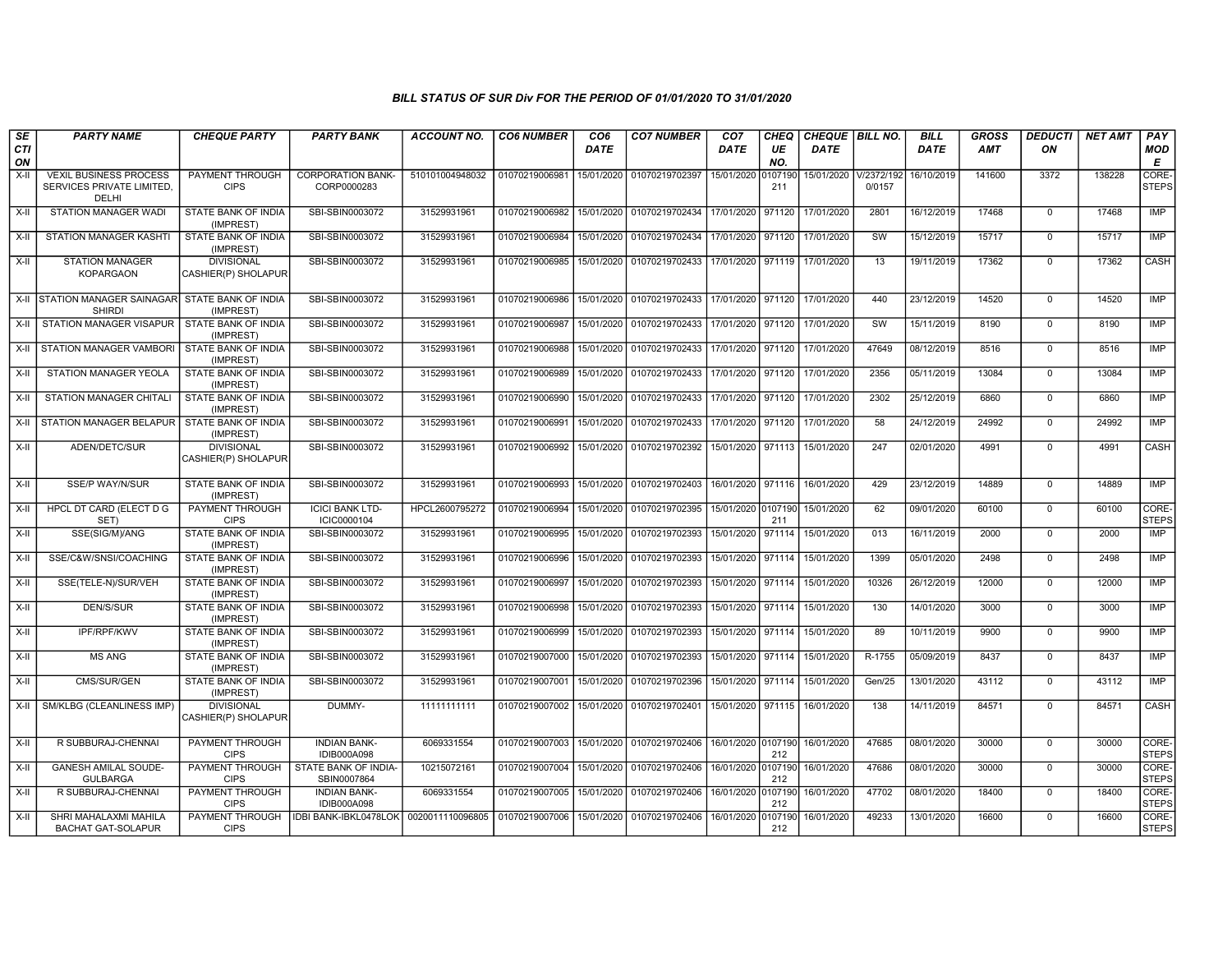| SE        | <b>PARTY NAME</b>                               | <b>CHEQUE PARTY</b>                      | <b>PARTY BANK</b>                             | <b>ACCOUNT NO.</b> | <b>CO6 NUMBER</b>         | CO <sub>6</sub> | <b>CO7 NUMBER</b>                    | CO <sub>7</sub>              | CHEQ      | CHEQUE   BILL NO.     |                                  | <b>BILL</b> | <b>GROSS</b> | <b>DEDUCTI</b> | <b>NET AMT</b> | <b>PAY</b>            |
|-----------|-------------------------------------------------|------------------------------------------|-----------------------------------------------|--------------------|---------------------------|-----------------|--------------------------------------|------------------------------|-----------|-----------------------|----------------------------------|-------------|--------------|----------------|----------------|-----------------------|
| CTI<br>ON |                                                 |                                          |                                               |                    |                           | <b>DATE</b>     |                                      | <b>DATE</b>                  | UE<br>NO. | <b>DATE</b>           |                                  | <b>DATE</b> | AMT          | ON             |                | <b>MOD</b><br>E       |
| X-II      | SR DOM SUR                                      | STATE BANK OF INDIA<br>(IMPREST)         | SBI-SBIN0003072                               | 31529931961        | 01070219007007            | 15/01/2020      | 01070219702394                       | 15/01/2020                   | 971114    | 15/01/2020            | 3006                             | 26/12/2019  | 14996        | $\mathbf 0$    | 14996          | <b>IMP</b>            |
| $X-II$    | SSE(TL/AC)/SUR                                  | STATE BANK OF INDIA<br>(IMPREST)         | SBI-SBIN0003072                               | 31529931961        | 01070219007008            | 15/01/2020      | 01070219702394                       | 15/01/2020 971114            |           | 15/01/2020            | 19                               | 10/01/2020  | 4000         | $\Omega$       | 4000           | <b>IMP</b>            |
| X-II      | SSE(TELE-N)/SUR/VEH                             | STATE BANK OF INDIA<br>(IMPREST)         | SBI-SBIN0003072                               | 31529931961        | 01070219007009            | 15/01/2020      | 01070219702394                       | 15/01/2020 971114            |           | 15/01/2020            | 003                              | 25/11/2019  | 3974         | $\mathbf 0$    | 3974           | <b>IMP</b>            |
| X-II      | ULTRA RAIL CONSTRUCTION<br>AND SERVICE PROVIDER | <b>PAYMENT THROUGH</b><br><b>CIPS</b>    | <b>ICICI BANK LTD-</b><br>ICIC0000379         | 037905004665       | 01070219007010            | 15/01/2020      | 01070219702398                       | 15/01/2020 0107190           | 211       | 15/01/2020            | 003                              | 17/10/2019  | 138605       | 23381          | 115224         | CORE-<br><b>STEPS</b> |
| X-II      | SR DPO/SUR                                      | <b>STATE BANK OF INDIA</b><br>(IMPREST)  | SBI-SBIN0003072                               | 31529931961        | 01070219007011            | 15/01/2020      | 01070219702399                       | 15/01/2020 971114            |           | 15/01/2020            | 4793                             | 24/10/2019  | 11992        | $\mathbf 0$    | 11992          | <b>IMP</b>            |
| $X-II$    | SR DSO SUR HIRING VEH                           | <b>STATE BANK OF INDIA</b><br>(IMPREST)  | SBI-SBIN0003072                               | 31529931961        | 01070219007012            | 15/01/2020      | 01070219702399                       | 15/01/2020 971114            |           | 15/01/2020            | 255                              | 30/12/2019  | 3000         | $\mathbf 0$    | 3000           | <b>IMP</b>            |
| $X-II$    | SR.DSO.SUR                                      | STATE BANK OF INDIA<br>(IMPREST)         | SBI-SBIN0003072                               | 31529931961        | 01070219007013            | 15/01/2020      | 01070219702399                       | 15/01/2020 971114            |           | 15/01/2020            | 12648                            | 09/12/2019  | 4604         | $\overline{0}$ | 4604           | <b>IMP</b>            |
| X-II      | ULTRA RAIL CONSTRUCTION<br>AND SERVICE PROVIDER | PAYMENT THROUGH<br><b>CIPS</b>           | <b>ICICI BANK LTD-</b><br>ICIC0000379         | 037905004665       | 01070219007014            | 15/01/2020      | 01070219702400                       | 15/01/2020 0107190           | 211       | 15/01/2020            | $\overline{4}$                   | 01/09/2019  | 161091.01    | 27579.01       | 133512         | CORE-<br><b>STEPS</b> |
| X-II      | SSE/(ELECT/MAINT)/SUR                           | STATE BANK OF INDIA<br>(IMPREST)         | SBI-SBIN0003072                               | 31529931961        | 01070219007015            | 16/01/2020      | 01070219702402                       | 16/01/2020 971116            |           | 16/01/2020            | 2019/03/26                       | 13/01/2020  | 20000        | $^{\circ}$     | 20000          | IMP                   |
| X-II      | SR SE(C&W)/WD/GEN                               | STATE BANK OF INDIA<br>(IMPREST)         | SBI-SBIN0003072                               | 31529931961        | 01070219007016            | 16/01/2020      | 01070219702402                       | 16/01/2020 971116            |           | 16/01/2020            | 1923                             | 08/01/2020  | 9101         | $\Omega$       | 9101           | <b>IMP</b>            |
| $X-II$    | MS/KWV/GEN                                      | STATE BANK OF INDIA<br>(IMPREST)         | SBI-SBIN0003072                               | 31529931961        | 01070219007017            | 16/01/2020      | 01070219702402                       | 16/01/2020 971116            |           | 16/01/2020 540 TO 547 |                                  | 13/11/2019  | 10175        | $\mathbf 0$    | 10175          | <b>IMP</b>            |
| $X-H$     | <b>CCOR/LUR/RR</b>                              | <b>STATE BANK OF INDIA</b><br>(IMPREST)  | SBI-SBIN0003072                               | 31529931961        | 01070219007018 16/01/2020 |                 | 01070219702402                       | 16/01/2020 971116 16/01/2020 |           |                       | 601                              | 13/12/2019  | 12604        | $\overline{0}$ | 12604          | <b>IMP</b>            |
| X-II      | SSE(C&W)SUR/COACHING                            | <b>STATE BANK OF INDIA</b><br>(IMPREST)  | SBI-SBIN0003072                               | 31529931961        | 01070219007019 16/01/2020 |                 | 01070219702404   16/01/2020   971116 |                              |           | 16/01/2020            | 1204                             | 14/12/2019  | 10040        | $\Omega$       | 10040          | IMP                   |
| X-II      | <b>MAGIC PROJECT</b>                            | PAYMENT THROUGH<br><b>CIPS</b>           | <b>BANK OF</b><br>MAHARASHTRA-<br>MAHB0000163 | 60269501414        | 01070219007020            | 16/01/2020      | 01070219702405                       | 16/01/2020 0107190           | 212       | 16/01/2020            | 37                               | 01/10/2019  | 27449        | 486            | 26963          | CORE-<br><b>STEPS</b> |
| $X-H$     | <b>MAGIC PROJECT</b>                            | <b>PAYMENT THROUGH</b><br><b>CIPS</b>    | <b>BANK OF</b><br>MAHARASHTRA-<br>MAHB0000163 | 60269501414        | 01070219007021 16/01/2020 |                 | 01070219702405 16/01/2020 0107190    |                              | 212       | 16/01/2020            | $\overline{028}$                 | 04/12/2019  | 27449        | 486            | 26963          | CORE-<br><b>STEPS</b> |
| X-II      | SHRI SHIV SAMARTH UDYOG<br>SAMUH SOLAPUR        | PAYMENT THROUGH<br><b>CIPS</b>           | <b>BANK OF</b><br>MAHARASHTRA-<br>MAHB0001954 | 60289251731        | 01070219007023            | 16/01/2020      | 01070219702415 16/01/2020 0107190    |                              | 213       |                       | 17/01/2020 2019-20/07 05/10/2019 |             | 3194         | 32             | 3162           | CORE-<br><b>STEPS</b> |
| X-II      | ROHINI RAJESH BAMANHALLI                        | PAYMENT THROUGH<br><b>CIPS</b>           | SYNDICATE BANK-<br>SYNB0005433                | 54331010000226     | 01070219007024            | 16/01/2020      | 01070219702414 16/01/2020 0107190    |                              | 213       | 17/01/2020            | 006                              | 12/10/2019  | 41848        | 418            | 41430          | CORE-<br><b>STEPS</b> |
| X-II      | AJAY RAMCHANDRA JADHAV                          | PAYMENT THROUGH<br><b>CIPS</b>           | SBI-SBIN0001656                               | 30842743875        | 01070219007025            | 16/01/2020      | 01070219702407                       | 16/01/2020 0107190           | 212       | 16/01/2020            | 22                               | 04/10/2019  | 27000        | 270            | 26730          | CORE-<br><b>STEPS</b> |
| X-II      | AJAY RAMCHANDRA JADHAV                          | PAYMENT THROUGH<br><b>CIPS</b>           | SBI-SBIN0001656                               | 30842743875        | 01070219007026            | 16/01/2020      | 01070219702407                       | 16/01/2020 0107190           | 212       | 16/01/2020            | 23                               | 04/10/2019  | 27000        | 270            | 26730          | CORE-<br><b>STEPS</b> |
| $X-H$     | <b>SR DCM SUR</b>                               | <b>DIVISIONAL</b><br>CASHIER(P) SHOLAPUR | SELF CHEQUE-                                  | 000                | 01070219007027            | 16/01/2020      | 01070219702408                       | 16/01/2020 971115            |           | 16/01/2020            | 756560                           | 09/01/2020  | 5000         | $\Omega$       | 5000           | CASH                  |
| $X-H$     | ROHINI RAJESH BAMANHALLI                        | <b>PAYMENT THROUGH</b><br><b>CIPS</b>    | <b>SYNDICATE BANK-</b><br>SYNB0005433         | 54331010000226     | 01070219007028            | 16/01/2020      | 01070219702409 16/01/2020 0107190    |                              | 212       | 16/01/2020            | 006                              | 04/12/2019  | 57237        | 2935           | 54302          | CORE-<br><b>STEPS</b> |
| X-II      | <b>ASHWIN MILK AGENCY</b>                       | <b>PAYMENT THROUGH</b><br><b>CIPS</b>    | STATE BANK OF INDIA-<br>SBIN0020314           | 62390386927        | 01070219007029            | 16/01/2020      | 01070219702410                       | 16/01/2020 0107190           | 212       | 16/01/2020            | 7th bill                         | 03/09/2019  | 14248        | 142            | 14106          | CORE-<br><b>STEPS</b> |
| X-II      | <b>ASHWIN MILK AGENCY</b>                       | PAYMENT THROUGH<br><b>CIPS</b>           | STATE BANK OF INDIA-<br>SBIN0020314           | 62390386927        | 01070219007030            | 16/01/2020      | 01070219702410 16/01/2020 0107190    |                              | 212       | 16/01/2020            | 8th Bill                         | 01/10/2019  | 12320        | 123            | 12197          | CORE-<br><b>STEPS</b> |
| $X-II$    | <b>ASHWIN MILK AGENCY</b>                       | PAYMENT THROUGH<br><b>CIPS</b>           | STATE BANK OF INDIA-<br>SBIN0020314           | 62390386927        | 01070219007036            | 16/01/2020      | 01070219702411                       | 16/01/2020 0107190           | 213       | 17/01/2020            | 9th bill                         | 18/12/2019  | 13360        | 134            | 13226          | CORE-<br><b>STEPS</b> |
| $X-H$     | <b>ASHWIN MILK AGENCY</b>                       | PAYMENT THROUGH<br><b>CIPS</b>           | STATE BANK OF INDIA-<br>SBIN0020314           | 62390386927        | 01070219007037            | 16/01/2020      | 01070219702411   16/01/2020 0107190  |                              | 213       | 17/01/2020            | 10th bill                        | 18/12/2019  | 14584        | 146            | 14438          | CORE-<br><b>STEPS</b> |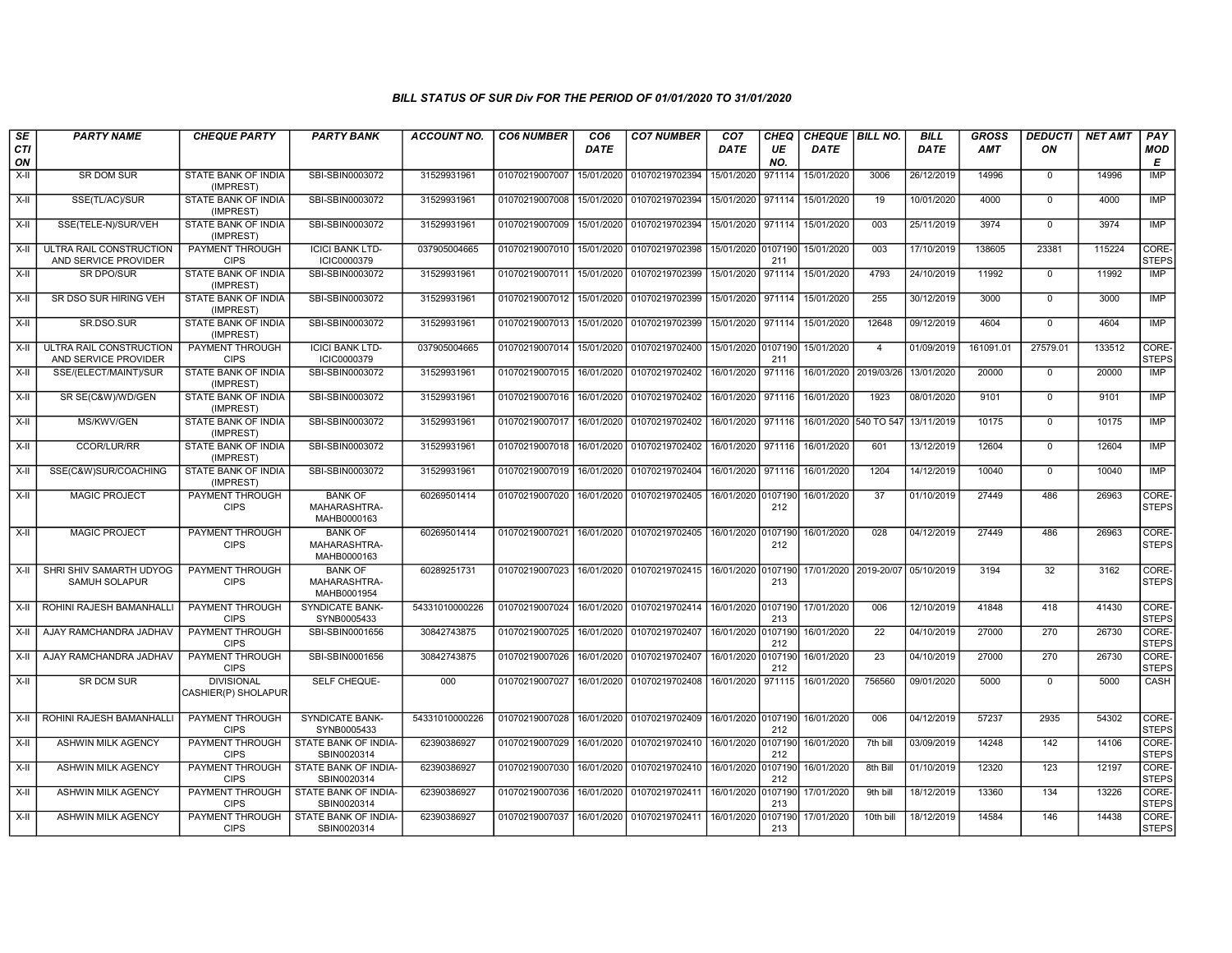| SE               | <b>PARTY NAME</b>                                                      | <b>CHEQUE PARTY</b>                     | <b>PARTY BANK</b>                                        | <b>ACCOUNT NO.</b> | <b>CO6 NUMBER</b> | CO <sub>6</sub> | <b>CO7 NUMBER</b>                                           | CO <sub>7</sub>    | CHEQ           | CHEQUE   BILL NO.    |                      | <b>BILL</b> | <b>GROSS</b> | <b>DEDUCTI</b> | <b>NET AMT</b> | <b>PAY</b>            |
|------------------|------------------------------------------------------------------------|-----------------------------------------|----------------------------------------------------------|--------------------|-------------------|-----------------|-------------------------------------------------------------|--------------------|----------------|----------------------|----------------------|-------------|--------------|----------------|----------------|-----------------------|
| <b>CTI</b><br>ON |                                                                        |                                         |                                                          |                    |                   | <b>DATE</b>     |                                                             | <b>DATE</b>        | UE<br>NO.      | <b>DATE</b>          |                      | <b>DATE</b> | <b>AMT</b>   | ΟN             |                | <b>MOD</b><br>E       |
| X-II             | ROHINI RAJESH BAMANHALLI                                               | PAYMENT THROUGH<br><b>CIPS</b>          | SYNDICATE BANK-<br>SYNB0005433                           | 54331010000226     | 01070219007038    | 16/01/2020      | 01070219702412                                              | 16/01/2020         | 0107190<br>212 | 16/01/2020           | 003                  | 24/09/2019  | 34391        | 556            | 33835          | CORE-<br><b>STEPS</b> |
| $X-H$            | palange akash sanjay                                                   | PAYMENT THROUGH<br><b>CIPS</b>          | IDBI BANK-IBKL0001787                                    | 1787102000001687   | 01070219007039    | 16/01/2020      | 01070219702413                                              | 16/01/2020 0107190 | 213            | 17/01/2020           | 06/19                | 01/07/2019  | 5077         | 51             | 5026           | CORE-<br><b>STEPS</b> |
| $X-H$            | palange akash sanjay                                                   | PAYMENT THROUGH<br><b>CIPS</b>          | IDBI BANK-IBKL0001787                                    | 1787102000001687   | 01070219007040    | 16/01/2020      | 01070219702413                                              | 16/01/2020 0107190 | 213            | 17/01/2020           | 07/19                | 01/08/2019  | 5000         | 50             | 4950           | CORE-<br><b>STEPS</b> |
| $X-H$            | palange akash sanjay                                                   | PAYMENT THROUGH<br><b>CIPS</b>          | IDBI BANK-IBKL0001787                                    | 1787102000001687   | 01070219007041    | 16/01/2020      | 01070219702413                                              | 16/01/2020 0107190 | 213            | 17/01/2020           | 08/19                | 01/09/2019  | 5230         | 52             | 5178           | CORE-<br><b>STEPS</b> |
| $X-II$           | ADEN/BG/KWV                                                            | STATE BANK OF INDIA<br>(IMPREST)        | SBI-SBIN0003072                                          | 31529931961        | 01070219007042    | 16/01/2020      | 01070219702436                                              | 20/01/2020         | 971122         | 20/01/2020           | 569                  | 27/02/2019  | 3960         | $\mathbf 0$    | 3960           | IMP                   |
| X-II             | <b>DEN/S/SUR</b>                                                       | STATE BANK OF INDIA<br>(IMPREST)        | SBI-SBIN0003072                                          | 31529931961        | 01070219007043    | 16/01/2020      | 01070219702436                                              | 20/01/2020 971122  |                | 20/01/2020           | 131                  | 14/01/2020  | 2900         | $\mathbf 0$    | 2900           | <b>IMP</b>            |
| X-II             | ADEN/TM/SUR                                                            | <b>STATE BANK OF INDIA</b><br>(IMPREST) | SBI-SBIN0003072                                          | 31529931961        | 01070219007044    | 16/01/2020      | 01070219702438 20/01/2020 971122                            |                    |                | 20/01/2020           | 1822                 | 18/11/2019  | 29363        | $\Omega$       | 29363          | IMP                   |
| X-II             | YASHSHREE ENTERPRISE                                                   | <b>PAYMENT THROUGH</b><br><b>CIPS</b>   | <b>BANK OF BARODA-</b><br><b>BARB0SHOLAP</b>             | 04370200000458     | 01070219007045    | 16/01/2020      | 01070219702443                                              | 20/01/2020 0107190 | 214            | 20/01/2020           | 329                  | 01/10/2019  | 278400       | 11333          | 267067         | CORE-<br><b>STEPS</b> |
| $X-H$            | YASHSHREE ENTERPRISE                                                   | <b>PAYMENT THROUGH</b><br><b>CIPS</b>   | <b>BANK OF BARODA-</b><br><b>BARB0SHOLAP</b>             | 04370200000458     | 01070219007046    | 16/01/2020      | 01070219702444 20/01/2020 0107190                           |                    | 214            | 20/01/2020           | 339                  | 01/11/2019  | 139200       | 5667           | 133533         | CORE-<br><b>STEPS</b> |
| $X-H$            | SHREE GANESH<br>ENTERPRISES-MUMBAI                                     | PAYMENT THROUGH<br><b>CIPS</b>          | <b>CANARA BANK-</b><br>CNRB0002663                       | 2663285000004      | 01070219007049    | 17/01/2020      | 01070219702428                                              | 17/01/2020 0107190 | 214            | 20/01/2020           | 50089                | 15/01/2020  | 13380        | $\mathbf 0$    | 13380          | CORE-<br><b>STEPS</b> |
| $X-II$           | <b>MAHARASHTRA STATE</b><br>ELECTRICITY DISTRIBUTION<br><b>COMPANY</b> | PAYMENT THROUGH<br><b>CIPS</b>          | <b>CANARA BANK-</b><br>CNRB0001903                       | 1903201010183      | 01070219007050    | 17/01/2020      | 01070219702425 17/01/2020 0107190                           |                    | 213            |                      | 17/01/2020 660343163 | 07/01/2020  | 483450       | $\Omega$       | 483450         | CORE-<br><b>STEPS</b> |
| $X-H$            | <b>ANKUR ELECTRONICS-MUMBA</b>                                         | PAYMENT THROUGH<br><b>CIPS</b>          | <b>CENTRAL BANK OF</b><br>INDIA-CBIN0280595              | 1170090694         | 01070219007051    | 17/01/2020      | 01070219702428 17/01/2020 0107190                           |                    | 214            | 20/01/2020           | 50090                | 15/01/2020  | 13380        | $\mathbf 0$    | 13380          | CORE-<br><b>STEPS</b> |
| X-II             | <b>MAHARASHTRA STATE</b><br>ELECTRICITY DISTRIBUTION<br><b>COMPANY</b> | PAYMENT THROUGH<br><b>CIPS</b>          | <b>CANARA BANK-</b><br>CNRB0001903                       | 1903201010183      | 01070219007052    | 17/01/2020      | 01070219702425                                              | 17/01/2020 0107190 | 213            |                      | 17/01/2020 659270604 | 04/01/2020  | 69820        | $\mathbf 0$    | 69820          | CORE-<br><b>STEPS</b> |
| X-II             | <b>BURBURE ELECTRIC STORES-</b><br>SOLAPUR                             | PAYMENT THROUGH<br><b>CIPS</b>          | SBI-SBIN0000483                                          | 00000020286600069  | 01070219007053    | 17/01/2020      | 01070219702428                                              | 17/01/2020 0107190 | 214            | 20/01/2020           | 50287                | 16/01/2020  | 131800       | $\mathbf 0$    | 131800         | CORE-<br><b>STEPS</b> |
| X-II             | MAHARASHTRA STATE<br>ELECTRICITY DISTRIBUTION<br><b>COMPANY</b>        | PAYMENT THROUGH<br><b>CIPS</b>          | CANARA BANK-<br>CNRB0001903                              | 1903201010183      | 01070219007054    | 17/01/2020      | 01070219702425                                              | 17/01/2020 0107190 | 213            | 17/01/2020           | 660498463            | 07/01/2020  | 61560        | $\mathbf 0$    | 61560          | CORE-<br><b>STEPS</b> |
| $X-H$            | <b>B.S.ELECTRICALS-BILASPUR</b>                                        | PAYMENT THROUGH<br><b>CIPS</b>          | <b>BANK OF INDIA-</b><br>BKID0009470                     | 947030110000105    | 01070219007055    | 17/01/2020      | 01070219702428                                              | 17/01/2020 0107190 | 214            | 20/01/2020           | 50288                | 16/01/2020  | 131800       | $\mathbf 0$    | 131800         | CORE-<br><b>STEPS</b> |
| X-II             | MAHARASHTRA STATE<br>ELECTRICITY DISTRIBUTION<br><b>COMPANY</b>        | <b>PAYMENT THROUGH</b><br><b>CIPS</b>   | CANARA BANK-<br>CNRB0001903                              | 1903201010183      | 01070219007056    | 17/01/2020      | 01070219702425 17/01/2020                                   |                    | 0107190<br>213 | 17/01/2020           | 658360556            | 30/12/2019  | 77330        | $\Omega$       | 77330          | CORE-<br><b>STEPS</b> |
| $X-H$            | ALAKNANDA ADVERTISING<br>PVT LTD                                       | <b>PAYMENT THROUGH</b><br><b>CIPS</b>   | <b>STANDARD</b><br><b>CHARTERED BANK-</b><br>SCBL0036078 | 42705480662        | 01070219007057    | 17/01/2020      | 01070219702419 17/01/2020 0107190                           |                    | 213            | 17/01/2020           | SOL/18-<br>19/121    | 16/03/2019  | 7784         | $\overline{0}$ | 7784           | CORE-<br><b>STEPS</b> |
| $X-H$            | MAHARASHTRA STATE<br>ELECTRICITY DISTRIBUTION<br><b>COMPANY</b>        | PAYMENT THROUGH<br><b>CIPS</b>          | <b>CANARA BANK-</b><br>CNRB0001903                       | 1903201010183      |                   |                 | 01070219007058 17/01/2020 01070219702425 17/01/2020 0107190 |                    | 213            | 17/01/2020 660981631 |                      | 07/01/2020  | 43860        | $\overline{0}$ | 43860          | CORE-<br><b>STEPS</b> |
| $X-II$           | ALAKNANDA ADVERTISING<br>PVT LTD                                       | PAYMENT THROUGH<br><b>CIPS</b>          | <b>STANDARD</b><br>CHARTERED BANK-<br>SCBL0036078        | 42705480662        | 01070219007059    | 17/01/2020      | 01070219702419 17/01/2020 0107190                           |                    | 213            | 17/01/2020           | SOL/18-<br>19/127    | 31/03/2019  | 6919         | $\Omega$       | 6919           | CORE-<br><b>STEPS</b> |
| $X-H$            | <b>ANJALI ENTERPRISES</b>                                              | PAYMENT THROUGH<br><b>CIPS</b>          | <b>BANK OF INDIA-</b><br>BKID0000701                     | 070120110000259    | 01070219007060    |                 | 17/01/2020 01070219702439 20/01/2020 0107190                |                    | 214            | 20/01/2020           | 0271565              | 31/12/2019  | 22375        | $\Omega$       | 22375          | CORE-<br><b>STEPS</b> |
| X-II             | ALAKNANDA ADVERTISING<br>PVT LTD                                       | PAYMENT THROUGH<br><b>CIPS</b>          | <b>STANDARD</b><br>CHARTERED BANK-<br>SCBL0036078        | 42705480662        | 01070219007061    | 17/01/2020      | 01070219702419 17/01/2020 0107190                           |                    | 213            | 17/01/2020           | SOL/18-<br>19/112    | 17/02/2019  | 5902         | $\mathbf 0$    | 5902           | CORE-<br><b>STEPS</b> |
| X-II             | ALAKNANDA ADVERTISING<br>PVT LTD                                       | PAYMENT THROUGH<br><b>CIPS</b>          | <b>STANDARD</b><br><b>CHARTERED BANK-</b><br>SCBL0036078 | 42705480662        | 01070219007062    |                 | 17/01/2020 01070219702419 17/01/2020 0107190                |                    | 213            | 17/01/2020           | SOL/18-<br>19/102    | 20/01/2019  | 6344         | $\mathbf 0$    | 6344           | CORE-<br><b>STEPS</b> |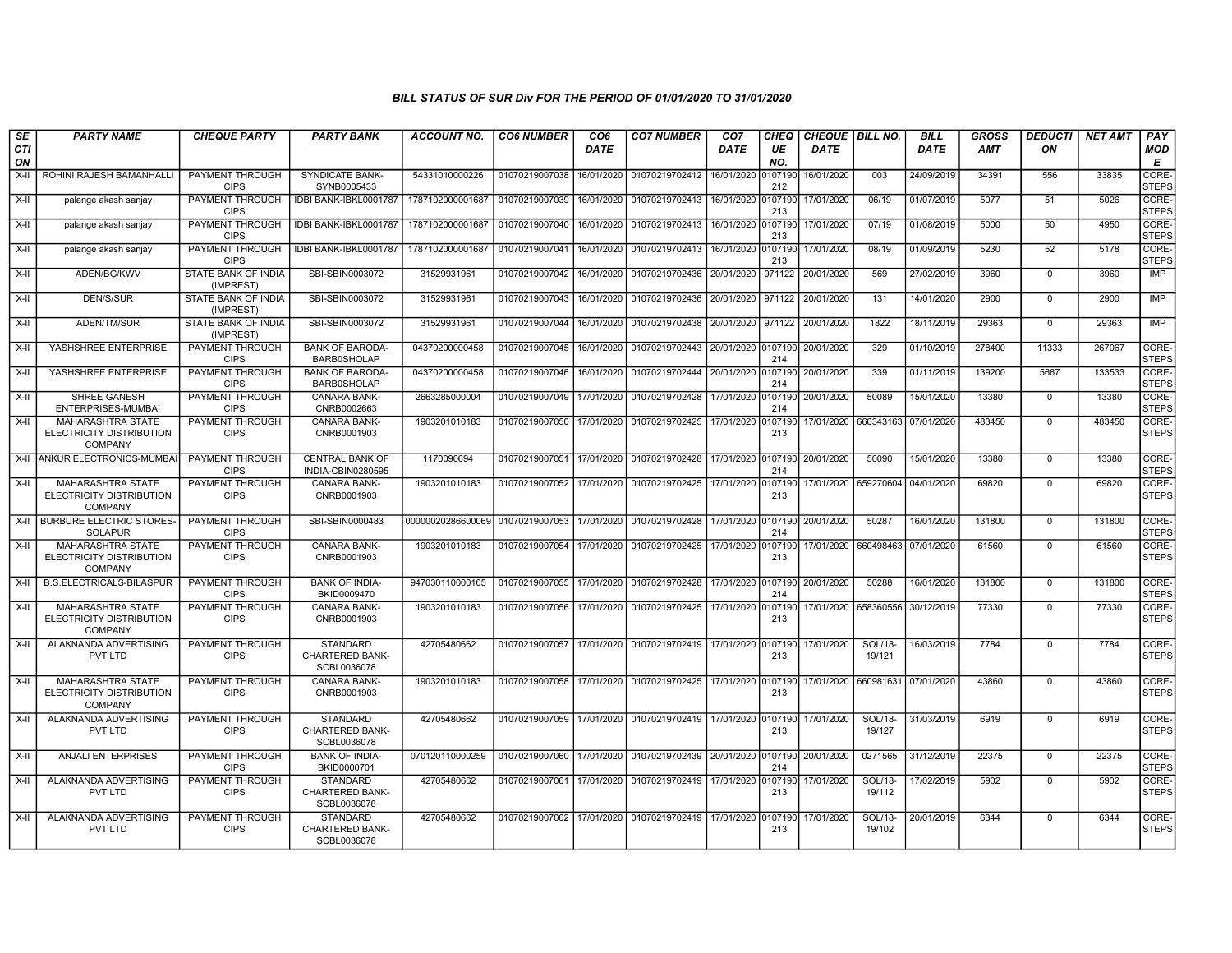| SE               | <b>PARTY NAME</b>                                    | <b>CHEQUE PARTY</b>                                    | <b>PARTY BANK</b>                                        | <b>ACCOUNT NO.</b> | <b>CO6 NUMBER</b>         | CO <sub>6</sub> | <b>CO7 NUMBER</b>                                                 | CO <sub>7</sub>                  | CHEQ           | <b>CHEQUE   BILL NO.</b>         |                         | <b>BILL</b> | GROSS  | DEDUCTI        | <b>NET AMT</b> | <b>PAY</b>                       |
|------------------|------------------------------------------------------|--------------------------------------------------------|----------------------------------------------------------|--------------------|---------------------------|-----------------|-------------------------------------------------------------------|----------------------------------|----------------|----------------------------------|-------------------------|-------------|--------|----------------|----------------|----------------------------------|
| <b>CTI</b><br>ON |                                                      |                                                        |                                                          |                    |                           | <b>DATE</b>     |                                                                   | <b>DATE</b>                      | UE<br>NO.      | <b>DATE</b>                      |                         | <b>DATE</b> | AMT    | ON             |                | <b>MOD</b><br>E                  |
| $X-II$           | ALAKNANDA ADVERTISING<br>PVT LTD                     | PAYMENT THROUGH<br><b>CIPS</b>                         | <b>STANDARD</b><br><b>CHARTERED BANK-</b><br>SCBL0036078 | 42705480662        | 01070219007063            | 17/01/2020      | 01070219702419                                                    | 17/01/2020                       | 0107190<br>213 | 17/01/2020                       | SOL/18-<br>19/106       | 02/02/2019  | 7377   | $\mathbf 0$    | 7377           | CORE-<br><b>STEPS</b>            |
| X-II             | ALAKNANDA ADVERTISING<br>PVT LTD                     | <b>PAYMENT THROUGH</b><br><b>CIPS</b>                  | <b>STANDARD</b><br><b>CHARTERED BANK-</b><br>SCBL0036078 | 42705480662        | 01070219007064            |                 | 17/01/2020 01070219702419 17/01/2020 0107190                      |                                  | 213            | 17/01/2020                       | SOL/18-<br>19/110       | 15/02/2019  | 7784   | $\mathbf 0$    | 7784           | CORE-<br><b>STEPS</b>            |
| X-II             | <b>GESCOM LTD.CO. GULBARGA</b><br>CSD II GULBARGA. R | <b>PAYMENT THROUGH</b><br><b>CIPS</b>                  | STATE BANK OF INDIA-<br>SBIN0020223                      | 52076355201        |                           |                 | 01070219007065 17/01/2020 01070219702427                          | 17/01/2020 0107190               | 213            | 17/01/2020                       | 61                      | 03/01/2020  | 66592  | $\overline{0}$ | 66592          | CORE-<br><b>STEPS</b>            |
| X-II             | ALAKNANDA ADVERTISING<br>PVT LTD                     | <b>PAYMENT THROUGH</b><br><b>CIPS</b>                  | <b>STANDARD</b><br>CHARTERED BANK-<br>SCBL0036078        | 42705480662        | 01070219007067            | 17/01/2020      | 01070219702419 17/01/2020 0107190                                 |                                  | 213            | 17/01/2020                       | SOL-18-<br>19/111       | 15/02/2019  | 6807   | $\mathbf{0}$   | 6807           | CORE-<br><b>STEPS</b>            |
| X-II             | ASST.ENGG ELECT CSDIV<br><b>GESCOM KALABURAGI U</b>  | ASST.ENGG ELECT<br><b>CSDIV GESCOM</b><br>KALABURAGI U | STATE BANK OF INDIA-<br>SBIN0020223                      | 62435944524        | 01070219007068            | 17/01/2020      | 01070219702427                                                    |                                  |                | 17/01/2020   971117   17/01/2020 | 867890437<br>487        | 01/01/2020  | 64563  | $\mathbf 0$    | 64563          | <b>BANK</b><br><b>CHEQ</b><br>UE |
| X-II             | AEEE GESCOM AFZALPUR                                 | PAYMENT THROUGH<br><b>CIPS</b>                         | STATE BANK OF INDIA-<br>SBIN0020231                      | 52161536086        | 01070219007071            | 17/01/2020      | 01070219702427                                                    | 17/01/2020 0107190               | 213            | 17/01/2020                       | 62                      | 01/01/2020  | 83471  | $\mathbf 0$    | 83471          | CORE-<br><b>STEPS</b>            |
| X-II             | ALAKNANDA ADVERTISING<br>PVT LTD                     | <b>PAYMENT THROUGH</b><br><b>CIPS</b>                  | <b>STANDARD</b><br><b>CHARTERED BANK-</b><br>SCBL0036078 | 42705480662        | 01070219007072 17/01/2020 |                 | 01070219702419 17/01/2020                                         |                                  | 0107190<br>213 | 17/01/2020                       | SOL/18-<br>19/113       | 17/02/2019  | 9401   | $\mathbf 0$    | 9401           | CORE-<br><b>STEPS</b>            |
| X-II             | <b>GESCOM SHAHABAD</b>                               | PAYMENT THROUGH<br><b>CIPS</b>                         | STATE BANK OF INDIA-<br>SBIN0020228                      | 52157361100        |                           |                 | 01070219007073   17/01/2020   01070219702427   17/01/2020 0107190 |                                  | 213            | 17/01/2020                       | 63                      | 07/01/2020  | 151587 | $\mathbf{0}$   | 151587         | CORE-<br><b>STEPS</b>            |
| X-II             | <b>GESCOM WADI</b>                                   | PAYMENT THROUGH<br><b>CIPS</b>                         | STATE BANK OF INDIA-<br>SBIN0020236                      | 52173200234        | 01070219007074            | 17/01/2020      | 01070219702427                                                    | 17/01/2020 0107190               | 213            | 17/01/2020                       | 835806575<br>384        | 01/01/2020  | 1411   | $\mathbf 0$    | 1411           | CORE-<br><b>STEPS</b>            |
| X-II             | L S PAWAR                                            | <b>PAYMENT THROUGH</b><br><b>CIPS</b>                  | <b>CENTRAL BANK OF</b><br>INDIA-CBIN0282815              | 3551013545         | 01070219007075 17/01/2020 |                 | 01070219702440 20/01/2020 0107190                                 |                                  | 215            | 21/01/2020                       | 243285                  | 23/12/2019  | 184320 | $\Omega$       | 184320         | CORE-<br><b>STEPS</b>            |
| $X-H$            | <b>SSE WORKS SUR</b>                                 | <b>STATE BANK OF INDIA</b><br>(IMPREST)                | SBI-SBIN0003072                                          | 31529931961        | 01070219007076 17/01/2020 |                 | 01070219702418                                                    | 17/01/2020                       | 971120         | 17/01/2020                       | 67                      | 01/01/2020  | 19938  | $\overline{0}$ | 19938          | IMP                              |
| X-II             | <b>DEN/S/SUR</b>                                     | STATE BANK OF INDIA<br>(IMPREST)                       | SBI-SBIN0003072                                          | 31529931961        | 01070219007077 17/01/2020 |                 | 01070219702436 20/01/2020 971122                                  |                                  |                | 20/01/2020                       | 4603                    | 26/09/2019  | 7980   | $^{\circ}$     | 7980           | IMP                              |
| X-II             | ALAKNANDA ADVERTISING<br>PVT LTD                     | PAYMENT THROUGH<br><b>CIPS</b>                         | <b>STANDARD</b><br><b>CHARTERED BANK-</b><br>SCBL0036078 | 42705480662        | 01070219007078 17/01/2020 |                 | 01070219702469 21/01/2020 0107190                                 |                                  | 216            | 22/01/2020                       | Sol/19-<br>20/17        | 07/05/2018  | 9052   | $\mathbf 0$    | 9052           | CORE-<br><b>STEPS</b>            |
| X-II             | ALAKNANDA ADVERTISING<br>PVT LTD                     | <b>PAYMENT THROUGH</b><br><b>CIPS</b>                  | <b>STANDARD</b><br><b>CHARTERED BANK-</b><br>SCBL0036078 | 42705480662        |                           |                 | 01070219007079 17/01/2020 01070219702469 21/01/2020 0107190       |                                  | 216            | 22/01/2020                       | SOL/19-<br>20/13        | 26/04/2019  | 10379  | $\mathbf 0$    | 10379          | CORE-<br><b>STEPS</b>            |
| $X-II$           | ALAKNANDA ADVERTISING<br>PVT LTD                     | <b>PAYMENT THROUGH</b><br><b>CIPS</b>                  | <b>STANDARD</b><br><b>CHARTERED BANK-</b><br>SCBL0036078 | 42705480662        | 01070219007080            | 17/01/2020      | 01070219702469 21/01/2020 0107190                                 |                                  | 216            | 22/01/2020                       | SOL/19-<br>20/16        | 28/04/2019  | 6002   | $\overline{0}$ | 6002           | CORE-<br><b>STEPS</b>            |
| X-II             | DMM /SUR                                             | <b>DIVISIONAL</b><br>CASHIER(P) SHOLAPUR               | SELF CHEQUE-                                             | 000000000          | 01070219007081 17/01/2020 |                 | 01070219702420 17/01/2020                                         |                                  | 971119         | 17/01/2020                       | 733011                  | 16/01/2020  | 10660  | $\mathbf 0$    | 10660          | CASH                             |
| X-II             | <b>SR.DFM.SUR</b>                                    | STATE BANK OF INDIA<br>(IMPREST)                       | SBI-SBIN0003072                                          | 31529931961        | 01070219007082 17/01/2020 |                 | 01070219702421                                                    | 17/01/2020   971120   17/01/2020 |                |                                  | 6838                    | 09/01/2020  | 3923   | $\mathbf 0$    | 3923           | IMP                              |
| X-II             | SSE(C&W)ARME/SPART/SUR                               | <b>STATE BANK OF INDIA</b><br>(IMPREST)                | SBI-SBIN0003072                                          | 31529931961        | 01070219007083            | 17/01/2020      | 01070219702421                                                    | 17/01/2020 971120                |                | 17/01/2020                       | 0896                    | 23/12/2019  | 22271  | $\mathbf 0$    | 22271          | IMP                              |
| X-II             | Malganga Costruction<br><b>Developers</b>            | <b>PAYMENT THROUGH</b><br><b>CIPS</b>                  | SBI-SBIN0008421                                          | 38225732904        | 01070219007084 17/01/2020 |                 | 01070219702423                                                    | 17/01/2020 0107190               | 213            | 17/01/2020                       | $19-$<br>20/ANG/01<br>2 | 07/01/2020  | 110835 | 3995           | 106840         | CORE-<br><b>STEPS</b>            |
| X-II             | ALAKNANDA ADVERTISING<br>PVT LTD                     | <b>PAYMENT THROUGH</b><br><b>CIPS</b>                  | <b>STANDARD</b><br><b>CHARTERED BANK-</b><br>SCBL0036078 | 42705480662        |                           |                 | 01070219007085 17/01/2020 01070219702469 21/01/2020 0107190       |                                  | 216            | 22/01/2020                       | SOL/19-<br>20/12        | 26/04/2019  | 8649   | $\mathbf 0$    | 8649           | CORE-<br><b>STEPS</b>            |
| X-II             | ALAKNANDA ADVERTISING<br>PVT LTD                     | PAYMENT THROUGH<br><b>CIPS</b>                         | <b>STANDARD</b><br>CHARTERED BANK-<br>SCBL0036078        | 42705480662        | 01070219007086 17/01/2020 |                 | 01070219702469 21/01/2020 0107190                                 |                                  | 216            | 22/01/2020                       | <b>SOL/19-</b><br>20/9  | 14/04/2019  | 7784   | $\mathbf 0$    | 7784           | CORE-<br><b>STEPS</b>            |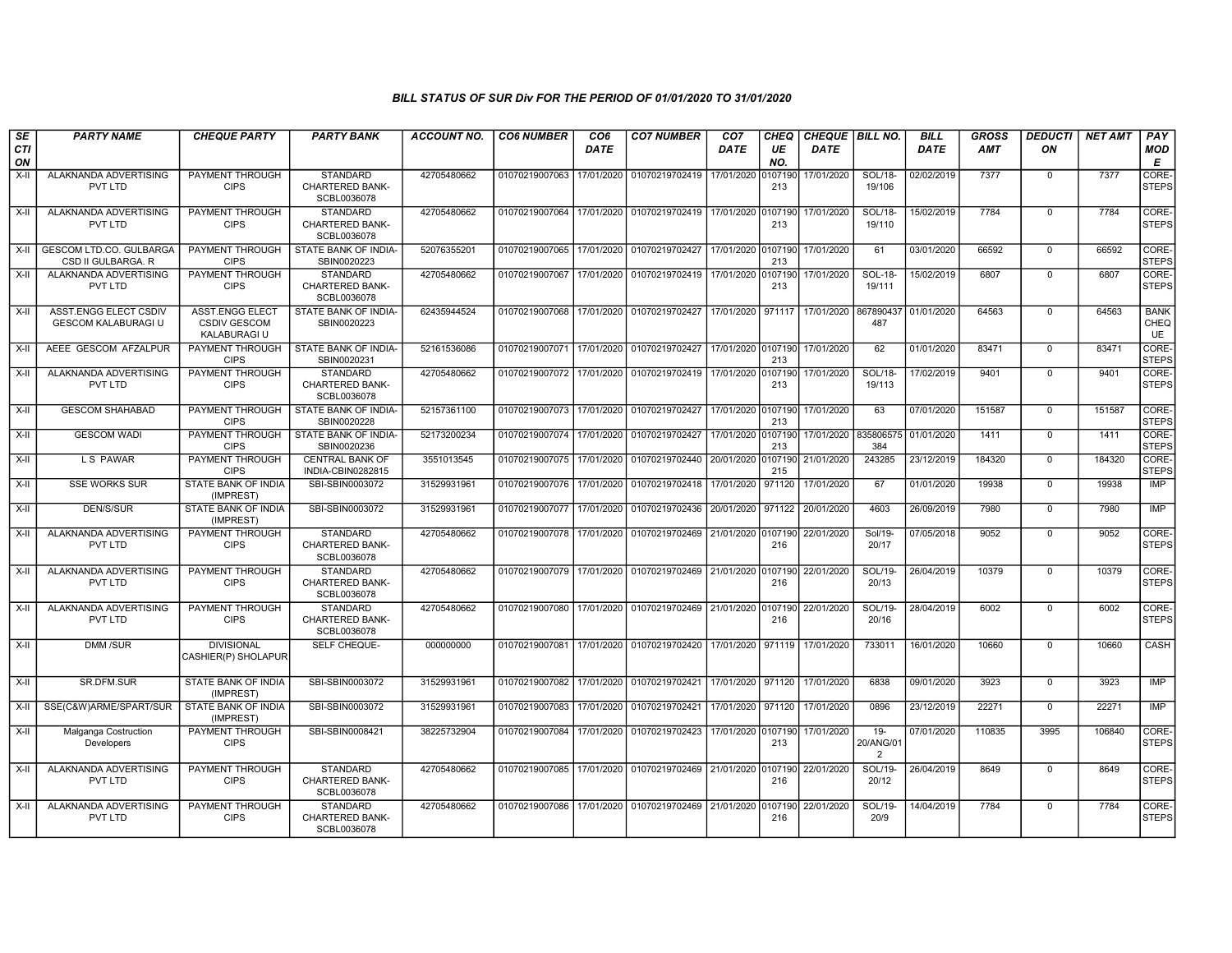| SE            | <b>PARTY NAME</b>                                                   | <b>CHEQUE PARTY</b>                                      | <b>PARTY BANK</b>                                               | <b>ACCOUNT NO.</b>            | <b>CO6 NUMBER</b>         | CO <sub>6</sub>          | <b>CO7 NUMBER</b>                                                      | CO <sub>7</sub>    | CHEQ           | CHEQUE   BILL NO.        |                         | <b>BILL</b>              | <b>GROSS</b>   | <b>DEDUCTI</b>             | <b>NET AMT</b> | PAY                                 |
|---------------|---------------------------------------------------------------------|----------------------------------------------------------|-----------------------------------------------------------------|-------------------------------|---------------------------|--------------------------|------------------------------------------------------------------------|--------------------|----------------|--------------------------|-------------------------|--------------------------|----------------|----------------------------|----------------|-------------------------------------|
| CTI<br>ON     |                                                                     |                                                          |                                                                 |                               |                           | <b>DATE</b>              |                                                                        | DATE               | UE<br>NO.      | <b>DATE</b>              |                         | <b>DATE</b>              | <b>AMT</b>     | ON                         |                | <b>MOD</b><br>E                     |
| X-II          | SR DEE SUR                                                          | <b>DIVISIONAL</b><br>CASHIER(P) SHOLAPUR                 | SELF CHEQUE-                                                    | 000                           | 01070219007087            | 17/01/2020               | 01070219702422                                                         | 17/01/2020         | 971119         | 17/01/2020               | 721546                  | 15/01/2020               | 5000           | $\mathbf 0$                | 5000           | CASH                                |
| $X-II$        | <b>MAYURESH ENTERPRISES</b>                                         | PAYMENT THROUGH<br><b>CIPS</b>                           | <b>BANK OF</b><br>MAHARASHTRA-<br>MAHB0001368                   | 60331268455                   | 01070219007088            | 17/01/2020               | 01070219702424                                                         | 17/01/2020         | 0107190<br>214 | 20/01/2020               | $\overline{4}$          | 16/01/2020               | 38500          | 4969                       | 33531          | CORE-<br><b>STEPS</b>               |
| $X-H$         | SHRI DATTAKRUPA<br><b>MACHINERY &amp; MECHANICAL</b>                | PAYMENT THROUGH<br><b>CIPS</b>                           | UNION BANK OF INDIA-<br>UBIN0557943                             | 579401010050346               | 01070219007089            | 17/01/2020               | 01070219702426 17/01/2020 0107190                                      |                    | 213            | 17/01/2020               | 49                      | 01/11/2019               | 65298.01       | 1820.01                    | 63478          | CORE-<br><b>STEPS</b>               |
| X-II          | <b>JAIDEEP ENTERPRISES</b>                                          | <b>PAYMENT THROUGH</b><br><b>CIPS</b>                    | <b>BANK OF BARODA-</b><br><b>BARB0SHOLAP</b>                    | 04370200000715                | 01070219007090            | 17/01/2020               | 01070219702431                                                         | 17/01/2020 0107190 | 214            | 20/01/2020               | <b>CAX/03</b>           | 06/01/2020               | 97657.01       | 2968.01                    | 94689          | CORE-<br><b>STEPS</b>               |
| X-II          | DMM /SUR                                                            | <b>DIVISIONAL</b><br>CASHIER(P) SHOLAPUR                 | SELF CHEQUE-                                                    | 000000000                     | 01070219007091            | 17/01/2020               | 01070219702442 20/01/2020 971121                                       |                    |                | 20/01/2020               | 733012                  | 17/01/2020               | 40000          | 0                          | 40000          | CASH                                |
| X-II          | SR.DSTE(M) SUR                                                      | <b>DIVISIONAL</b><br>CASHIER(P) SHOLAPUR                 | SELF CHEQUE-                                                    | 000000000                     | 01070219007092 17/01/2020 |                          | 01070219702456 21/01/2020 971125 21/01/2020                            |                    |                |                          | 770710                  | 15/01/2020               | 5000           | $\mathbf 0$                | 5000           | CASH                                |
| $X-H$         | IPF/RPF/BGVN VEHICLE NO.<br>MH-01 CY 9327                           | <b>DIVISIONAL</b><br>CASHIER(P) SHOLAPUR                 | SBI-SBIN0003072                                                 | 31529931961                   | 01070219007093 20/01/2020 |                          | 01070219702437 20/01/2020 971121 20/01/2020                            |                    |                |                          | 18558                   | 24/09/2019               | 2500           | $\mathbf 0$                | 2500           | CASH                                |
| X-II          | <b>IPF ANG</b>                                                      | STATE BANK OF INDIA<br>(IMPREST)                         | SBI-SBIN0003072                                                 | 31529931961                   | 01070219007094 20/01/2020 |                          | 01070219702435 20/01/2020 971122                                       |                    |                | 20/01/2020               | 85/2019                 | 01/10/2019               | 9990           | $\mathbf 0$                | 9990           | IMP                                 |
| $X-II$        | SR DME SUR                                                          | STATE BANK OF INDIA<br>(IMPREST)                         | SBI-SBIN0003072                                                 | 3152993161                    | 01070219007095            | 20/01/2020               | 01070219702435 20/01/2020 971122                                       |                    |                | 20/01/2020               | 003538                  | 09/01/2020               | 5172           | $\Omega$                   | 5172           | <b>IMP</b>                          |
| X-II          | SR DME SUR                                                          | STATE BANK OF INDIA<br>(IMPREST)                         | SBI-SBIN0003072                                                 | 3152993161                    | 01070219007096            | 20/01/2020               | 01070219702435 20/01/2020 971122                                       |                    |                | 20/01/2020               | 21299                   | 13/01/2020               | 4000           | $\mathbf 0$                | 4000           | <b>IMP</b>                          |
| X-II          | SR SE(C&W)/WD/GEN                                                   | STATE BANK OF INDIA<br>(IMPREST)                         | SBI-SBIN0003072                                                 | 31529931961                   | 01070219007097            | 20/01/2020               | 01070219702435 20/01/2020                                              |                    | 971122         | 20/01/2020               | 25735                   | 20/12/2019               | 1995           | $\overline{0}$             | 1995           | <b>IMP</b>                          |
| X-II          | SHREE RAM EARTH MOVERS-<br><b>NASHIK</b>                            | <b>PAYMENT THROUGH</b><br><b>CIPS</b>                    | SBI-SBIN0000440                                                 | 11491864719                   | 01070219007098 20/01/2020 |                          | 01070219702441 20/01/2020 0107190                                      |                    | 214            | 20/01/2020               | 50291                   | 16/01/2020               | 40600          | $\mathbf 0$                | 40600          | CORE-<br><b>STEPS</b>               |
| X-II          | <b>TIRUPATI ELECTRICAL AND</b><br>ENGINEERING-SOLAPUR               | PAYMENT THROUGH<br><b>CIPS</b>                           | <b>BANK OF</b><br>MAHARASHTRA-<br>MAHB0001127                   | 60131343588                   | 01070219007099            | 20/01/2020               | 01070219702441 20/01/2020 0107190                                      |                    | 214            | 20/01/2020               | 50292                   | 16/01/2020               | 40600          | $\mathbf 0$                | 40600          | CORE-<br><b>STEPS</b>               |
|               | X-II BURBURE ELECTRIC STORES<br><b>SOLAPUR</b>                      | <b>PAYMENT THROUGH</b><br><b>CIPS</b>                    | SBI-SBIN0000483                                                 | 00000020286600069             | 01070219007100 20/01/2020 |                          | 01070219702441 20/01/2020 0107190                                      |                    | 214            | 20/01/2020               | 50293                   | 16/01/2020               | 75500          | $\mathbf 0$                | 75500          | CORE-<br><b>STEPS</b>               |
| $X-II$        | <b>MARCH ELECTRICALS-</b><br><b>SOLAPUR</b>                         | PAYMENT THROUGH<br><b>CIPS</b>                           | SBI-SBIN0001656                                                 | 31126957592                   | 01070219007101            | 20/01/2020               | 01070219702441 20/01/2020 0107190                                      |                    | 214            | 20/01/2020               | 50294                   | 16/01/2020               | 75500          | $\Omega$                   | 75500          | CORE-<br><b>STEPS</b>               |
| $X-H$         | SSE/TRD/BAP                                                         | STATE BANK OF INDIA<br>(IMPREST)                         | SBI-SBIN0003072                                                 | 31529931961                   | 01070219007103            | 20/01/2020               | 01070219702449 20/01/2020                                              |                    | 971126         | 21/01/2020               | 47                      | 09/01/2020               | 2000           | $\mathbf 0$                | 2000           | <b>IMP</b>                          |
| $X-II$        | <b>HPCL DT CARD (ELECT D G</b><br>SET)<br>YOGESHWARI HOSPITAL & ICU | PAYMENT THROUGH<br><b>CIPS</b><br><b>PAYMENT THROUGH</b> | <b>ICICI BANK LTD-</b><br>ICIC0000104<br><b>CENTRAL BANK OF</b> | HPCL2600795272                | 01070219007104            | 20/01/2020               | 01070219702450 20/01/2020 0107190<br>01070219702457 21/01/2020 0107190 |                    | 215            | 21/01/2020               | $\overline{32}$<br>Y/16 | 06/01/2020               | 32000<br>24766 | $\mathbf 0$<br>2477        | 32000<br>22289 | CORE-<br><b>STEPS</b><br>CORE-      |
| X-II          |                                                                     | <b>CIPS</b>                                              | INDIA-CBIN0280665                                               | 3682815653                    | 01070219007106            | 20/01/2020               |                                                                        |                    | 215            | 21/01/2020               |                         | 02/03/2019               |                |                            |                | <b>STEPS</b>                        |
| X-II          | YOGESHWARI HOSPITAL & ICU                                           | PAYMENT THROUGH<br><b>CIPS</b>                           | <b>CENTRAL BANK OF</b><br>INDIA-CBIN0280665                     | 3682815653                    | 01070219007107 20/01/2020 |                          | 01070219702457 21/01/2020                                              |                    | 0107190<br>215 | 21/01/2020               | Y/17                    | 02/03/2019               | 17134          | 1713                       | 15421          | CORE-<br><b>STEPS</b>               |
| X-II<br>$X-H$ | <b>HPCL DT CARD</b><br><b>STATION MANAGER</b>                       | PAYMENT THROUGH<br><b>CIPS</b><br>STATE BANK OF INDIA    | <b>ICICI BANK LTD-</b><br>ICIC0000104<br>SBI-SBIN0003072        | HPCL2600191902<br>31529931961 | 01070219007108            | 20/01/2020<br>20/01/2020 | 01070219702446 20/01/2020 0107190<br>01070219702449 20/01/2020         |                    | 214<br>971126  | 20/01/2020<br>21/01/2020 | 398972<br>2365          | 07/01/2020<br>15/11/2019 | 992428<br>9450 | $\mathbf 0$<br>$\mathbf 0$ | 992428<br>9450 | CORE-<br><b>STEPS</b><br><b>IMP</b> |
|               | <b>RANJANGAON</b>                                                   | (IMPREST)                                                |                                                                 |                               | 01070219007109            |                          |                                                                        |                    |                |                          |                         |                          |                |                            |                |                                     |
| X-II          | TTE REST HOUSE LUR                                                  | STATE BANK OF INDIA<br>(IMPREST)                         | SBI-SBIN0003072                                                 | 31529931961                   | 01070219007110 20/01/2020 |                          | 01070219702445 20/01/2020 971122                                       |                    |                | 20/01/2020               | 1159                    | 30/12/2019               | 5000           | 0                          | 5000           | IMP                                 |
| $X-II$        | TTE REST HOUSE WD                                                   | <b>STATE BANK OF INDIA</b><br>(IMPREST)                  | SBI-SBIN0003072                                                 | 31529931961                   | 01070219007111 20/01/2020 |                          | 01070219702445 20/01/2020 971122                                       |                    |                | 20/01/2020               | 229                     | 30/12/2019               | 14990          | $\Omega$                   | 14990          | IMP                                 |
| X-II          | SR.DCM.SUR                                                          | STATE BANK OF INDIA<br>(IMPREST)                         | SBI-SBIN0003072                                                 | 31529931961                   | 01070219007112 20/01/2020 |                          | 01070219702445 20/01/2020 971122                                       |                    |                | 20/01/2020               | 212                     | 28/12/2019               | 9200           | $\mathbf 0$                | 9200           | IMP                                 |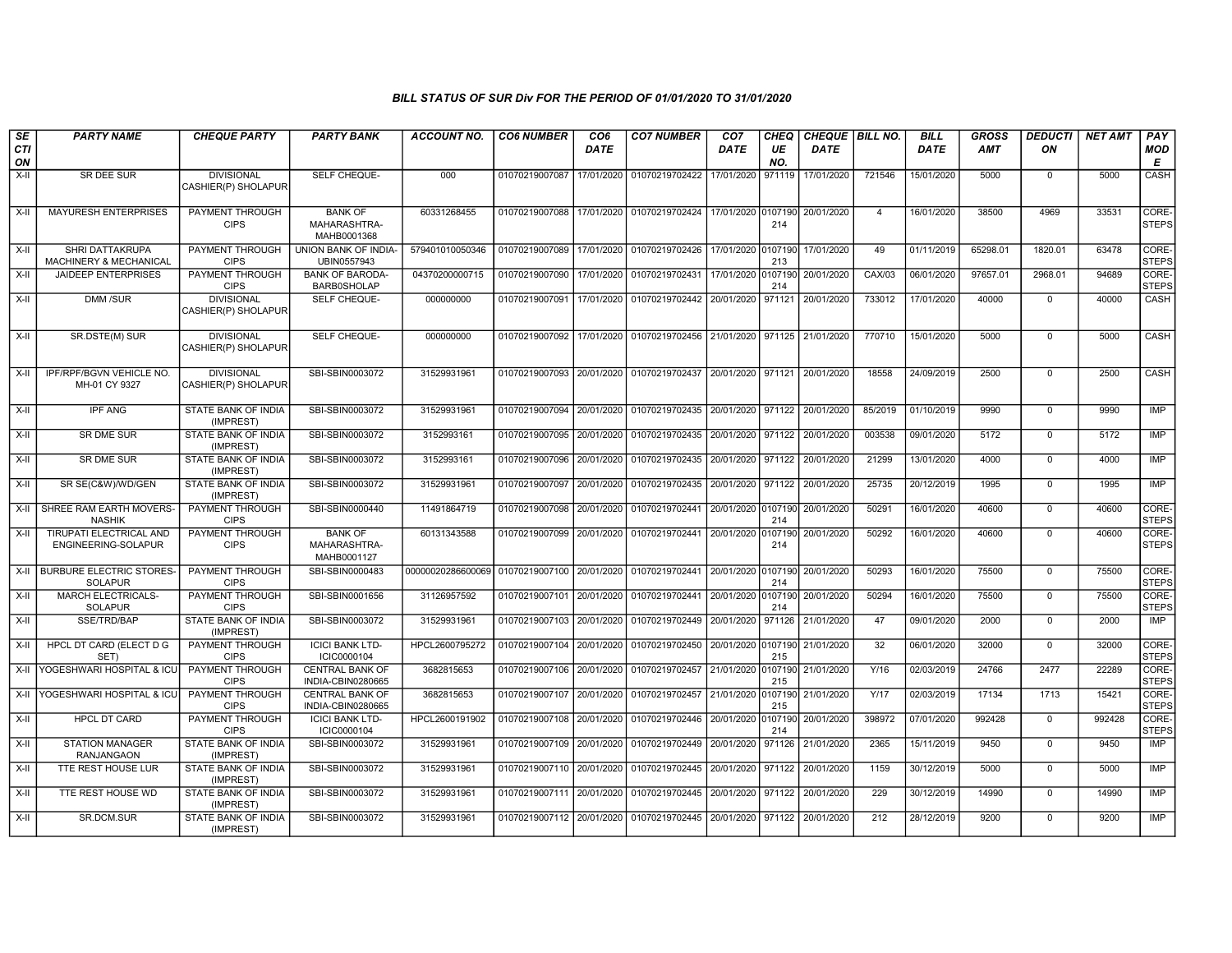| SE<br><b>CTI</b> | <b>PARTY NAME</b>                    | <b>CHEQUE PARTY</b>                     | <b>PARTY BANK</b>                                        | <b>ACCOUNT NO.</b>                                                           | <b>CO6 NUMBER</b>         | CO <sub>6</sub><br><b>DATE</b> | <b>CO7 NUMBER</b>                                                                          | CO <sub>7</sub><br><b>DATE</b> | CHEQ<br>UE     | CHEQUE   BILL NO.<br><b>DATE</b> |                    | <b>BILL</b><br><b>DATE</b> | GROSS<br><b>AMT</b> | <b>DEDUCTI</b><br>ON | <b>NET AMT</b> | PAY<br>MOD                       |
|------------------|--------------------------------------|-----------------------------------------|----------------------------------------------------------|------------------------------------------------------------------------------|---------------------------|--------------------------------|--------------------------------------------------------------------------------------------|--------------------------------|----------------|----------------------------------|--------------------|----------------------------|---------------------|----------------------|----------------|----------------------------------|
| ON               |                                      |                                         |                                                          |                                                                              |                           |                                |                                                                                            |                                | NO.            |                                  |                    |                            |                     |                      |                | Е                                |
| X-II             | SR.DCM.SUR                           | STATE BANK OF INDIA<br>(IMPREST)        | SBI-SBIN0003072                                          | 31529931961                                                                  | 01070219007113 20/01/2020 |                                | 01070219702447                                                                             | 20/01/2020                     | 971122         | 20/01/2020                       | 124                | 11/11/2019                 | 29730               | $\mathbf 0$          | 29730          | <b>IMP</b>                       |
|                  | X-II YOGESHWARI HOSPITAL & ICU       | PAYMENT THROUGH<br><b>CIPS</b>          | <b>CENTRAL BANK OF</b><br>INDIA-CBIN0280665              | 3682815653                                                                   | 01070219007114 20/01/2020 |                                | 01070219702457                                                                             | 21/01/2020 0107190             | 215            | 21/01/2020                       | Y/18               | 15/03/2019                 | 14683               | 1468                 | 13215          | CORE-<br><b>STEPS</b>            |
| $X-H$            | <b>YOGESHWARI HOSPITAL &amp; ICU</b> | PAYMENT THROUGH<br><b>CIPS</b>          | <b>CENTRAL BANK OF</b><br>INDIA-CBIN0280665              | 3682815653                                                                   | 01070219007115 20/01/2020 |                                | 01070219702457                                                                             | 21/01/2020 0107190             | 215            | 21/01/2020                       | Y/12               | 09/09/2019                 | 4916                | 491                  | 4425           | CORE-<br><b>STEPS</b>            |
| X-II             | MS/DD/GEN                            | STATE BANK OF INDIA<br>(IMPREST)        | SBI-SBIN0003072                                          | 31529931961                                                                  | 01070219007116 20/01/2020 |                                | 01070219702448                                                                             | 20/01/2020                     | 971126         | 21/01/2020                       | med/10             | 15/01/2020                 | 48618               | $\mathbf 0$          | 48618          | IMP                              |
| X-II             | MESSERS SHREE<br><b>CONSTRUCTION</b> | PAYMENT THROUGH<br><b>CIPS</b>          | <b>BANK OF</b><br>MAHARASHTRA-<br>MAHB0000627            | 20091901872                                                                  | 01070219007117 20/01/2020 |                                | 01070219702582                                                                             | 03/02/2020 0107190             | 226            | 05/02/2020                       | 271606             | 13/01/2020                 | 313180              | $\mathsf 0$          | 313180         | CORE-<br><b>STEPS</b>            |
| $X-H$            | DWIP BUILDCON PVT.LTD                | <b>PAYMENT THROUGH</b><br><b>CIPS</b>   | <b>HDFC BANK LTD-</b><br>HDFC0000181                     | 50200017281484                                                               |                           |                                | 01070219007118 20/01/2020 01070219702451                                                   | 20/01/2020 0107190             | 215            | 21/01/2020                       | 279201             | 16/01/2020                 | 184600              | $\overline{0}$       | 184600         | CORE-<br><b>STEPS</b>            |
|                  | X-II RELIANCE JIO INFOCOMM LTD       | <b>PAYMENT THROUGH</b><br><b>CIPS</b>   | <b>STANDARD</b><br><b>CHARTERED BANK-</b><br>SCBL0036084 | RJIO900630022469   01070219007119   20/01/2020   01070219702454   21/01/2020 |                           |                                |                                                                                            |                                | 0107190<br>215 | 21/01/2020                       | 552500024<br>980   | 01/01/2020                 | 263958              | 5279                 | 258679         | CORE-<br><b>STEPS</b>            |
| X-II             | A O (CASH) BSNL SOLAPUR              | A O (CASH) BSNL<br><b>SOLAPUR</b>       | SELF CHEQUE-                                             | 000000000                                                                    |                           |                                | 01070219007120 20/01/2020 01070219702453 21/01/2020 971123 21/01/2020                      |                                |                |                                  | 101538383<br>70109 | 06/01/2020                 | 10101               | $\mathbf 0$          | 10101          | <b>BANK</b><br>CHEQ<br><b>UE</b> |
| X-II             | AO/ CASH/ BSNL GULBARGA              | AO/ CASH/ BSNL<br><b>GULBARGA</b>       | SELF CHEQUE-                                             | 000000000                                                                    |                           |                                | 01070219007121 20/01/2020 01070219702453 21/01/2020 971124 21/01/2020 731159116 06/01/2020 |                                |                |                                  |                    |                            | 9583                | $\mathbf 0$          | 9583           | <b>BANK</b><br>CHEQ<br><b>UE</b> |
| X-II             | A O (CASH) BSNL SOLAPUR              | A O (CASH) BSNL<br><b>SOLAPUR</b>       | <b>SELF CHEQUE-</b>                                      | 000000000                                                                    | 01070219007122 20/01/2020 |                                | 01070219702453 21/01/2020 971123 21/01/2020                                                |                                |                |                                  | 101087083<br>10112 | 06/01/2020                 | 932                 | $\overline{0}$       | 932            | <b>BANK</b><br>CHEQ<br>UE        |
| X-II             | A O (CASH) BSNL SOLAPUR              | A O (CASH) BSNL<br><b>SOLAPUR</b>       | <b>SELF CHEQUE-</b>                                      | 000000000                                                                    | 01070219007123 20/01/2020 |                                | 01070219702476 22/01/2020 971127                                                           |                                |                | 22/01/2020                       | 423584677          | 15/01/2020                 | 11610               | $\Omega$             | 11610          | <b>BANK</b><br>CHEQ<br><b>UE</b> |
| $X-H$            | A O (CASH) BSNL SOLAPUR              | A O (CASH) BSNL<br><b>SOLAPUR</b>       | SELF CHEQUE-                                             | 000000000                                                                    |                           |                                | 01070219007124 20/01/2020 01070219702453 21/01/2020 971123 21/01/2020                      |                                |                |                                  | 101837128<br>50095 | 15/01/2020                 | 990                 | $\mathbf 0$          | 990            | <b>BANK</b><br>CHEQ<br><b>UE</b> |
| X-II             | A O (CASH) BSNL SOLAPUR              | A O (CASH) BSNL<br><b>SOLAPUR</b>       | <b>SELF CHEQUE-</b>                                      | 000000000                                                                    | 01070219007125 20/01/2020 |                                | 01070219702453 21/01/2020 971123 21/01/2020                                                |                                |                |                                  | 100966397<br>60113 | 15/01/2020                 | 1770                | $\mathbf 0$          | 1770           | <b>BANK</b><br>CHEQ<br><b>UE</b> |
| X-II             | A O (CASH) BSNL SOLAPUR              | A O (CASH) BSNL<br><b>SOLAPUR</b>       | SELF CHEQUE-                                             | 000000000                                                                    |                           |                                | 01070219007126   20/01/2020   01070219702453   21/01/2020   971123   21/01/2020            |                                |                |                                  | 101946922<br>00096 | 06/01/2020                 | 7650                | $\mathbf 0$          | 7650           | <b>BANK</b><br>CHEQ<br><b>UE</b> |
| X-II             | A O (CASH) BSNL SOLAPUR              | A O (CASH) BSNL<br><b>SOLAPUR</b>       | SELF CHEQUE-                                             | 000000000                                                                    |                           |                                | 01070219007127 20/01/2020 01070219702455 21/01/2020 971123                                 |                                |                | 21/01/2020                       | 101212094<br>10111 | 06/01/2020                 | 51758               | $\mathbf 0$          | 51758          | <b>BANK</b><br>CHEQ<br><b>UE</b> |
| X-II             | IPF/RPF/WD                           | <b>STATE BANK OF INDIA</b><br>(IMPREST) | SBI-SBIN0003072                                          | 31529931961                                                                  | 01070219007128 21/01/2020 |                                | 01070219702452 21/01/2020 971126                                                           |                                |                | 21/01/2020                       | 7585               | 03/12/2019                 | 2500                | $\mathbf 0$          | 2500           | IMP                              |
| X-II             | MS/DD/GEN                            | STATE BANK OF INDIA<br>(IMPREST)        | SBI-SBIN0003072                                          | 31529931961                                                                  | 01070219007129 21/01/2020 |                                | 01070219702452 21/01/2020 971126                                                           |                                |                | 21/01/2020                       | med/15             | 15/01/2020                 | 2500                | $\mathbf 0$          | 2500           | IMP                              |
| $X-II$           | CCOR/RCD/DD/DG SET                   | <b>STATE BANK OF INDIA</b><br>(IMPREST) | SBI-SBIN0003072                                          | 31529931961                                                                  | 01070219007130 21/01/2020 |                                | 01070219702452 21/01/2020 971126                                                           |                                |                | 21/01/2020                       | 26940              | 04/12/2019                 | 9576                | $\overline{0}$       | 9576           | <b>IMP</b>                       |
| X-II             | SR DEE/SUR/GEN                       | <b>STATE BANK OF INDIA</b><br>(IMPREST) | SBI-SBIN0003072                                          | 31529931961                                                                  | 01070219007131 21/01/2020 |                                | 01070219702452 21/01/2020 971126                                                           |                                |                | 21/01/2020                       | 217                | 14/01/2020                 | 4000                | $\mathbf 0$          | 4000           | <b>IMP</b>                       |
| X-II             | CHC/SUR/GEN                          | STATE BANK OF INDIA<br>(IMPREST)        | SBI-SBIN0003072                                          | 31529931961                                                                  | 01070219007132 21/01/2020 |                                | 01070219702452                                                                             | 21/01/2020                     | 971126         | 21/01/2020                       | 002872             | 07/12/2019                 | 4657                | $\mathbf 0$          | 4657           | IMP                              |
| X-II             | CCOR/SUR/GEN                         | <b>STATE BANK OF INDIA</b><br>(IMPREST) | SBI-SBIN0003072                                          | 31529931961                                                                  | 01070219007133 21/01/2020 |                                | 01070219702452 21/01/2020 971126                                                           |                                |                | 21/01/2020                       | 3271               | 11/01/2020                 | 490                 | $\mathbf 0$          | 490            | <b>IMP</b>                       |
| X-II             | CCOR/SUR/LOBBY                       | STATE BANK OF INDIA<br>(IMPREST)        | SBI-SBIN0003072                                          | 31529931961                                                                  |                           |                                | 01070219007134 21/01/2020 01070219702452 21/01/2020 971126                                 |                                |                | 21/01/2020                       | 80                 | 10/01/2020                 | 4956                | $\mathbf 0$          | 4956           | IMP                              |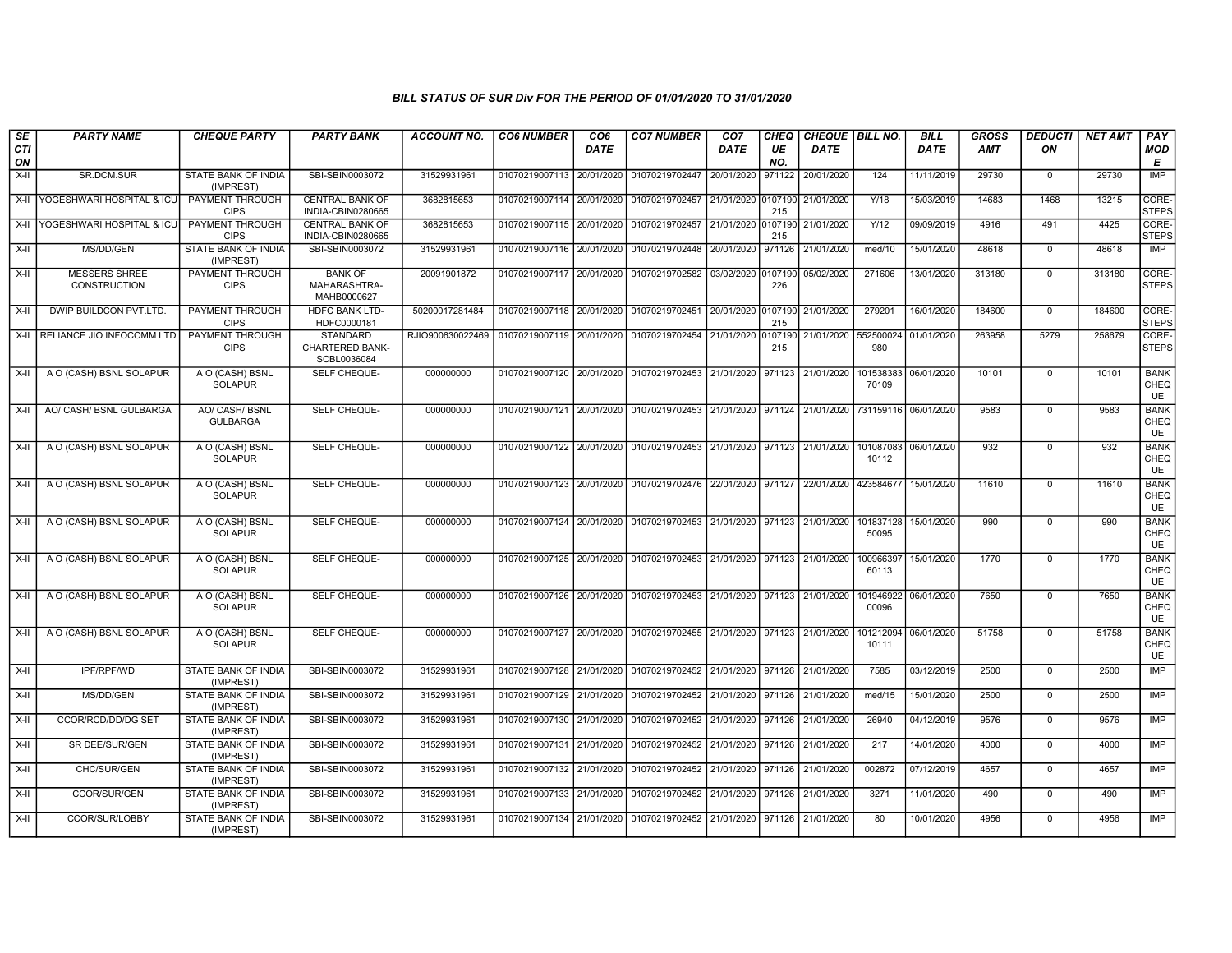| SE               | <b>PARTY NAME</b>                | <b>CHEQUE PARTY</b>                      | <b>PARTY BANK</b>                                        | <b>ACCOUNT NO.</b> | <b>CO6 NUMBER</b>         | CO <sub>6</sub> | <b>CO7 NUMBER</b>                                                      | CO <sub>7</sub>    | <b>CHEQ</b>    | CHEQUE   BILL NO. |                   | <b>BILL</b> | GROSS      | <b>DEDUCTI</b> | <b>NET AMT</b> | <b>PAY</b>            |
|------------------|----------------------------------|------------------------------------------|----------------------------------------------------------|--------------------|---------------------------|-----------------|------------------------------------------------------------------------|--------------------|----------------|-------------------|-------------------|-------------|------------|----------------|----------------|-----------------------|
| <b>CTI</b><br>ON |                                  |                                          |                                                          |                    |                           | DATE            |                                                                        | DATE               | UE<br>NO.      | <b>DATE</b>       |                   | <b>DATE</b> | <b>AMT</b> | ΟN             |                | <b>MOD</b><br>Е       |
| X-II             | SSE/P WAY/JH                     | <b>DIVISIONAL</b><br>CASHIER(P) SHOLAPUR | SBI-SBIN0003072                                          | 31529931961        | 01070219007135 21/01/2020 |                 | 01070219702459                                                         | 21/01/2020         | 971125         | 21/01/2020        | 3432              | 30/12/2019  | 13200      | $\mathbf 0$    | 13200          | CASH                  |
| X-II             | <b>SSE/P WAY/S/DD</b>            | STATE BANK OF INDIA<br>(IMPREST)         | SBI-SBIN0003072                                          | 31529931961        | 01070219007136 21/01/2020 |                 | 01070219702458 21/01/2020 971126                                       |                    |                | 21/01/2020        | 432               | 02/01/2020  | 14000      | $\mathbf 0$    | 14000          | IMP                   |
| X-II             | <b>SSE/P WAY/YL</b>              | <b>STATE BANK OF INDIA</b><br>(IMPREST)  | SBI-SBIN0003072                                          | 31529931961        | 01070219007137 21/01/2020 |                 | 01070219702458                                                         | 21/01/2020 971126  |                | 21/01/2020        | $\overline{20}$   | 07/12/2019  | 13861      | $\Omega$       | 13861          | IMP                   |
| X-II             | <b>SSE WORKS SUR</b>             | STATE BANK OF INDIA<br>(IMPREST)         | SBI-SBIN0003072                                          | 31529931961        | 01070219007138 21/01/2020 |                 | 01070219702458                                                         | 21/01/2020 971126  |                | 21/01/2020        | 13                | 04/01/2020  | 19921      | $\mathsf 0$    | 19921          | IMP                   |
| X-II             | PRAVIN TRADING COMPANY           | PAYMENT THROUGH<br><b>CIPS</b>           | <b>UCO BANK-</b><br>UCBA0002282                          | 22820210000151     | 01070219007139 21/01/2020 |                 | 01070219702485 23/01/2020 0107190                                      |                    | 219            | 24/01/2020        | 123               | 06/01/2020  | 30975      | $\mathbf 0$    | 30975          | CORE-<br><b>STEPS</b> |
| X-II             | <b>PRAGATI ENTERPRISES</b>       | <b>PAYMENT THROUGH</b><br><b>CIPS</b>    | <b>HDFC BANK LTD-</b><br>HDFC0000181                     | 50200035064446     | 01070219007140 21/01/2020 |                 | 01070219702461                                                         | 21/01/2020 0107190 | 215            | 21/01/2020        | PE/SUR/SI<br>G/07 | 16/01/2020  | 69389      | 2813           | 66576          | CORE-<br><b>STEPS</b> |
| $X-H$            | <b>ARCON ENGINEERING</b>         | <b>PAYMENT THROUGH</b><br><b>CIPS</b>    | <b>BANK OF</b><br>MAHARASHTRA-<br>MAHB0001830            | 60295691810        | 01070219007141 21/01/2020 |                 | 01070219702462 21/01/2020 0107190                                      |                    | 215            | 21/01/2020        | 19/08             | 06/01/2020  | 64449      | 2162           | 62287          | CORE-<br><b>STEPS</b> |
| $X-H$            | PATIL TOURS AND TRAVELS          | <b>PAYMENT THROUGH</b><br><b>CIPS</b>    | STATE BANK OF INDIA-<br>SBIN0021963                      | 37311501183        | 01070219007142 21/01/2020 |                 | 01070219702460 21/01/2020 0107190                                      |                    | 215            | 21/01/2020        | 0193              | 04/10/2019  | 70031      | 1951           | 68080          | CORE-<br><b>STEPS</b> |
| $X-H$            | ALAKNANDA ADVERTISING<br>PVT LTD | <b>PAYMENT THROUGH</b><br><b>CIPS</b>    | <b>STANDARD</b><br><b>CHARTERED BANK-</b><br>SCBL0036078 | 42705480662        |                           |                 | 01070219007143 21/01/2020 01070219702470 21/01/2020 0107190            |                    | 216            | 22/01/2020        | SOL/19-<br>20/8   | 14/04/2019  | 7784       | $\mathbf 0$    | 7784           | CORE-<br><b>STEPS</b> |
| $X-H$            | ALAKNANDA ADVERTISING<br>PVT LTD | PAYMENT THROUGH<br><b>CIPS</b>           | <b>STANDARD</b><br><b>CHARTERED BANK-</b><br>SCBL0036078 | 42705480662        |                           |                 | 01070219007144 21/01/2020 01070219702470 21/01/2020 0107190            |                    | 216            | 22/01/2020        | SOL/19-<br>20/7   | 14/04/2019  | 7784       | $\mathbf 0$    | 7784           | CORE-<br><b>STEPS</b> |
| X-II             | ALAKNANDA ADVERTISING<br>PVT LTD | PAYMENT THROUGH<br><b>CIPS</b>           | STANDARD<br><b>CHARTERED BANK-</b><br>SCBL0036078        | 42705480662        |                           |                 | 01070219007145 21/01/2020 01070219702470 21/01/2020 0107190            |                    | 216            | 22/01/2020        | SOL/19-<br>20/6   | 14/04/2019  | 7277       | $\mathbf 0$    | 7277           | CORE-<br><b>STEPS</b> |
| $X-H$            | ALAKNANDA ADVERTISING<br>PVT LTD | <b>PAYMENT THROUGH</b><br><b>CIPS</b>    | <b>STANDARD</b><br><b>CHARTERED BANK-</b><br>SCBL0036078 | 42705480662        |                           |                 | 01070219007146 21/01/2020 01070219702470 21/01/2020 0107190            |                    | 216            | 22/01/2020        | SOL/19-<br>20/1   | 11/04/2019  | 6919       | $\mathbf 0$    | 6919           | CORE-<br><b>STEPS</b> |
| $X-H$            | ALAKNANDA ADVERTISING<br>PVT LTD | PAYMENT THROUGH<br><b>CIPS</b>           | <b>STANDARD</b><br><b>CHARTERED BANK-</b><br>SCBL0036078 | 42705480662        |                           |                 | 01070219007147 21/01/2020 01070219702470 21/01/2020 0107190            |                    | 216            | 22/01/2020        | SOL/19-<br>20/3   | 12/04/2019  | 6919       | $\mathbf 0$    | 6919           | CORE-<br><b>STEPS</b> |
| X-II             | ALAKNANDA ADVERTISING<br>PVT LTD | PAYMENT THROUGH<br><b>CIPS</b>           | STANDARD<br><b>CHARTERED BANK-</b><br>SCBL0036078        | 42705480662        |                           |                 | 01070219007148 21/01/2020 01070219702470 21/01/2020 0107190            |                    | 216            | 22/01/2020        | SOL/19-<br>20/2   | 12/04/2019  | 7784       | $\mathbf 0$    | 7784           | CORE-<br><b>STEPS</b> |
| X-II             | <b>IPF RPF SIB SUR</b>           | <b>DIVISIONAL</b><br>CASHIER(P) SHOLAPUR | SBI-SBIN0003072                                          | 31529931961        | 01070219007149 21/01/2020 |                 | 01070219702464                                                         | 21/01/2020         | 971125         | 21/01/2020        | 003200            | 12/12/2019  | 4833       | $\Omega$       | 4833           | CASH                  |
|                  | X-II YOGESHWARI HOSPITAL & ICU   | <b>PAYMENT THROUGH</b><br><b>CIPS</b>    | <b>CENTRAL BANK OF</b><br>INDIA-CBIN0280665              | 3682815653         |                           |                 | 01070219007150 21/01/2020 01070219702463 21/01/2020 0107190 21/01/2020 |                    | 215            |                   | Y/19              | 25/03/2019  | 236220     | 23622          | 212598         | CORE-<br><b>STEPS</b> |
|                  | X-II YOGESHWARI HOSPITAL & ICU   | <b>PAYMENT THROUGH</b><br><b>CIPS</b>    | <b>CENTRAL BANK OF</b><br>INDIA-CBIN0280665              | 3682815653         | 01070219007151 21/01/2020 |                 | 01070219702463 21/01/2020 0107190                                      |                    | 215            | 21/01/2020        | Y/11              | 09/09/2019  | 68141      | 6814           | 61327          | CORE-<br><b>STEPS</b> |
| X-II             | SR DSTE(M)/SUR                   | STATE BANK OF INDIA<br>(IMPREST)         | SBI-SBIN0003072                                          | 31529931961        | 01070219007152 21/01/2020 |                 | 01070219702465 21/01/2020                                              |                    | 971126         | 21/01/2020        | 4601              | 21/12/2019  | 9985       | $\mathbf 0$    | 9985           | <b>IMP</b>            |
|                  | X-II YOGESHWARI HOSPITAL & ICU   | PAYMENT THROUGH<br><b>CIPS</b>           | <b>CENTRAL BANK OF</b><br>INDIA-CBIN0280665              | 3682815653         | 01070219007153 21/01/2020 |                 | 01070219702463                                                         | 21/01/2020 0107190 | 215            | 21/01/2020        | Y/15              | 17/02/2019  | 68774      | 6877           | 61897          | CORE-<br><b>STEPS</b> |
|                  | X-II YOGESHWARI HOSPITAL & ICU   | <b>PAYMENT THROUGH</b><br><b>CIPS</b>    | <b>CENTRAL BANK OF</b><br>INDIA-CBIN0280665              | 3682815653         | 01070219007154 21/01/2020 |                 | 01070219702463 21/01/2020 0107190                                      |                    | 215            | 21/01/2020        | Y/14              | 14/02/2019  | 51925      | 5193           | 46732          | CORE-<br><b>STEPS</b> |
|                  | X-II PRANESH N AURANGABADKAR     | PAYMENT THROUGH<br><b>CIPS</b>           | <b>BANK OF BARODA</b><br><b>BARB0SHOLAP</b>              | 04370100002305     | 01070219007155 21/01/2020 |                 | 01070219702466 21/01/2020 0107190                                      |                    | 215            | 21/01/2020        | 131               | 17/01/2020  | 21555      | $\mathbf 0$    | 21555          | CORE-<br><b>STEPS</b> |
|                  | X-II YOGESHWARI HOSPITAL & ICU   | PAYMENT THROUGH<br><b>CIPS</b>           | <b>CENTRAL BANK OF</b><br>INDIA-CBIN0280665              | 3682815653         |                           |                 | 01070219007156 21/01/2020 01070219702463                               | 21/01/2020 0107190 | 215            | 21/01/2020        | Y/13              | 11/02/2019  | 70176      | 7018           | 63158          | CORE-<br><b>STEPS</b> |
|                  | X-II YOGESHWARI HOSPITAL & ICL   | PAYMENT THROUGH<br><b>CIPS</b>           | <b>CENTRAL BANK OF</b><br>INDIA-CBIN0280665              | 3682815653         |                           |                 | 01070219007157 21/01/2020 01070219702463                               | 21/01/2020         | 0107190<br>215 | 21/01/2020        | Y/10              | 09/09/2019  | 60659      | 6065           | 54594          | CORE-<br><b>STEPS</b> |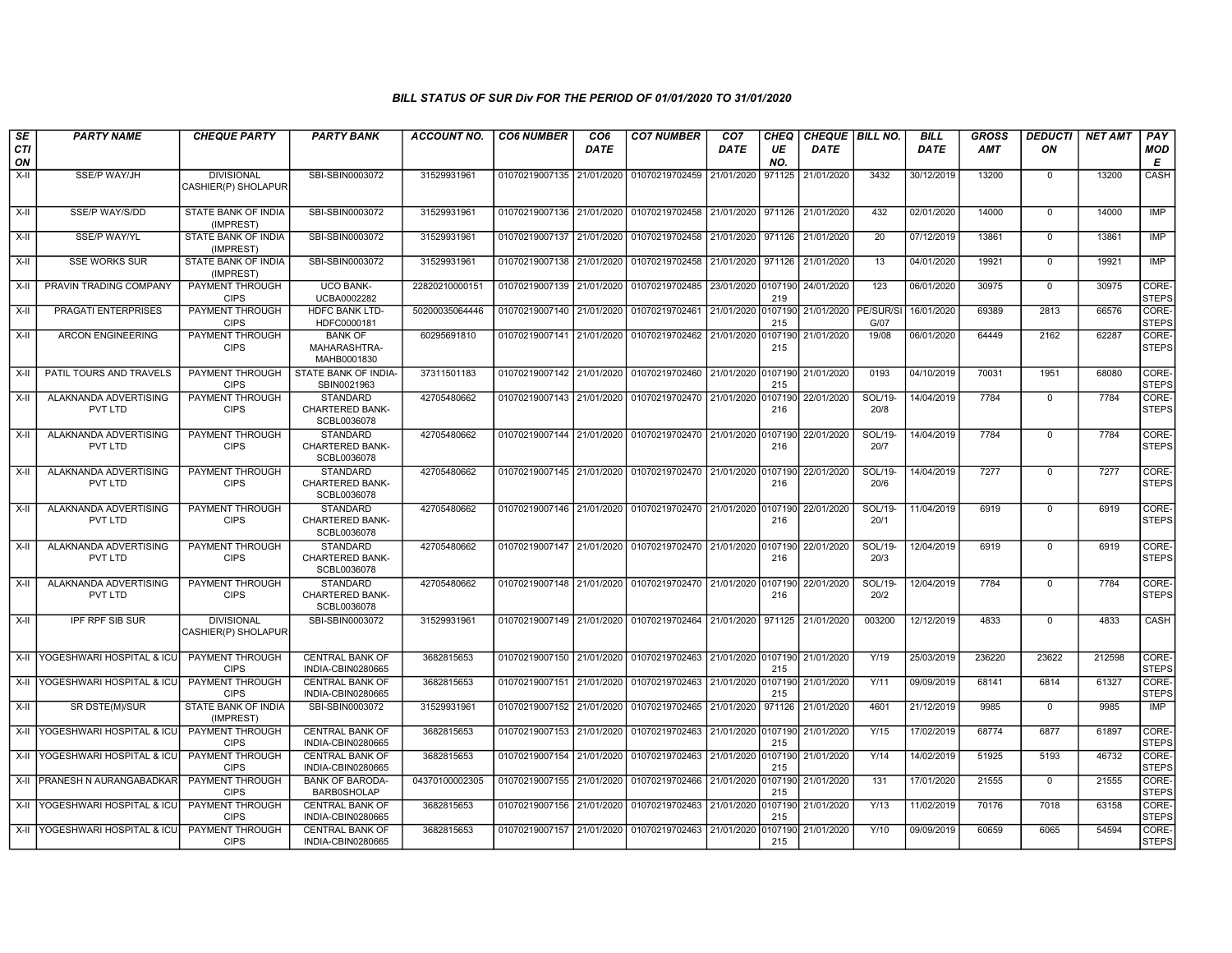| SE<br>CTI<br>ON | <b>PARTY NAME</b>                                                      | <b>CHEQUE PARTY</b>                      | <b>PARTY BANK</b>                     | <b>ACCOUNT NO.</b> | <b>CO6 NUMBER</b>         | CO <sub>6</sub><br><b>DATE</b> | <b>CO7 NUMBER</b>                                                     | CO <sub>7</sub><br><b>DATE</b> | CHEQ<br>UE<br>NO. | CHEQUE   BILL NO.<br><b>DATE</b> |                | <b>BILL</b><br><b>DATE</b> | <b>GROSS</b><br>AMT | <b>DEDUCTI</b><br>ON | <b>NET AMT</b> | PAY<br>MOD<br>Е       |
|-----------------|------------------------------------------------------------------------|------------------------------------------|---------------------------------------|--------------------|---------------------------|--------------------------------|-----------------------------------------------------------------------|--------------------------------|-------------------|----------------------------------|----------------|----------------------------|---------------------|----------------------|----------------|-----------------------|
| X-II            | SR DSTE(M)/SUR                                                         | STATE BANK OF INDIA<br>(IMPREST)         | SBI-SBIN0003072                       | 31529931961        | 01070219007158 21/01/2020 |                                | 01070219702465 21/01/2020                                             |                                | 971126            | 21/01/2020                       | 26824          | 26/12/2019                 | 9400                | $\mathbf 0$          | 9400           | IMP                   |
|                 | X-II   SM/KLBG (CLEANLINESS IMP)                                       | <b>DIVISIONAL</b><br>CASHIER(P) SHOLAPUR | DUMMY-                                | 11111111111        | 01070219007159 21/01/2020 |                                | 01070219702468 21/01/2020                                             |                                | 971125            | 21/01/2020                       | 27             | 25/11/2019                 | 100178              | $\mathbf 0$          | 100178         | CASH                  |
| X-II            | ADEN/ANG                                                               | STATE BANK OF INDIA<br>(IMPREST)         | SBI-SBIN0003072                       | 31529931961        | 01070219007160 21/01/2020 |                                | 01070219702467 21/01/2020                                             |                                |                   | 971126 21/01/2020                | 2249           | 19/12/2019                 | 5290                | $\mathbf 0$          | 5290           | IMP                   |
| X-II            | ULTRA RAIL CONSTRUCTION<br>AND SERVICE PROVIDER                        | PAYMENT THROUGH<br><b>CIPS</b>           | <b>ICICI BANK LTD-</b><br>ICIC0000379 | 037905004665       | 01070219007161            | 22/01/2020                     | 01070219702473 22/01/2020 0107190                                     |                                | 216               | 22/01/2020                       | 2019-20/01     | 26/12/2019                 | 237590              | 31582                | 206008         | CORE-<br><b>STEPS</b> |
| X-II            | PARESH LAXMANRAO<br>KHANDAGALE                                         | PAYMENT THROUGH<br><b>CIPS</b>           | SBI-SBIN0001928                       | 10846265360        | 01070219007162            | 22/01/2020                     | 01070219702474                                                        | 22/01/2020                     | 0107190<br>216    | 22/01/2020                       | 2019-20/03     | 14/01/2020                 | 67483               | 2301                 | 65182          | CORE-<br><b>STEPS</b> |
| X-II            | CCOR/DD/LOBBY                                                          | STATE BANK OF INDIA<br>(IMPREST)         | SBI-SBIN0003072                       | 31529931961        | 01070219007163            | 22/01/2020                     | 01070219702471 22/01/2020                                             |                                | 971129            | 22/01/2020                       | 297            | 20/12/2019                 | 498                 | $\mathbf 0$          | 498            | <b>IMP</b>            |
| X-II            | IPF/RPF/BGVN VEHICLE NO.<br>MH-01 CY 9327                              | <b>DIVISIONAL</b><br>CASHIER(P) SHOLAPUR | SBI-SBIN0003072                       | 31529931961        | 01070219007164 22/01/2020 |                                | 01070219702472 22/01/2020 971128                                      |                                |                   | 22/01/2020                       | 19093          | 16/10/2019                 | 2500                | $\mathbf 0$          | 2500           | <b>CASH</b>           |
| X-II            | <b>IPF ANG</b>                                                         | STATE BANK OF INDIA<br>(IMPREST)         | SBI-SBIN0003072                       | 31529931961        |                           |                                | 01070219007165 22/01/2020 01070219702471 22/01/2020 971129 22/01/2020 |                                |                   |                                  | 99/2019        | 01/11/2019                 | 9990                | $\mathbf 0$          | 9990           | <b>IMP</b>            |
| X-II            | <b>IPF/RPF/BGVN</b>                                                    | <b>DIVISIONAL</b><br>CASHIER(P) SHOLAPUR | SBI-SBIN0003072                       | 31529931961        |                           |                                | 01070219007166 22/01/2020 01070219702472 22/01/2020 971128 22/01/2020 |                                |                   |                                  | 2640           | 04/11/2019                 | 500                 | $\mathbf 0$          | 500            | <b>CASH</b>           |
| X-II            | SR.DEN/CO/SUR                                                          | STATE BANK OF INDIA<br>(IMPREST)         | SBI-SBIN0003072                       | 31529931961        | 01070219007167 22/01/2020 |                                | 01070219702483                                                        | 22/01/2020                     | 971131            | 23/01/2020                       | 21341          | 08/01/2020                 | 5000                | $\mathbf 0$          | 5000           | IMP                   |
|                 | X-II STATION DIRECTOR SOLAPUR                                          | <b>STATE BANK OF INDIA</b><br>(IMPREST)  | SBI-SBIN0003072                       | 31529931961        | 01070219007168 22/01/2020 |                                | 01070219702475 22/01/2020                                             |                                | 971129            | 22/01/2020                       | 1006           | 07/01/2020                 | 49511               | $\mathbf 0$          | 49511          | IMP                   |
| X-II            | MAHARASHTRA STATE<br>ELECTRICITY DISTRIBUTION<br><b>COMPANY</b>        | PAYMENT THROUGH<br><b>CIPS</b>           | CANARA BANK-<br>CNRB0001903           | 1903201010183      | 01070219007169 22/01/2020 |                                | 01070219702479 22/01/2020 0107190                                     |                                | 217               | 23/01/2020                       | 670066701      | 16/01/2020                 | 187250              | $\mathbf 0$          | 187250         | CORE-<br><b>STEPS</b> |
| $X-H$           | <b>MAHARASHTRA STATE</b><br>ELECTRICITY DISTRIBUTION<br><b>COMPANY</b> | PAYMENT THROUGH<br><b>CIPS</b>           | <b>CANARA BANK-</b><br>CNRB0001903    | 1903201010183      |                           |                                | 01070219007170 22/01/2020 01070219702479 22/01/2020 0107190           |                                | 217               | 23/01/2020 672176950             |                | 18/01/2020                 | 262220              | $\mathbf 0$          | 262220         | CORE-<br><b>STEPS</b> |
| X-II            | MAHARASHTRA STATE<br>ELECTRICITY DISTRIBUTION<br><b>COMPANY</b>        | PAYMENT THROUGH<br><b>CIPS</b>           | CANARA BANK-<br>CNRB0001903           | 1903201010183      | 01070219007171 22/01/2020 |                                | 01070219702479 22/01/2020 0107190                                     |                                | 217               | 23/01/2020 672362863             |                | 18/01/2020                 | 14210               | $\mathbf 0$          | 14210          | CORE-<br><b>STEPS</b> |
| X-II            | <b>MAHARASHTRA STATE</b><br>ELECTRICITY DISTRIBUTION<br><b>COMPANY</b> | PAYMENT THROUGH<br><b>CIPS</b>           | CANARA BANK-<br>CNRB0001903           | 1903201010183      | 01070219007172 22/01/2020 |                                | 01070219702479 22/01/2020 0107190                                     |                                | 217               | 23/01/2020 667533335             |                | 13/01/2020                 | 200360              | $\Omega$             | 200360         | CORE-<br><b>STEPS</b> |
| X-II            | <b>MAHARASHTRA STATE</b><br>ELECTRICITY DISTRIBUTION<br><b>COMPANY</b> | PAYMENT THROUGH<br><b>CIPS</b>           | CANARA BANK-<br>CNRB0001903           | 1903201010183      |                           |                                | 01070219007173 22/01/2020 01070219702479                              | 22/01/2020 0107190             | 217               | 23/01/2020 669642456             |                | 15/01/2020                 | 15970               | $\Omega$             | 15970          | CORE-<br><b>STEPS</b> |
| X-II            | CCOR PB FUEL DG IMP                                                    | STATE BANK OF INDIA<br>(IMPREST)         | SBI-SBIN0003072                       | 31529931961        | 01070219007174 22/01/2020 |                                | 01070219702483                                                        | 22/01/2020                     | 971131            | 23/01/2020                       | 51957          | 10/12/2019                 | 7930                | $\mathbf 0$          | 7930           | <b>IMP</b>            |
| X-II            | <b>CCOR PB RR</b>                                                      | STATE BANK OF INDIA<br>(IMPREST)         | SBI-SBIN0003072                       | 31529931961        | 01070219007175 22/01/2020 |                                | 01070219702483                                                        | 22/01/2020                     | 971131            | 23/01/2020                       | 10             | 01/11/2019                 | 9900                | 0                    | 9900           | IMP                   |
| X-II            | SR SE(C&W)/WD/ARME                                                     | STATE BANK OF INDIA<br>(IMPREST)         | SBI-SBIN0003072                       | 31529931961        | 01070219007176 22/01/2020 |                                | 01070219702483                                                        | 22/01/2020                     | 971131            | 23/01/2020                       | 10231          | 21/12/2019                 | 9204                | $\Omega$             | 9204           | IMP                   |
| X-II            | SSE(ELECT/M)/KWV                                                       | STATE BANK OF INDIA<br>(IMPREST)         | SBI-SBIN0003072                       | 31529931961        | 01070219007177 22/01/2020 |                                | 01070219702483                                                        | 22/01/2020                     | 971131            | 23/01/2020                       | 02             | 18/12/2019                 | 1490                | $\mathbf 0$          | 1490           | <b>IMP</b>            |
| X-II            | SSE(E/M)/ANG                                                           | STATE BANK OF INDIA<br>(IMPREST)         | SBI-SBIN0003072                       | 31529931961        | 01070219007178 22/01/2020 |                                | 01070219702483                                                        | 22/01/2020                     | 971131            | 23/01/2020                       | 162            | 04/01/2020                 | 6992                | $\mathbf 0$          | 6992           | IMP                   |
| X-II            | ANAND RISHIJI HOSPITAL AND<br>MEDICAL RESEARCH CENTER                  | PAYMENT THROUGH<br><b>CIPS</b>           | AXIS BANK-UTIB0000215                 | 215010100015941    | 01070219007179 22/01/2020 |                                | 01070219702477 22/01/2020 0107190 23/01/2020                          |                                | 217               |                                  | IPB012480<br>5 | 16/11/2019                 | 64500               | 6450                 | 58050          | CORE-<br><b>STEPS</b> |
| X-II            | I ANAND RISHIJI HOSPITAL AND<br>MEDICAL RESEARCH CENTER                | PAYMENT THROUGH<br><b>CIPS</b>           | AXIS BANK-UTIB0000215                 | 215010100015941    | 01070219007180 22/01/2020 |                                | 01070219702478                                                        | 22/01/2020                     | 0107190<br>217    | 23/01/2020                       | IPB012445<br>3 | 28/09/2019                 | 18082               | 1808                 | 16274          | CORE-<br><b>STEPS</b> |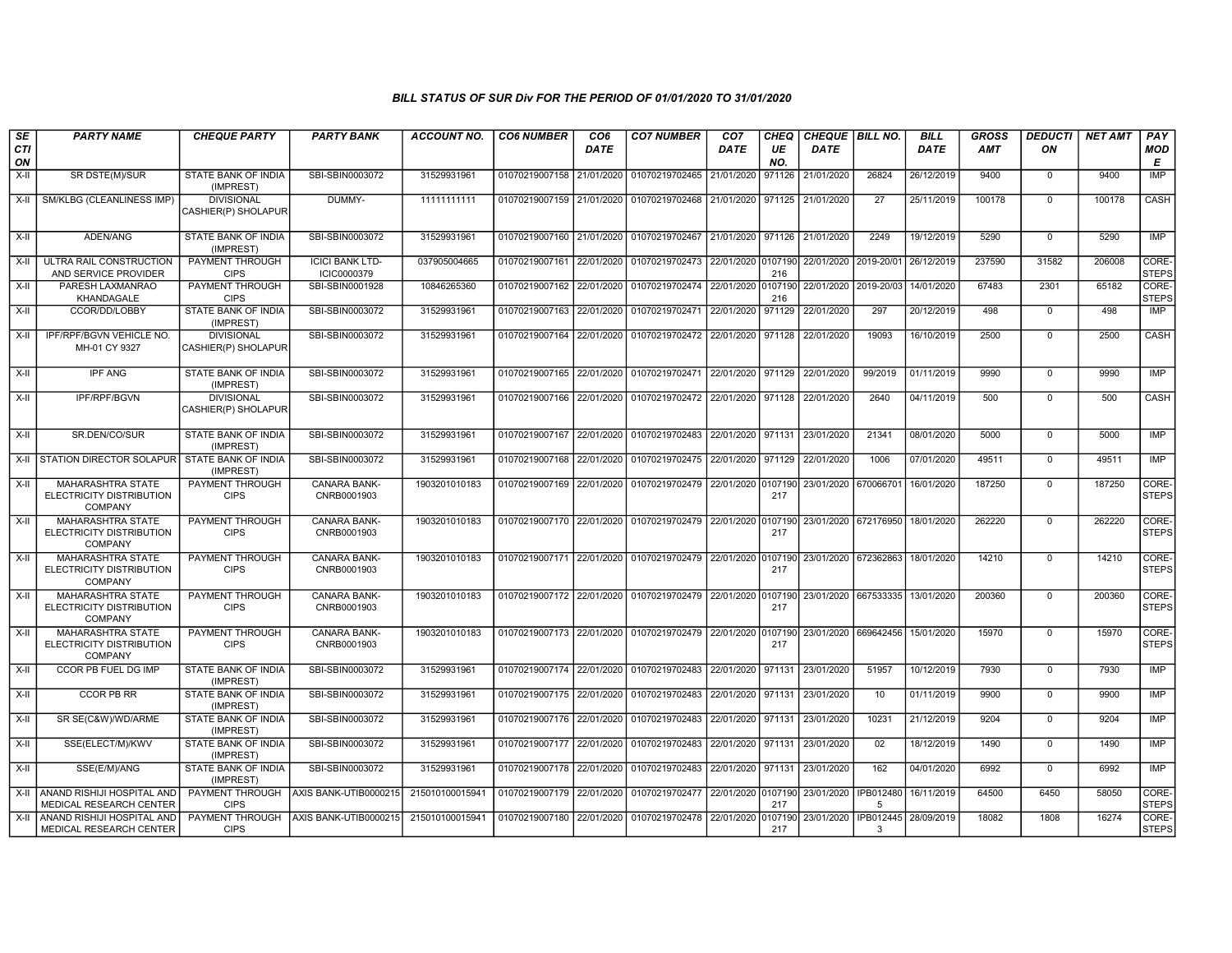| SE        | <b>PARTY NAME</b>                                          | <b>CHEQUE PARTY</b>                     | <b>PARTY BANK</b>                                     | <b>ACCOUNT NO.</b> | <b>CO6 NUMBER</b>         | CO <sub>6</sub> | <b>CO7 NUMBER</b>                                           | CO <sub>7</sub>    | <b>CHEQ</b>    | <b>CHEQUE   BILL NO.</b>            |                                 | <b>BILL</b> | GROSS  | <i><b>DEDUCTI</b></i> | <b>NET AMT</b> | <b>PAY</b>                  |
|-----------|------------------------------------------------------------|-----------------------------------------|-------------------------------------------------------|--------------------|---------------------------|-----------------|-------------------------------------------------------------|--------------------|----------------|-------------------------------------|---------------------------------|-------------|--------|-----------------------|----------------|-----------------------------|
| CTI<br>ON |                                                            |                                         |                                                       |                    |                           | <b>DATE</b>     |                                                             | <b>DATE</b>        | UE<br>NO.      | <b>DATE</b>                         |                                 | <b>DATE</b> | AMT    | ON                    |                | <b>MOD</b><br>E             |
| $X-II$    | ANAND RISHIJI HOSPITAL AND<br>MEDICAL RESEARCH CENTER      | PAYMENT THROUGH<br><b>CIPS</b>          | AXIS BANK-UTIB0000215                                 | 215010100015941    | 01070219007181 22/01/2020 |                 | 01070219702477                                              | 22/01/2020         | 0107190<br>217 | 23/01/2020 FIPB012480               | 3                               | 16/11/2019  | 52887  | 5289                  | 47598          | <b>CORE</b><br><b>STEPS</b> |
| $X-II$    | SSE(ART CRANE)/DD                                          | STATE BANK OF INDIA<br>(IMPREST)        | SBI-SBIN0003072                                       | 31529931961        | 01070219007182 22/01/2020 |                 | 01070219702483                                              | 22/01/2020         | 971131         | 23/01/2020                          | 525                             | 26/12/2019  | 9082   | $\mathbf 0$           | 9082           | <b>IMP</b>                  |
| $X-H$     | DD/C&W/ART IMP                                             | STATE BANK OF INDIA<br>(IMPREST)        | SBI-SBIN0003072                                       | 31529931961        | 01070219007183            | 22/01/2020      | 01070219702484                                              | 22/01/2020         | 971131         | 23/01/2020                          | 26667                           | 09/12/2019  | 17548  | $\Omega$              | 17548          | IMP                         |
| $X-H$     | DD/C&W/ARME/IMP                                            | STATE BANK OF INDIA<br>(IMPREST)        | SBI-SBIN0003072                                       | 31529931961        | 01070219007184            | 22/01/2020      | 01070219702484                                              | 22/01/2020         | 971131         | 23/01/2020                          | 152                             | 20/12/2019  | 9995   | $\Omega$              | 9995           | <b>IMP</b>                  |
| $X-II$    | CCOR/DD/LOBBY                                              | STATE BANK OF INDIA<br>(IMPREST)        | SBI-SBIN0003072                                       | 31529931961        | 01070219007185 22/01/2020 |                 | 01070219702484                                              | 22/01/2020         | 971131         | 23/01/2020                          | 3109                            | 01/11/2019  | 5000   | $\mathbf 0$           | 5000           | IMP                         |
| $X-H$     | CCOR/DD/LOBBY                                              | STATE BANK OF INDIA<br>(IMPREST)        | SBI-SBIN0003072                                       | 31529931961        | 01070219007186 22/01/2020 |                 | 01070219702484                                              | 22/01/2020         | 971131         | 23/01/2020                          | 390                             | 26/12/2019  | 9960   | $\Omega$              | 9960           | IMP                         |
| $X-II$    | CCOR/RR/SUR                                                | STATE BANK OF INDIA<br>(IMPREST)        | SBI-SBIN0003072                                       | 31529931961        | 01070219007188            | 22/01/2020      | 01070219702484                                              | 22/01/2020         | 971131         | 23/01/2020                          | 75                              | 08/01/2020  | 24710  | $\overline{0}$        | 24710          | IMP                         |
| X-II      | SHRI SHIV SAMARTH UDYOG<br><b>SAMUH SOLAPUR</b>            | PAYMENT THROUGH<br><b>CIPS</b>          | <b>BANK OF</b><br>MAHARASHTRA-<br>MAHB0001954         | 60289251731        | 01070219007189            | 22/01/2020      | 01070219702481                                              | 22/01/2020 0107190 | 217            | 23/01/2020                          | 209-20/07                       | 11/05/2019  | 3595   | 36                    | 3559           | CORE-<br><b>STEPS</b>       |
| X-II      | Jay Shri Krushna Caterers                                  | PAYMENT THROUGH<br><b>CIPS</b>          | <b>BANK OF INDIA-</b><br>BKID0000718                  | 071820110000329    | 01070219007190            | 22/01/2020      | 01070219702480                                              | 22/01/2020         | 0107190<br>217 | 23/01/2020 2019-20/08               |                                 | 05/10/2019  | 8125   | 81                    | 8044           | CORE-<br><b>STEPS</b>       |
| X-II      | Jay Shri Krushna Caterers                                  | <b>PAYMENT THROUGH</b><br><b>CIPS</b>   | <b>BANK OF INDIA-</b><br>BKID0000718                  | 071820110000329    | 01070219007191            | 22/01/2020      | 01070219702480                                              | 22/01/2020         | 0107190<br>217 |                                     | 23/01/2020 2019-20/08           | 11/05/2019  | 11833  | 118                   | 11715          | CORE-<br><b>STEPS</b>       |
| $X-H$     | SSE/P WAY/S/DD                                             | <b>STATE BANK OF INDIA</b><br>(IMPREST) | SBI-SBIN0003072                                       | 31529931961        | 01070219007192 22/01/2020 |                 | 01070219702489                                              | 23/01/2020         | 971131         | 23/01/2020                          | 430                             | 14/12/2019  | 13931  | $\Omega$              | 13931          | IMP                         |
| X-II      | ASHWIN MILK AGENCY                                         | PAYMENT THROUGH<br><b>CIPS</b>          | STATE BANK OF INDIA-<br>SBIN0020314                   | 62390386927        | 01070219007193            | 22/01/2020      | 01070219702482                                              | 22/01/2020         | 0107190<br>217 | 23/01/2020                          | 11th bill                       | 10/01/2020  | 13280  | 133                   | 13147          | CORE-<br><b>STEPS</b>       |
| $X-H$     | <b>SSETRDGR</b>                                            | STATE BANK OF INDIA<br>(IMPREST)        | SBI-SBIN0003072                                       | 31529931961        | 01070219007194 22/01/2020 |                 | 01070219702486                                              | 23/01/2020         | 971131         | 23/01/2020                          | 01/2020                         | 10/01/2020  | 2000   | $\mathbf 0$           | 2000           | IMP                         |
| $X-H$     | HPCL DT CARD (ELECT D G<br>SET)                            | PAYMENT THROUGH<br><b>CIPS</b>          | <b>ICICI BANK LTD-</b><br>ICIC0000104                 | HPCL2600795272     | 01070219007195 22/01/2020 |                 | 01070219702487                                              | 23/01/2020 0107190 | 217            | 23/01/2020                          | $\overline{28}$                 | 15/01/2020  | 30000  | $\Omega$              | 30000          | CORE-<br>STEPS              |
| $X-H$     | ANAND RISHIJI HOSPITAL AND<br>MEDICAL RESEARCH CENTER      | PAYMENT THROUGH<br><b>CIPS</b>          | AXIS BANK-UTIB0000215                                 | 215010100015941    | 01070219007196 23/01/2020 |                 | 01070219702488                                              | 23/01/2020         | 0107190<br>217 | 23/01/2020                          | IPB012480<br>$\mathbf{\Lambda}$ | 16/11/2019  | 16857  | 1686                  | 15171          | CORE-<br><b>STEPS</b>       |
| X-II      | ANAND RISHIJI HOSPITAL AND<br>MEDICAL RESEARCH CENTER      | PAYMENT THROUGH<br><b>CIPS</b>          | AXIS BANK-UTIB0000215                                 | 215010100015941    | 01070219007197            | 23/01/2020      | 01070219702488                                              | 23/01/2020         | 107190<br>217  | 23/01/2020   IPB012480              | $\Omega$                        | 16/11/2019  | 15953  | 1595                  | 14358          | CORE-<br><b>STEPS</b>       |
| X-II      | Í ANAND RISHIJI HOSPITAL AND<br>MEDICAL RESEARCH CENTER    | PAYMENT THROUGH<br><b>CIPS</b>          | AXIS BANK-UTIB0000215                                 | 215010100015941    | 01070219007198            | 23/01/2020      | 01070219702488                                              | 23/01/2020         | 0107190<br>217 | 23/01/2020                          | IPB012480<br>$\overline{2}$     | 16/11/2019  | 24472  | 2447                  | 22025          | CORE-<br><b>STEPS</b>       |
| $X-H$     | Í ANAND RISHIJI HOSPITAL AND<br>MEDICAL RESEARCH CENTER    | PAYMENT THROUGH<br><b>CIPS</b>          | AXIS BANK-UTIB0000215                                 | 215010100015941    | 01070219007199            | 23/01/2020      | 01070219702488                                              | 23/01/2020         | 0107190<br>217 | 23/01/2020                          | IPB012479<br>Q                  | 16/11/2019  | 10608  | 1061                  | 9547           | CORE-<br><b>STEPS</b>       |
|           | X-II ANAND RISHIJI HOSPITAL AND<br>MEDICAL RESEARCH CENTER | <b>PAYMENT THROUGH</b><br><b>CIPS</b>   | AXIS BANK-UTIB0000215                                 | 215010100015941    | 01070219007200            | 23/01/2020      | 01070219702488                                              | 23/01/2020         | 0107190<br>217 | 23/01/2020                          | IPB012480 16/11/2019            |             | 19717  | 1972                  | 17745          | CORE-<br><b>STEPS</b>       |
| X-II      | Í ANAND RISHIJI HOSPITAL AND<br>MEDICAL RESEARCH CENTER    | PAYMENT THROUGH<br><b>CIPS</b>          | AXIS BANK-UTIB0000215                                 | 215010100015941    | 01070219007201            | 23/01/2020      | 01070219702488                                              | 23/01/2020         | 0107190<br>217 | 23/01/2020   IPB012479   16/11/2019 | 8                               |             | 12738  | 1274                  | 11464          | CORE-<br><b>STEPS</b>       |
| $X-H$     | ANAND RISHIJI HOSPITAL AND<br>MEDICAL RESEARCH CENTER      | PAYMENT THROUGH<br><b>CIPS</b>          | AXIS BANK-UTIB0000215                                 | 215010100015941    | 01070219007202            | 23/01/2020      | 01070219702488                                              | 23/01/2020         | 107190<br>217  | 23/01/2020                          | IPB012479<br>6                  | 16/11/2019  | 13691  | 1369                  | 12322          | CORE-<br><b>STEPS</b>       |
| $X-H$     | <b>NAMAN ASSOCIATES</b>                                    | <b>PAYMENT THROUGH</b><br><b>CIPS</b>   | PNB-PUNB0376400                                       | 3764002109031150   | 01070219007205            | 23/01/2020      | 01070219702490                                              | 23/01/2020         | 0107190<br>217 | 23/01/2020                          | 252789                          | 21/01/2020  | 42950  | $\mathbf 0$           | 42950          | CORE-<br><b>STEPS</b>       |
| X-II      | JOHNSON LIFTS PRIVATE<br>LIMITED                           | <b>PAYMENT THROUGH</b><br><b>CIPS</b>   | KOTAK MAHINDRA<br><b>BANK LIMITED-</b><br>KKBK0008488 | 425011008336       | 01070219007206 23/01/2020 |                 | 01070219702490                                              | 23/01/2020         | 107190<br>217  | 23/01/2020                          | 278579                          | 15/01/2020  | 45000  | $\mathbf 0$           | 45000          | CORE-<br><b>STEPS</b>       |
| X-II      | JOHNSON LIFTS PRIVATE<br>LIMITED                           | PAYMENT THROUGH<br><b>CIPS</b>          | KOTAK MAHINDRA<br><b>BANK LIMITED-</b><br>KKBK0008488 | 425011008336       |                           |                 | 01070219007207 23/01/2020 01070219702490 23/01/2020 0107190 |                    | 217            | 23/01/2020                          | 278580                          | 15/01/2020  | 62020  | $\mathbf 0$           | 62020          | CORE-<br><b>STEPS</b>       |
|           | X-II OM SAI TOURS AND TRAVELS                              | PAYMENT THROUGH<br><b>CIPS</b>          | <b>BANK OF</b><br>MAHARASHTRA-<br>MAHB0000139         | 60218132944        |                           |                 | 01070219007208 23/01/2020 01070219702491                    | 23/01/2020         | 0107190<br>217 | 23/01/2020                          | HOV-2                           | 09/12/2019  | 129380 | 6599                  | 122781         | CORE-<br><b>STEPS</b>       |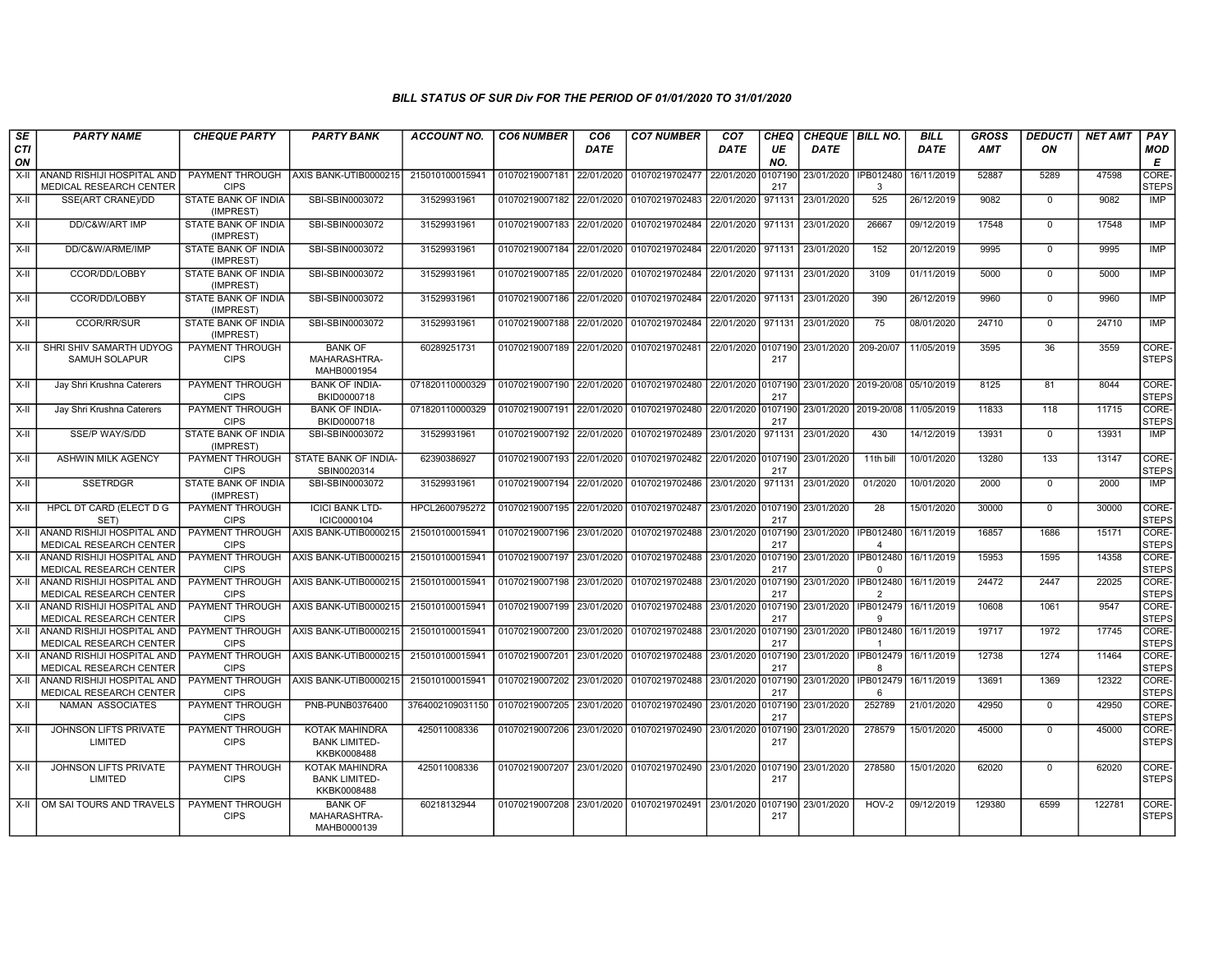| SE        | <b>PARTY NAME</b>                                 | <b>CHEQUE PARTY</b>                     | <b>PARTY BANK</b>                    | <b>ACCOUNT NO.</b> | <b>CO6 NUMBER</b>                        | CO <sub>6</sub> | <b>CO7 NUMBER</b>                                          | CO <sub>7</sub>   | <b>CHEQ</b>    | CHEQUE   BILL NO. |                        | <b>BILL</b> | <b>GROSS</b> | <b>DEDUCTI</b> | <b>NET AMT</b> | <b>PAY</b>            |
|-----------|---------------------------------------------------|-----------------------------------------|--------------------------------------|--------------------|------------------------------------------|-----------------|------------------------------------------------------------|-------------------|----------------|-------------------|------------------------|-------------|--------------|----------------|----------------|-----------------------|
| CTI<br>ON |                                                   |                                         |                                      |                    |                                          | <b>DATE</b>     |                                                            | <b>DATE</b>       | UE<br>NO.      | <b>DATE</b>       |                        | <b>DATE</b> | AMT          | ON             |                | MOD<br>E              |
| $X-H$     | RAMESH S CHINCHKAR.                               | PAYMENT THROUGH<br><b>CIPS</b>          | STATE BANK OF INDIA-<br>SBIN0020236  | 62209663041        | 01070219007209 23/01/2020                |                 | 01070219702492                                             | 23/01/2020        | 0107190<br>217 | 23/01/2020        | GST-13                 | 01/01/2020  | 71970        | 2135           | 69835          | CORE-<br><b>STEPS</b> |
| $X-II$    | TRANSASIA BIO MEDICALS<br>LTD-ANDHERI EAST MUMBAI | PAYMENT THROUGH<br><b>CIPS</b>          | <b>HDFC BANK LTD-</b><br>HDFC0000060 | 00600330002538     | 01070219007210 23/01/2020                |                 | 01070219702490 23/01/2020                                  |                   | 0107190<br>217 | 23/01/2020        | 0271566                | 07/01/2020  | 70210        | $\Omega$       | 70210          | CORE-<br><b>STEPS</b> |
| $X-II$    | DTC/DD                                            | <b>STATE BANK OF INDIA</b><br>(IMPREST) | SBI-SBIN0003072                      | 31529931961        | 01070219007211 23/01/2020 01070219702499 |                 |                                                            | 23/01/2020        | 971134         | 24/01/2020        | 336                    | 25/12/2019  | 9976         | $\mathbf 0$    | 9976           | IMP                   |
| X-II      | STATION MANAGER MALTHAN   STATE BANK OF INDIA     | (IMPREST)                               | SBI-SBIN0003072                      | 31529931961        | 01070219007212 23/01/2020                |                 | 01070219702499                                             | 23/01/2020        | 971134         | 24/01/2020        | sw                     | 10/12/2019  | 12090        | $\mathbf 0$    | 12090          | IMP                   |
| $X-H$     | <b>STATION MANAGER</b><br>PAREWADI                | STATE BANK OF INDIA<br>(IMPREST)        | SBI-SBIN0003072                      | 31529931961        | 01070219007213 23/01/2020                |                 | 01070219702499                                             | 23/01/2020        | 971134         | 24/01/2020        | SW                     | 31/10/2019  | 12480        | $\mathbf 0$    | 12480          | IMP                   |
| X-II      | <b>STATION MANAGER</b><br><b>JINTIROAD</b>        | STATE BANK OF INDIA<br>(IMPREST)        | SBI-SBIN0003072                      | 31529931961        | 01070219007214 23/01/2020 01070219702499 |                 |                                                            | 23/01/2020 971134 |                | 24/01/2020        | 20                     | 20/11/2019  | 14090        | $\mathbf 0$    | 14090          | IMP                   |
| X-II      | <b>STATION MANAGER BORIBEL</b>                    | STATE BANK OF INDIA<br>(IMPREST)        | SBI-SBIN0003072                      | 31529931961        | 01070219007215 23/01/2020                |                 | 01070219702499                                             | 23/01/2020        | 971134         | 24/01/2020        | 226                    | 07/12/2019  | 12501        | $\mathbf 0$    | 12501          | <b>IMP</b>            |
| X-II      | STATION MANAGER BHIGVAN                           | STATE BANK OF INDIA<br>(IMPREST)        | SBI-SBIN0003072                      | 31529931961        | 01070219007216 23/01/2020 01070219702499 |                 |                                                            | 23/01/2020 971134 |                | 24/01/2020        | SW                     | 31/12/2019  | 21762        | $\mathbf 0$    | 21762          | IMP                   |
| X-II      | <b>STATION MANAGER PAKANI</b>                     | STATE BANK OF INDIA<br>(IMPREST)        | SBI-SBIN0003072                      | 31529931961        | 01070219007217 23/01/2020 01070219702500 |                 |                                                            | 23/01/2020 971134 |                | 24/01/2020        | $\overline{73}$        | 30/12/2019  | 9570         | $\Omega$       | 9570           | IMP                   |
| X-II      | <b>STATION MANAGER</b><br>WADSINGE                | STATE BANK OF INDIA<br>(IMPREST)        | SBI-SBIN0003072                      | 31529931961        | 01070219007218 23/01/2020 01070219702500 |                 |                                                            | 23/01/2020 971134 |                | 24/01/2020        | 47012                  | 16/12/2019  | 12723        | $\mathbf 0$    | 12723          | <b>IMP</b>            |
| X-II      | <b>STATION MANAGER BALE</b>                       | STATE BANK OF INDIA<br>(IMPREST)        | SBI-SBIN0003072                      | 31529931961        | 01070219007219 23/01/2020 01070219702500 |                 |                                                            | 23/01/2020 971134 |                | 24/01/2020        | <b>SW</b>              | 31/12/2019  | 9702         | $\Omega$       | 9702           | <b>IMP</b>            |
| $X-H$     | CYM/DD                                            | <b>STATE BANK OF INDIA</b><br>(IMPREST) | SBI-SBIN0003072                      | 31529931961        | 01070219007220 23/01/2020                |                 | 01070219702500                                             | 23/01/2020 971134 |                | 24/01/2020        | 857                    | 20/12/2019  | 2580         | $\mathbf 0$    | 2580           | IMP                   |
| $X-H$     | <b>STATION MANAGER</b><br><b>DHAVALAS</b>         | <b>STATE BANK OF INDIA</b><br>(IMPREST) | SBI-SBIN0003072                      | 31529931961        |                                          |                 | 01070219007221 23/01/2020 01070219702500 23/01/2020 971134 |                   |                | 24/01/2020        | 529                    | 28/12/2019  | 8720         | $\Omega$       | 8720           | IMP                   |
| X-II      | TI/KURDUWADI                                      | STATE BANK OF INDIA<br>(IMPREST)        | SBI-SBIN0003072                      | 31529931961        | 01070219007222 23/01/2020                |                 | 01070219702500                                             | 23/01/2020        | 971134         | 24/01/2020        | 108                    | 02/01/2020  | 4550         | $\mathbf 0$    | 4550           | IMP                   |
| $X-II$    | <b>STATION MANAGER</b><br><b>MALIKPETH</b>        | STATE BANK OF INDIA<br>(IMPREST)        | SBI-SBIN0003072                      | 31529931961        | 01070219007223 23/01/2020                |                 | 01070219702501                                             | 23/01/2020 971134 |                | 24/01/2020        | 913                    | 26/12/2019  | 13300        | $\Omega$       | 13300          | IMP                   |
| X-II      | STATION MANAGER SOLAPUR STATE BANK OF INDIA       | (IMPREST)                               | SBI-SBIN0003072                      | 31529931961        | 01070219007224 23/01/2020 01070219702501 |                 |                                                            | 23/01/2020 971134 |                | 24/01/2020        | 073                    | 06/12/2019  | 19311        | $\mathbf 0$    | 19311          | <b>IMP</b>            |
| $X-H$     | <b>STATION MANAGER</b><br><b>MUNDHEWADI</b>       | <b>STATE BANK OF INDIA</b><br>(IMPREST) | SBI-SBIN0003072                      | 31529931961        | 01070219007225 23/01/2020                |                 | 01070219702501                                             | 23/01/2020        | 971134         | 24/01/2020        | $\overline{\text{sw}}$ | 31/12/2019  | 5070         | $\mathbf 0$    | 5070           | IMP                   |
| X-II      | STATION MANAGER MADHA                             | STATE BANK OF INDIA<br>(IMPREST)        | SBI-SBIN0003072                      | 31529931961        | 01070219007226 23/01/2020                |                 | 01070219702501                                             | 23/01/2020        | 971134         | 24/01/2020        | SW                     | 12/11/2019  | 9269         | $\mathbf 0$    | 9269           | <b>IMP</b>            |
| $X-II$    | <b>STATION MANAGER KEM</b>                        | STATE BANK OF INDIA<br>(IMPREST)        | SBI-SBIN0003072                      | 31529931961        | 01070219007227 23/01/2020 01070219702501 |                 |                                                            | 23/01/2020 971134 |                | 24/01/2020        | 111                    | 05/12/2019  | 15625        | $\mathbf 0$    | 15625          | <b>IMP</b>            |
| X-II      | TI/S/DD                                           | STATE BANK OF INDIA<br>(IMPREST)        | SBI-SBIN0003072                      | 31529931961        | 01070219007228 23/01/2020                |                 | 01070219702501                                             | 23/01/2020 971134 |                | 24/01/2020        | 357                    | 07/01/2020  | 1900         | $\mathbf 0$    | 1900           | <b>IMP</b>            |
| X-II      | STATION MANAGER HOTGI                             | <b>STATE BANK OF INDIA</b><br>(IMPREST) | SBI-SBIN0003072                      | 31529931961        | 01070219007229 23/01/2020                |                 | 01070219702502                                             | 23/01/2020 971134 |                | 24/01/2020        | 14860                  | 16/11/2019  | 24800        | $\mathbf 0$    | 24800          | <b>IMP</b>            |
| X-II      | <b>STATION MANAGER</b><br><b>GANGAPURROAD</b>     | STATE BANK OF INDIA<br>(IMPREST)        | SBI-SBIN0003072                      | 31529931961        | 01070219007230 23/01/2020 01070219702502 |                 |                                                            | 23/01/2020 971134 |                | 24/01/2020        | 4580                   | 10/11/2019  | 14110        | $\mathbf 0$    | 14110          | <b>IMP</b>            |
| $X-II$    | <b>STATION MANAGER</b><br>TIKEKARWADI             | STATE BANK OF INDIA<br>(IMPREST)        | SBI-SBIN0003072                      | 31529931961        | 01070219007231 23/01/2020 01070219702502 |                 |                                                            | 23/01/2020        | 971134         | 24/01/2020        | 858                    | 23/12/2019  | 7957         | $\Omega$       | 7957           | <b>IMP</b>            |
| X-II      | STATION MANAGER TILATI                            | STATE BANK OF INDIA<br>(IMPREST)        | SBI-SBIN0003072                      | 31529931961        | 01070219007232 23/01/2020 01070219702502 |                 |                                                            | 23/01/2020 971134 |                | 24/01/2020        | 13                     | 30/11/2019  | 9590         | $\mathbf 0$    | 9590           | <b>IMP</b>            |
| $X-H$     | <b>STATION MANAGER</b><br>AKKALKOTROAD            | <b>STATE BANK OF INDIA</b><br>(IMPREST) | SBI-SBIN0003072                      | 31529931961        | 01070219007233 23/01/2020                |                 | 01070219702502                                             | 23/01/2020 971134 |                | 24/01/2020        | 882                    | 28/12/2019  | 8650         | $\Omega$       | 8650           | IMP                   |
| X-II      | <b>STATION MANAGER</b><br><b>GAUDGAON</b>         | STATE BANK OF INDIA<br>(IMPREST)        | SBI-SBIN0003072                      | 31529931961        |                                          |                 | 01070219007234 23/01/2020 01070219702502                   | 23/01/2020 971134 |                | 24/01/2020        | 277                    | 02/01/2020  | 9893         | $\mathbf 0$    | 9893           | IMP                   |
| X-II      | CYM/WD                                            | STATE BANK OF INDIA<br>(IMPREST)        | SBI-SBIN0003072                      | 31529931961        | 01070219007235 23/01/2020 01070219702502 |                 |                                                            | 23/01/2020 971134 |                | 24/01/2020        | 4956                   | 01/12/2019  | 5000         | $\Omega$       | 5000           | <b>IMP</b>            |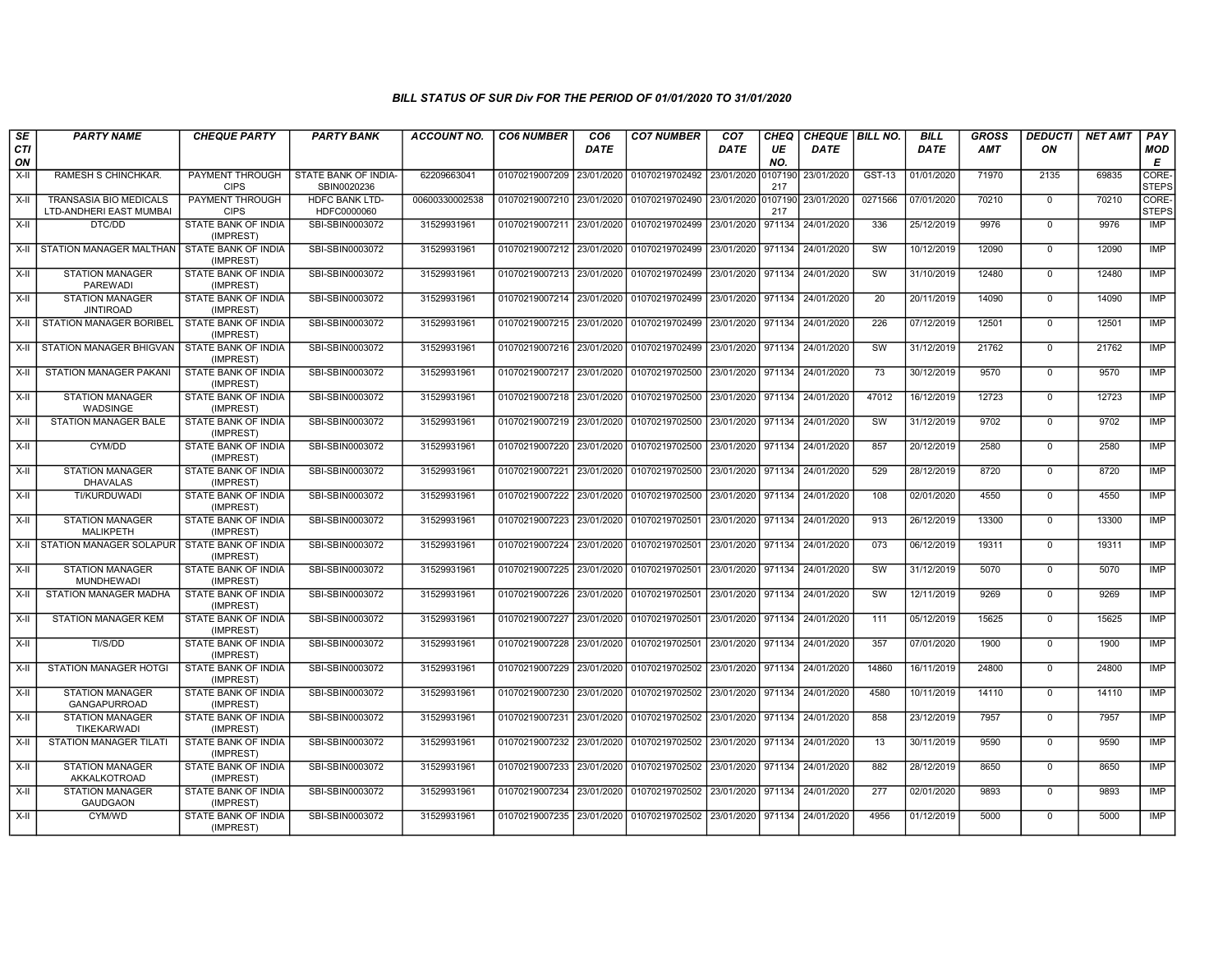| $\overline{\mathsf{SE}}$ | <b>PARTY NAME</b>                                                    | <b>CHEQUE PARTY</b>                                            | <b>PARTY BANK</b>                             | ACCOUNT NO.                | <b>CO6 NUMBER</b>                           | CO6                      | <b>CO7 NUMBER</b>                                                    | CO <sub>7</sub>          | <b>CHEQ</b>      | CHEQUE   BILL NO.        |                  | <b>BILL</b>              | <b>GROSS</b>   | <b>DEDUCTI</b>             | <b>NET AMT</b> | PAY                      |
|--------------------------|----------------------------------------------------------------------|----------------------------------------------------------------|-----------------------------------------------|----------------------------|---------------------------------------------|--------------------------|----------------------------------------------------------------------|--------------------------|------------------|--------------------------|------------------|--------------------------|----------------|----------------------------|----------------|--------------------------|
| <b>CTI</b><br>ON         |                                                                      |                                                                |                                               |                            |                                             | <b>DATE</b>              |                                                                      | DATE                     | UE<br>NO.        | <b>DATE</b>              |                  | <b>DATE</b>              | <b>AMT</b>     | ON                         |                | <b>MOD</b><br>Е          |
| $X-H$                    | SHIVPARVATI TOURS AND<br><b>TRAVELS</b>                              | PAYMENT THROUGH<br><b>CIPS</b>                                 | <b>BANK OF</b><br>MAHARASHTRA-<br>MAHB0000163 | 60325365977                | 01070219007236                              | 23/01/2020               | 01070219702493                                                       | 23/01/2020               | 0107190<br>217   | 23/01/2020               | GST/19-<br>20/01 | 16/01/2020               | 518512         | 30840                      | 487672         | CORE-<br><b>STEPS</b>    |
| X-II                     | IPF/RPF/DQM/SUR                                                      | <b>DIVISIONAL</b><br>CASHIER(P) SHOLAPUR                       | SELF CHEQUE-                                  | 000000000                  |                                             |                          | 01070219007237 23/01/2020 01070219702494 23/01/2020                  |                          | 971130           | 23/01/2020               | 614901           | 23/01/2020               | 10000          | $\overline{0}$             | 10000          | <b>CASH</b>              |
| $X-II$                   | <b>STATION MANAGER SAROLA</b>                                        | STATE BANK OF INDIA<br>(IMPREST)                               | SBI-SBIN0003072                               | 31529931961                | 01070219007238                              | 23/01/2020               | 01070219702512 24/01/2020                                            |                          | 971134           | 24/01/2020               | 117              | 16/12/2019               | 9130           | $\overline{0}$             | 9130           | IMP                      |
| X-II                     | STATION MANAGER RAHURI                                               | STATE BANK OF INDIA<br>(IMPREST)                               | SBI-SBIN0003072                               | 31529931961                | 01070219007239                              | 23/01/2020               | 01070219702512 24/01/2020 971134                                     |                          |                  | 24/01/2020               | SW               | 31/12/2019               | 17340          | $\overline{0}$             | 17340          | <b>IMP</b>               |
| X-II                     | <b>STATION MANAGER</b><br>SHRIGONDAROAD                              | STATE BANK OF INDIA<br>(IMPREST)                               | SBI-SBIN0003072                               | 31529931961                | 01070219007240                              |                          | 23/01/2020 01070219702512                                            | 24/01/2020 971134        |                  | 24/01/2020               | 860              | 18/12/2019               | 21912          | $\mathbf{0}$               | 21912          | IMP                      |
|                          | X-II STATION MANAGER NIMBALAK                                        | STATE BANK OF INDIA<br>(IMPREST)                               | SBI-SBIN0003072                               | 31529931961                | 01070219007241                              | 23/01/2020               | 01070219702512                                                       | 24/01/2020               | 971134           | 24/01/2020               | 843              | 11/12/2019               | 9460           | $\mathbf{0}$               | 9460           | <b>IMP</b>               |
|                          | X-II STATION MANAGER VISAPUR                                         | <b>STATE BANK OF INDIA</b><br>(IMPREST)                        | SBI-SBIN0003072                               | 31529931961                | 01070219007242                              | 23/01/2020               | 01070219702512                                                       | 24/01/2020 971134        |                  | 24/01/2020               | SW               | 30/11/2019               | 8580           | $\mathbf{0}$               | 8580           | <b>IMP</b>               |
| X-II                     | STATION MANAGER BELVANDI                                             | STATE BANK OF INDIA<br>(IMPREST)                               | SBI-SBIN0003072                               | 31529931961                | 01070219007243                              | 23/01/2020               | 01070219702512                                                       | 24/01/2020               | 971134           | 24/01/2020               | SW               | 10/12/2019               | 11700<br>19254 | $\mathbf{0}$               | 11700          | <b>IMP</b>               |
| X-II                     | <b>STATION MANAGER</b><br>PADHEGAON                                  | <b>STATE BANK OF INDIA</b><br>(IMPREST)                        | SBI-SBIN0003072                               | 31529931961                | 01070219007244                              | 23/01/2020               | 01070219702513 24/01/2020 971134                                     |                          |                  | 24/01/2020               | 892              | 23/12/2019               |                | $\Omega$                   | 19254          | <b>IMP</b>               |
| X-II                     | STATION MANAGER VILAD                                                | STATE BANK OF INDIA<br>(IMPREST)                               | SBI-SBIN0003072                               | 31529931961                | 01070219007245                              | 23/01/2020               | 01070219702513                                                       | 24/01/2020               | 971134           | 24/01/2020               | 2512             | 25/12/2019               | 10000<br>2824  | $\mathbf 0$                | 10000          | <b>IMP</b>               |
| X-II                     | <b>STATION MANAGER</b><br>AHMEDNAGAR<br>X-II STATION MANAGER AKOLNER | STATE BANK OF INDIA<br>(IMPREST)                               | SBI-SBIN0003072<br>SBI-SBIN0003072            | 31529931961<br>31529931961 | 01070219007246<br>01070219007247            | 23/01/2020<br>23/01/2020 | 01070219702513                                                       | 24/01/2020               | 971134           | 24/01/2020               | 773<br>577       | 04/12/2019<br>26/12/2019 | 10000          | $\mathbf 0$<br>$\Omega$    | 2824<br>10000  | <b>IMP</b><br><b>IMP</b> |
|                          | <b>STATION MANAGER</b>                                               | STATE BANK OF INDIA<br>(IMPREST)<br><b>STATE BANK OF INDIA</b> |                                               | 31529931961                |                                             |                          | 01070219702513 24/01/2020 971134                                     |                          |                  | 24/01/2020               | sw               | 28/12/2019               | 7020           | $\overline{0}$             | 7020           | <b>IMP</b>               |
| X-II                     | <b>KANEGAON</b>                                                      | (IMPREST)                                                      | SBI-SBIN0003072                               |                            | 01070219007248                              | 23/01/2020               | 01070219702513 24/01/2020                                            |                          | 971134           | 24/01/2020               |                  |                          |                |                            |                |                          |
| X-II                     | STATION MANAGER YEOLA                                                | STATE BANK OF INDIA<br>(IMPREST)                               | SBI-SBIN0003072                               | 31529931961                | 01070219007249                              | 23/01/2020               | 01070219702513 24/01/2020                                            |                          | 971134           | 24/01/2020               | 201              | 18/11/2019               | 13101          | $\mathbf 0$                | 13101          | <b>IMP</b>               |
| X-II                     | STATION MANAGER BELAPUR<br><b>TI/BELAPUR</b>                         | STATE BANK OF INDIA<br>(IMPREST)                               | SBI-SBIN0003072                               | 31529931961<br>31529931961 | 01070219007250                              | 23/01/2020               | 01070219702513                                                       | 24/01/2020               | 971134           | 24/01/2020               | 2071<br>2031     | 02/01/2020               | 22431          | $\mathbf{0}$               | 22431          | <b>IMP</b>               |
| X-II                     | <b>STATION MANAGER</b>                                               | STATE BANK OF INDIA<br>(IMPREST)<br><b>STATE BANK OF INDIA</b> | SBI-SBIN0003072<br>SBI-SBIN0003072            | 31529931961                | 01070219007251<br>01070219007252            | 23/01/2020<br>23/01/2020 | 01070219702514<br>01070219702514                                     | 24/01/2020<br>24/01/2020 | 971134<br>971134 | 24/01/2020<br>24/01/2020 | SW               | 03/11/2019<br>14/12/2019 | 2262<br>9750   | $\mathbf 0$<br>$\Omega$    | 2262<br>9750   | <b>IMP</b><br><b>IMP</b> |
| X-II                     | <b>DHALGAON</b><br>X-II STATION MANAGER SALGARE STATE BANK OF INDIA  | (IMPREST)                                                      | SBI-SBIN0003072                               |                            |                                             |                          |                                                                      |                          |                  |                          | SW               | 30/11/2019               | 9750           | $\overline{0}$             | 9750           | <b>IMP</b>               |
|                          | X-II STATION MANAGER JATROAD                                         | (IMPREST)<br>STATE BANK OF INDIA                               | SBI-SBIN0003072                               | 31529931961<br>31529931961 | 01070219007253 23/01/2020<br>01070219007254 | 23/01/2020               | 01070219702514 24/01/2020 971134<br>01070219702514 24/01/2020 971134 |                          |                  | 24/01/2020<br>24/01/2020 | <b>SW</b>        | 31/12/2019               | 6240           | $\overline{0}$             | 6240           | <b>IMP</b>               |
|                          | X-II STATION MANAGER SANGOLA                                         | (IMPREST)<br>STATE BANK OF INDIA                               | SBI-SBIN0003072                               | 31529931961                | 01070219007255                              |                          | 23/01/2020 01070219702514 24/01/2020                                 |                          | 971134           | 24/01/2020               | 1094             | 04/12/2019               | 15700          | $\mathbf 0$                | 15700          | <b>IMP</b>               |
|                          | X-II STATION MANAGER MODLIMB STATE BANK OF INDIA                     | (IMPREST)                                                      | SBI-SBIN0003072                               | 31529931961                | 01070219007256                              | 23/01/2020               | 01070219702514 24/01/2020                                            |                          | 971134           | 24/01/2020               | 9640             | 21/11/2019               | 15497          | $\mathbf 0$                | 15497          | <b>IMP</b>               |
|                          | <b>STATION MANAGER</b>                                               | (IMPREST)<br><b>STATE BANK OF INDIA</b>                        | SBI-SBIN0003072                               | 31529931961                | 01070219007257                              | 23/01/2020               |                                                                      |                          |                  | 24/01/2020               | 663              | 15/11/2019               | 13790          | $\mathbf{0}$               | 13790          | IMP                      |
| X-II<br>$X-II$           | <b>USMANABAD</b><br><b>STATION MANAGER DHOKI</b>                     | (IMPREST)<br>STATE BANK OF INDIA                               | SBI-SBIN0003072                               | 31529931961                | 01070219007258                              | 23/01/2020               | 01070219702515 24/01/2020 971134<br>01070219702515                   | 24/01/2020               | 971134           | 24/01/2020               | 218              | 10/12/2019               | 9110           | $\mathbf 0$                | 9110           | <b>IMP</b>               |
|                          |                                                                      | (IMPREST)                                                      |                                               |                            |                                             |                          |                                                                      |                          |                  |                          |                  |                          | 9324           |                            |                | <b>IMP</b>               |
| X-II                     | <b>STATION MANAGER YEDSHI</b><br><b>STATION MANAGER PANGRI</b>       | STATE BANK OF INDIA<br>(IMPREST)<br><b>STATE BANK OF INDIA</b> | SBI-SBIN0003072                               | 31529931961<br>31529931961 | 01070219007259                              | 23/01/2020               | 01070219702515 24/01/2020                                            |                          | 971134<br>971134 | 24/01/2020<br>24/01/2020 | 12876<br>564     | 30/12/2019<br>15/11/2019 | 8240           | $\mathbf 0$<br>$\mathbf 0$ | 9324<br>8240   | <b>IMP</b>               |
| X-II                     |                                                                      | (IMPREST)                                                      | SBI-SBIN0003072                               |                            | 01070219007260                              |                          | 23/01/2020 01070219702515 24/01/2020                                 |                          |                  |                          |                  |                          |                |                            |                | <b>IMP</b>               |
| X-II                     | <b>STATION MANAGER</b><br><b>BARSHITOWN</b>                          | STATE BANK OF INDIA<br>(IMPREST)                               | SBI-SBIN0003072                               | 31529931961                | 01070219007261                              | 23/01/2020               | 01070219702515                                                       | 24/01/2020               | 971134           | 24/01/2020               | SW               | 03/12/2019               | 15600          | $\mathbf{0}$               | 15600          |                          |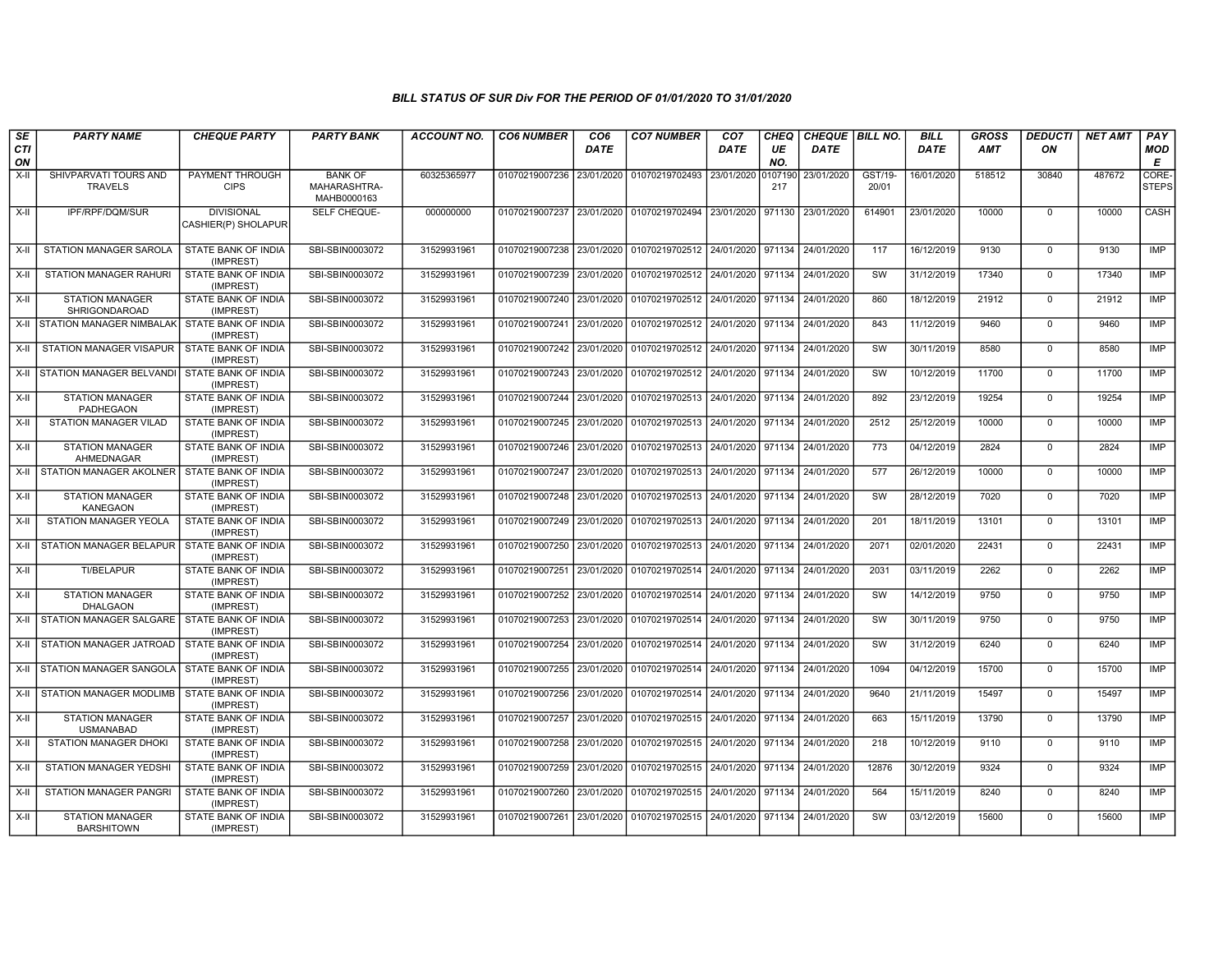| SE<br>CTI<br>ON | <b>PARTY NAME</b>                                                      | <b>CHEQUE PARTY</b>                     | <b>PARTY BANK</b>                                   | <b>ACCOUNT NO.</b> | <b>CO6 NUMBER</b>                        | CO <sub>6</sub><br><b>DATE</b> | <b>CO7 NUMBER</b>                                           | CO <sub>7</sub><br><b>DATE</b> | <b>CHEQ</b><br>UE<br>NO. | CHEQUE   BILL NO.<br><b>DATE</b> |                   | <b>BILL</b><br><b>DATE</b> | <b>GROSS</b><br>AMT | <b>DEDUCTI</b><br>ON | <b>NET AMT</b> | PAY<br>MOD<br>E       |
|-----------------|------------------------------------------------------------------------|-----------------------------------------|-----------------------------------------------------|--------------------|------------------------------------------|--------------------------------|-------------------------------------------------------------|--------------------------------|--------------------------|----------------------------------|-------------------|----------------------------|---------------------|----------------------|----------------|-----------------------|
| $X-II$          | <b>STATION MANAGER LATUR</b>                                           | STATE BANK OF INDIA<br>(IMPREST)        | SBI-SBIN0003072                                     | 31529931961        | 01070219007262 23/01/2020                |                                | 01070219702515                                              | 24/01/2020                     | 971134                   | 24/01/2020                       | 5510              | 18/12/2019                 | 24773               | $\mathbf 0$          | 24773          | IMP                   |
| X-II            | CMS/SUR/GEN                                                            | STATE BANK OF INDIA<br>(IMPREST)        | SBI-SBIN0003072                                     | 31529931961        | 01070219007263 23/01/2020                |                                | 01070219702497                                              | 23/01/2020                     | 971134                   | 24/01/2020                       | Med/28            | 22/01/2020                 | 32644               | $\mathbf 0$          | 32644          | <b>IMP</b>            |
| X-II            | <b>MS ANG</b>                                                          | <b>STATE BANK OF INDIA</b><br>(IMPREST) | SBI-SBIN0003072                                     | 31529931961        | 01070219007264 23/01/2020                |                                | 01070219702498                                              | 23/01/2020                     | 971134                   | 24/01/2020                       | R-1769            | 13/09/2019                 | 8460                | $\mathbf 0$          | 8460           | <b>IMP</b>            |
| $X-H$           | MS/KWV/GEN                                                             | <b>STATE BANK OF INDIA</b><br>(IMPREST) | SBI-SBIN0003072                                     | 31529931961        | 01070219007265 23/01/2020                |                                | 01070219702498                                              | 23/01/2020                     | 971134                   | 24/01/2020                       | 548-567           | 30/12/2019                 | 9304                | $\Omega$             | 9304           | IMP                   |
| X-II            | <b>MS/PVR/GEN</b>                                                      | STATE BANK OF INDIA<br>(IMPREST)        | SBI-SBIN0003072                                     | 31529931961        | 01070219007266 23/01/2020                |                                | 01070219702498                                              | 23/01/2020 971134              |                          | 24/01/2020                       | 9294              | 06/01/2020                 | 3996                | $\mathbf 0$          | 3996           | <b>IMP</b>            |
| X-II            | ADME/DD/BCN ROH                                                        | STATE BANK OF INDIA<br>(IMPREST)        | SBI-SBIN0003072                                     | 31529931961        |                                          |                                | 01070219007267 23/01/2020 01070219702498                    | 23/01/2020 971134              |                          | 24/01/2020                       | 597               | 05/12/2019                 | 3513                | $\Omega$             | 3513           | <b>IMP</b>            |
| X-II            | IPF.RPF.GULBARGA                                                       | STATE BANK OF INDIA<br>(IMPREST)        | SBI-SBIN0003072                                     | 31529931961        | 01070219007268 23/01/2020                |                                | 01070219702498                                              | 23/01/2020                     | 971134                   | 24/01/2020                       | 474               | 06/10/2019                 | 9990                | $\mathbf 0$          | 9990           | <b>IMP</b>            |
| X-II            | IPF.RPF.GULBARGA                                                       | STATE BANK OF INDIA<br>(IMPREST)        | SBI-SBIN0003072                                     | 31529931961        | 01070219007269 23/01/2020                |                                | 01070219702498                                              | 23/01/2020 971134              |                          | 24/01/2020                       | 1790              | 03/10/2019                 | 991                 | $\mathbf 0$          | 991            | <b>IMP</b>            |
| $X-H$           | IPF/RPF/WD                                                             | STATE BANK OF INDIA<br>(IMPREST)        | SBI-SBIN0003072                                     | 31529931961        | 01070219007270 23/01/2020                |                                | 01070219702498                                              | 23/01/2020                     | 971134                   | 24/01/2020                       | 1302              | 28/11/2019                 | 1500                | $\Omega$             | 1500           | <b>IMP</b>            |
| X-II            | <b>IPF/RPF/WD</b>                                                      | STATE BANK OF INDIA<br>(IMPREST)        | SBI-SBIN0003072                                     | 31529931961        | 01070219007271 23/01/2020                |                                | 01070219702498                                              | 23/01/2020 971134              |                          | 24/01/2020                       | 3607              | 15/01/2019                 | 10000               | $\mathbf 0$          | 10000          | IMP                   |
| X-II            | IPF/RPF/KWV                                                            | STATE BANK OF INDIA<br>(IMPREST)        | SBI-SBIN0003072                                     | 31529931961        | 01070219007272 23/01/2020                |                                | 01070219702498                                              | 23/01/2020 971134              |                          | 24/01/2020                       | 108               | 08/12/2019                 | 9900                | $\Omega$             | 9900           | <b>IMP</b>            |
| X-II            | SR.DCM.SUR                                                             | STATE BANK OF INDIA<br>(IMPREST)        | SBI-SBIN0003072                                     | 31529931961        | 01070219007273 23/01/2020                |                                | 01070219702495                                              | 23/01/2020                     | 971131                   | 23/01/2020                       | 832               | 30/12/2019                 | 9200                | $\mathbf 0$          | 9200           | IMP                   |
| X-II            | <b>IPF/RPF/KWV</b>                                                     | <b>STATE BANK OF INDIA</b><br>(IMPREST) | SBI-SBIN0003072                                     | 31529931961        | 01070219007274 23/01/2020                |                                | 01070219702498                                              | 23/01/2020 971134              |                          | 24/01/2020                       | 1168              | 26/11/2019                 | 10000               | $\Omega$             | 10000          | IMP                   |
| X-II            | S.S.TECHNOLOGIES<br><b>BANGALORE</b>                                   | PAYMENT THROUGH<br><b>CIPS</b>          | <b>BANK OF INDIA-</b><br>BKID0008478                | 847830110000016    | 01070219007275 23/01/2020                |                                | 01070219702496                                              | 23/01/2020 0107190             | 219                      | 24/01/2020                       | 2019/20-19        | 11/09/2019                 | 433663              | 18571                | 415092         | CORE-<br><b>STEPS</b> |
| X-II            | <b>SUJOY BHOWMIK</b>                                                   | PAYMENT THROUGH<br><b>CIPS</b>          | KARNATAKA BANK LTD-<br>KARB0000715                  | 7157000600341601   | 01070219007276 23/01/2020                |                                | 01070219702504 24/01/2020 0107190                           |                                | 219                      | 24/01/2020                       | 243288            | 15/01/2020                 | 430300              | $\Omega$             | 430300         | CORE-<br><b>STEPS</b> |
| X-II            | <b>SUJOY BHOWMIK</b>                                                   | PAYMENT THROUGH<br><b>CIPS</b>          | KARNATAKA BANK LTD- 7157000600341601<br>KARB0000715 |                    | 01070219007277 23/01/2020                |                                | 01070219702504                                              | 24/01/2020 0107190             | 219                      | 24/01/2020                       | 243289            | 15/01/2020                 | 417800              | $\mathbf 0$          | 417800         | CORE-<br><b>STEPS</b> |
| X-II            | <b>DSC/RPF/SUR</b>                                                     | <b>STATE BANK OF INDIA</b><br>(IMPREST) | SBI-SBIN0003072                                     | 31529931961        | 01070219007278 23/01/2020                |                                | 01070219702498                                              | 23/01/2020                     | 971134                   | 24/01/2020                       | 9951              | 22/12/2019                 | 12000               | $\mathbf 0$          | 12000          | <b>IMP</b>            |
| X-II            | <b>MAHARASHTRA STATE</b><br>ELECTRICITY DISTRIBUTION<br><b>COMPANY</b> | PAYMENT THROUGH<br><b>CIPS</b>          | CANARA BANK-<br>CNRB0001903                         | 1903201010183      |                                          |                                | 01070219007279 24/01/2020 01070219702518 24/01/2020 0107190 |                                | 219                      | 24/01/2020 667977100             |                   | 14/01/2020                 | 163890              | $\Omega$             | 163890         | CORE-<br><b>STEPS</b> |
|                 | X-II IMSEDCL KOPARGAON SUB DIV                                         | PAYMENT THROUGH<br><b>CIPS</b>          | <b>BANK OF</b><br>MAHARASHTRA-<br>MAHB0000009       | 60198461015        |                                          |                                | 01070219007280 24/01/2020 01070219702503 24/01/2020 0107190 |                                | 219                      | 24/01/2020                       | 666624725         | 13/01/2020                 | 9560                | $\mathbf 0$          | 9560           | CORE-<br><b>STEPS</b> |
| X-II            | ADEN/ANG                                                               | STATE BANK OF INDIA<br>(IMPREST)        | SBI-SBIN0003072                                     | 31529931961        | 01070219007281 24/01/2020                |                                | 01070219702527                                              | 27/01/2020                     | 971161                   | 28/01/2020                       | 2553              | 23/12/2019                 | 5787                | $\mathbf 0$          | 5787           | <b>IMP</b>            |
| X-II            | SHRI VINAY S MASURKAR                                                  | PAYMENT THROUGH<br><b>CIPS</b>          | <b>IDBI BANK LTD-</b><br>IBKL0000452                | 45210010016156     | 01070219007282 24/01/2020                |                                | 01070219702505                                              | 24/01/2020 0107190             | 219                      | 24/01/2020                       | CAT/BILL/<br>0687 | 20/06/2019                 | 14190               | $\Omega$             | 14190          | CORE-<br><b>STEPS</b> |
| X-II            | SR DME SUR                                                             | STATE BANK OF INDIA<br>(IMPREST)        | SBI-SBIN0003072                                     | 3152993161         | 01070219007283 24/01/2020                |                                | 01070219702507                                              | 24/01/2020                     | 971134                   | 24/01/2020                       | 21524             | 22/01/2020                 | 3500                | $\Omega$             | 3500           | IMP                   |
| X-II            | CHANDRASHEKHAR<br><b>INDUSTRIES</b>                                    | PAYMENT THROUGH<br><b>CIPS</b>          | <b>BANK OF INDIA-</b><br>BKID0000700                | 070020110000271    | 01070219007284 24/01/2020                |                                | 01070219702506                                              | 24/01/2020 0107190             | 219                      | 24/01/2020                       | 30                | 10/01/2020                 | 30712               | 1037                 | 29675          | CORE-<br><b>STEPS</b> |
| X-II            | SR.DSO.SUR                                                             | STATE BANK OF INDIA<br>(IMPREST)        | SBI-SBIN0003072                                     | 31529931961        | 01070219007285 24/01/2020                |                                | 01070219702507                                              | 24/01/2020                     | 971134                   | 24/01/2020                       | 438               | 07/01/2020                 | 4563                | $\Omega$             | 4563           | <b>IMP</b>            |
| X-II            | SSE(TL/AC)/SUR                                                         | <b>STATE BANK OF INDIA</b><br>(IMPREST) | SBI-SBIN0003072                                     | 31529931961        | 01070219007286 24/01/2020                |                                | 01070219702507                                              | 24/01/2020 971134              |                          | 24/01/2020                       | 20                | 21/01/2020                 | 4000                | $\mathbf 0$          | 4000           | IMP                   |
| X-II            | SR SE(C&W)/SUR                                                         | STATE BANK OF INDIA<br>(IMPREST)        | SBI-SBIN0003072                                     | 31529931961        | 01070219007287 24/01/2020 01070219702507 |                                |                                                             | 24/01/2020 971134              |                          | 24/01/2020                       | 21400             | 08/01/2020                 | 2000                | $\Omega$             | 2000           | IMP                   |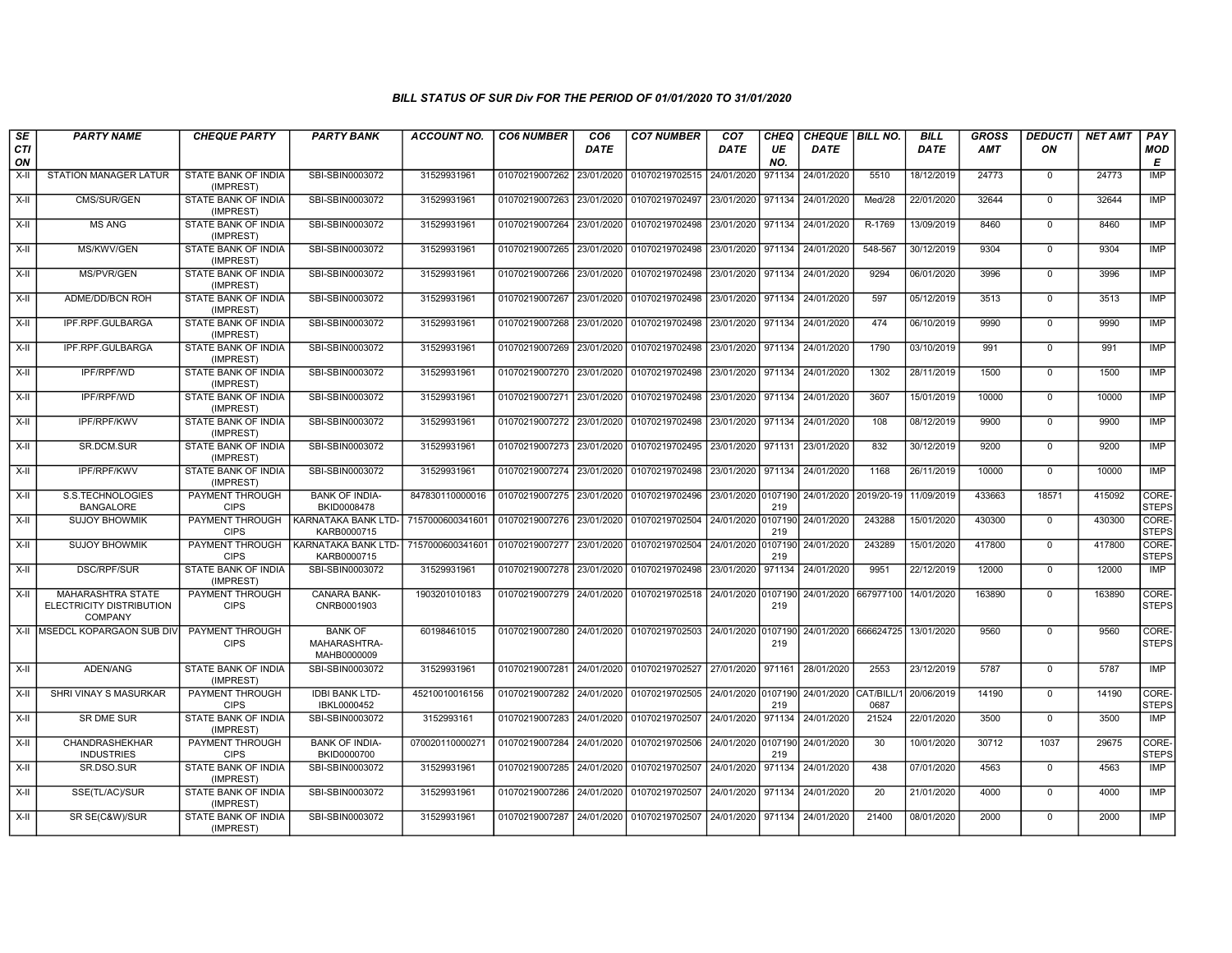| SE        | <b>PARTY NAME</b>                       | <b>CHEQUE PARTY</b>                      | <b>PARTY BANK</b>                                        | <b>ACCOUNT NO.</b>                                                   | <b>CO6 NUMBER</b>         | CO <sub>6</sub> | <b>CO7 NUMBER</b>                                                     | CO <sub>7</sub> | <b>CHEQ</b>    | <b>CHEQUE   BILL NO.</b> |                    | <b>BILL</b> | <b>GROSS</b> | <b>DEDUCTI</b> | <b>NET AMT</b> | <b>PAY</b>            |
|-----------|-----------------------------------------|------------------------------------------|----------------------------------------------------------|----------------------------------------------------------------------|---------------------------|-----------------|-----------------------------------------------------------------------|-----------------|----------------|--------------------------|--------------------|-------------|--------------|----------------|----------------|-----------------------|
| CTI<br>ON |                                         |                                          |                                                          |                                                                      |                           | DATE            |                                                                       | DATE            | UE<br>NO.      | DATE                     |                    | <b>DATE</b> | <b>AMT</b>   | ON             |                | <b>MOD</b><br>Е       |
| X-II      | SR SE(C&W)/SUR/ROAD ART                 | STATE BANK OF INDIA<br>(IMPREST)         | SBI-SBIN0003072                                          | 31529931961                                                          | 01070219007288            | 24/01/2020      | 01070219702507                                                        | 24/01/2020      | 971134         | 24/01/2020               | 0216               | 31/12/2019  | 3960         | $\mathbf 0$    | 3960           | <b>IMP</b>            |
| $X-II$    | ALAKNANDA ADVERTISING<br>PVT LTD        | PAYMENT THROUGH<br><b>CIPS</b>           | <b>STANDARD</b><br>CHARTERED BANK-<br>SCBL0036078        | 42705480662                                                          | 01070219007289            | 24/01/2020      | 01070219702511                                                        | 24/01/2020      | 0107190<br>219 | 24/01/2020               | SOL/18-<br>19/114  | 27/02/2019  | 5902         | $\overline{0}$ | 5902           | CORE-<br><b>STEPS</b> |
| $X-H$     | SSE(C&W)SUR/MOB CRANE                   | <b>STATE BANK OF INDIA</b><br>(IMPREST)  | SBI-SBIN0003072                                          | 31529931961                                                          | 01070219007290 24/01/2020 |                 | 01070219702507                                                        | 24/01/2020      | 971134         | 24/01/2020               | 20556              | 13/12/2019  | 7350         | $\Omega$       | 7350           | <b>IMP</b>            |
| $X-II$    | SSE(TELE-N)/SUR/VEH                     | STATE BANK OF INDIA<br>(IMPREST)         | SBI-SBIN0003072                                          | 31529931961                                                          | 01070219007291            | 24/01/2020      | 01070219702507                                                        | 24/01/2020      | 971134         | 24/01/2020               | 006                | 28/11/2019  | 3984         | $\mathsf{O}$   | 3984           | <b>IMP</b>            |
| $X-H$     | SSE(TELE-N)/SUR/VEH                     | STATE BANK OF INDIA<br>(IMPREST)         | SBI-SBIN0003072                                          | 31529931961                                                          | 01070219007292 24/01/2020 |                 | 01070219702507                                                        | 24/01/2020      | 971134         | 24/01/2020               | $c-292-19-$<br>20  | 02/01/2020  | 12000        | $\overline{0}$ | 12000          | <b>IMP</b>            |
| X-II      | TTE REST HOUSE WD                       | <b>STATE BANK OF INDIA</b><br>(IMPREST)  | SBI-SBIN0003072                                          | 31529931961                                                          | 01070219007293 24/01/2020 |                 | 01070219702507                                                        | 24/01/2020      | 971134         | 24/01/2020               | 1096               | 03/01/2020  | 14990        | $\mathbf 0$    | 14990          | <b>IMP</b>            |
| $X-H$     | ALAKNANDA ADVERTISING<br><b>PVT LTD</b> | PAYMENT THROUGH<br><b>CIPS</b>           | <b>STANDARD</b><br><b>CHARTERED BANK-</b><br>SCBL0036078 | 42705480662                                                          | 01070219007294 24/01/2020 |                 | 01070219702511 24/01/2020 0107190                                     |                 | 219            | 24/01/2020               | SOL/18-<br>19/118  | 03/03/2019  | 8649         | $\Omega$       | 8649           | CORE-<br><b>STEPS</b> |
| $X-H$     | SSE/P WAY/BG/KWV                        | STATE BANK OF INDIA<br>(IMPREST)         | SBI-SBIN0003072                                          | 31529931961                                                          | 01070219007295 24/01/2020 |                 | 01070219702509                                                        | 24/01/2020      | 971134         | 24/01/2020               | 39                 | 23/11/2019  | 14984        | $\mathbf 0$    | 14984          | <b>IMP</b>            |
| $X-H$     | ALAKNANDA ADVERTISING<br>PVT LTD        | PAYMENT THROUGH<br><b>CIPS</b>           | <b>STANDARD</b><br><b>CHARTERED BANK-</b><br>SCBL0036078 | 42705480662                                                          |                           |                 | 01070219007296 24/01/2020 01070219702511 24/01/2020 0107190           |                 | 219            | 24/01/2020               | SOL/18-<br>19/119  | 14/03/2019  | 7784         | $\Omega$       | 7784           | CORE-<br><b>STEPS</b> |
| $X-II$    | ALAKNANDA ADVERTISING<br>PVT LTD        | PAYMENT THROUGH<br><b>CIPS</b>           | <b>STANDARD</b><br><b>CHARTERED BANK-</b><br>SCBL0036078 | 42705480662                                                          |                           |                 | 01070219007297 24/01/2020 01070219702511 24/01/2020                   |                 | 0107190<br>219 | 24/01/2020               | SOL/18-<br>19/120  | 15/03/2019  | 15034        | $\Omega$       | 15034          | CORE-<br><b>STEPS</b> |
| X-II      | <b>TEJASWINI ENTERPRISES</b>            | PAYMENT THROUGH<br><b>CIPS</b>           | SOLAPUR JANATA<br>SAHAKARI BANK<br>LIMITED-SJSB0000040   | 5870401000000308 01070219007298 24/01/2020 01070219702510 24/01/2020 |                           |                 |                                                                       |                 | 0107190<br>219 | 24/01/2020               | 05                 | 26/11/2019  | 61725        | 5951           | 55774          | CORE-<br><b>STEPS</b> |
| $X-H$     | ALAKNANDA ADVERTISING<br>PVT LTD        | PAYMENT THROUGH<br><b>CIPS</b>           | <b>STANDARD</b><br><b>CHARTERED BANK-</b><br>SCBL0036078 | 42705480662                                                          |                           |                 | 01070219007299 24/01/2020 01070219702511 24/01/2020 0107190           |                 | 219            | 24/01/2020               | SOL/18-<br>19/88   | 15/09/2018  | 14143        | $\Omega$       | 14143          | CORE-<br><b>STEPS</b> |
| $X-II$    | SHRI SAI TRANSPORT.                     | PAYMENT THROUGH<br><b>CIPS</b>           | UNION BANK OF INDIA-<br>UBIN0547026                      | 470201010035023                                                      | 01070219007300            | 24/01/2020      | 01070219702508                                                        | 24/01/2020      | 0107190<br>219 | 24/01/2020               | 27/19-20           | 15/01/2020  | 295579       | 11593          | 283986         | CORE-<br><b>STEPS</b> |
| $X-H$     | ALAKNANDA ADVERTISING<br>PVT LTD        | PAYMENT THROUGH<br><b>CIPS</b>           | <b>STANDARD</b><br>CHARTERED BANK-<br>SCBL0036078        | 42705480662                                                          |                           |                 | 01070219007301 24/01/2020 01070219702511                              | 24/01/2020      | 0107190<br>219 | 24/01/2020               | $SOL/18-$<br>19/89 | 16/09/2018  | 1588         | $\mathbf{0}$   | 1588           | CORE-<br><b>STEPS</b> |
| X-II      | <b>MUNCIPAL COUNCIL</b><br>KURDUWADI    | PAYMENT THROUGH<br><b>CIPS</b>           | <b>UNION BANK OF INDIA-</b><br>UBIN0547026               | 470201100024007                                                      | 01070219007302            | 24/01/2020      | 01070219702523                                                        | 24/01/2020      | 0107190<br>219 | 24/01/2020               | 6070               | 16/01/2020  | 2016105      | $\Omega$       | 2016105        | CORE-<br><b>STEPS</b> |
| $X-II$    | PAWAR BHAGWAN MARUTI                    | <b>PAYMENT THROUGH</b><br><b>CIPS</b>    | SBI-SBIN0005616                                          | 31045940340                                                          | 01070219007303 24/01/2020 |                 | 01070219702522                                                        | 24/01/2020      | 0107190<br>219 | 24/01/2020               | 01/20              | 09/01/2020  | 29760        | $\overline{0}$ | 29760          | CORE-<br><b>STEPS</b> |
| $X-II$    | <b>SRDPOSUR</b>                         | <b>DIVISIONAL</b><br>CASHIER(P) SHOLAPUR | SELF CHEQUE-                                             | 00000000000                                                          |                           |                 | 01070219007305 24/01/2020 01070219702516 24/01/2020                   |                 | 971132         | 24/01/2020               | 626900             | 24/01/2020  | 40000        | $\mathbf 0$    | 40000          | CASH                  |
| $X-H$     | DRM/W/SUR                               | <b>DIVISIONAL</b><br>CASHIER(P) SHOLAPUR | SILF CK-                                                 | 000                                                                  |                           |                 | 01070219007306 24/01/2020 01070219702516 24/01/2020 971132 24/01/2020 |                 |                |                          | 672213             | 24/01/2020  | 42304        | $\overline{0}$ | 42304          | CASH                  |
| $X-II$    | RAMESHWAR AUSEKAR AND<br><b>COMPANY</b> | PAYMENT THROUGH<br><b>CIPS</b>           | THE RATNAKAR BANK<br>LTD-RATN0000060                     | 409000074880                                                         | 01070219007307 24/01/2020 |                 | 01070219702517 24/01/2020                                             |                 | 0107190<br>219 | 24/01/2020               | GST-158            | 15/01/2020  | 35400        | 1308           | 34092          | CORE-<br><b>STEPS</b> |
| X-II      | OM SAI TOURS AND TRAVELS                | <b>PAYMENT THROUGH</b><br><b>CIPS</b>    | <b>BANK OF</b><br>MAHARASHTRA-<br>MAHB0000139            | 60218132944                                                          |                           |                 | 01070219007308 24/01/2020 01070219702519                              | 24/01/2020      | 0107190<br>221 | 28/01/2020               | 28                 | 09/12/2019  | 110459       | 5271           | 105188         | CORE-<br><b>STEPS</b> |
| $X-II$    | AHMEDNAGAR MUNICIPAL<br>CORPORATION     | PAYMENT THROUGH<br><b>CIPS</b>           | <b>VIJAYA BANK-</b><br>VIJB0005001                       | 500100300000222                                                      | 01070219007310            | 24/01/2020      | 01070219702520                                                        | 24/01/2020      | 0107190<br>219 | 24/01/2020 ANG/S.C./6    | 541/20             | 23/12/2019  | 3346043      | $\overline{0}$ | 3346043        | CORE-<br><b>STEPS</b> |
| $X-II$    | IPF/RPF/DOG<br>SQUAD/SUR/SANDY          | <b>DIVISIONAL</b><br>CASHIER(P) SHOLAPUR | SBI-SBIN0003072                                          | 31529931961                                                          | 01070219007311 24/01/2020 |                 | 01070219702521                                                        | 24/01/2020      | 971133         | 24/01/2020               | 25                 | 09/01/2020  | 50           | $\mathbf 0$    | 50             | CASH                  |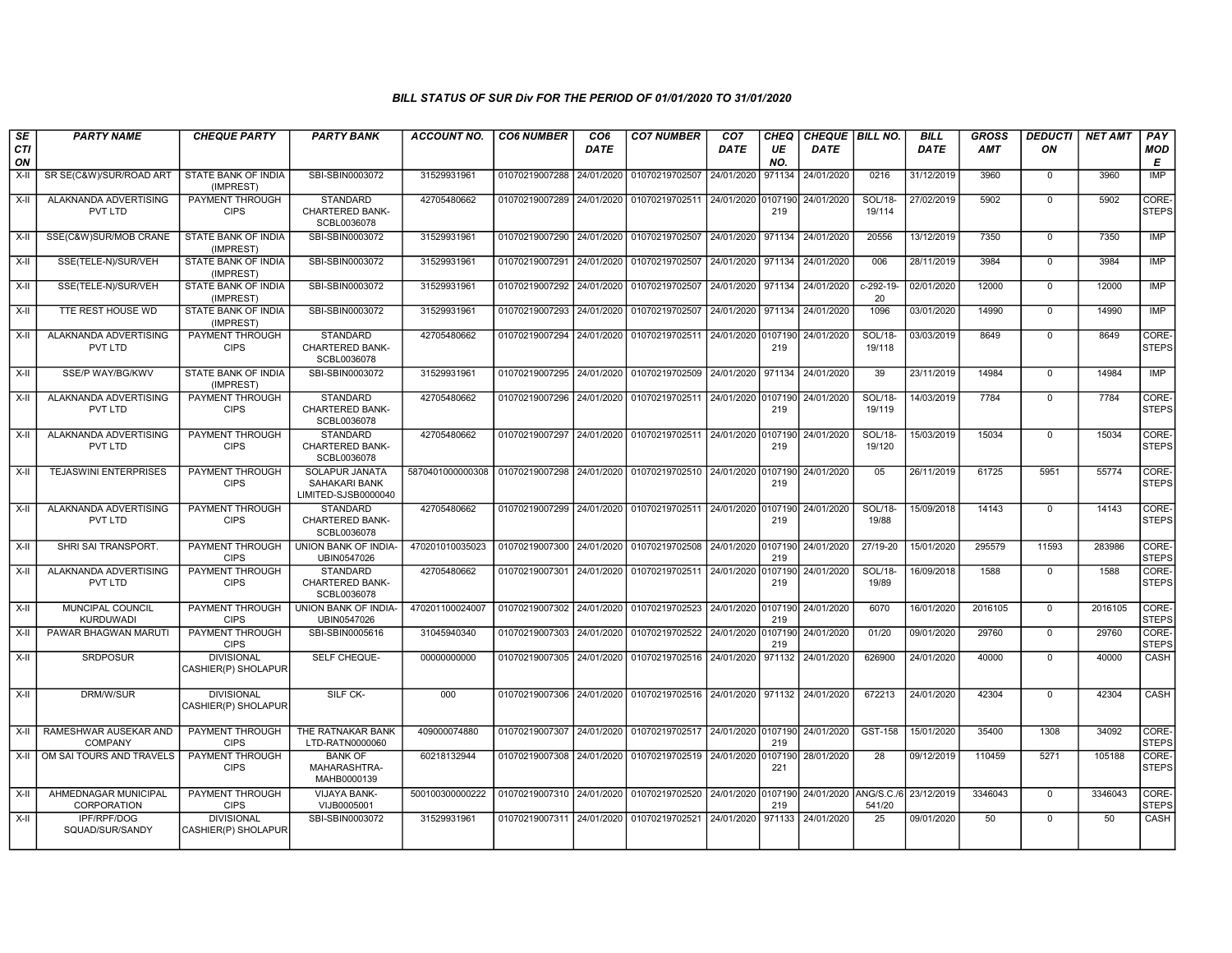| SE               | <b>PARTY NAME</b>                                                        | <b>CHEQUE PARTY</b>                      | <b>PARTY BANK</b>                             | <b>ACCOUNT NO.</b> | <b>CO6 NUMBER</b>         | CO <sub>6</sub> | <b>CO7 NUMBER</b>                                                                            | CO <sub>7</sub> | CHEQ      | CHEQUE   BILL NO.                |                                  | <b>BILL</b> | <b>GROSS</b> | <b>DEDUCTI</b> | <b>NET AMT</b> | PAY                   |
|------------------|--------------------------------------------------------------------------|------------------------------------------|-----------------------------------------------|--------------------|---------------------------|-----------------|----------------------------------------------------------------------------------------------|-----------------|-----------|----------------------------------|----------------------------------|-------------|--------------|----------------|----------------|-----------------------|
| <b>CTI</b><br>ON |                                                                          |                                          |                                               |                    |                           | <b>DATE</b>     |                                                                                              | <b>DATE</b>     | UE<br>NO. | <b>DATE</b>                      |                                  | <b>DATE</b> | <b>AMT</b>   | ON             |                | <b>MOD</b><br>E       |
| $X-II$           | IPF/RPF/DOG<br>SQUAD/SUR/RAMBO                                           | <b>DIVISIONAL</b><br>CASHIER(P) SHOLAPUR | SBI-SBIN0003072                               | 31529931961        | 01070219007312 24/01/2020 |                 | 01070219702521                                                                               | 24/01/2020      | 971133    | 24/01/2020                       | 24                               | 09/01/2020  | 100          | $\Omega$       | 100            | CASH                  |
| $X-H$            | <b>IPF/RPF/DOG</b><br>SQUAD/SUR/SANDY                                    | <b>DIVISIONAL</b><br>CASHIER(P) SHOLAPUR | SBI-SBIN0003072                               | 31529931961        |                           |                 | 01070219007313 24/01/2020 01070219702521 24/01/2020 971133 24/01/2020                        |                 |           |                                  | 01                               | 16/12/2019  | 10000        | $\Omega$       | 10000          | CASH                  |
| $X-II$           | IPF/RPF/DOG<br>SQUAD/SUR/RAMBO                                           | <b>DIVISIONAL</b><br>CASHIER(P) SHOLAPUR | SBI-SBIN0003072                               | 31529931961        |                           |                 | 01070219007314 24/01/2020 01070219702521 24/01/2020 971133                                   |                 |           | 24/01/2020                       | 01                               | 16/12/2019  | 10000        | $\mathbf 0$    | 10000          | CASH                  |
| X-II             | <b>ASHWINI SAHAKARI</b><br>RUGNALAYA AND RESEARCH<br>CENTRE NYT. SOLAPUR | PAYMENT THROUGH<br><b>CIPS</b>           | SBI-SBIN0001656                               | 30684517471        |                           |                 | 01070219007315 27/01/2020 01070219702534 27/01/2020 0107190 28/01/2020 2024/19-20 28/08/2019 |                 | 221       |                                  |                                  |             | 204472       | 20447          | 184025         | CORE-<br><b>STEPS</b> |
| $X-H$            | <b>ASHWINI SAHAKARI</b><br>RUGNALAYA AND RESEARCH<br>CENTRE NYT. SOLAPUR | <b>PAYMENT THROUGH</b><br><b>CIPS</b>    | SBI-SBIN0001656                               | 30684517471        | 01070219007316 27/01/2020 |                 | 01070219702534 27/01/2020 0107190                                                            |                 | 221       | 28/01/2020 2027/19-20 28/08/2019 |                                  |             | 95814        | 9581           | 86233          | CORE-<br><b>STEPS</b> |
| $X-II$           | <b>ASHWINI SAHAKARI</b><br>RUGNALAYA AND RESEARCH<br>CENTRE NYT. SOLAPUR | PAYMENT THROUGH<br><b>CIPS</b>           | SBI-SBIN0001656                               | 30684517471        | 01070219007317 27/01/2020 |                 | 01070219702524 27/01/2020 0107190                                                            |                 | 221       |                                  | 28/01/2020 2026/19-20            | 12/06/2019  | 10599        | 1060           | 9539           | CORE-<br><b>STEPS</b> |
| X-II             | <b>ASHWINI SAHAKARI</b><br>RUGNALAYA AND RESEARCH<br>CENTRE NYT. SOLAPUR | PAYMENT THROUGH<br><b>CIPS</b>           | SBI-SBIN0001656                               | 30684517471        | 01070219007318 27/01/2020 |                 | 01070219702524 27/01/2020 0107190                                                            |                 | 221       | 28/01/2020 2040/19-20 28/08/2019 |                                  |             | 13445        | 1345           | 12100          | CORE-<br><b>STEPS</b> |
| $X-H$            | <b>ASHWINI SAHAKARI</b><br>RUGNALAYA AND RESEARCH<br>CENTRE NYT. SOLAPUR | <b>PAYMENT THROUGH</b><br><b>CIPS</b>    | SBI-SBIN0001656                               | 30684517471        |                           |                 | 01070219007319 27/01/2020 01070219702524 27/01/2020 0107190                                  |                 | 221       | 28/01/2020 2039/19-20 28/08/2019 |                                  |             | 21447        | 2145           | 19302          | CORE-<br><b>STEPS</b> |
| X-II             | ASHWINI SAHAKARI<br>RUGNALAYA AND RESEARCH<br>CENTRE NYT. SOLAPUR        | PAYMENT THROUGH<br><b>CIPS</b>           | SBI-SBIN0001656                               | 30684517471        | 01070219007320 27/01/2020 |                 | 01070219702534 27/01/2020 0107190                                                            |                 | 221       |                                  | 28/01/2020 2028/19-20 28/08/2019 |             | 97651        | 9765           | 87886          | CORE-<br><b>STEPS</b> |
| X-II             | ASHWINI SAHAKARI<br>RUGNALAYA AND RESEARCH<br>CENTRE NYT. SOLAPUR        | PAYMENT THROUGH<br><b>CIPS</b>           | SBI-SBIN0001656                               | 30684517471        |                           |                 | 01070219007321 27/01/2020 01070219702524 27/01/2020 0107190                                  |                 | 221       |                                  | 28/01/2020 2025/19-20 28/08/2019 |             | 26544        | 2654           | 23890          | CORE-<br><b>STEPS</b> |
| $X-H$            | <b>ASHWINI SAHAKARI</b><br>RUGNALAYA AND RESEARCH<br>CENTRE NYT. SOLAPUR | PAYMENT THROUGH<br><b>CIPS</b>           | SBI-SBIN0001656                               | 30684517471        | 01070219007322 27/01/2020 |                 | 01070219702524 27/01/2020 0107190                                                            |                 | 221       |                                  | 28/01/2020 2023/19-20 28/08/2019 |             | 4080         | 408            | 3672           | CORE-<br><b>STEPS</b> |
| X-II             | <b>DEN/S/SUR</b>                                                         | STATE BANK OF INDIA<br>(IMPREST)         | SBI-SBIN0003072                               | 31529931961        |                           |                 | 01070219007323 27/01/2020 01070219702527 27/01/2020 971161                                   |                 |           | 28/01/2020                       | 132                              | 24/01/2020  | 3000         | $\Omega$       | 3000           | <b>IMP</b>            |
| $X-H$            | ADEN/TRACK/SUR                                                           | <b>DIVISIONAL</b><br>CASHIER(P) SHOLAPUR | SBI-SBIN0003072                               | 31529931961        | 01070219007324 27/01/2020 |                 | 01070219702527 27/01/2020 971160                                                             |                 |           | 28/01/2020                       | 771                              | 13/12/2019  | 4990         | $\mathbf 0$    | 4990           | CASH                  |
| $X-II$           | ADEN/DETC/SUR                                                            | <b>DIVISIONAL</b><br>CASHIER(P) SHOLAPUR | SBI-SBIN0003072                               | 31529931961        | 01070219007325 27/01/2020 |                 | 01070219702527 27/01/2020 971160 28/01/2020                                                  |                 |           |                                  | 252                              | 15/01/2020  | 4931         | $\Omega$       | 4931           | CASH                  |
| X-II             | <b>SSE/P WAY/DUD</b>                                                     | STATE BANK OF INDIA<br>(IMPREST)         | SBI-SBIN0003072                               | 31529931961        | 01070219007326 27/01/2020 |                 | 01070219702525 27/01/2020 971161                                                             |                 |           | 28/01/2020                       | 662                              | 03/01/2020  | 17708        | $\mathbf 0$    | 17708          | <b>IMP</b>            |
| $X-II$           | SR DFM SUR (COMPUTER)                                                    | <b>STATE BANK OF INDIA</b><br>(IMPREST)  | SBI-SBIN0003072                               | 31529931961        | 01070219007327 27/01/2020 |                 | 01070219702526 27/01/2020 971161                                                             |                 |           | 28/01/2020                       | Ing                              | 22/01/2020  | 7050         | $\Omega$       | 7050           | <b>IMP</b>            |
| $X-H$            | <b>SR DME SUR</b>                                                        | <b>STATE BANK OF INDIA</b><br>(IMPREST)  | SBI-SBIN0003072                               | 31529931961        | 01070219007328 27/01/2020 |                 | 01070219702526 27/01/2020 971161                                                             |                 |           | 28/01/2020                       | 21569                            | 24/01/2020  | 3480         | $\mathbf 0$    | 3480           | IMP                   |
| X-II             | SR DSTE(M)/SUR                                                           | STATE BANK OF INDIA<br>(IMPREST)         | SBI-SBIN0003072                               | 31529931961        |                           |                 | 01070219007329 27/01/2020 01070219702526 27/01/2020 971161                                   |                 |           | 28/01/2020                       | 38443                            | 16/01/2020  | 11500        | $\mathbf 0$    | 11500          | IMP                   |
| X-II             | RAJENDRA ASHOK AKOLKAR-<br>AHMEDNAGAR                                    | PAYMENT THROUGH<br><b>CIPS</b>           | <b>CORPORATION BANK-</b><br>CORP0001011       | 560361000086197    | 01070219007330 27/01/2020 |                 | 01070219702530 27/01/2020 0107190                                                            |                 | 221       | 28/01/2020                       | 52373                            | 24/01/2020  | 248900       | $\mathbf 0$    | 248900         | CORE-<br><b>STEPS</b> |
| $X-II$           | P AND B CONSTRUCTIONS-<br><b>PUNE</b>                                    | PAYMENT THROUGH<br><b>CIPS</b>           | <b>BANK OF</b><br>MAHARASHTRA-<br>MAHB0000184 | 20088102478        | 01070219007331 27/01/2020 |                 | 01070219702530 27/01/2020 0107190                                                            |                 | 221       | 28/01/2020                       | 52374                            | 24/01/2020  | 248900       | $\mathbf 0$    | 248900         | CORE-<br><b>STEPS</b> |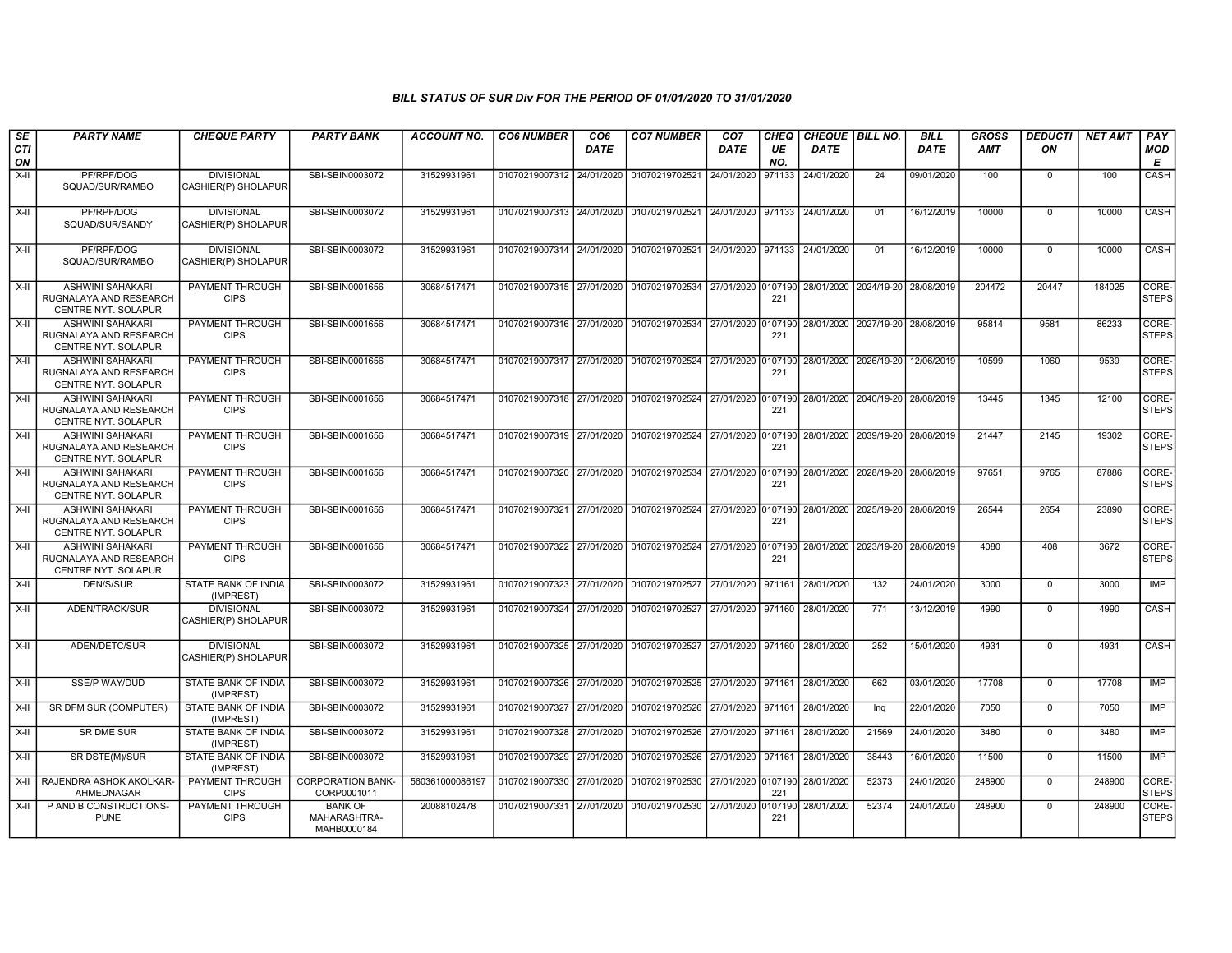| SE<br><b>CTI</b> | <b>PARTY NAME</b>                                          | <b>CHEQUE PARTY</b>                      | <b>PARTY BANK</b>                                 | <b>ACCOUNT NO.</b> | <b>CO6 NUMBER</b>                        | CO <sub>6</sub><br>DATE | <b>CO7 NUMBER</b>                                                      | CO <sub>7</sub><br><b>DATE</b> | <b>CHEQ</b><br>UE | CHEQUE   BILL NO.<br><b>DATE</b> |                          | <b>BILL</b><br><b>DATE</b> | <b>GROSS</b><br><b>AMT</b> | <b>DEDUCTI</b><br>ON | <b>NET AMT</b> | PAY<br><b>MOD</b>     |
|------------------|------------------------------------------------------------|------------------------------------------|---------------------------------------------------|--------------------|------------------------------------------|-------------------------|------------------------------------------------------------------------|--------------------------------|-------------------|----------------------------------|--------------------------|----------------------------|----------------------------|----------------------|----------------|-----------------------|
| ON               |                                                            |                                          |                                                   |                    |                                          |                         |                                                                        |                                | NO.               |                                  |                          |                            |                            |                      |                | E                     |
| $X-I$            | <b>HPCL DT CARD</b>                                        | PAYMENT THROUGH<br><b>CIPS</b>           | <b>ICICI BANK LTD-</b><br>ICIC0000104             | HPCL2600191902     | 01070219007332 27/01/2020                |                         | 01070219702531                                                         | 27/01/2020                     | 0107190<br>221    | 28/01/2020                       | 92877                    | 22/01/2020                 | 766152                     | $\mathbf 0$          | 766152         | CORE-<br><b>STEPS</b> |
| X-II             | SSE/P WAY/N/DD                                             | <b>DIVISIONAL</b><br>CASHIER(P) SHOLAPUR | SBI-SBIN0003072                                   | 31529931961        |                                          |                         | 01070219007333 27/01/2020 01070219702538                               | 28/01/2020 971160              |                   | 28/01/2020                       | 867                      | 14/09/2019                 | 14985                      | $\Omega$             | 14985          | CASH                  |
| $X-H$            | <b>SSE WORKS ANG</b>                                       | <b>STATE BANK OF INDIA</b><br>(IMPREST)  | SBI-SBIN0003072                                   | 31529931961        |                                          |                         | 01070219007334 27/01/2020 01070219702537                               | 28/01/2020 971161              |                   | 28/01/2020                       | 239                      | 01/11/2019                 | 12000                      | $\Omega$             | 12000          | IMP                   |
| X-II             | EA TO DRM GEN                                              | STATE BANK OF INDIA<br>(IMPREST)         | SBI-SBIN0003072                                   | 31529931961        |                                          |                         | 01070219007335 27/01/2020 01070219702526                               | 27/01/2020 971161              |                   | 28/01/2020                       | 9131                     | 06/01/2020                 | 7582                       | $\mathbf 0$          | 7582           | <b>IMP</b>            |
| $X-II$           | <b>ARYAN CONSTRUCTION &amp;</b><br>supplier                | PAYMENT THROUGH<br><b>CIPS</b>           | STATE BANK OF INDIA-<br>SBIN0014794               | 32072225184        | 01070219007336 27/01/2020                |                         | 01070219702529                                                         | 27/01/2020 0107190             | 221               | 28/01/2020                       | 271607                   | 21/01/2020                 | 438206                     | $\overline{0}$       | 438206         | CORE-<br><b>STEPS</b> |
| X-II             | <b>IPF RPF PVR</b>                                         | <b>STATE BANK OF INDIA</b><br>(IMPREST)  | SBI-SBIN0003072                                   | 31529931961        |                                          |                         | 01070219007337 27/01/2020 01070219702526                               | 27/01/2020                     | 971161            | 28/01/2020                       | 13148                    | 02/11/2019                 | 2500                       | $\Omega$             | 2500           | IMP                   |
| X-II             | SSE/(C&W)/LUR/COG                                          | STATE BANK OF INDIA<br>(IMPREST)         | SBI-SBIN0003072                                   | 31529931961        |                                          |                         | 01070219007338 27/01/2020 01070219702526                               | 27/01/2020                     | 971161            | 28/01/2020                       | 2505                     | 10/12/2019                 | 2944                       | $\Omega$             | 2944           | <b>IMP</b>            |
| $X-I$            | <b>DMM SUR GEN</b>                                         | <b>STATE BANK OF INDIA</b><br>(IMPREST)  | SBI-SBIN0003072                                   | 31529931961        |                                          |                         | 01070219007339 27/01/2020 01070219702526                               | 27/01/2020 971161              |                   | 28/01/2020                       | 2C-147082                | 02/01/2020                 | 990                        | $\Omega$             | 990            | <b>IMP</b>            |
| $X-II$           | SR.DCM.SUR                                                 | STATE BANK OF INDIA<br>(IMPREST)         | SBI-SBIN0003072                                   | 31529931961        |                                          |                         | 01070219007340 27/01/2020 01070219702526 27/01/2020 971161             |                                |                   | 28/01/2020                       | 257                      | 18/11/2019                 | 24985                      | $\mathbf 0$          | 24985          | <b>IMP</b>            |
| $X-H$            | IPF/RPF/DQM/SUR                                            | <b>DIVISIONAL</b><br>CASHIER(P) SHOLAPUR | SELF CHEQUE-                                      | 000000000          | 01070219007342 27/01/2020                |                         | 01070219702528                                                         | 27/01/2020 971160              |                   | 28/01/2020                       | 652801                   | 18/12/2019                 | 25000                      | $\mathbf 0$          | 25000          | <b>CASH</b>           |
| X-II             | Shaikh & Sons Enterprises                                  | <b>PAYMENT THROUGH</b><br><b>CIPS</b>    | STATE BANK OF INDIA-<br>SBIN0008041               | 37478574309        |                                          |                         | 01070219007343 27/01/2020 01070219702533 27/01/2020 0107190 28/01/2020 |                                | 221               |                                  | 10                       | 31/12/2019                 | 115143                     | 15197                | 99946          | CORE-<br><b>STEPS</b> |
| $X-II$           | RAGHOJI KIDNEY HOSPITAL<br>AND RESEARCH CENTRE             | <b>PAYMENT THROUGH</b><br><b>CIPS</b>    | <b>BANK OF INDIA-</b><br>BKID0000705              | 070520100000125    |                                          |                         | 01070219007344 27/01/2020 01070219702532                               | 27/01/2020 0107190             | 221               | 28/01/2020                       | <b>RKH/0010/</b><br>2019 | 13/01/2020                 | 87569                      | 8757                 | 78812          | CORE-<br><b>STEPS</b> |
| X-II             | ADEN/SUR                                                   | <b>DIVISIONAL</b><br>CASHIER(P) SHOLAPUR | SBI-SBIN0003072                                   | 31529931961        |                                          |                         | 01070219007345 27/01/2020 01070219702542 28/01/2020 971160             |                                |                   | 28/01/2020                       | 17113                    | 29/12/2019                 | 14689                      | $\Omega$             | 14689          | CASH                  |
| X-II             | SHARDA ASSOCIATES AND<br>SUPPLIERS-PUNE                    | <b>PAYMENT THROUGH</b><br><b>CIPS</b>    | <b>INDIAN OVERSEAS</b><br><b>BANK-IOBA0001229</b> | 122933000000014    | 01070219007346 27/01/2020 01070219702586 |                         |                                                                        | 04/02/2020 0107190             | 226               | 05/02/2020                       | 271567                   | 22/01/2020                 | 21970                      | $\mathbf 0$          | 21970          | CORE-<br><b>STEPS</b> |
| $X-H$            | Kashinath Bhimashankar Golle                               | <b>PAYMENT THROUGH</b><br><b>CIPS</b>    | <b>BANK OF INDIA-</b><br>BKID0000738              | 073810100011228    |                                          |                         | 01070219007347 27/01/2020 01070219702535                               | 27/01/2020 0107190             | 221               | 28/01/2020                       | GST/19-<br>20/07         | 20/01/2020                 | 102637                     | 3923                 | 98714          | CORE-<br><b>STEPS</b> |
| X-II             | Kashinath Bhimashankar Golle                               | <b>PAYMENT THROUGH</b><br><b>CIPS</b>    | <b>BANK OF INDIA-</b><br>BKID0000738              | 073810100011228    | 01070219007348 27/01/2020 01070219702536 |                         |                                                                        | 27/01/2020                     | 0107190<br>221    | 28/01/2020                       | <b>SUR/05</b>            | 15/01/2020                 | 131044                     | 4961                 | 126083         | CORE-<br><b>STEPS</b> |
| X-II             | SSE/P WAY/LUR                                              | STATE BANK OF INDIA<br>(IMPREST)         | SBI-SBIN0003072                                   | 31529931961        | 01070219007349 27/01/2020                |                         | 01070219702537                                                         | 28/01/2020                     | 971161            | 28/01/2020                       | 90                       | 04/12/2019                 | 12874                      | $\mathbf 0$          | 12874          | <b>IMP</b>            |
| $X-II$           | <b>CCOR/KWV</b>                                            | STATE BANK OF INDIA<br>(IMPREST)         | SBI-SBIN0003072                                   | 31529931961        | 01070219007351 28/01/2020                |                         | 01070219702541                                                         | 28/01/2020                     | 971161            | 28/01/2020                       | GST/2019-<br>20/528      | 02/01/2020                 | 25455                      | $\Omega$             | 25455          | <b>IMP</b>            |
| X-II             | <b>SR DPO/SUR</b>                                          | STATE BANK OF INDIA<br>(IMPREST)         | SBI-SBIN0003072                                   | 31529931961        | 01070219007352 28/01/2020                |                         | 01070219702540                                                         | 28/01/2020                     | 971161            | 28/01/2020                       | 2792                     | 13/11/2019                 | 11971                      | $\mathbf 0$          | 11971          | <b>IMP</b>            |
| $X-H$            | DD/C&W/COG                                                 | STATE BANK OF INDIA<br>(IMPREST)         | SBI-SBIN0003072                                   | 31529931961        |                                          |                         | 01070219007353 28/01/2020 01070219702540                               | 28/01/2020 971161              |                   | 28/01/2020                       | 980                      | 26/11/2019                 | 9669                       | $\Omega$             | 9669           | <b>IMP</b>            |
| X-II             | SSE/(ELECT/MAINT)/SUR                                      | STATE BANK OF INDIA<br>(IMPREST)         | SBI-SBIN0003072                                   | 31529931961        | 01070219007354 28/01/2020 01070219702540 |                         |                                                                        | 28/01/2020 971161              |                   | 28/01/2020                       | 2019/03/27               | 24/01/2020                 | 20000                      | $\Omega$             | 20000          | IMP                   |
| $X-H$            | SR DSTE(M)/SUR                                             | STATE BANK OF INDIA<br>(IMPREST)         | SBI-SBIN0003072                                   | 31529931961        | 01070219007355 28/01/2020                |                         | 01070219702540                                                         | 28/01/2020 971161              |                   | 28/01/2020                       | 010755                   | 02/01/2020                 | 9990                       | $\mathbf 0$          | 9990           | <b>IMP</b>            |
| $X-H$            | <b>IPF/DI/SUR</b>                                          | STATE BANK OF INDIA<br>(IMPREST)         | SBI-SBIN0003072                                   | 31529931961        |                                          |                         | 01070219007356 28/01/2020 01070219702540                               | 28/01/2020 971161              |                   | 28/01/2020                       | 464                      | 16/01/2020                 | 480                        | $\Omega$             | 480            | <b>IMP</b>            |
| X-II             | <b>ASTRAL ADVERTISING &amp;</b><br>MARKETING INDIA PVT LAD | <b>PAYMENT THROUGH</b><br><b>CIPS</b>    | <b>BANK OF BARODA-</b><br><b>BARB0GOLFCL</b>      | 17660500000120     | 01070219007357                           | 28/01/2020              | 01070219702544                                                         | 28/01/2020 0107190             | 222               | 29/01/2020                       | $18-$<br>19/11536        | 23/02/2019                 | 8463                       | $\mathbf 0$          | 8463           | CORE-<br><b>STEPS</b> |
| X-II             | ALAKNANDA ADVERTISING<br>PVT LTD                           | PAYMENT THROUGH<br><b>CIPS</b>           | STANDARD<br>CHARTERED BANK-<br>SCBL0036078        | 42705480662        |                                          |                         | 01070219007358 28/01/2020 01070219702545                               | 28/01/2020 0107190             | 222               | 29/01/2020                       | sol/18-<br>19124         | 17/03/2019                 | 5749                       | $\Omega$             | 5749           | CORE-<br><b>STEPS</b> |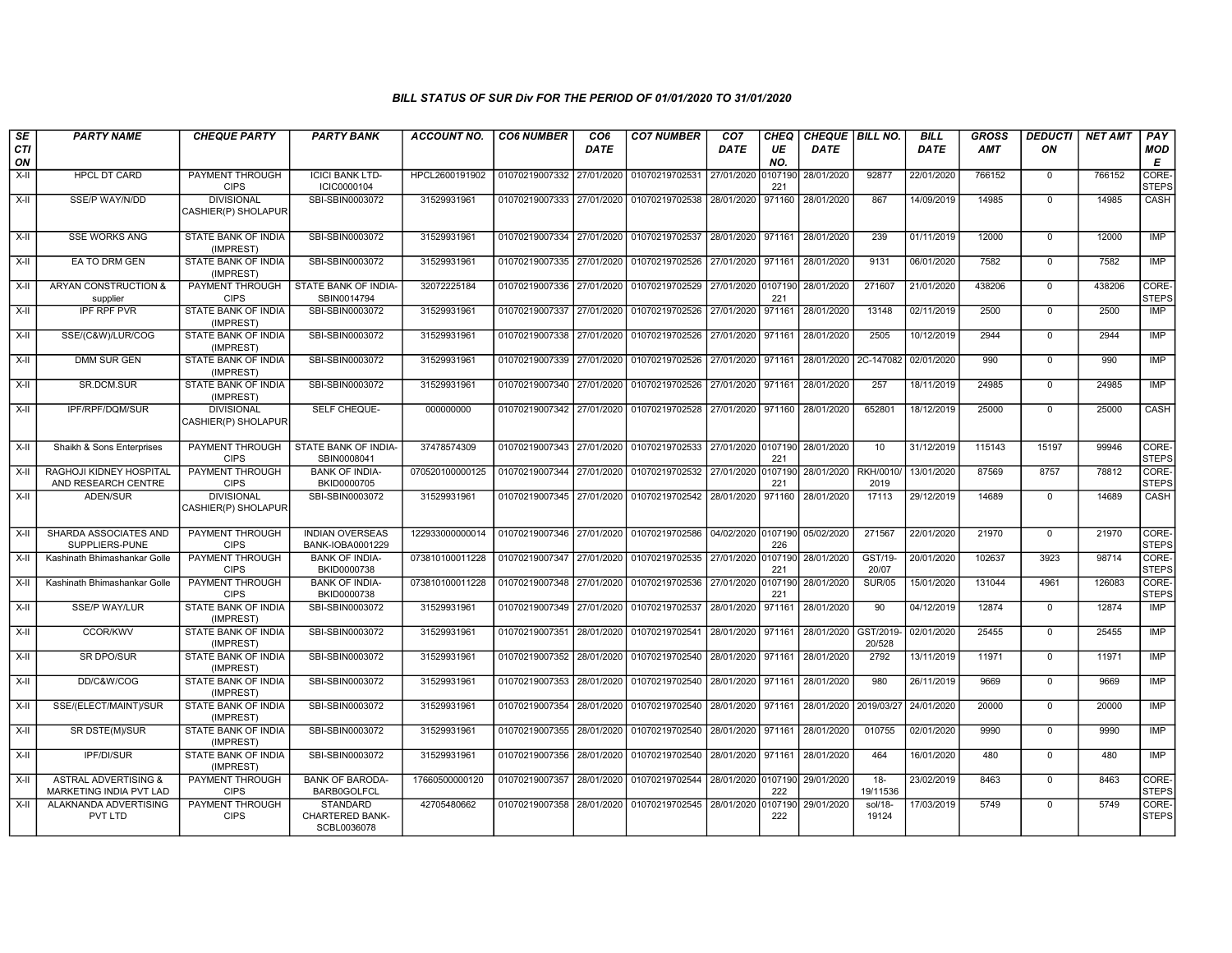| SE               | <b>PARTY NAME</b>                                 | <b>CHEQUE PARTY</b>                      | <b>PARTY BANK</b>                                        | <b>ACCOUNT NO.</b> | <b>CO6 NUMBER</b>         | CO <sub>6</sub> | <b>CO7 NUMBER</b>                                           | CO <sub>7</sub>     | CHEQ           | CHEQUE   BILL NO. |                   | <b>BILL</b> | <b>GROSS</b> | <i><b>DEDUCTI</b></i> | <b>NET AMT</b> | <b>PAY</b>                       |
|------------------|---------------------------------------------------|------------------------------------------|----------------------------------------------------------|--------------------|---------------------------|-----------------|-------------------------------------------------------------|---------------------|----------------|-------------------|-------------------|-------------|--------------|-----------------------|----------------|----------------------------------|
| <b>CTI</b><br>ON |                                                   |                                          |                                                          |                    |                           | <b>DATE</b>     |                                                             | <b>DATE</b>         | UE<br>NO.      | <b>DATE</b>       |                   | <b>DATE</b> | AMT          | ON                    |                | <b>MOD</b><br>Е                  |
| X-II             | ALAKNANDA ADVERTISING<br>PVT LTD                  | PAYMENT THROUGH<br><b>CIPS</b>           | <b>STANDARD</b><br><b>CHARTERED BANK-</b><br>SCBL0036078 | 42705480662        | 01070219007359            | 28/01/2020      | 01070219702545                                              | 28/01/2020          | 0107190<br>222 | 29/01/2020        | SOL/18-<br>19/126 | 31/03/2019  | 6919         | $\mathbf 0$           | 6919           | CORE <sub></sub><br><b>STEPS</b> |
| X-II             | ALAKNANDA ADVERTISING<br>PVT LTD                  | PAYMENT THROUGH<br><b>CIPS</b>           | STANDARD<br><b>CHARTERED BANK-</b><br>SCBL0036078        | 42705480662        | 01070219007360            | 28/01/2020      | 01070219702545 28/01/2020                                   |                     | 0107190<br>222 | 29/01/2020        | SOL/18-<br>19/103 | 20/01/2019  | 7784         | $\mathbf 0$           | 7784           | CORE-<br><b>STEPS</b>            |
| X-II             | ALAKNANDA ADVERTISING<br>PVT LTD                  | PAYMENT THROUGH<br><b>CIPS</b>           | <b>STANDARD</b><br><b>CHARTERED BANK-</b><br>SCBL0036078 | 42705480662        |                           |                 | 01070219007361 28/01/2020 01070219702545 28/01/2020 0107190 |                     | 222            | 29/01/2020        | SOL/18-<br>19/115 | 28/02/2019  | 6051         | $\mathbf 0$           | 6051           | CORE-<br><b>STEPS</b>            |
| X-II             | ALAKNANDA ADVERTISING<br>PVT LTD                  | PAYMENT THROUGH<br><b>CIPS</b>           | <b>STANDARD</b><br><b>CHARTERED BANK-</b><br>SCBL0036078 | 42705480662        | 01070219007362 28/01/2020 |                 | 01070219702545 28/01/2020                                   |                     | 0107190<br>222 | 29/01/2020        | SOL/19-<br>20/14  | 27/04/2019  | 11553        | $\mathbf 0$           | 11553          | CORE-<br><b>STEPS</b>            |
| X-II             | <b>SMART FIRE ENGINEERS</b><br><b>SOLAPUR</b>     | PAYMENT THROUGH<br><b>CIPS</b>           | <b>BANK OF</b><br>MAHARASHTRA-<br>MAHB0001128            | 60289864555        | 01070219007363 28/01/2020 |                 | 01070219702562 30/01/2020                                   |                     | 0107190<br>224 | 31/01/2020        | 58/19-20          | 26/12/2019  | 153400       | $\mathbf 0$           | 153400         | CORE-<br><b>STEPS</b>            |
| X-II             | ADEN/SUR                                          | <b>DIVISIONAL</b><br>CASHIER(P) SHOLAPUR | SBI-SBIN0003072                                          | 31529931961        | 01070219007364 28/01/2020 |                 | 01070219702542 28/01/2020 971160                            |                     |                | 28/01/2020        | 4583              | 02/01/2020  | 7079         | $\mathbf 0$           | 7079           | CASH                             |
| X-II             | ADEN/TM/SUR                                       | <b>STATE BANK OF INDIA</b><br>(IMPREST)  | SBI-SBIN0003072                                          | 31529931961        | 01070219007365            | 28/01/2020      | 01070219702543                                              | 28/01/2020   971161 |                | 28/01/2020        | 167               | 23/11/2019  | 29013        | $\mathbf 0$           | 29013          | <b>IMP</b>                       |
| $X-II$           | ADEN/SDB                                          | STATE BANK OF INDIA<br>(IMPREST)         | SBI-SBIN0003072                                          | 31529931961        | 01070219007366            | 28/01/2020      | 01070219702542 28/01/2020                                   |                     | 971161         | 28/01/2020        | 51324             | 30/12/2019  | 7865         | $\Omega$              | 7865           | <b>IMP</b>                       |
| X-II             | <b>SOLAPUR MUNCIPAL</b><br><b>CORPORATION TAX</b> | PAYMENT THROUGH<br><b>CIPS</b>           | <b>ICICI BANK LTD-</b><br>ICIC0000199                    | 019905850013       | 01070219007367            | 28/01/2020      | 01070219702552                                              | 29/01/2020 0107190  | 222            | 29/01/2020        | 013102            | 17/01/2020  | 68002        | $\mathbf 0$           | 68002          | CORE-<br><b>STEPS</b>            |
| X-II             | <b>SOLAPUR MUNCIPAL</b><br><b>CORPORATION TAX</b> | PAYMENT THROUGH<br><b>CIPS</b>           | <b>ICICI BANK LTD-</b><br>ICIC0000199                    | 019905850013       | 01070219007368            | 28/01/2020      | 01070219702550 29/01/2020 0107190                           |                     | 222            | 29/01/2020        | 013103            | 17/01/2020  | 15158        | $\mathbf 0$           | 15158          | CORE-<br><b>STEPS</b>            |
| $X-II$           | <b>SOLAPUR MUNCIPAL</b><br><b>CORPORATION TAX</b> | PAYMENT THROUGH<br><b>CIPS</b>           | <b>ICICI BANK LTD-</b><br>ICIC0000199                    | 019905850013       | 01070219007369            | 28/01/2020      | 01070219702550                                              | 29/01/2020          | 0107190<br>222 | 29/01/2020        | 013104            | 17/01/2020  | 11491        | $\Omega$              | 11491          | CORE-<br>STEPS                   |
| $X-II$           | <b>SOLAPUR MUNCIPAL</b><br><b>CORPORATION TAX</b> | PAYMENT THROUGH<br><b>CIPS</b>           | <b>ICICI BANK LTD-</b><br>ICIC0000199                    | 019905850013       | 01070219007370            | 28/01/2020      | 01070219702552 29/01/2020                                   |                     | 0107190<br>222 | 29/01/2020        | 013105            | 17/01/2020  | 46607        | $\mathbf 0$           | 46607          | CORE-<br>Isteps                  |
| X-II             | SOLAPUR MUNCIPAL<br><b>CORPORATION TAX</b>        | PAYMENT THROUGH<br><b>CIPS</b>           | <b>ICICI BANK LTD-</b><br>ICIC0000199                    | 019905850013       | 01070219007371 28/01/2020 |                 | 01070219702550 29/01/2020 0107190 29/01/2020                |                     | 222            |                   | 013106            | 17/01/2020  | 15271        | $\mathbf 0$           | 15271          | CORE-<br><b>STEPS</b>            |
| $X-H$            | <b>SOLAPUR MUNCIPAL</b><br><b>CORPORATION TAX</b> | <b>PAYMENT THROUGH</b><br><b>CIPS</b>    | <b>ICICI BANK LTD-</b><br>ICIC0000199                    | 019905850013       | 01070219007372 28/01/2020 |                 | 01070219702550                                              | 29/01/2020          | 0107190<br>222 | 29/01/2020        | 013107            | 17/01/2020  | 15246        | $\overline{0}$        | 15246          | CORE-<br><b>STEPS</b>            |
| X-II             | <b>SOLAPUR MUNCIPAL</b><br><b>CORPORATION TAX</b> | PAYMENT THROUGH<br><b>CIPS</b>           | <b>ICICI BANK LTD-</b><br>ICIC0000199                    | 019905850013       | 01070219007373            | 28/01/2020      | 01070219702550                                              | 29/01/2020          | 0107190<br>222 | 29/01/2020        | 013108            | 17/01/2020  | 15574        | $\Omega$              | 15574          | CORE-<br>Isteps                  |
| X-II             | SOLAPUR MUNCIPAL<br><b>CORPORATION TAX</b>        | PAYMENT THROUGH<br><b>CIPS</b>           | <b>ICICI BANK LTD-</b><br>ICIC0000199                    | 019905850013       | 01070219007374            | 28/01/2020      | 01070219702551                                              | 29/01/2020          | 0107190<br>222 | 29/01/2020        | 013109            | 17/01/2020  | 23335        | $\mathbf 0$           | 23335          | CORE-<br><b>STEPS</b>            |
| $X-H$            | <b>SOLAPUR MUNCIPAL</b><br><b>CORPORATION TAX</b> | PAYMENT THROUGH<br><b>CIPS</b>           | <b>ICICI BANK LTD-</b><br>ICIC0000199                    | 019905850013       | 01070219007375 28/01/2020 |                 | 01070219702551                                              | 29/01/2020          | 0107190<br>222 | 29/01/2020        | 013110            | 17/01/2020  | 15674        | $\overline{0}$        | 15674          | CORE-<br><b>STEPS</b>            |
| X-II             | SOLAPUR MUNCIPAL<br><b>CORPORATION TAX</b>        | PAYMENT THROUGH<br><b>CIPS</b>           | <b>ICICI BANK LTD-</b><br>ICIC0000199                    | 019905850013       | 01070219007376 28/01/2020 |                 | 01070219702551 29/01/2020 0107190 29/01/2020                |                     | 222            |                   | 013111            | 17/01/2020  | 14767        | $\mathbf 0$           | 14767          | CORE-<br><b>STEPS</b>            |
| X-II             | SOLAPUR MUNCIPAL<br><b>CORPORATION TAX</b>        | PAYMENT THROUGH<br><b>CIPS</b>           | <b>ICICI BANK LTD-</b><br>ICIC0000199                    | 019905850013       | 01070219007377            | 28/01/2020      | 01070219702551                                              | 29/01/2020          | 0107190<br>222 | 29/01/2020        | 013113            | 17/01/2020  | 23020        | $\mathbf 0$           | 23020          | CORE-<br><b>STEPS</b>            |
| X-II             | <b>SOLAPUR MUNCIPAL</b><br><b>CORPORATION TAX</b> | PAYMENT THROUGH<br><b>CIPS</b>           | <b>ICICI BANK LTD-</b><br>ICIC0000199                    | 019905850013       | 01070219007378            | 28/01/2020      | 01070219702552                                              | 29/01/2020          | 0107190<br>222 | 29/01/2020        | 013114            | 17/01/2020  | 68153        | $\Omega$              | 68153          | CORE-<br><b>STEPS</b>            |
| X-II             | <b>HOTEL LAJIJ FAMILY</b><br><b>RESTOURNT</b>     | PAYMENT THROUGH<br><b>CIPS</b>           | CANARA BANK-<br>CNRB0002581                              | 2581201000942      | 01070219007380            | 28/01/2020      | 01070219702547                                              | 29/01/2020          | 0107190<br>224 | 31/01/2020        | GST-3             | 31/10/2019  | 27894        | 558                   | 27336          | CORE-<br><b>STEPS</b>            |
| $X-H$            | <b>HOTEL LAJIJ FAMILY</b><br><b>RESTOURNT</b>     | <b>PAYMENT THROUGH</b><br><b>CIPS</b>    | <b>CANARA BANK-</b><br>CNRB0002581                       | 2581201000942      | 01070219007381            | 28/01/2020      | 01070219702547 29/01/2020 0107190 31/01/2020                |                     | 224            |                   | GST-4             | 31/10/2019  | 35104        | 702                   | 34402          | CORE-<br><b>STEPS</b>            |
| X-II             | HOTEL LAJIJ FAMILY<br><b>RESTOURNT</b>            | PAYMENT THROUGH<br><b>CIPS</b>           | <b>CANARA BANK-</b><br>CNRB0002581                       | 2581201000942      | 01070219007382 28/01/2020 |                 | 01070219702547 29/01/2020 0107190 31/01/2020                |                     | 224            |                   | $GST-5$           | 31/10/2019  | 47788        | 956                   | 46832          | CORE-<br><b>STEPS</b>            |
| X-II             | SOLAPUR MUNCIPAL<br><b>CORPORATION TAX</b>        | <b>PAYMENT THROUGH</b><br><b>CIPS</b>    | <b>ICICI BANK LTD-</b><br>ICIC0000199                    | 019905850013       | 01070219007383 28/01/2020 |                 | 01070219702551 29/01/2020                                   |                     | 107190<br>222  | 29/01/2020        | 013115            | 17/01/2020  | 6149         | $\mathbf 0$           | 6149           | CORE-<br><b>STEPS</b>            |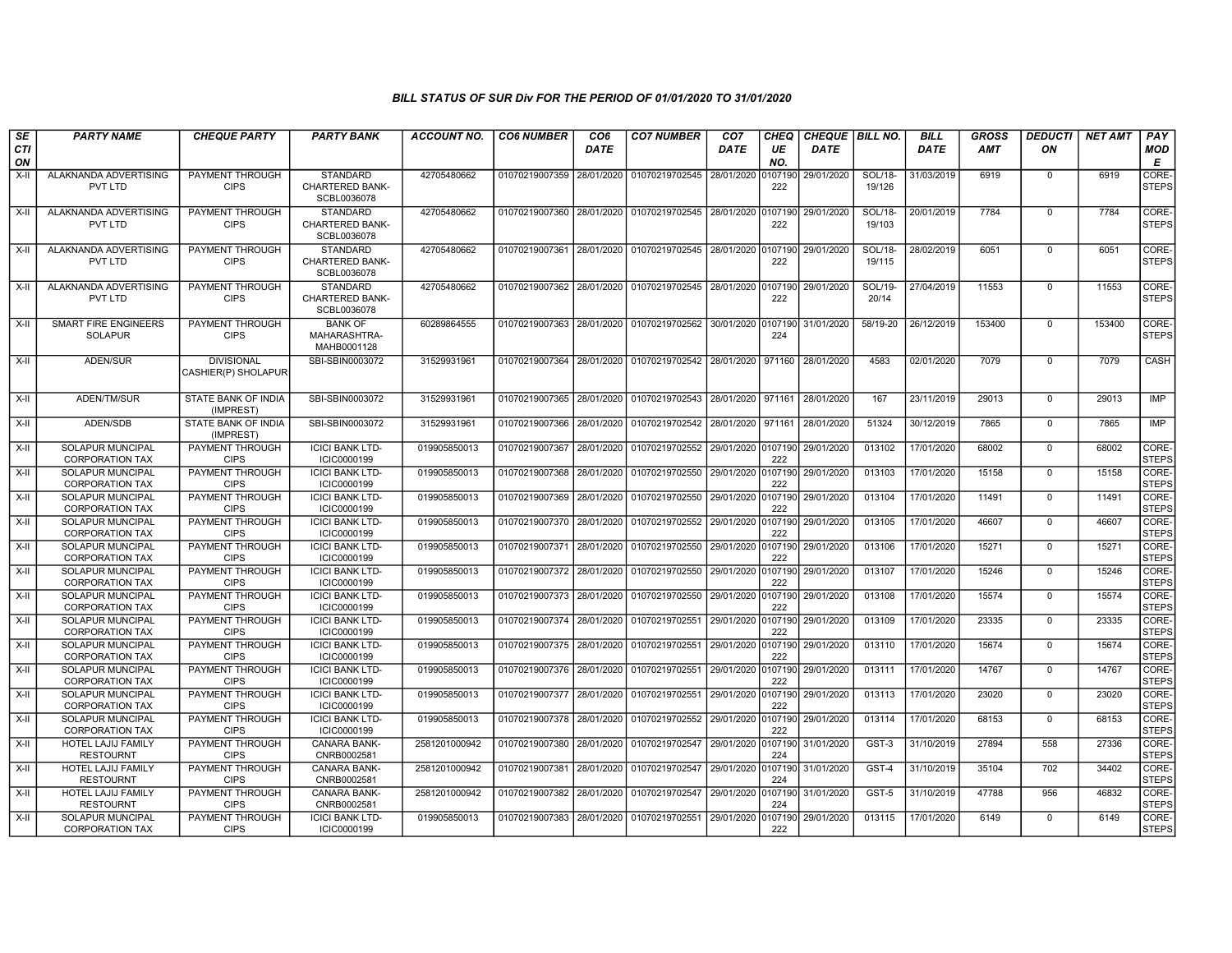| SE               | <b>PARTY NAME</b>                                                 | <b>CHEQUE PARTY</b>                      | <b>PARTY BANK</b>                                        | ACCOUNT NO.                                                                             | <b>CO6 NUMBER</b>                        | CO <sub>6</sub> | <b>CO7 NUMBER</b>                                                      | CO <sub>7</sub>              | <b>CHEQ</b>    | CHEQUE   BILL NO. |                    | <b>BILL</b> | <b>GROSS</b> | <b>DEDUCTI</b> | NET AMT | <b>PAY</b>                |
|------------------|-------------------------------------------------------------------|------------------------------------------|----------------------------------------------------------|-----------------------------------------------------------------------------------------|------------------------------------------|-----------------|------------------------------------------------------------------------|------------------------------|----------------|-------------------|--------------------|-------------|--------------|----------------|---------|---------------------------|
| <b>CTI</b><br>ON |                                                                   |                                          |                                                          |                                                                                         |                                          | <b>DATE</b>     |                                                                        | <b>DATE</b>                  | UE<br>NO.      | <b>DATE</b>       |                    | <b>DATE</b> | AMT          | ON             |         | <b>MOD</b><br>E           |
| $X-I$            | SM/KLBG (CLEANLINESS IMP)                                         | <b>DIVISIONAL</b><br>CASHIER(P) SHOLAPUR | DUMMY-                                                   | 11111111111                                                                             | 01070219007384 28/01/2020                |                 | 01070219702553                                                         | 29/01/2020                   | 971162         | 29/01/2020        | 21                 | 25/11/2019  | 107519       | $\Omega$       | 107519  | CASH                      |
| $X-H$            | <b>SUJOY BHOWMIK</b>                                              | <b>PAYMENT THROUGH</b><br><b>CIPS</b>    | KARNATAKA BANK LTD-<br>KARB0000715                       | 7157000600341601 01070219007386 28/01/2020 01070219702546 28/01/2020 0107190 29/01/2020 |                                          |                 |                                                                        |                              | 222            |                   | 243287             | 15/01/2020  | 30020        | $\overline{0}$ | 30020   | CORE-<br><b>STEPS</b>     |
| X-II             | RAHUL ABHAY AMBLE                                                 | <b>PAYMENT THROUGH</b><br><b>CIPS</b>    | PNB-PUNB0376400                                          | 3764000109054315 01070219007387 29/01/2020 01070219702548 29/01/2020 0107190            |                                          |                 |                                                                        |                              | 222            | 29/01/2020        | 595                | 11/10/2019  | 3000         | $\mathbf 0$    | 3000    | CORE-<br><b>STEPS</b>     |
| X-II             | Dr Swapnil Kothadia                                               | PAYMENT THROUGH<br><b>CIPS</b>           | <b>BANK OF</b><br>MAHARASHTRA-<br>MAHB0001221            | 20038705179                                                                             | 01070219007388 29/01/2020                |                 | 01070219702548                                                         | 29/01/2020                   | 0107190<br>222 | 29/01/2020        | 596                | 11/10/2019  | 3000         | $\mathbf 0$    | 3000    | CORE-<br><b>STEPS</b>     |
| X-II             | Dr VINAYAK D DESHPANDE                                            | <b>PAYMENT THROUGH</b><br><b>CIPS</b>    | <b>BANK OF INDIA-</b><br>BKID0000704                     | 070410100002698                                                                         |                                          |                 | 01070219007389 29/01/2020 01070219702548 29/01/2020 0107190 29/01/2020 |                              | 222            |                   | 597                | 11/10/2019  | 3000         | $\overline{0}$ | 3000    | CORE-<br><b>STEPS</b>     |
| X-II             | Dr VINAYAK D DESHPANDE                                            | PAYMENT THROUGH<br><b>CIPS</b>           | <b>BANK OF INDIA-</b><br>BKID0000704                     | 070410100002698                                                                         | 01070219007390 29/01/2020                |                 | 01070219702548 29/01/2020 0107190                                      |                              | 222            | 29/01/2020        | 598                | 11/10/2019  | 3000         | $\Omega$       | 3000    | CORE-<br><b>STEPS</b>     |
| $X-II$           | Dr Sonai Krishnamohan Rawal                                       | <b>PAYMENT THROUGH</b><br><b>CIPS</b>    | SBI-SBIN0001656                                          | 32985283014                                                                             | 01070219007391 29/01/2020                |                 | 01070219702548                                                         | 29/01/2020 0107190           | 222            | 29/01/2020        | 599                | 11/10/2019  | 3000         | $\overline{0}$ | 3000    | CORE-<br><b>STEPS</b>     |
| $X-H$            | Dr Sonai Krishnamohan Rawal                                       | <b>PAYMENT THROUGH</b><br><b>CIPS</b>    | SBI-SBIN0001656                                          | 32985283014                                                                             | 01070219007392 29/01/2020                |                 | 01070219702548 29/01/2020 0107190                                      |                              | 222            | 29/01/2020        | 600                | 11/10/2019  | 3000         | $\mathbf 0$    | 3000    | CORE-<br><b>STEPS</b>     |
| X-II             | DR. PURNESH V. BET                                                | PAYMENT THROUGH<br><b>CIPS</b>           | <b>HDFC BANK LTD-</b><br><b>HDFC0CMANCB</b>              | 0020001010018960                                                                        |                                          |                 | 01070219007393   29/01/2020   01070219702548   29/01/2020   0107190    |                              | 222            | 29/01/2020        | 601                | 11/10/2019  | 3000         | $\mathbf 0$    | 3000    | CORE-<br><b>STEPS</b>     |
| X-II             | <b>VAISHALI S YEMUL</b>                                           | PAYMENT THROUGH<br><b>CIPS</b>           | THE FEDERAL BANK<br>LTD-FDRL0001758                      | 17580100020868                                                                          | 01070219007394 29/01/2020                |                 | 01070219702548                                                         | 29/01/2020 0107190           | 222            | 29/01/2020        | 602                | 11/10/2019  | 2700         | $\Omega$       | 2700    | CORE-<br><b>STEPS</b>     |
| $X-H$            | SR DSTE(M)/SUR                                                    | STATE BANK OF INDIA<br>(IMPREST)         | SBI-SBIN0003072                                          | 31529931961                                                                             | 01070219007395 29/01/2020                |                 | 01070219702549                                                         | 29/01/2020                   | 971163         | 29/01/2020        | 4505               | 16/01/2020  | 10665        | $\mathbf 0$    | 10665   | IMP                       |
| $X-H$            | SSE(SIG/M)/ANG                                                    | STATE BANK OF INDIA<br>(IMPREST)         | SBI-SBIN0003072                                          | 31529931961                                                                             | 01070219007396 29/01/2020                |                 | 01070219702549                                                         | 29/01/2020 971163            |                | 29/01/2020        | 014                | 20/11/2019  | 2000         | $\overline{0}$ | 2000    | IMP                       |
| X-II             | <b>CCOR/RCD/DD/DG SET</b>                                         | <b>STATE BANK OF INDIA</b><br>(IMPREST)  | SBI-SBIN0003072                                          | 31529931961                                                                             | 01070219007397 29/01/2020                |                 | 01070219702549 29/01/2020 971163                                       |                              |                | 29/01/2020        | 27292              | 23/12/2019  | 9854         | $\Omega$       | 9854    | IMP                       |
| X-II             | ADEN/BG/KWV                                                       | STATE BANK OF INDIA<br>(IMPREST)         | SBI-SBIN0003072                                          | 31529931961                                                                             | 01070219007399 29/01/2020                |                 | 01070219702555                                                         | 29/01/2020 971163            |                | 29/01/2020        | 5430               | 25/03/2019  | 4940         | $\mathbf 0$    | 4940    | IMP                       |
| $X-I$            | SOLAPUR MUNCIPAL<br><b>CORPORATION TAX</b>                        | <b>PAYMENT THROUGH</b><br><b>CIPS</b>    | <b>ICICI BANK LTD-</b><br>ICIC0000199                    | 019905850013                                                                            | 01070219007400 29/01/2020                |                 | 01070219702552                                                         | 29/01/2020 0107190           | 222            | 29/01/2020        | 013101             | 17/01/2020  | 65092        | $\overline{0}$ | 65092   | CORE-<br><b>STEPS</b>     |
| X-II             | <b>SSE/P WAY/BTW</b>                                              | STATE BANK OF INDIA<br>(IMPREST)         | SBI-SBIN0003072                                          | 31529931961                                                                             | 01070219007401 29/01/2020                |                 | 01070219702554                                                         | 29/01/2020 971163            |                | 29/01/2020        | 247                | 22/11/2019  | 9598         | $\mathbf 0$    | 9598    | $\overline{\mathsf{IMP}}$ |
| X-II             | <b>DRM/W/SUR</b>                                                  | <b>DIVISIONAL</b><br>CASHIER(P) SHOLAPUR | SILF CK-                                                 | 000                                                                                     | 01070219007402 29/01/2020                |                 | 01070219702556 29/01/2020 971162                                       |                              |                | 29/01/2020        | 672421             | 29/01/2020  | 4200         | $\mathbf 0$    | 4200    | CASH                      |
| $X-II$           | YASHSHREE ENTERPRISE                                              | <b>PAYMENT THROUGH</b><br><b>CIPS</b>    | <b>BANK OF BARODA-</b><br><b>BARB0SHOLAP</b>             | 04370200000458                                                                          | 01070219007408 29/01/2020                |                 | 01070219702561                                                         | 30/01/2020 0107190           | 223            | 30/01/2020        | 357                | 22/01/2020  | 417600       | 16999          | 400601  | CORE-<br><b>STEPS</b>     |
| $\overline{X-1}$ | CMS/SUR/ARME                                                      | <b>STATE BANK OF INDIA</b><br>(IMPREST)  | SBI-SBIN0003072                                          | 31529931961                                                                             |                                          |                 | 01070219007409 30/01/2020 01070219702558                               | 30/01/2020 971165            |                | 30/01/2020        | CA/28736           | 22/10/2019  | 4357         | $\mathbf 0$    | 4357    | $\overline{\mathsf{IMP}}$ |
| $X-II$           | <b>SR DEE/SUR/GEN</b>                                             | <b>STATE BANK OF INDIA</b><br>(IMPREST)  | SBI-SBIN0003072                                          | 31529931961                                                                             | 01070219007410 30/01/2020                |                 | 01070219702558                                                         | 30/01/2020 971165 30/01/2020 |                |                   | 218                | 24/01/2020  | 4000         | $\mathbf 0$    | 4000    | IMP                       |
| X-II             | SSE(C&W)SUR/COACHING                                              | STATE BANK OF INDIA<br>(IMPREST)         | SBI-SBIN0003072                                          | 31529931961                                                                             | 01070219007411 30/01/2020                |                 | 01070219702558                                                         | 30/01/2020 971165            |                | 30/01/2020        | 1487               | 17/12/2019  | 24678        | $\mathbf 0$    | 24678   | IMP                       |
| $X-II$           | <b>ASTRAL ADVERTISING &amp;</b><br>MARKETING INDIA PVT LAD        | PAYMENT THROUGH<br><b>CIPS</b>           | <b>BANK OF BARODA-</b><br>BARB0GOLFCL                    | 17660500000120                                                                          | 01070219007412 30/01/2020                |                 | 01070219702560                                                         | 30/01/2020 0107190           | 223            | 30/01/2020        | $18 -$<br>19/11538 | 23/02/2019  | 13155        | $\overline{0}$ | 13155   | CORE-<br><b>STEPS</b>     |
| X-II             | <b>ASTRAL ADVERTISING &amp;</b><br><b>MARKETING INDIA PVT LAD</b> | <b>PAYMENT THROUGH</b><br><b>CIPS</b>    | <b>BANK OF BARODA-</b><br><b>BARB0GOLFCL</b>             | 17660500000120                                                                          |                                          |                 | 01070219007413 30/01/2020 01070219702560                               | 30/01/2020 0107190           | 223            | 30/01/2020        | $18-$<br>19/10423  | 24/01/2019  | 12336        | $\Omega$       | 12336   | CORE-<br><b>STEPS</b>     |
| X-II             | ALAKNANDA ADVERTISING<br>PVT LTD                                  | <b>PAYMENT THROUGH</b><br><b>CIPS</b>    | <b>STANDARD</b><br><b>CHARTERED BANK-</b><br>SCBL0036078 | 42705480662                                                                             | 01070219007414 30/01/2020 01070219702559 |                 |                                                                        | 30/01/2020 0107190           | 223            | 30/01/2020        | SOL/19-<br>20/63   | 28/09/2019  | 11042        | $\mathbf 0$    | 11042   | CORE-<br><b>STEPS</b>     |
| X-II             | <b>ARVIND ENTERPRISES-</b><br><b>SOLAPUR</b>                      | PAYMENT THROUGH<br><b>CIPS</b>           | <b>BANK OF</b><br>MAHARASHTRA-<br>MAHB0000518            | 60170053255                                                                             |                                          |                 | 01070219007415 30/01/2020 01070219702564 31/01/2020 0107190            |                              | 224            | 31/01/2020        | 49959              | 15/01/2020  | 15000        | $\mathbf 0$    | 15000   | CORE-<br><b>STEPS</b>     |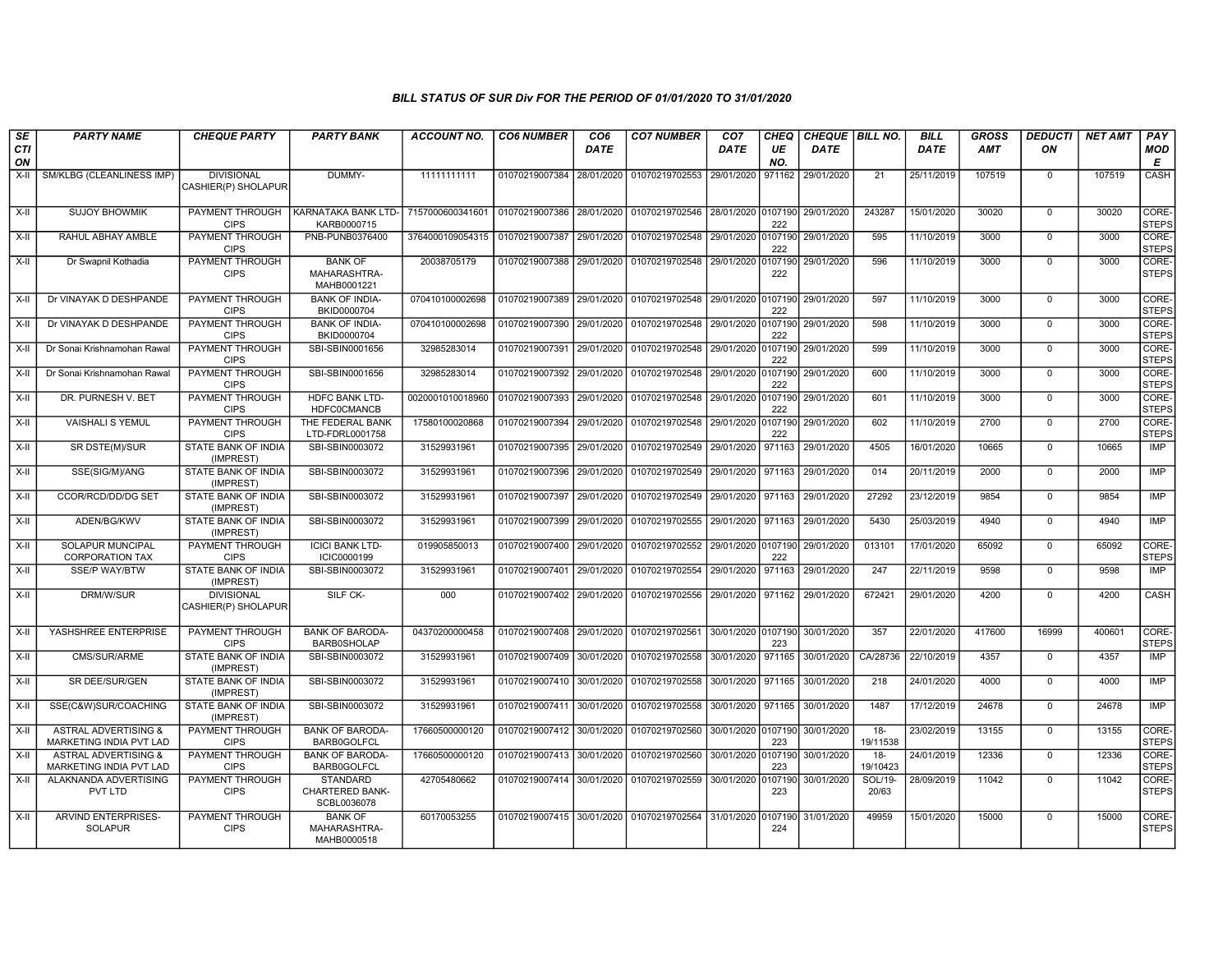| SE               | <b>PARTY NAME</b>                                                    | <b>CHEQUE PARTY</b>                      | <b>PARTY BANK</b>                             | <b>ACCOUNT NO.</b> | <b>CO6 NUMBER</b>         | CO6         | <b>CO7 NUMBER</b>                                                     | CO <sub>7</sub>    | CHEQ           | CHEQUE BILL NO.   |                    | <b>BILL</b> | <b>GROSS</b> | <b>DEDUCTI</b> | <b>NET AMT</b> | PAY                         |
|------------------|----------------------------------------------------------------------|------------------------------------------|-----------------------------------------------|--------------------|---------------------------|-------------|-----------------------------------------------------------------------|--------------------|----------------|-------------------|--------------------|-------------|--------------|----------------|----------------|-----------------------------|
| <b>CTI</b><br>ON |                                                                      |                                          |                                               |                    |                           | <b>DATE</b> |                                                                       | DATE               | UE<br>NO.      | <b>DATE</b>       |                    | DATE        | <b>AMT</b>   | ON             |                | MOD<br>E                    |
| X-II             | JAYDEEP ENTERPRISES-<br><b>SOLAPUR</b>                               | PAYMENT THROUGH<br><b>CIPS</b>           | <b>BANK OF BARODA-</b><br><b>BARB0SHOLAP</b>  | 04370200000715     | 01070219007416 30/01/2020 |             | 01070219702564                                                        | 31/01/2020         | 0107190<br>224 | 31/01/2020        | 49961              | 15/01/2020  | 15000        | $\mathbf 0$    | 15000          | <b>CORE</b><br><b>STEPS</b> |
| X-II             | <b>SANKET TOURS AND TRAVELS-</b><br><b>SOLAPUR</b>                   | PAYMENT THROUGH<br><b>CIPS</b>           | <b>INDIAN BANK-</b><br><b>IDIB000S021</b>     | 6731390563         | 01070219007417 30/01/2020 |             | 01070219702564 31/01/2020                                             |                    | 0107190<br>224 | 31/01/2020        | 49964              | 15/01/2020  | 15000        | $\Omega$       | 15000          | CORE-<br><b>STEPS</b>       |
| $X-II$           | PREMANAND TOURS AND<br>TRAVELS-SOLAPUR                               | PAYMENT THROUGH<br><b>CIPS</b>           | AXIS BANK-UTIB0000266                         | 918010072243492    | 01070219007418 30/01/2020 |             | 01070219702564                                                        | 31/01/2020 0107190 | 224            | 31/01/2020        | 49965              | 15/01/2020  | 15000        | $\overline{0}$ | 15000          | CORE-<br><b>STEPS</b>       |
| $X-H$            | <b>IKRISHNA CONSTRUCTION AND</b><br>EARTHMOVERS-SOLAPUR              | <b>PAYMENT THROUGH</b><br><b>CIPS</b>    | <b>HDFC BANK-</b><br>HDFC0004427              | 50200019109619     |                           |             | 01070219007419 30/01/2020 01070219702564 31/01/2020 0107190           |                    | 224            | 31/01/2020        | 53364              | 28/01/2020  | 103600       | $\Omega$       | 103600         | CORE-<br><b>STEPS</b>       |
| $X-H$            | <b>CHAITANYA ENTERPRISES-</b><br><b>PUNE</b>                         | PAYMENT THROUGH<br><b>CIPS</b>           | <b>CORPORATION BANK-</b><br>CORP0000690       | 510101003843520    | 01070219007420 30/01/2020 |             | 01070219702564 31/01/2020 0107190                                     |                    | 224            | 31/01/2020        | 53366              | 28/01/2020  | 103600       | $\mathbf 0$    | 103600         | CORE-<br><b>STEPS</b>       |
| $X-H$            | <b>SUDHIR SHARMA</b><br>CONTRACTOR-AJMER                             | PAYMENT THROUGH<br><b>CIPS</b>           | SBI-SBIN0060263                               | 20335155739        | 01070219007421 30/01/2020 |             | 01070219702564 31/01/2020 0107190                                     |                    | 224            | 31/01/2020        | 53369              | 28/01/2020  | 103600       | $\mathbf 0$    | 103600         | CORE-<br><b>STEPS</b>       |
| X-II             | <b>BABAN MARUTI DESHMUKH-</b><br><b>SOLAPUR</b>                      | <b>PAYMENT THROUGH</b><br><b>CIPS</b>    | SBI-SBIN0004684                               | 34632056656        | 01070219007422 30/01/2020 |             | 01070219702564 31/01/2020 0107190                                     |                    | 224            | 31/01/2020        | 53371              | 28/01/2020  | 103600       | $\mathbf 0$    | 103600         | CORE-<br><b>STEPS</b>       |
| X-II             | <b>GLOBAL ENVIROS-NEW</b><br>MUMBAI.                                 | PAYMENT THROUGH<br><b>CIPS</b>           | <b>BANK OF INDIA-</b><br>BKID0001244          | 124430110000020    | 01070219007423            | 30/01/2020  | 01070219702565                                                        | 31/01/2020         | 0107190<br>224 | 31/01/2020        | 53376              | 28/01/2020  | 131000       | $\mathbf 0$    | 131000         | CORE-<br><b>STEPS</b>       |
|                  | X-II AQUATECH ENGINEERS-PUNE.                                        | <b>PAYMENT THROUGH</b><br><b>CIPS</b>    | <b>CORPORATION BANK-</b><br>CORP0000503       | 510101003903280    | 01070219007424 30/01/2020 |             | 01070219702565 31/01/2020 0107190                                     |                    | 224            | 31/01/2020        | 53378              | 28/01/2020  | 131000       | $\mathbf 0$    | 131000         | CORE-<br>STEPS              |
| X-II             | <b>HYDRAPURE TECHNOLOGIES</b><br>PRIVATE LIMITED-KOLKATA.            | PAYMENT THROUGH<br><b>CIPS</b>           | STATE BANK OF INDIA-<br>SBIN0001122           | 11044340161        | 01070219007425 30/01/2020 |             | 01070219702565 31/01/2020 0107190                                     |                    | 224            | 31/01/2020        | 53379              | 28/01/2020  | 131000       | $\mathbf 0$    | 131000         | CORE-<br><b>STEPS</b>       |
| X-II             | RELIANT BUILDERS-PUNE                                                | PAYMENT THROUGH<br><b>CIPS</b>           | <b>INDIAN BANK-</b><br><b>IDIB000S001</b>     | 6037743316         | 01070219007426            | 30/01/2020  | 01070219702564 31/01/2020                                             |                    | 0107190<br>224 | 31/01/2020        | 54252              | 30/01/2020  | 440700       | $\mathbf 0$    | 440700         | CORE-<br><b>STEPS</b>       |
| $X-H$            | DEN/S/SUR                                                            | STATE BANK OF INDIA<br>(IMPREST)         | SBI-SBIN0003072                               | 31529931961        | 01070219007427 31/01/2020 |             | 01070219702576 03/02/2020                                             |                    | 971169         | 03/02/2020        | 133                | 30/01/2020  | 2900         | $\mathbf 0$    | 2900           | IMP                         |
| $X-II$           | SR SE(C&W)/SUR/ROAD ART                                              | STATE BANK OF INDIA<br>(IMPREST)         | SBI-SBIN0003072                               | 31529931961        | 01070219007428 31/01/2020 |             | 01070219702569 31/01/2020 971167                                      |                    |                | 31/01/2020        | 3899               | 31/12/2019  | 3696         | $\overline{0}$ | 3696           | IMP                         |
| $X-H$            | SR SE(C&W)/SUR                                                       | <b>STATE BANK OF INDIA</b><br>(IMPREST)  | SBI-SBIN0003072                               | 31529931961        | 01070219007429 31/01/2020 |             | 01070219702569 31/01/2020 971167                                      |                    |                | 31/01/2020        | 20375              | 05/12/2019  | 1680         | $\overline{0}$ | 1680           | <b>IMP</b>                  |
| $X-H$            | KHAJA BANDANAWAJ<br><b>TEACHING AND GENERAL</b><br>HOSPITAL GULBARGA | PAYMENT THROUGH<br><b>CIPS</b>           | <b>INDIAN BANK-</b><br>IDIB000D055            | 6127755401         | 01070219007431 31/01/2020 |             | 01070219702563 31/01/2020 0107190                                     |                    | 224            | 31/01/2020        | 01                 | 14/10/2019  | 79729        | 7973           | 71756          | CORE-<br><b>STEPS</b>       |
| $X-H$            | <b>SRDPOSUR</b>                                                      | <b>DIVISIONAL</b><br>CASHIER(P) SHOLAPUR | SELF CHEQUE-                                  | 00000000000        |                           |             | 01070219007432 31/01/2020 01070219702570 31/01/2020 971166 31/01/2020 |                    |                |                   | 676531             | 22/01/2020  | 30000        | $\overline{0}$ | 30000          | CASH                        |
| $X-II$           | SAMEEKSHA ENTERPRISES                                                | PAYMENT THROUGH<br><b>CIPS</b>           | <b>VIJAYA BANK-</b><br>VIJB0005018            | 501806211000021    | 01070219007434            | 31/01/2020  | 01070219702566 31/01/2020 0107190 31/01/2020                          |                    | 224            |                   | 90                 | 27/01/2020  | 49927        | 499            | 49428          | CORE-<br><b>STEPS</b>       |
| $X-H$            | SSE/USFD/SUR                                                         | <b>DIVISIONAL</b><br>CASHIER(P) SHOLAPUR | SBI-SBIN0003072                               | 3152993161         |                           |             | 01070219007435 31/01/2020 01070219702567 31/01/2020                   |                    |                | 971166 31/01/2020 | 672422             | 29/01/2020  | 10000        | $\mathbf 0$    | 10000          | CASH                        |
| X-II             | SIGMA COMMUNICATIONS                                                 | PAYMENT THROUGH<br><b>CIPS</b>           | <b>BANK OF</b><br>MAHARASHTRA-<br>MAHB0000627 | 20091901645        |                           |             | 01070219007436 31/01/2020 01070219702568 31/01/2020 0107190           |                    | 226            | 05/02/2020        | $19 -$<br>20/20763 | 27/12/2019  | 3481         | 35             | 3446           | CORE-<br><b>STEPS</b>       |
| X-II             | SHAKTI SECURITY AND<br>PERSONNEL SERVICES                            | PAYMENT THROUGH<br><b>CIPS</b>           | SBI-SBIN0000483                               | 31294542152        |                           |             | 01070219007437 31/01/2020 01070219702594 04/02/2020 0107190           |                    | 227            | 05/02/2020        | 283806             | 27/12/2019  | 112860       | $\mathbf 0$    | 112860         | CORE-<br>STEPS              |
| X-II             | <b>SHAKTI SECURITY AND</b><br>PERSONNEL SERVICES                     | PAYMENT THROUGH<br><b>CIPS</b>           | SBI-SBIN0000483                               | 31294542152        | 01070219007438 31/01/2020 |             | 01070219702594                                                        | 04/02/2020 0107190 | 227            | 05/02/2020        | 283807             | 27/12/2019  | 169300       | $\mathbf 0$    | 169300         | CORE-<br><b>STEPS</b>       |
| X-II             | SHAKTI SECURITY AND<br>PERSONNEL SERVICES                            | PAYMENT THROUGH<br><b>CIPS</b>           | SBI-SBIN0000483                               | 31294542152        | 01070219007439            | 31/01/2020  | 01070219702594                                                        | 04/02/2020 0107190 | 227            | 05/02/2020        | 283808             | 27/12/2019  | 141032       | $\mathbf 0$    | 141032         | CORE-<br>STEPS              |
| X-II             | M/S PREMANAND TOURS AND<br><b>TRAVELS</b>                            | PAYMENT THROUGH<br><b>CIPS</b>           | AXIS BANK-UTIB0000266                         | 919020049597612    | 01070219007440 31/01/2020 |             | 01070219702572 31/01/2020 0107190                                     |                    | 224            | 31/01/2020        | 03                 | 31/01/2020  | 60290        | 8121           | 52169          | CORE-<br>STEPS              |
| X-II             | PATIL TOURS AND TRAVELS                                              | PAYMENT THROUGH<br><b>CIPS</b>           | STATE BANK OF INDIA-<br>SBIN0021963           | 37311501183        | 01070219007441 31/01/2020 |             | 01070219702573 31/01/2020                                             |                    | 0107190<br>225 | 03/02/2020        | 247                | 23/01/2020  | 97938        | 3436           | 94502          | CORE-<br>STEPS              |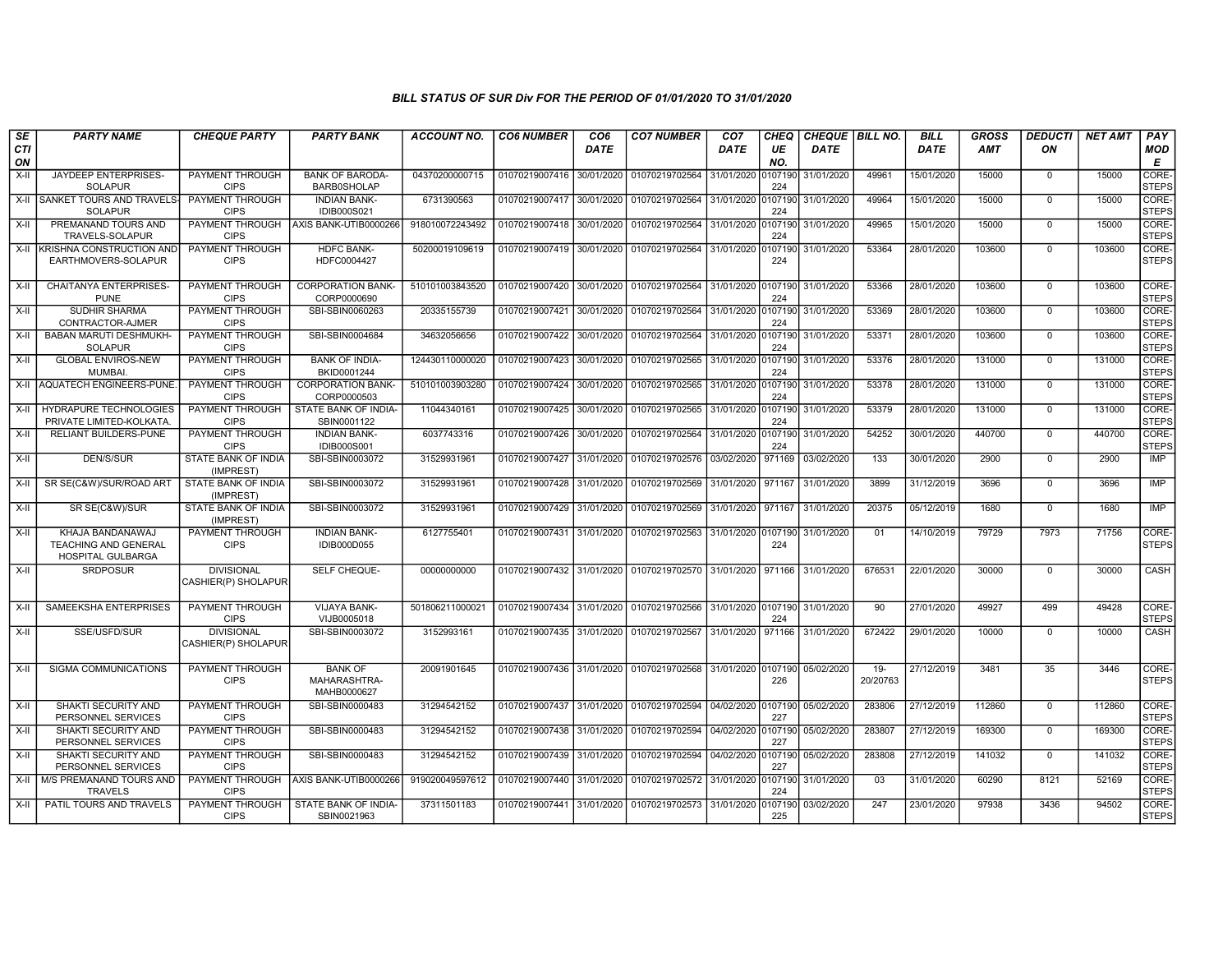| SE<br><b>CTI</b><br>ON     | <b>PARTY NAME</b>                                                                   | <b>CHEQUE PARTY</b>                   | <b>PARTY BANK</b>                                             | <b>ACCOUNT NO.</b> | <b>CO6 NUMBER</b>                        | CO <sub>6</sub><br><b>DATE</b> | <b>CO7 NUMBER</b>                                           | CO <sub>7</sub><br>DATE | CHEQ<br>UE<br>NO. | CHEQUE BILL NO.<br>DATE |                                                   | <b>BILL</b><br>DATE | GROSS<br>AMT | <b>DEDUCTI</b><br>ON | <b>NET AMT</b> | PAY<br>MOD<br>Е       |
|----------------------------|-------------------------------------------------------------------------------------|---------------------------------------|---------------------------------------------------------------|--------------------|------------------------------------------|--------------------------------|-------------------------------------------------------------|-------------------------|-------------------|-------------------------|---------------------------------------------------|---------------------|--------------|----------------------|----------------|-----------------------|
| X-II                       | JAVED IBRAHIM KAMBLE                                                                | PAYMENT THROUGH<br><b>CIPS</b>        | <b>BANK OF</b><br>MAHARASHTRA-<br>MAHB0000518                 | 20153104619        |                                          |                                | 01070219007442 31/01/2020 01070219702574                    | 31/01/2020              | 0107190<br>225    | 03/02/2020              | 0268680                                           | 27/01/2020          | 88000        | $\mathbf 0$          | 88000          | CORE-<br>STEPS        |
|                            | X-II SMT. GOPABAI DAMANI BLOOD<br><b>BANKAND INDIAN RED CROSS</b><br><b>SOCIETY</b> | PAYMENT THROUGH<br><b>CIPS</b>        | <b>BANK OF BARODA</b><br><b>BARBORAISHO</b>                   | 10140100000153     |                                          |                                | 01070219007443 31/01/2020 01070219702575 31/01/2020 0107190 |                         | 225               | 03/02/2020              | BB/128A/2 04/10/2019<br>019                       |                     | 11200        | $\Omega$             | 11200          | CORE-<br><b>STEPS</b> |
|                            | X-II SMT. GOPABAI DAMANI BLOOD<br><b>BANKAND INDIAN RED CROSS</b><br><b>SOCIETY</b> | PAYMENT THROUGH<br><b>CIPS</b>        | <b>BANK OF BARODA</b><br><b>BARBORAISHO</b>                   | 10140100000153     | 01070219007444 31/01/2020                |                                | 01070219702575 31/01/2020                                   |                         | 0107190<br>225    |                         | 03/02/2020 BB/127/201 04/10/2019<br><b>q</b>      |                     | 63000        | $\mathbf 0$          | 63000          | CORE-<br><b>STEPS</b> |
|                            | X-II SMT. GOPABAI DAMANI BLOOD<br>BANKAND INDIAN RED CROSS<br>SOCIETY               | PAYMENT THROUGH<br><b>CIPS</b>        | <b>BANK OF BARODA-</b><br><b>BARBORAISHO</b>                  | 10140100000153     | 01070219007445 31/01/2020                |                                | 01070219702575 31/01/2020 0107190                           |                         | 225               |                         | 03/02/2020   BB/128/201   04/10/2019<br>-9        |                     | 45200        | $\mathbf 0$          | 45200          | CORE-<br><b>STEPS</b> |
| <b>SBN</b><br>S            | METACRAFT SALES-JHANSI                                                              | <b>PAYMENT THROUGH</b><br><b>CIPS</b> | <b>BANK OF BARODA-</b><br><b>BARBOSIPRIB</b>                  | 29560200000323     |                                          |                                | 01070419000702 01/01/2020 01070419700294 01/01/2020 0107190 |                         | 200               | 01/01/2020              | MS/19/004<br>-7                                   | 26/09/2019          | 60900        | $\Omega$             | 60900          | CORE-<br><b>STEPS</b> |
| <b>SBN</b><br>S            | <b>JAINAM PHARMA INDIA</b><br>PRIVATE LIMITED-MUMBAI                                | <b>PAYMENT THROUGH</b><br><b>CIPS</b> | <b>ICICI BANK LTD-</b><br>ICIC0000323                         | 032351000012       | 01070419000703                           | 06/01/2020                     | 01070419700296                                              | 06/01/2020              | 0107190<br>203    | 06/01/2020              | si/6062                                           | 23/12/2019          | 13250        | $\mathbf 0$          | 13250          | CORE-<br><b>STEPS</b> |
| <b>SBN</b><br>s            | <b>KEMBRE PHARMA-MUMBAI</b>                                                         | PAYMENT THROUGH<br><b>CIPS</b>        | THE SHAMRAO VITHAL<br><b>CO-OPERATIVE BAN-</b><br>SVCB0000010 | 101020950001235    | 01070419000704 06/01/2020                |                                | 01070419700296                                              | 06/01/2020 0107190      | 203               | 06/01/2020              | KP/3830                                           | 21/12/2019          | 10133        | 20                   | 10113          | CORE-<br><b>STEPS</b> |
| <b>SBN</b><br>S            | SHREE ENTERPRISES-<br><b>NAGPUR</b>                                                 | PAYMENT THROUGH<br><b>CIPS</b>        | SBI-SBIN0002161                                               | 10483082853        | 01070419000706 07/01/2020 01070419700297 |                                |                                                             | 07/01/2020 0107190      | 206               | 08/01/2020              | 039                                               | 28/09/2019          | 28560        | $\Omega$             | 28560          | CORE-<br><b>STEPS</b> |
| SBN<br>S                   | PRAVIN TRADING COMPANY-<br><b>SOLAPUR</b>                                           | PAYMENT THROUGH<br><b>CIPS</b>        | UCO BANK-<br>UCBA0002282                                      | 22820210000151     | 01070419000707 08/01/2020                |                                | 01070419700299                                              | 08/01/2020 0107190      | 206               | 08/01/2020              | 122                                               | 06/01/2020          | 92499.96     | .96                  | 92499          | CORE-<br><b>STEPS</b> |
| <b>SBN</b><br>S            | SPAN INDUSTRIES-NOIDA                                                               | PAYMENT THROUGH<br><b>CIPS</b>        | <b>INDIAN OVERSEAS</b><br>BANK-IOBA0002263                    | 226302000000154    | 01070419000708                           | 13/01/2020                     | 01070419700300                                              | 13/01/2020 0107190      | 210               | 14/01/2020              | 014                                               | 27/11/2019          | 20060        | $\mathbf 0$          | 20060          | CORE-<br><b>STEPS</b> |
| <b>SBN</b><br>S            | <b>EFFTRONICS SYSTEMS</b><br>PRIVATE LIMITED-<br>VIJAYAWADA                         | PAYMENT THROUGH<br><b>CIPS</b>        | <b>ANDHRA BANK-</b><br>ANDB0000134                            | 013413046100960    | 01070419000709 13/01/2020 01070419700301 |                                |                                                             | 13/01/2020 0107190      | 210               |                         | 14/01/2020 EFP/OCT/2 21/10/2019<br>$\overline{4}$ |                     | 70800        | 1416                 | 69384          | CORE-<br>STEPS        |
| <b>SBN</b><br>S            | <b>WESTERN CABLEX</b><br><b>ENGINEERING PVT LTD-</b><br>MUMBAI 400058               | PAYMENT THROUGH<br><b>CIPS</b>        | UNION BANK OF INDIA-<br>UBIN0544051                           | 440505010050017    | 01070419000710 13/01/2020 01070419700301 |                                |                                                             | 13/01/2020 0107190      | 210               | 14/01/2020              | 667W                                              | 29/11/2019          | 625400       | 10600                | 614800         | CORE-<br>STEPS        |
| <b>SBN</b><br>S            | A B ENTERPRISES-<br>PARBATSAR.DISTT, NAGOUR                                         | PAYMENT THROUGH<br><b>CIPS</b>        | <b>ICICI BANK LTD-</b><br><b>ICIC0006839</b>                  | 683905111294       | 01070419000711                           | 13/01/2020                     | 01070419700301                                              | 13/01/2020 0107190      | 210               | 14/01/2020              | AB/19-<br>20/076                                  | 25/10/2019          | 88020        | $\mathbf 0$          | 88020          | CORE-<br><b>STEPS</b> |
| <b>SBN</b><br>S            | HIND INDUSTRIE-MUMBAI                                                               | PAYMENT THROUGH<br><b>CIPS</b>        | UNION BANK OF INDIA-<br>UBIN0539848                           | 398404010018067    | 01070419000713                           | 13/01/2020                     | 01070419700300                                              | 13/01/2020 0107190      | 210               | 14/01/2020              | 15/GST/19-<br>20                                  | 11/09/2019          | 25969        | $\mathbf 0$          | 25969          | CORE-<br><b>STEPS</b> |
| <b>SBN</b><br>S            | AJAY AIR PRODUCTS (P) LTD-<br><b>NEW DELHI</b>                                      | PAYMENT THROUGH<br><b>CIPS</b>        | <b>ICICI BANK LTD-</b><br>ICIC0000716                         | 071605001154       | 01070419000714                           | 14/01/2020                     | 01070419700304                                              | 15/01/2020 0107190      | 212               | 16/01/2020              | 668                                               | 14/08/2019          | 70794        | 2832                 | 67962          | CORE-<br><b>STEPS</b> |
| <b>SBN</b><br>S            | THE MAKARDHWAJ<br>ENTERPRISES-MUMBAI                                                | <b>PAYMENT THROUGH</b><br><b>CIPS</b> | <b>CORPORATION BANK-</b><br>CORP0000168                       | 510101001906088    | 01070419000715 14/01/2020                |                                | 01070419700304                                              | 15/01/2020 0107190      | 212               | 16/01/2020              | 103                                               | 20/11/2019          | 76780        | $\mathbf 0$          | 76780          | CORE-<br><b>STEPS</b> |
| <b>SBN</b><br>S            | KALTRO ENTERPRISES-<br>AMBERNATH                                                    | PAYMENT THROUGH<br><b>CIPS</b>        | THE KALYAN JANATA<br>SAHAKARI BANK LTD-<br>KJSB0000003        | 003013100000169    | 01070419000716 14/01/2020                |                                | 01070419700304                                              | 15/01/2020              | 0107190<br>212    | 16/01/2020              | KE-039                                            | 10/05/2019          | 31860        | 637                  | 31223          | CORE-<br><b>STEPS</b> |
| <b>SBN</b><br>S            | <b>VEEKAY GENERAL</b><br>INDUSTRIES-GAUTAM BUDDHA<br><b>NAGAR</b>                   | PAYMENT THROUGH<br><b>CIPS</b>        | STATE BANK OF INDIA<br>SBIN0009316                            | 37563656730        |                                          |                                | 01070419000717 14/01/2020 01070419700303                    | 15/01/2020              | 0107190<br>212    | 16/01/2020              | 100                                               | 22/11/2019          | 1684701      | 28554                | 1656147        | CORE-<br><b>STEPS</b> |
| <b>SBN</b><br><b>S</b>     | PARAMOUNT WIRES AND<br>CABLES LTD-NEW DELHI                                         | PAYMENT THROUGH<br><b>CIPS</b>        | CANARA BANK-<br>CNRB0001588                                   | 1588261007035      | 01070419000718 15/01/2020                |                                | 01070419700302                                              | 15/01/2020 0107190      | 213               | 17/01/2020              | K190146                                           | 14/09/2019          | 1670005      | 28306                | 1641699        | CORE-<br><b>STEPS</b> |
| <b>SBN</b><br>S            | <b>RITESH STEEL INDUSTRIES</b>                                                      | PAYMENT THROUGH<br><b>CIPS</b>        | <b>BANK OF INDIA-</b><br>BKID0000640                          | 064030110000046    | 01070419000719                           | 16/01/2020                     | 01070419700306                                              | 16/01/2020 0107190      | 213               | 17/01/2020              | 683                                               | 01/11/2019          | 227499.98    | 10238.98             | 217261         | CORE-<br><b>STEPS</b> |
| <b>SBN</b><br><sub>S</sub> | SUYOG ELECTRICALS LTD.<br>VADODARA                                                  | <b>PAYMENT THROUGH</b><br><b>CIPS</b> | <b>BANK OF BARODA-</b><br><b>BARBOMSUNIV</b>                  | 02010500000001     | 01070419000720                           | 16/01/2020                     | 01070419700307                                              | 16/01/2020 0107190      | 213               | 17/01/2020              | 846B                                              | 15/10/2019          | 1875340      | 31785                | 1843555        | CORE-<br><b>STEPS</b> |
| <b>SBN</b><br>S            | <b>WOODLAND</b>                                                                     | PAYMENT THROUGH<br><b>CIPS</b>        | AXIS BANK-UTIB0000266                                         | 266010200005050    | 01070419000722                           | 17/01/2020                     | 01070419700308                                              | 17/01/2020 010719       | 213               | 17/01/2020              | C00000056<br>3/562                                | 08/01/2020          | 79000        | $\mathbf 0$          | 79000          | CORE-<br><b>STEPS</b> |
| <b>SBN</b><br><sub>S</sub> | SAM ELECTRICALS-MUMBAI                                                              | PAYMENT THROUGH<br><b>CIPS</b>        | <b>DENA BANK-</b><br>BKDN0460066                              | 006611001319       |                                          |                                | 01070419000723 17/01/2020 01070419700308                    | 17/01/2020              | 0107190<br>213    | 17/01/2020              | 1884                                              | 06/11/2019          | 47070        | $\mathbf 0$          | 47070          | CORE-<br>STEPS        |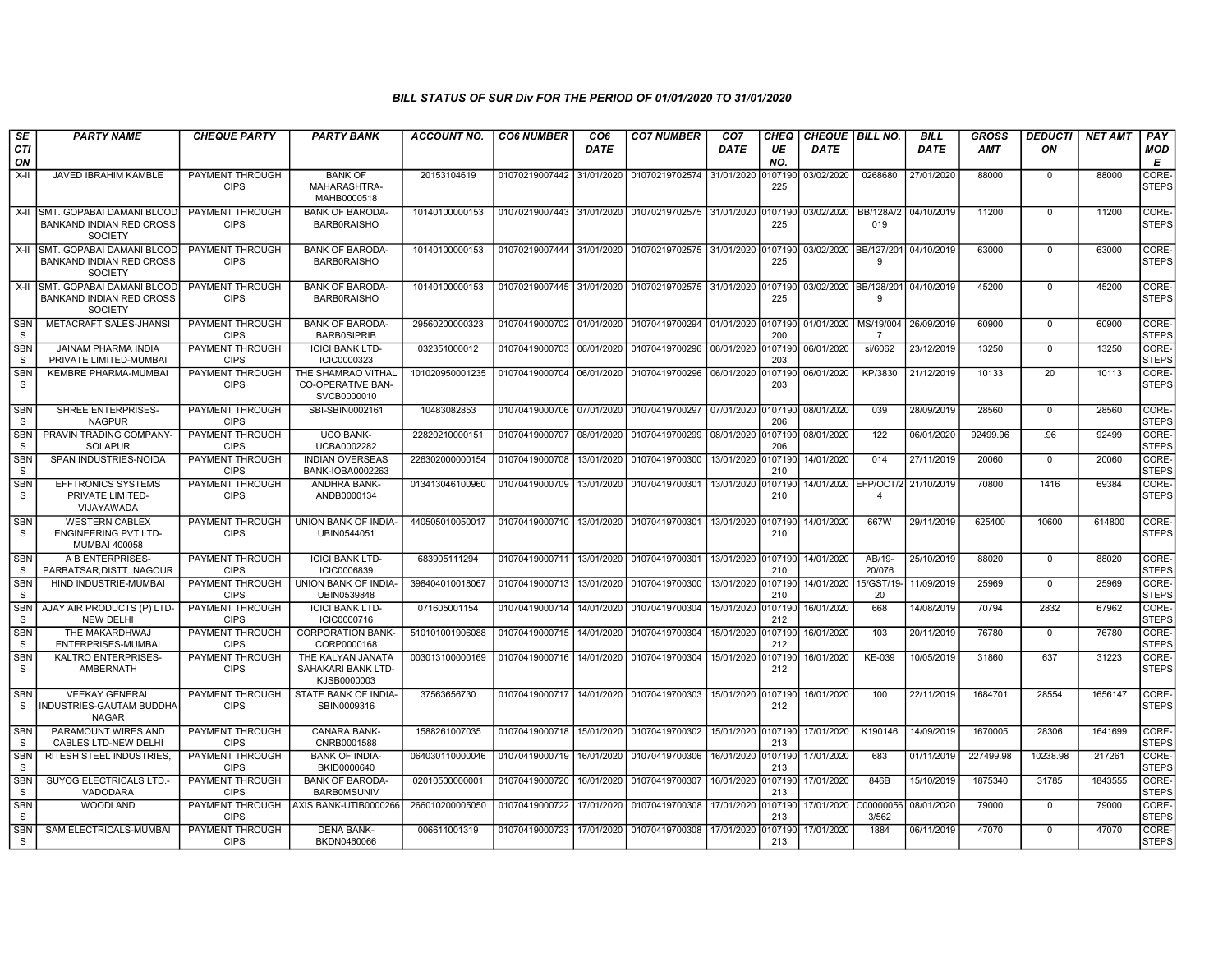| SE                         | <b>PARTY NAME</b>                                 | <b>CHEQUE PARTY</b>                   | <b>PARTY BANK</b>                             | <b>ACCOUNT NO.</b> | <b>CO6 NUMBER</b>         | CO <sub>6</sub> | <b>CO7 NUMBER</b>         | CO <sub>7</sub>    | <b>CHEQ</b>    | <b>CHEQUE   BILL NO.</b> |                     | <b>BILL</b> | <b>GROSS</b> | <b>DEDUCTI</b> | <b>NET AMT</b> | <b>PAY</b>                  |
|----------------------------|---------------------------------------------------|---------------------------------------|-----------------------------------------------|--------------------|---------------------------|-----------------|---------------------------|--------------------|----------------|--------------------------|---------------------|-------------|--------------|----------------|----------------|-----------------------------|
| CTI<br>ON                  |                                                   |                                       |                                               |                    |                           | <b>DATE</b>     |                           | DATE               | UE<br>NO.      | <b>DATE</b>              |                     | <b>DATE</b> | <b>AMT</b>   | ON             |                | MOD<br>Е                    |
| <b>SBN</b><br>S            | <b>DECCAN SALES</b><br>CORPORATION-SOLAPUR.       | PAYMENT THROUGH<br><b>CIPS</b>        | <b>BANK OF INDIA-</b><br>BKID0000708          | 070820110000384    | 01070419000724            | 17/01/2020      | 01070419700308            | 17/01/2020         | 107190<br>213  | 17/01/2020               | 36                  | 22/11/2019  | 60909        | $\mathbf{0}$   | 60909          | <b>CORE</b><br><b>STEPS</b> |
| <b>SBN</b><br><sub>S</sub> | JAYSHREE ENGINEERING<br>WORKS-KOLKATA             | PAYMENT THROUGH<br><b>CIPS</b>        | UNION BANK OF INDIA-<br>UBIN0530182           | 301805040020229    | 01070419000725            | 17/01/2020      | 01070419700309            | 17/01/2020         | 0107190<br>213 | 17/01/2020               | 258                 | 14/11/2019  | 499990       | 8474           | 491516         | CORE-<br><b>STEPS</b>       |
| <b>SBN</b><br><sub>S</sub> | S S PHARMA AGENCY                                 | <b>PAYMENT THROUGH</b><br><b>CIPS</b> | <b>BANK OF BARODA-</b><br><b>BARBOLALBAU</b>  | 33380500000023     | 01070419000726            | 20/01/2020      | 01070419700310            | 20/01/2020         | 0107190<br>214 | 20/01/2020               | U/522               | 10/01/2020  | 5464         | 546            | 4918           | CORE-<br><b>STEPS</b>       |
| <b>SBN</b><br><sub>S</sub> | DECCAN AUTOMOBILE CO.<br><b>MUMBAI</b>            | <b>PAYMENT THROUGH</b><br><b>CIPS</b> | <b>CANARA BANK-</b><br>CNRB0000204            | 0204256060086      | 01070419000727            | 21/01/2020      | 01070419700325            | 29/01/2020         | 0107190<br>223 | 30/01/2020               | DAC-4/19-<br>20     | 25/11/2019  | 1099760      | 18640          | 1081120        | CORE-<br><b>STEPS</b>       |
| <b>SBN</b><br>-S           | <b>EKBOTES LOGS AND</b><br><b>LUMBERS PVT LTD</b> | PAYMENT THROUGH<br><b>CIPS</b>        | <b>BANK OF</b><br>MAHARASHTRA-<br>MAHB0000320 | 60283193262        | 01070419000728            | 21/01/2020      | 01070419700315            | 23/01/2020         | 107190<br>219  | 24/01/2020               | 0000195             | 31/12/2019  | 112000       | $\mathbf{0}$   | 112000         | CORE-<br><b>STEPS</b>       |
| <b>SBN</b><br>S            | S S Enterprises                                   | PAYMENT THROUGH<br><b>CIPS</b>        | PUNJAB AND SIND<br><b>BANK-PSIB0021180</b>    | 11801100000235     | 01070419000729 21/01/2020 |                 | 01070419700311 21/01/2020 |                    | 0107190<br>216 | 22/01/2020               | SSE/2019-<br>20/34  | 09/12/2019  | 29900        | $\Omega$       | 29900          | CORE-<br><b>STEPS</b>       |
| <b>SBN</b><br>S.           | Shree Sai Infotech                                | <b>PAYMENT THROUGH</b><br><b>CIPS</b> | <b>ICICI BANK LTD-</b><br>ICIC0000178         | 017805004950       | 01070419000730            | 21/01/2020      | 01070419700311 21/01/2020 |                    | 0107190<br>216 | 22/01/2020               | $T/19$ -<br>20/0531 | 18/11/2019  | 19900        | $\mathbf{0}$   | 19900          | CORE-<br><b>STEPS</b>       |
| <b>SBN</b><br>S            | <b>QUANTUM ENGINEERING</b><br>SOLUTION-INDORE     | <b>PAYMENT THROUGH</b><br><b>CIPS</b> | <b>IDBI BANK LTD-</b><br>IBKL0000529          | 0529102000018133   | 01070419000731            | 22/01/2020      | 01070419700312            | 22/01/2020         | 107190<br>216  | 22/01/2020               | QES/19-<br>20/07    | 06/11/2019  | 556          | $\mathbf{0}$   | 556            | CORE-<br><b>STEPS</b>       |
| <b>SBN</b><br><sub>S</sub> | <b>QUANTUM ENGINEERING</b><br>SOLUTION-INDORE     | PAYMENT THROUGH<br><b>CIPS</b>        | <b>IDBI BANK LTD-</b><br>IBKL0000529          | 0529102000018133   | 01070419000732            | 22/01/2020      | 01070419700312            | 22/01/2020         | 107190<br>216  | 22/01/2020               | QES/19-<br>20/09    | 23/11/2019  | 2016         | $\mathbf{0}$   | 2016           | CORE-<br><b>STEPS</b>       |
| <b>SBN</b><br>S            | M SOLUTION-AJMER                                  | PAYMENT THROUGH<br><b>CIPS</b>        | <b>CORPORATION BANK-</b><br>CORP0000559       | 510101005284618    | 01070419000733            | 22/01/2020      | 01070419700313            | 22/01/2020         | 0107190<br>219 | 24/01/2020               | 692773              | 07/01/2020  | 13581        | 0              | 13581          | CORE-<br><b>STEPS</b>       |
| <b>SBN</b><br><sub>S</sub> | <b>ARHAM WORLD</b>                                | PAYMENT THROUGH<br><b>CIPS</b>        | ORIENTAL BANK OF<br>COMMERCE-<br>ORBC0101042  | 10421132000079     | 01070419000734            | 23/01/2020      | 01070419700314            | 23/01/2020         | 107190<br>219  | 24/01/2020               | 63                  | 18/12/2019  | 118738       | $\mathbf{0}$   | 118738         | CORE-<br><b>STEPS</b>       |
| SBN<br><sub>S</sub>        | PRAVIN TRADING COMPANY-<br><b>SOLAPUR</b>         | PAYMENT THROUGH<br><b>CIPS</b>        | <b>UCO BANK-</b><br>UCBA0002282               | 22820210000151     | 01070419000735 24/01/2020 |                 | 01070419700316 24/01/2020 |                    | 107190<br>219  | 24/01/2020               | 108                 | 30/10/2019  | 89400        | $\mathbf 0$    | 89400          | CORE-<br><b>STEPS</b>       |
| <b>SBN</b><br><sub>S</sub> | PRAVIN TRADING COMPANY-<br><b>SOLAPUR</b>         | PAYMENT THROUGH<br><b>CIPS</b>        | <b>UCO BANK-</b><br>UCBA0002282               | 22820210000151     | 01070419000736            | 24/01/2020      | 01070419700316 24/01/2020 |                    | 0107190<br>219 | 24/01/2020               | 115                 | 20/11/2019  | 29500        | 590            | 28910          | CORE-<br><b>STEPS</b>       |
| SBN<br>S                   | SHREE GANESH ELECTRICALS<br>DELHI                 | PAYMENT THROUGH<br><b>CIPS</b>        | STATE BANK OF INDIA-<br>SBIN0031013           | 51018751630        | 01070419000737            | 24/01/2020      | 01070419700316            | 24/01/2020         | 107190<br>219  | 24/01/2020               | 22                  | 02/07/2019  | 194040       | $\Omega$       | 194040         | CORE-<br><b>STEPS</b>       |
| SBN<br><sub>S</sub>        | <b>DECCAN SALES</b><br>CORPORATION-SOLAPUR.       | PAYMENT THROUGH<br><b>CIPS</b>        | <b>BANK OF INDIA-</b><br>BKID0000708          | 070820110000384    | 01070419000738            | 24/01/2020      | 01070419700316            | 24/01/2020         | 0107190<br>219 | 24/01/2020               | 39                  | 06/12/2019  | 62198        | $\mathbf 0$    | 62198          | CORE-<br><b>STEPS</b>       |
| <b>SBN</b><br>S            | DHOOT BROTHERS-SOLAPUR                            | PAYMENT THROUGH<br><b>CIPS</b>        | <b>DENA BANK-</b><br>BKDN0510017              | 001711023754       | 01070419000739            | 24/01/2020      | 01070419700317            | 24/01/2020         | 107190<br>219  | 24/01/2020               | 86                  | 01/01/2020  | 10030        | $\mathbf{0}$   | 10030          | CORE-<br><b>STEPS</b>       |
| <b>SBN</b><br><sub>S</sub> | DHOOT BROTHERS-SOLAPUR                            | <b>PAYMENT THROUGH</b><br><b>CIPS</b> | <b>DENA BANK-</b><br>BKDN0510017              | 001711023754       | 01070419000740            | 24/01/2020      | 01070419700317            | 24/01/2020         | 0107190<br>219 | 24/01/2020               | 84                  | 01/01/2020  | 61950        | $\mathbf{0}$   | 61950          | CORE-<br><b>STEPS</b>       |
| <b>SBN</b><br>S.           | DHOOT BROTHERS-SOLAPUR                            | PAYMENT THROUGH<br><b>CIPS</b>        | <b>DENA BANK-</b><br>BKDN0510017              | 001711023754       | 01070419000741            | 24/01/2020      | 01070419700317            | 24/01/2020         | 0107190<br>219 | 24/01/2020               | 85                  | 01/01/2020  | 6637.5       | $.5\,$         | 6637           | CORE-<br><b>STEPS</b>       |
| SBN<br>S.                  | AJINKYA ENTERPRISES-NASIK                         | PAYMENT THROUGH<br><b>CIPS</b>        | <b>BANK OF</b><br>MAHARASHTRA-<br>MAHB0001169 | 60022421494        | 01070419000742 24/01/2020 |                 | 01070419700318 24/01/2020 |                    | 107190<br>221  | 28/01/2020               | 320                 | 06/01/2020  | 33098.7      | .7             | 33098          | CORE-<br><b>STEPS</b>       |
| <b>SBN</b><br><sub>S</sub> | NETWORK CABLES- ALWAR                             | <b>PAYMENT THROUGH</b><br><b>CIPS</b> | ANDHRA BANK-<br>ANDB0000586                   | 058631100000724    | 01070419000743 24/01/2020 |                 | 01070419700319            | 24/01/2020 0107190 | 221            | 28/01/2020               | 205                 | 04/12/2018  | 66080        | 1322           | 64758          | CORE-<br><b>STEPS</b>       |
| SBN<br><sub>S</sub>        | S S PHARMA AGENCY                                 | PAYMENT THROUGH<br><b>CIPS</b>        | <b>BANK OF BARODA</b><br><b>BARBOLALBAU</b>   | 33380500000023     | 01070419000744            | 27/01/2020      | 01070419700320            | 27/01/2020         | 0107190<br>221 | 28/01/2020               | U/482               | 24/12/2019  | 3571         | 214            | 3357           | CORE-<br><b>STEPS</b>       |
| <b>SBN</b><br>S.           | SHREE PHARMA-MUMBAI                               | PAYMENT THROUGH<br><b>CIPS</b>        | SBI-SBIN0003428                               | 32392260351        | 01070419000745            | 27/01/2020      | 01070419700320            | 27/01/2020         | 0107190<br>221 | 28/01/2020               | H/2964              | 15/01/2020  | 16354        | $\Omega$       | 16354          | CORE-<br><b>STEPS</b>       |
| <b>SBN</b><br><sub>S</sub> | SHREE PHARMA-MUMBAI                               | PAYMENT THROUGH<br><b>CIPS</b>        | SBI-SBIN0003428                               | 32392260351        | 01070419000746            | 27/01/2020      | 01070419700321            | 27/01/2020         | 0107190<br>221 | 28/01/2020               | H/2945              | 14/01/2020  | 11290        | $\mathbf 0$    | 11290          | CORE-<br><b>STEPS</b>       |
| SBN<br>S                   | RISHABH TRADING CO-<br><b>MUMBAI</b>              | PAYMENT THROUGH<br><b>CIPS</b>        | <b>BANK OF INDIA-</b><br>BKID0000132          | 01323011000004     | 01070419000747 27/01/2020 |                 | 01070419700321            | 27/01/2020         | 107190<br>221  | 28/01/2020               | RTC/19-<br>20/523   | 07/01/2020  | 19958        | $\mathbf{0}$   | 19958          | CORE-<br><b>STEPS</b>       |
| <b>SBN</b><br>S            | SHREE PHARMA-MUMBAI                               | PAYMENT THROUGH<br><b>CIPS</b>        | SBI-SBIN0003428                               | 32392260351        | 01070419000748 27/01/2020 |                 | 01070419700321            | 27/01/2020         | 0107190<br>221 | 28/01/2020               | H/2961              | 15/01/2020  | 1277         | $\mathbf{0}$   | 1277           | CORE-<br><b>STEPS</b>       |
| <b>SBN</b><br>S.           | <b>ASHISH SURGICALS</b>                           | PAYMENT THROUGH<br><b>CIPS</b>        | SBI-SBIN0000366                               | 53023965302        | 01070419000749 27/01/2020 |                 | 01070419700321            | 27/01/2020         | 107190<br>221  | 28/01/2020               | 079/2019-<br>20     | 13/01/2020  | 11760        | $\mathbf{0}$   | 11760          | CORE-<br><b>STEPS</b>       |